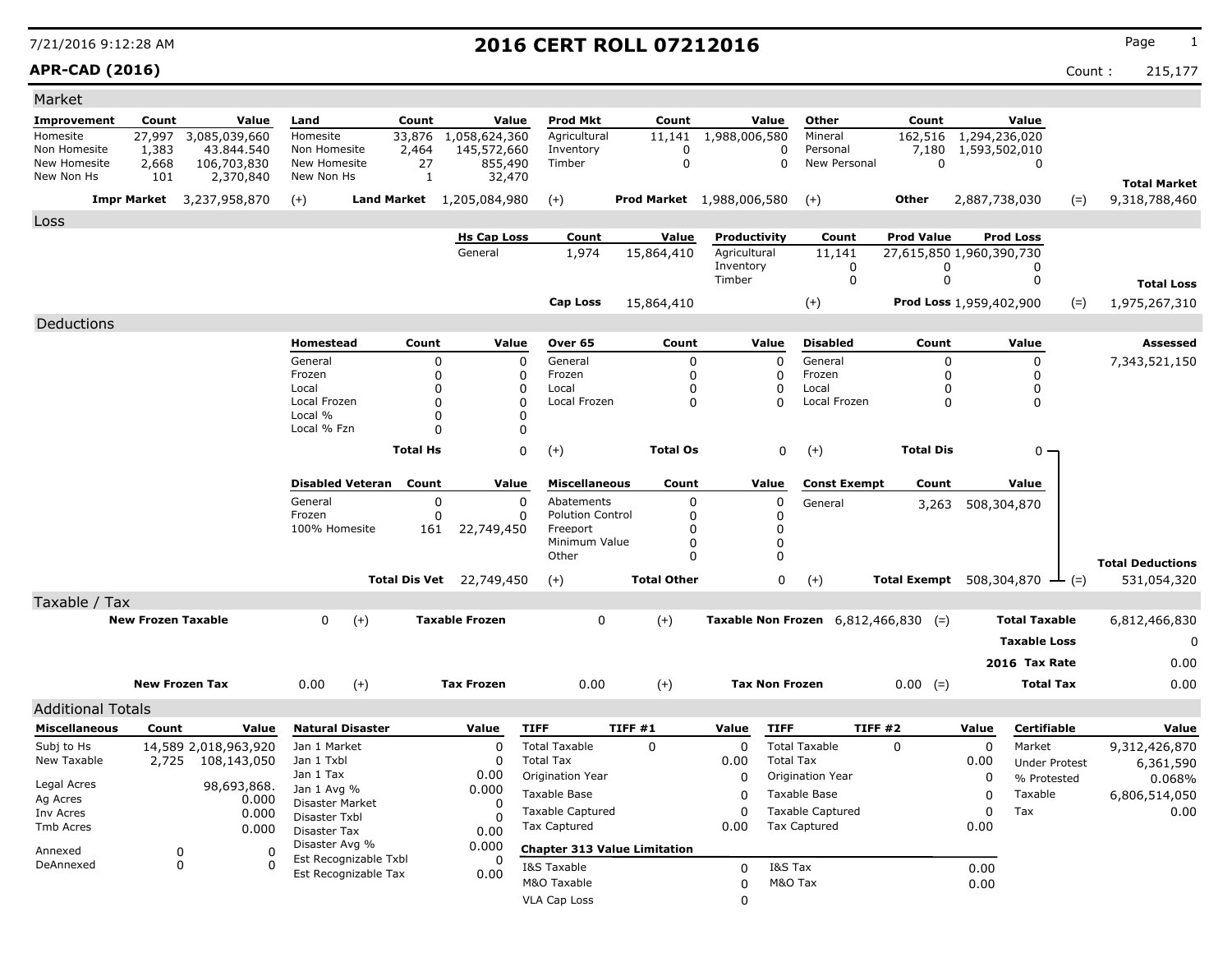### **CAL-CITY OF ALVORD (2016)** Count : 991

| Market                     |                           |                |                               |                    |                      |                       |                                     |                    |                 |                           |                       |                         |                     |                  |            |                      |       |                                   |
|----------------------------|---------------------------|----------------|-------------------------------|--------------------|----------------------|-----------------------|-------------------------------------|--------------------|-----------------|---------------------------|-----------------------|-------------------------|---------------------|------------------|------------|----------------------|-------|-----------------------------------|
| <b>Improvement</b>         | Count                     | Value          | Land                          |                    | Count                | Value                 | <b>Prod Mkt</b>                     |                    | Count           |                           | Value                 | Other                   |                     | Count            |            | Value                |       |                                   |
| Homesite                   | 571                       | 49,824,060     | Homesite                      |                    | 638                  | 7,966,040             | Agricultural                        |                    | 16              |                           | 625,790               | Mineral                 |                     | 204              |            | 95,370               |       |                                   |
| Non Homesite               | 10                        | 535.920        | Non Homesite                  |                    | 23                   | 907,890               | Inventory                           |                    | 0               |                           | 0                     | Personal                |                     | 104              |            | 5,871,400            |       |                                   |
| New Homesite<br>New Non Hs | 53<br>0                   | 362,050<br>0   | New Homesite<br>New Non Hs    |                    | 0<br>0               | 0<br>0                | Timber                              |                    | $\mathbf 0$     |                           | 0                     | New Personal            |                     | $\mathbf 0$      |            | 0                    |       |                                   |
|                            | <b>Impr Market</b>        | 50,722,030     | $(+)$                         | <b>Land Market</b> |                      | 8,873,930             | $(+)$                               | <b>Prod Market</b> |                 |                           | 625,790               | $(+)$                   | Other               |                  |            | 5,966,770            | $(=)$ | <b>Total Market</b><br>66,188,520 |
|                            |                           |                |                               |                    |                      |                       |                                     |                    |                 |                           |                       |                         |                     |                  |            |                      |       |                                   |
| Loss                       |                           |                |                               |                    |                      | <b>Hs Cap Loss</b>    | Count                               |                    | Value           | Productivity              |                       | Count                   | <b>Prod Value</b>   |                  |            | <b>Prod Loss</b>     |       |                                   |
|                            |                           |                |                               |                    |                      | General               | 6                                   |                    | 30,240          | Agricultural              |                       | 16                      |                     | 6,770            |            | 619,020              |       |                                   |
|                            |                           |                |                               |                    |                      |                       |                                     |                    |                 | Inventory                 |                       | 0                       |                     | 0                |            | 0                    |       |                                   |
|                            |                           |                |                               |                    |                      |                       |                                     |                    |                 | Timber                    |                       | 0                       |                     | 0                |            | 0                    |       | <b>Total Loss</b>                 |
|                            |                           |                |                               |                    |                      |                       | <b>Cap Loss</b>                     |                    | 30,240          |                           |                       | $(+)$                   | <b>Prod Loss</b>    |                  |            | 619,020              | $(=)$ | 649,260                           |
| Deductions                 |                           |                |                               |                    |                      |                       |                                     |                    |                 |                           |                       |                         |                     |                  |            |                      |       |                                   |
|                            |                           |                | Homestead                     |                    | Count                | Value                 | Over 65                             |                    | Count           |                           | Value                 | <b>Disabled</b>         |                     | Count            |            | Value                |       | <b>Assessed</b>                   |
|                            |                           |                | General                       |                    | 0                    | $\mathbf 0$           | General                             |                    | $\mathbf 0$     |                           | 0                     | General                 |                     | $\mathbf 0$      |            | 0                    |       | 65,539,260                        |
|                            |                           |                | Frozen                        |                    | 0                    | 0                     | Frozen                              |                    | 0               |                           | 0                     | Frozen                  |                     | 0                |            | 0                    |       |                                   |
|                            |                           |                | Local<br>Local Frozen         |                    | 0                    | 0<br>$\Omega$         | Local<br>Local Frozen               |                    | $\Omega$        |                           | 0<br>$\Omega$         | Local<br>Local Frozen   |                     | O<br>$\mathbf 0$ |            | 0                    |       |                                   |
|                            |                           |                | Local %                       |                    | 0<br>0               | 0                     |                                     |                    | 0               |                           |                       |                         |                     |                  |            | 0                    |       |                                   |
|                            |                           |                | Local % Fzn                   |                    | 0                    | $\Omega$              |                                     |                    |                 |                           |                       |                         |                     |                  |            |                      |       |                                   |
|                            |                           |                |                               |                    | <b>Total Hs</b>      | 0                     | $(+)$                               |                    | <b>Total Os</b> |                           | 0                     | $(+)$                   |                     | <b>Total Dis</b> |            | $0 -$                |       |                                   |
|                            |                           |                |                               |                    |                      |                       |                                     |                    |                 |                           |                       |                         |                     |                  |            |                      |       |                                   |
|                            |                           |                | <b>Disabled Veteran</b>       |                    | Count                | Value                 | <b>Miscellaneous</b>                |                    | Count           |                           | Value                 | <b>Const Exempt</b>     |                     | Count            |            | Value                |       |                                   |
|                            |                           |                | General                       |                    | 7                    | 64,040                | Abatements                          |                    | $\mathbf 0$     |                           | 0                     | General                 |                     | 45               |            | 5,531,745            |       |                                   |
|                            |                           |                | Frozen                        |                    | 2                    | 24,000                | <b>Polution Control</b>             |                    | 0               |                           | 0                     |                         |                     |                  |            |                      |       |                                   |
|                            |                           |                | 100% Homesite                 |                    | 5                    | 406,020               | Freeport<br>Minimum Value           |                    | 0<br>174        |                           | 0                     |                         |                     |                  |            |                      |       |                                   |
|                            |                           |                |                               |                    |                      |                       | Other                               |                    | 0               |                           | 11,530<br>$\Omega$    |                         |                     |                  |            |                      |       |                                   |
|                            |                           |                |                               |                    |                      |                       |                                     |                    |                 |                           |                       |                         |                     |                  |            |                      |       | <b>Total Deductions</b>           |
|                            |                           |                |                               |                    | <b>Total Dis Vet</b> | 494,060               | $(+)$                               | <b>Total Other</b> |                 |                           | 11,530                | $(+)$                   | <b>Total Exempt</b> |                  |            | 5,531,745            | $(=)$ | 6,037,335                         |
| Taxable / Tax              |                           |                |                               |                    |                      |                       |                                     |                    |                 |                           |                       |                         |                     |                  |            |                      |       |                                   |
|                            | <b>New Frozen Taxable</b> |                | 3,130                         | $(+)$              |                      | <b>Taxable Frozen</b> | 7,754,590                           | $(+)$              |                 | <b>Taxable Non Frozen</b> |                       |                         | $51,744,205$ (=)    |                  |            | <b>Total Taxable</b> |       | 59,501,925                        |
|                            |                           |                |                               |                    |                      |                       |                                     |                    |                 |                           |                       |                         |                     |                  |            | <b>Taxable Loss</b>  |       | 790,799                           |
|                            |                           |                |                               |                    |                      |                       |                                     |                    |                 |                           |                       |                         |                     |                  |            | 2016 Tax Rate        |       | 0.00587373                        |
|                            | <b>New Frozen Tax</b>     |                | 18.39                         | $(+)$              |                      | <b>Tax Frozen</b>     | 40,903.28                           | $(+)$              |                 |                           | <b>Tax Non Frozen</b> |                         | $303,931.63$ (=)    |                  |            | <b>Total Tax</b>     |       | 344,853.30                        |
| <b>Additional Totals</b>   |                           |                |                               |                    |                      |                       |                                     |                    |                 |                           |                       |                         |                     |                  |            |                      |       |                                   |
| <b>Miscellaneous</b>       | Count                     | Value          | <b>Natural Disaster</b>       |                    |                      | Value                 | <b>TIFF</b>                         | <b>TIFF #1</b>     |                 | Value                     | <b>TIFF</b>           |                         | <b>TIFF #2</b>      |                  | Value      | Certifiable          |       | Value                             |
| Subj to Hs                 | 266                       | 27,354,950     | Jan 1 Market                  |                    |                      | $\Omega$              | <b>Total Taxable</b>                | $\Omega$           |                 | $\mathbf 0$               |                       | <b>Total Taxable</b>    | $\Omega$            |                  | 0          | Market               |       | 66,188,520                        |
| New Taxable                | 52                        | 361,670        | Jan 1 Txbl                    |                    |                      | O                     | <b>Total Tax</b>                    |                    |                 | 0.00                      | <b>Total Tax</b>      |                         |                     |                  | 0.00       | <b>Under Protest</b> |       | 0                                 |
|                            |                           |                | Jan 1 Tax                     |                    |                      | 0.00                  | Origination Year                    |                    |                 | 0                         |                       | Origination Year        |                     |                  | 0          | % Protested          |       | $0\%$                             |
| Legal Acres                |                           | 12,988.725     | Jan 1 Avg %                   |                    |                      | 0.000                 | Taxable Base                        |                    |                 | 0                         |                       | Taxable Base            |                     |                  | 0          | Taxable              |       | 59,501,925                        |
| Ag Acres<br>Inv Acres      |                           | 0.000<br>0.000 | Disaster Market               |                    |                      | 0                     | <b>Taxable Captured</b>             |                    |                 | $\Omega$                  |                       | <b>Taxable Captured</b> |                     |                  | 0          | Tax                  |       | 344,853.30                        |
| Tmb Acres                  |                           | 0.000          | Disaster Txbl<br>Disaster Tax |                    |                      |                       | <b>Tax Captured</b>                 |                    |                 | 0.00                      |                       | <b>Tax Captured</b>     |                     |                  | 0.00       |                      |       |                                   |
|                            |                           |                | Disaster Avg %                |                    |                      | 0.00<br>0.000         | <b>Chapter 313 Value Limitation</b> |                    |                 |                           |                       |                         |                     |                  |            |                      |       |                                   |
| Annexed<br>DeAnnexed       | 0<br>0                    | 0<br>$\Omega$  | Est Recognizable Txbl         |                    |                      | 0                     | I&S Taxable                         |                    |                 |                           | I&S Tax               |                         |                     |                  | 94,231.46  |                      |       |                                   |
|                            |                           |                | Est Recognizable Tax          |                    |                      | 0.00                  | M&O Taxable                         |                    |                 | 59,501,925<br>59,501,925  | M&O Tax               |                         |                     |                  | 250,621.84 |                      |       |                                   |
|                            |                           |                |                               |                    |                      |                       | <b>VLA Cap Loss</b>                 |                    |                 | 0                         |                       |                         |                     |                  |            |                      |       |                                   |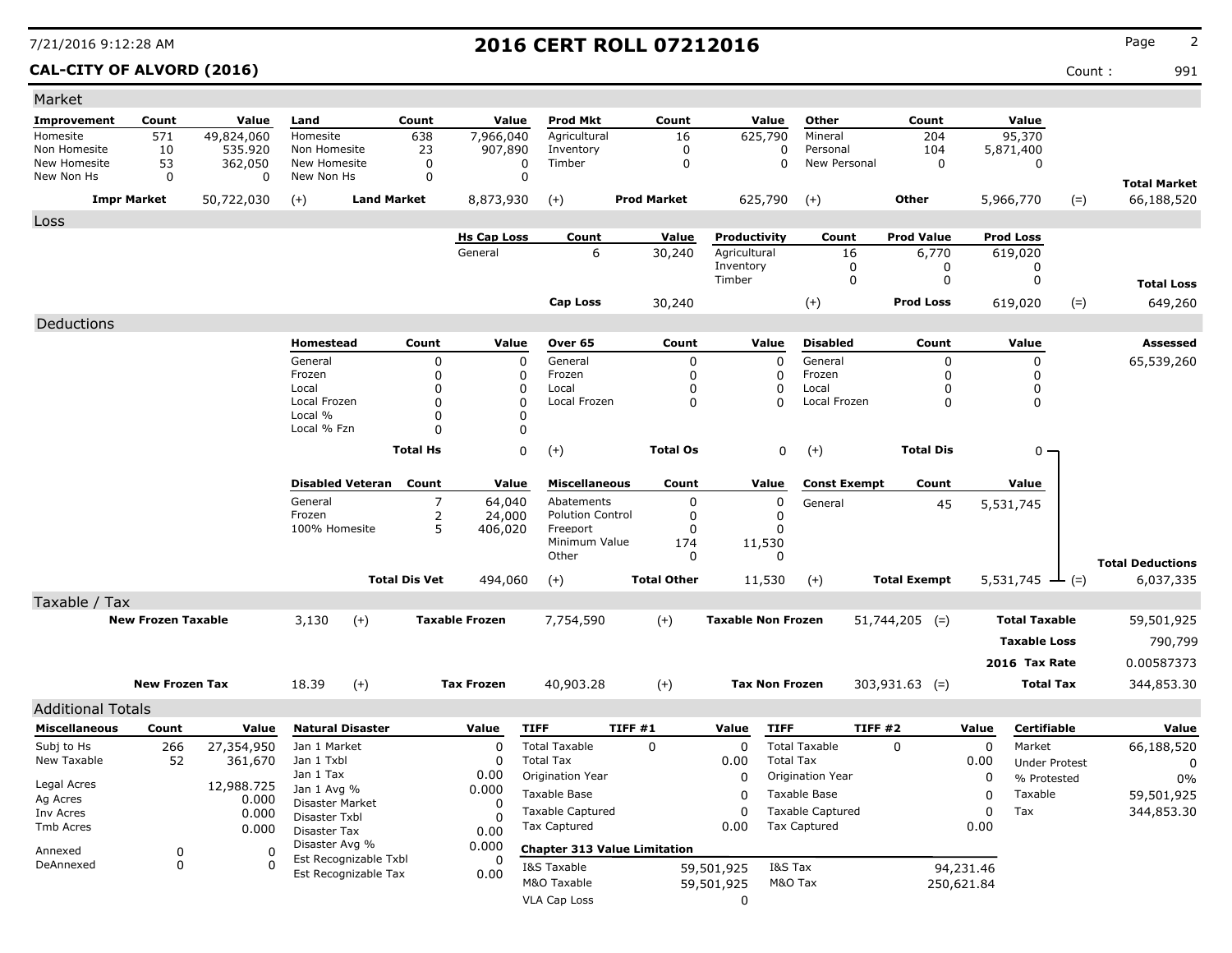### **CAU-CITY OF AURORA (2016)** Count : 2,670

| Market                     |                           |             |                                  |                         |                      |                       |                         |                                     |                           |                       |                         |                     |            |                             |       |                         |
|----------------------------|---------------------------|-------------|----------------------------------|-------------------------|----------------------|-----------------------|-------------------------|-------------------------------------|---------------------------|-----------------------|-------------------------|---------------------|------------|-----------------------------|-------|-------------------------|
| Improvement                | Count                     | Value       | Land                             |                         | Count                | Value                 | <b>Prod Mkt</b>         | Count                               |                           | Value                 | Other                   | Count               |            | Value                       |       |                         |
| Homesite                   | 485                       | 66,759,020  | Homesite                         |                         | 553                  | 19,040,110            | Agricultural            | 90                                  |                           | 9,925,530             | Mineral                 | 1,891               |            | 1,961,890                   |       |                         |
| Non Homesite               | 15                        | 270.260     | Non Homesite                     |                         | 48                   | 2,727,570             | Inventory               | $\mathbf 0$                         |                           | 0                     | Personal                | 79                  |            | 10,848,080                  |       |                         |
| New Homesite<br>New Non Hs | 54                        | 3,295,200   | New Homesite<br>New Non Hs       |                         | 0<br>0               | 0<br>$\mathbf 0$      | Timber                  | $\mathbf 0$                         |                           | 0                     | New Personal            | $\mathbf 0$         |            | $\Omega$                    |       |                         |
|                            | 1                         | 2,500       |                                  |                         |                      |                       |                         |                                     |                           |                       |                         |                     |            |                             |       | <b>Total Market</b>     |
|                            | <b>Impr Market</b>        | 70,326,980  | $(+)$                            | <b>Land Market</b>      |                      | 21,767,680            | $(+)$                   | <b>Prod Market</b>                  |                           | 9,925,530             | $(+)$                   | <b>Other</b>        |            | 12,809,970                  | $(=)$ | 114,830,160             |
| Loss                       |                           |             |                                  |                         |                      |                       |                         |                                     |                           |                       |                         |                     |            |                             |       |                         |
|                            |                           |             |                                  |                         |                      | <b>Hs Cap Loss</b>    | Count                   | Value                               | Productivity              |                       | Count                   | <b>Prod Value</b>   |            | <b>Prod Loss</b>            |       |                         |
|                            |                           |             |                                  |                         |                      | General               | 53                      | 264,490                             | Agricultural              |                       | 90                      | 79,180              |            | 9,846,350                   |       |                         |
|                            |                           |             |                                  |                         |                      |                       |                         |                                     | Inventory<br>Timber       |                       | 0<br>$\Omega$           | 0<br>0              |            | 0<br>0                      |       |                         |
|                            |                           |             |                                  |                         |                      |                       |                         |                                     |                           |                       |                         |                     |            |                             |       | <b>Total Loss</b>       |
|                            |                           |             |                                  |                         |                      |                       | <b>Cap Loss</b>         | 264,490                             |                           |                       | $(+)$                   | <b>Prod Loss</b>    |            | 9,846,350                   | $(=)$ | 10,110,840              |
| Deductions                 |                           |             |                                  |                         |                      |                       |                         |                                     |                           |                       |                         |                     |            |                             |       |                         |
|                            |                           |             | Homestead                        |                         | Count                | Value                 | Over 65                 | Count                               |                           | Value                 | <b>Disabled</b>         | Count               |            | Value                       |       | Assessed                |
|                            |                           |             | General                          |                         | $\Omega$             | $\mathbf 0$           | General                 | $\mathbf 0$                         |                           | $\Omega$              | General                 | $\Omega$            |            | $\Omega$                    |       | 104,719,320             |
|                            |                           |             | Frozen                           |                         | $\Omega$             | 0                     | Frozen                  | $\mathbf 0$                         |                           | $\mathbf 0$           | Frozen                  | $\mathbf 0$         |            | 0                           |       |                         |
|                            |                           |             | Local                            |                         | $\Omega$             | 0                     | Local                   | $\overline{7}$                      |                           | 38,400                | Local                   | 0                   |            | 0                           |       |                         |
|                            |                           |             | Local Frozen<br>Local %          |                         | $\Omega$<br>$\Omega$ | $\mathbf 0$<br>0      | Local Frozen            | 89                                  |                           | 496,500               | Local Frozen            | 13                  |            | 60,000                      |       |                         |
|                            |                           |             | Local % Fzn                      |                         | $\Omega$             | 0                     |                         |                                     |                           |                       |                         |                     |            |                             |       |                         |
|                            |                           |             |                                  |                         | <b>Total Hs</b>      | 0                     |                         |                                     |                           |                       |                         | <b>Total Dis</b>    |            |                             |       |                         |
|                            |                           |             |                                  |                         |                      |                       | $(+)$                   | <b>Total Os</b>                     |                           | 534,900               | $(+)$                   |                     |            | 60,000                      |       |                         |
|                            |                           |             |                                  | <b>Disabled Veteran</b> | Count                | Value                 | <b>Miscellaneous</b>    | Count                               |                           | Value                 | <b>Const Exempt</b>     | Count               |            | Value                       |       |                         |
|                            |                           |             | General                          |                         | 8                    | 60,000                | Abatements              | $\mathbf 0$                         |                           | $\mathbf 0$           | General                 | 32                  |            | 1,957,340                   |       |                         |
|                            |                           |             | Frozen                           |                         | 5                    | 39,000                | <b>Polution Control</b> | 0                                   |                           | 0                     |                         |                     |            |                             |       |                         |
|                            |                           |             | 100% Homesite                    |                         | 3                    | 1,427,960             | Freeport                | $\mathbf 0$                         |                           | 0                     |                         |                     |            |                             |       |                         |
|                            |                           |             |                                  |                         |                      |                       | Minimum Value<br>Other  | 479<br>0                            |                           | 20,080<br>0           |                         |                     |            |                             |       |                         |
|                            |                           |             |                                  |                         |                      |                       |                         |                                     |                           |                       |                         |                     |            |                             |       | <b>Total Deductions</b> |
|                            |                           |             |                                  |                         | <b>Total Dis Vet</b> | 1,526,960             | $(+)$                   | <b>Total Other</b>                  |                           | 20,080                | $(+)$                   | <b>Total Exempt</b> |            | 1,957,340 $\rightarrow$ (=) |       | 4,099,280               |
| Taxable / Tax              |                           |             |                                  |                         |                      |                       |                         |                                     |                           |                       |                         |                     |            |                             |       |                         |
|                            | <b>New Frozen Taxable</b> |             | 43,380                           | $(+)$                   |                      | <b>Taxable Frozen</b> | 13,824,300              | $(+)$                               | <b>Taxable Non Frozen</b> |                       |                         | $86,752,360$ (=)    |            | <b>Total Taxable</b>        |       | 100,620,040             |
|                            |                           |             |                                  |                         |                      |                       |                         |                                     |                           |                       |                         |                     |            | <b>Taxable Loss</b>         |       | 3,519,645               |
|                            |                           |             |                                  |                         |                      |                       |                         |                                     |                           |                       |                         |                     |            | 2016 Tax Rate               |       | 0.002963                |
|                            |                           |             |                                  |                         |                      |                       |                         |                                     |                           |                       |                         |                     |            |                             |       |                         |
|                            | <b>New Frozen Tax</b>     |             | 128.53                           | $(+)$                   |                      | <b>Tax Frozen</b>     | 30,531.94               | $(+)$                               |                           | <b>Tax Non Frozen</b> |                         | $257,048.00$ (=)    |            | <b>Total Tax</b>            |       | 287,708.47              |
| <b>Additional Totals</b>   |                           |             |                                  |                         |                      |                       |                         |                                     |                           |                       |                         |                     |            |                             |       |                         |
| <b>Miscellaneous</b>       | Count                     | Value       | <b>Natural Disaster</b>          |                         |                      | Value                 | <b>TIFF</b>             | TIFF #1                             | Value                     | <b>TIFF</b>           | <b>TIFF #2</b>          |                     | Value      | <b>Certifiable</b>          |       | Value                   |
| Subj to Hs                 | 312                       | 64,108,740  | Jan 1 Market                     |                         |                      | 0                     | <b>Total Taxable</b>    | 0                                   | 0                         |                       | <b>Total Taxable</b>    | $\mathbf 0$         | 0          | Market                      |       | 114,830,160             |
| New Taxable                | 55                        | 3,297,700   | Jan 1 Txbl                       |                         |                      | 0                     | <b>Total Tax</b>        |                                     | 0.00                      | <b>Total Tax</b>      |                         |                     | 0.00       | <b>Under Protest</b>        |       | 0                       |
| Legal Acres                |                           | 809,883.262 | Jan 1 Tax                        |                         |                      | 0.00                  | Origination Year        |                                     | $\mathbf 0$               |                       | Origination Year        |                     | 0          | % Protested                 |       | 0%                      |
| Ag Acres                   |                           | 0.000       | Jan 1 Avg %                      |                         |                      | 0.000<br>$\Omega$     | Taxable Base            |                                     | $\Omega$                  |                       | Taxable Base            |                     | 0          | Taxable                     |       | 100,620,040             |
| Inv Acres                  |                           | 0.000       | Disaster Market<br>Disaster Txbl |                         |                      | 0                     | <b>Taxable Captured</b> |                                     | 0                         |                       | <b>Taxable Captured</b> |                     | 0          | Tax                         |       | 287,708.47              |
| <b>Tmb Acres</b>           |                           | 0.000       | Disaster Tax                     |                         |                      | 0.00                  | Tax Captured            |                                     | 0.00                      |                       | <b>Tax Captured</b>     |                     | 0.00       |                             |       |                         |
| Annexed                    | $\mathbf 0$               | $\Omega$    | Disaster Avg %                   |                         |                      | 0.000                 |                         | <b>Chapter 313 Value Limitation</b> |                           |                       |                         |                     |            |                             |       |                         |
| DeAnnexed                  | $\mathbf 0$               | $\Omega$    |                                  | Est Recognizable Txbl   |                      | 0                     | I&S Taxable             |                                     | 100,620,040               | I&S Tax               |                         |                     | 0.00       |                             |       |                         |
|                            |                           |             |                                  | Est Recognizable Tax    |                      | 0.00                  | M&O Taxable             |                                     | 100,620,040               | M&O Tax               |                         |                     | 287,708.47 |                             |       |                         |
|                            |                           |             |                                  |                         |                      |                       | <b>VLA Cap Loss</b>     |                                     | 0                         |                       |                         |                     |            |                             |       |                         |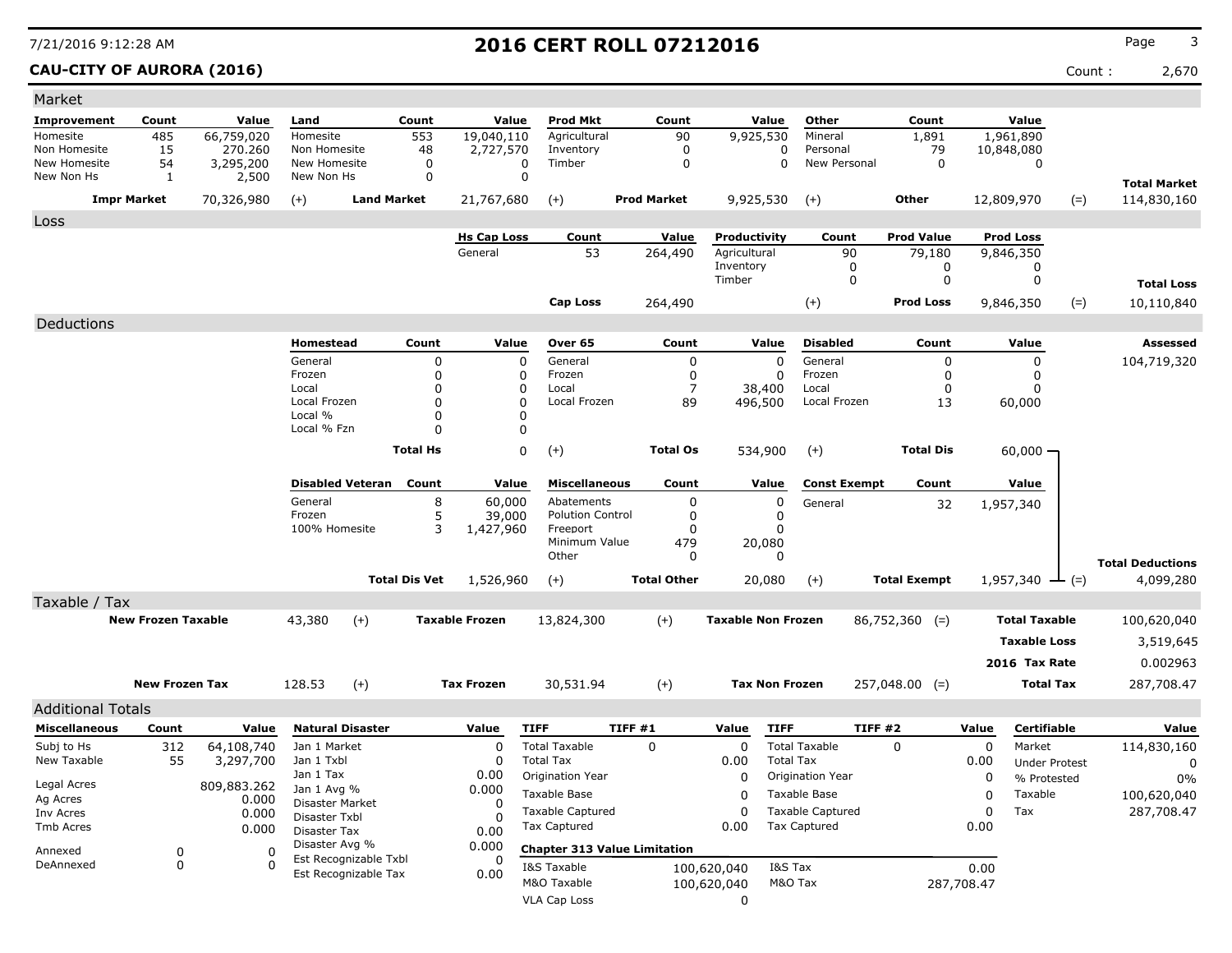### **CBO-CITY OF BOYD (2016)** Count : 10,193

| Market                                           |                           |                       |                                |                         |                      |                       |                                          |                                     |                           |                       |                         |                     |            |                                |       |                         |
|--------------------------------------------------|---------------------------|-----------------------|--------------------------------|-------------------------|----------------------|-----------------------|------------------------------------------|-------------------------------------|---------------------------|-----------------------|-------------------------|---------------------|------------|--------------------------------|-------|-------------------------|
| <b>Improvement</b>                               | Count                     | Value                 | Land                           |                         | Count                | Value                 | <b>Prod Mkt</b>                          | Count                               |                           | Value                 | Other                   | Count               |            | Value                          |       |                         |
| Homesite                                         | 620                       | 66,630,920            | Homesite                       |                         | 712                  | 16,404,150            | Agricultural                             | 58                                  |                           | 10,372,160            | Mineral                 | 9,152               |            | 15,589,480                     |       |                         |
| Non Homesite                                     | 11                        | 358,100               | Non Homesite                   |                         | 35                   | 2,471,510             | Inventory                                | $\mathbf 0$                         |                           | 0                     | Personal                | 185                 |            | 17,799,400                     |       |                         |
| New Homesite                                     | 34                        | 971,200               | New Homesite                   |                         | $\mathbf 0$          | 0                     | Timber                                   | 0                                   |                           | $\mathbf 0$           | New Personal            | 0                   |            | 0                              |       |                         |
| New Non Hs                                       | 0                         | 0                     | New Non Hs                     |                         | 0                    | 0                     |                                          |                                     |                           |                       |                         |                     |            |                                |       | <b>Total Market</b>     |
|                                                  | <b>Impr Market</b>        | 67,960,220            | $(+)$                          |                         | <b>Land Market</b>   | 18,875,660            | $(+)$                                    | <b>Prod Market</b>                  |                           | 10,372,160            | $(+)$                   | Other               |            | 33,388,880                     | $(=)$ | 130,596,920             |
| Loss                                             |                           |                       |                                |                         |                      |                       |                                          |                                     |                           |                       |                         |                     |            |                                |       |                         |
|                                                  |                           |                       |                                |                         |                      | <b>Hs Cap Loss</b>    | Count                                    | Value                               | Productivity              |                       | Count                   | <b>Prod Value</b>   |            | <b>Prod Loss</b>               |       |                         |
|                                                  |                           |                       |                                |                         |                      | General               | 17                                       | 203,730                             | Agricultural              |                       | 58                      | 140,910             |            | 10,231,250                     |       |                         |
|                                                  |                           |                       |                                |                         |                      |                       |                                          |                                     | Inventory                 |                       | 0                       | 0                   |            | 0                              |       |                         |
|                                                  |                           |                       |                                |                         |                      |                       |                                          |                                     | Timber                    |                       | 0                       | 0                   |            | 0                              |       | <b>Total Loss</b>       |
|                                                  |                           |                       |                                |                         |                      |                       | Cap Loss                                 | 203,730                             |                           |                       | $(+)$                   | Prod Loss           |            | 10,231,250                     | $(=)$ | 10,434,980              |
| Deductions                                       |                           |                       |                                |                         |                      |                       |                                          |                                     |                           |                       |                         |                     |            |                                |       |                         |
|                                                  |                           |                       | Homestead                      |                         | Count                | Value                 | Over 65                                  | Count                               |                           | Value                 | <b>Disabled</b>         | Count               |            | Value                          |       | <b>Assessed</b>         |
|                                                  |                           |                       | General                        |                         | 0                    | 0                     | General                                  | 0                                   |                           | $\Omega$              | General                 | 0                   |            | 0                              |       | 120,161,940             |
|                                                  |                           |                       | Frozen                         |                         | 0                    | 0                     | Frozen                                   | 0                                   |                           | 0                     | Frozen                  | 0                   |            | 0                              |       |                         |
|                                                  |                           |                       | Local                          |                         | 0                    | 0                     | Local                                    | 0                                   |                           | 0                     | Local                   | 0                   |            | 0                              |       |                         |
|                                                  |                           |                       | Local Frozen<br>Local %        |                         | $\Omega$<br>0        | $\mathbf 0$<br>0      | Local Frozen                             | $\Omega$                            |                           | 0                     | Local Frozen            | $\mathbf 0$         |            | $\mathbf 0$                    |       |                         |
|                                                  |                           |                       | Local % Fzn                    |                         | $\Omega$             | 0                     |                                          |                                     |                           |                       |                         |                     |            |                                |       |                         |
|                                                  |                           |                       |                                |                         | <b>Total Hs</b>      | 0                     | $(+)$                                    | <b>Total Os</b>                     |                           | 0                     | $(+)$                   | <b>Total Dis</b>    |            | $0 -$                          |       |                         |
|                                                  |                           |                       |                                |                         |                      |                       |                                          |                                     |                           |                       |                         |                     |            |                                |       |                         |
|                                                  |                           |                       |                                | <b>Disabled Veteran</b> | Count                | Value                 | <b>Miscellaneous</b>                     | Count                               |                           | Value                 | <b>Const Exempt</b>     | Count               |            | Value                          |       |                         |
|                                                  |                           |                       | General                        |                         | $\mathbf{1}$         | 5,000                 | Abatements                               | 0                                   |                           | 0                     | General                 | 76                  |            | 11,525,550                     |       |                         |
|                                                  |                           |                       | Frozen                         |                         | 6                    | 72,000                | <b>Polution Control</b>                  | 0                                   |                           | 0                     |                         |                     |            |                                |       |                         |
|                                                  |                           |                       | 100% Homesite                  |                         | 3                    | 548,560               | Freeport                                 | 0                                   |                           | 0                     |                         |                     |            |                                |       |                         |
|                                                  |                           |                       |                                |                         |                      |                       | Minimum Value<br>Other                   | 2,149<br>0                          |                           | 82,960<br>0           |                         |                     |            |                                |       |                         |
|                                                  |                           |                       |                                |                         |                      |                       |                                          |                                     |                           |                       |                         |                     |            |                                |       | <b>Total Deductions</b> |
|                                                  |                           |                       |                                |                         | <b>Total Dis Vet</b> | 625,560               | $(+)$                                    | <b>Total Other</b>                  |                           | 82,960                | $(+)$                   | <b>Total Exempt</b> |            | 11,525,550 $\rightarrow$ (=)   |       | 12,234,070              |
| Taxable / Tax                                    |                           |                       |                                |                         |                      |                       |                                          |                                     |                           |                       |                         |                     |            |                                |       |                         |
|                                                  | <b>New Frozen Taxable</b> |                       | 55,860                         | $(+)$                   |                      | <b>Taxable Frozen</b> | 10,808,580                               | $(+)$                               | <b>Taxable Non Frozen</b> |                       |                         | $97,063,430$ (=)    |            | <b>Total Taxable</b>           |       | 107,927,870             |
|                                                  |                           |                       |                                |                         |                      |                       |                                          |                                     |                           |                       |                         |                     |            | <b>Taxable Loss</b>            |       | 2,943,362               |
|                                                  |                           |                       |                                |                         |                      |                       |                                          |                                     |                           |                       |                         |                     |            | 2016 Tax Rate                  |       | 0.005586                |
|                                                  | <b>New Frozen Tax</b>     |                       | 312.03                         | $(+)$                   |                      | <b>Tax Frozen</b>     | 43,932.74                                | $^{(+)}$                            |                           | <b>Tax Non Frozen</b> |                         | $542,198.69$ (=)    |            | <b>Total Tax</b>               |       | 586,443.46              |
|                                                  |                           |                       |                                |                         |                      |                       |                                          |                                     |                           |                       |                         |                     |            |                                |       |                         |
| <b>Additional Totals</b><br><b>Miscellaneous</b> |                           |                       |                                | <b>Natural Disaster</b> |                      | Value                 | <b>TIFF</b>                              | TIFF #1                             | Value                     | <b>TIFF</b>           |                         | TIFF #2             | Value      | Certifiable                    |       | Value                   |
| Subj to Hs                                       | Count                     | Value                 |                                |                         |                      |                       |                                          |                                     | 0                         |                       | <b>Total Taxable</b>    |                     |            |                                |       |                         |
| New Taxable                                      | 268<br>34                 | 32,714,890<br>971,200 | Jan 1 Market<br>Jan 1 Txbl     |                         |                      | 0<br>0                | <b>Total Taxable</b><br><b>Total Tax</b> | 0                                   | 0.00                      | <b>Total Tax</b>      |                         | 0                   | 0<br>0.00  | Market<br><b>Under Protest</b> |       | 130,596,920             |
|                                                  |                           |                       | Jan 1 Tax                      |                         |                      | 0.00                  | Origination Year                         |                                     | 0                         |                       | Origination Year        |                     | 0          | % Protested                    |       | 0<br>$0\%$              |
| Legal Acres                                      |                           | 4,035,947.874         | Jan 1 Avg %                    |                         |                      | 0.000                 | Taxable Base                             |                                     | 0                         |                       | Taxable Base            |                     | 0          | Taxable                        |       | 107,927,870             |
| Ag Acres<br>Inv Acres                            |                           | 0.000<br>0.000        | Disaster Market                |                         |                      | 0                     | <b>Taxable Captured</b>                  |                                     | 0                         |                       | <b>Taxable Captured</b> |                     | 0          | Tax                            |       | 586,443.46              |
| Tmb Acres                                        |                           | 0.000                 | Disaster Txbl                  |                         |                      | 0                     | Tax Captured                             |                                     | 0.00                      |                       | Tax Captured            |                     | 0.00       |                                |       |                         |
|                                                  |                           |                       | Disaster Tax<br>Disaster Avg % |                         |                      | 0.00<br>0.000         |                                          |                                     |                           |                       |                         |                     |            |                                |       |                         |
| Annexed                                          | 0                         | 0                     |                                | Est Recognizable Txbl   |                      | 0                     |                                          | <b>Chapter 313 Value Limitation</b> |                           |                       |                         |                     |            |                                |       |                         |
| DeAnnexed                                        | 0                         | $\Omega$              |                                | Est Recognizable Tax    |                      | 0.00                  | I&S Taxable                              |                                     | 107,927,870               | I&S Tax               |                         |                     | 134,693.20 |                                |       |                         |
|                                                  |                           |                       |                                |                         |                      |                       | M&O Taxable                              |                                     | 107,927,870               |                       | M&O Tax                 |                     | 451,750.30 |                                |       |                         |
|                                                  |                           |                       |                                |                         |                      |                       | <b>VLA Cap Loss</b>                      |                                     | 0                         |                       |                         |                     |            |                                |       |                         |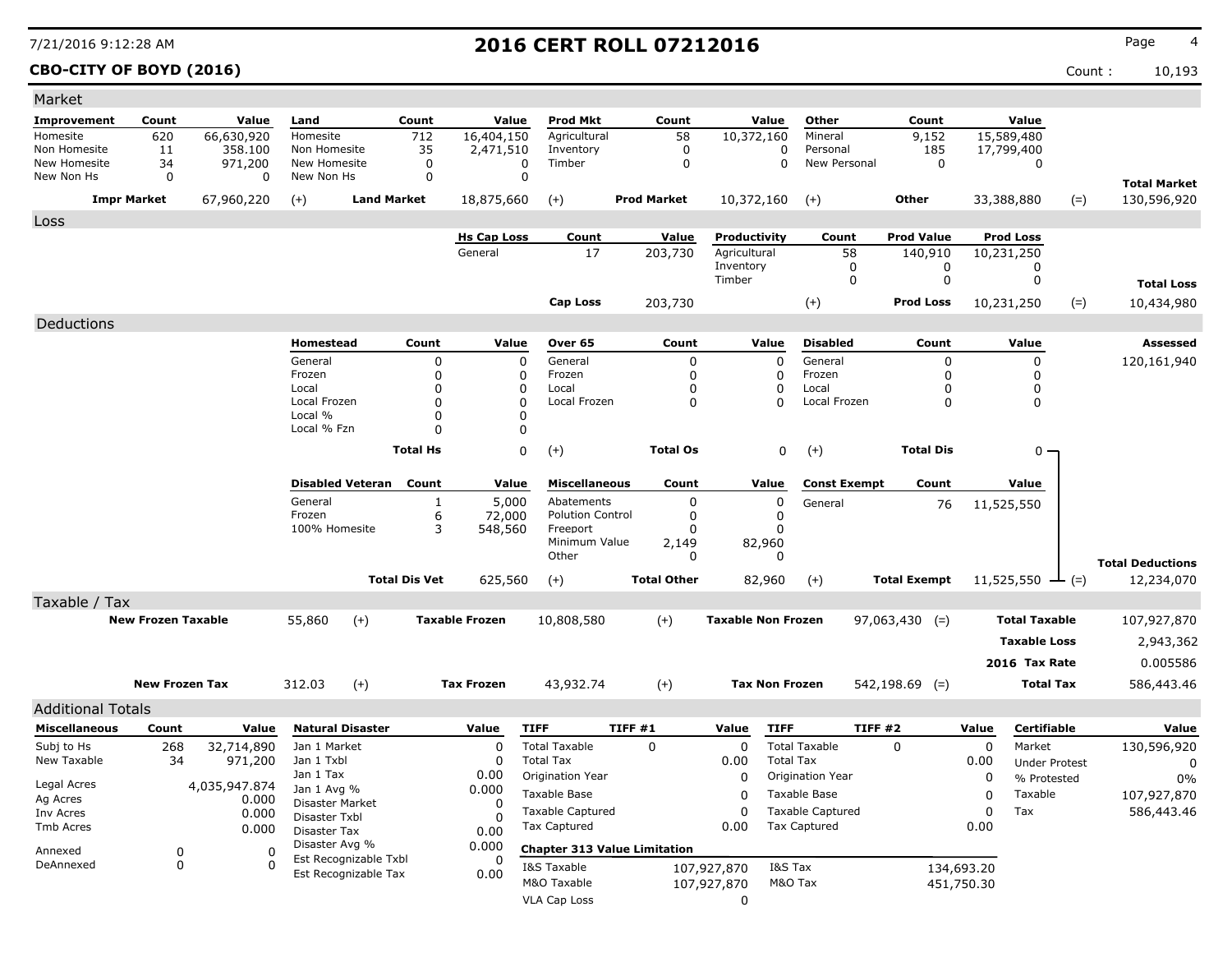### **CBR-CITY OF BRIDGEPORT (2016)** Count : 4,433

| Market                   |                           |             |                                |                      |                       |                                     |                    |                           |                         |                     |                     |                      |                         |
|--------------------------|---------------------------|-------------|--------------------------------|----------------------|-----------------------|-------------------------------------|--------------------|---------------------------|-------------------------|---------------------|---------------------|----------------------|-------------------------|
| <b>Improvement</b>       | Count                     | Value       | Land                           | Count                | Value                 | <b>Prod Mkt</b>                     | Count              | Value                     | Other                   | Count               |                     | Value                |                         |
| Homesite                 | 1,967                     | 255,039,390 | Homesite                       | 2,245                | 68,908,150            | Agricultural                        | 35                 | 6,867,710                 | Mineral                 | 1,502               |                     | 797,370              |                         |
| Non Homesite             | 11                        | 223,520     | Non Homesite                   | 35                   | 8,010,200             | Inventory                           | 0                  | 0                         | Personal                | 484                 |                     | 93,180,690           |                         |
| New Homesite             | 77                        | 3,000,780   | New Homesite                   | $\mathbf 0$          | $\mathbf 0$           | Timber                              | $\mathbf 0$        | 0                         | New Personal            | $\mathbf 0$         |                     | 0                    |                         |
| New Non Hs               | 0                         | 0           | New Non Hs                     | $\mathbf 0$          | $\mathbf 0$           |                                     |                    |                           |                         |                     |                     |                      | <b>Total Market</b>     |
|                          | <b>Impr Market</b>        | 258,263,690 | $(+)$                          | <b>Land Market</b>   | 76,918,350            | $(+)$                               | <b>Prod Market</b> | 6,867,710                 | $(+)$                   | Other               |                     | 93,978,060<br>$(=)$  | 436,027,810             |
| Loss                     |                           |             |                                |                      |                       |                                     |                    |                           |                         |                     |                     |                      |                         |
|                          |                           |             |                                |                      | <b>Hs Cap Loss</b>    | Count                               | Value              | Productivity              | Count                   | <b>Prod Value</b>   |                     | <b>Prod Loss</b>     |                         |
|                          |                           |             |                                |                      | General               | 79                                  | 553,480            | Agricultural              | 35                      | 63,190              |                     | 6,804,520            |                         |
|                          |                           |             |                                |                      |                       |                                     |                    | Inventory                 | 0                       |                     | 0                   | 0                    |                         |
|                          |                           |             |                                |                      |                       |                                     |                    | Timber                    | 0                       |                     | 0                   | 0                    | <b>Total Loss</b>       |
|                          |                           |             |                                |                      |                       | Cap Loss                            | 553,480            |                           | $(+)$                   | <b>Prod Loss</b>    |                     | 5,895,640<br>$(=)$   | 6,449,120               |
| Deductions               |                           |             |                                |                      |                       |                                     |                    |                           |                         |                     |                     |                      |                         |
|                          |                           |             | Homestead                      | Count                | Value                 | Over 65                             | Count              | Value                     | <b>Disabled</b>         | Count               |                     | Value                | Assessed                |
|                          |                           |             | General                        | 0                    | 0                     | General                             | 0                  | $\Omega$                  | General                 |                     | 0                   | 0                    | 429,578,690             |
|                          |                           |             | Frozen                         | 0                    | 0                     | Frozen                              | 0                  | $\Omega$                  | Frozen                  |                     | 0                   | 0                    |                         |
|                          |                           |             | Local                          | 0                    | 0                     | Local                               | 279                | 5,363,950                 | Local                   | 21                  |                     | 400,000              |                         |
|                          |                           |             | Local Frozen                   | O                    | $\mathbf 0$           | Local Frozen                        | 0                  | 0                         | Local Frozen            |                     | $\Omega$            | 0                    |                         |
|                          |                           |             | Local %<br>Local % Fzn         | 0<br>$\Omega$        | $\Omega$<br>0         |                                     |                    |                           |                         |                     |                     |                      |                         |
|                          |                           |             |                                |                      |                       |                                     |                    |                           |                         |                     |                     |                      |                         |
|                          |                           |             |                                | <b>Total Hs</b>      | 0                     | $^{(+)}$                            | <b>Total Os</b>    | 5,363,950                 | $(+)$                   | <b>Total Dis</b>    |                     | 400,000 -            |                         |
|                          |                           |             | <b>Disabled Veteran</b>        | Count                | Value                 | <b>Miscellaneous</b>                | Count              | Value                     | <b>Const Exempt</b>     | Count               |                     | Value                |                         |
|                          |                           |             | General                        | 25                   | 249,130               | Abatements                          | 0                  | 0                         | General                 | 175                 |                     | 58,477,390           |                         |
|                          |                           |             | Frozen                         | 0                    | 0                     | <b>Polution Control</b>             | 2                  | 136,054                   |                         |                     |                     |                      |                         |
|                          |                           |             | 100% Homesite                  | 5                    | 558,170               | Freeport                            | 1                  | 9,425                     |                         |                     |                     |                      |                         |
|                          |                           |             |                                |                      |                       | Minimum Value<br>Other              | 654<br>1           | 43,120<br>41,699          |                         |                     |                     |                      |                         |
|                          |                           |             |                                |                      |                       |                                     |                    |                           |                         |                     |                     |                      | <b>Total Deductions</b> |
|                          |                           |             |                                | <b>Total Dis Vet</b> | 807,300               | $(+)$                               | <b>Total Other</b> | 230,298                   | $(+)$                   | <b>Total Exempt</b> |                     | 58,477,390<br>- (=)  | 65,278,938              |
| Taxable / Tax            |                           |             |                                |                      |                       |                                     |                    |                           |                         |                     |                     |                      |                         |
|                          | <b>New Frozen Taxable</b> |             | 0<br>$(+)$                     |                      | <b>Taxable Frozen</b> | 0                                   | $(+)$              | <b>Taxable Non Frozen</b> |                         | $364,299,752$ (=)   |                     | <b>Total Taxable</b> | 364,299,752             |
|                          |                           |             |                                |                      |                       |                                     |                    |                           |                         |                     |                     | <b>Taxable Loss</b>  | 73                      |
|                          |                           |             |                                |                      |                       |                                     |                    |                           |                         |                     |                     | 2016 Tax Rate        | 0.00639                 |
|                          | <b>New Frozen Tax</b>     |             | 0.00<br>$(+)$                  |                      | <b>Tax Frozen</b>     | 0.00                                | $(+)$              | <b>Tax Non Frozen</b>     |                         | $2,327,874.95$ (=)  |                     | <b>Total Tax</b>     | 2,327,874.95            |
| <b>Additional Totals</b> |                           |             |                                |                      |                       |                                     |                    |                           |                         |                     |                     |                      |                         |
| <b>Miscellaneous</b>     | Count                     | Value       | <b>Natural Disaster</b>        |                      | Value                 | <b>TIFF</b>                         | TIFF #1            | <b>TIFF</b><br>Value      |                         | TIFF#2              | Value               | <b>Certifiable</b>   | Value                   |
| Subj to Hs               | 874                       | 97,002,900  | Jan 1 Market                   |                      | $\Omega$              | <b>Total Taxable</b>                | 1                  | 49,778,248                | <b>Total Taxable</b>    | 2                   | 3,411,920           | Market               | 430,977,860             |
| New Taxable              | 76                        | 2,997,390   | Jan 1 Txbl                     |                      | $\Omega$              | <b>Total Tax</b>                    |                    | 318,082.99                | <b>Total Tax</b>        |                     | 21,802.16           | <b>Under Protest</b> | 5,049,950               |
|                          |                           |             | Jan 1 Tax                      |                      | 0.00                  | Origination Year                    |                    | 2007                      | Origination Year        |                     | 2010                | % Protested          | 1.158%                  |
| Legal Acres              |                           | 406,335.472 | Jan 1 Avg %                    |                      | 0.000                 | Taxable Base                        |                    | 31,442,920                | Taxable Base            |                     | 2,642,360           | Taxable              | 359,249,802             |
| Ag Acres                 |                           | 0.000       | Disaster Market                |                      | 0                     | <b>Taxable Captured</b>             |                    |                           | <b>Taxable Captured</b> |                     |                     |                      |                         |
| Inv Acres<br>Tmb Acres   |                           | 0.000       | Disaster Txbl                  |                      | 0                     | Tax Captured                        |                    | 18,335,328<br>117,162.75  | <b>Tax Captured</b>     |                     | 769,560<br>4,917.49 | Tax                  | 2,295,605.77            |
|                          |                           | 0.000       | Disaster Tax<br>Disaster Avg % |                      | 0.00                  |                                     |                    |                           |                         |                     |                     |                      |                         |
| Annexed                  | 0                         | 0           | Est Recognizable Txbl          |                      | 0.000<br>0            | <b>Chapter 313 Value Limitation</b> |                    |                           |                         |                     |                     |                      |                         |
| DeAnnexed                | 0                         | -0          | Est Recognizable Tax           |                      | 0.00                  | I&S Taxable                         |                    | 364,299,752               | I&S Tax                 |                     | 1,241,533.14        |                      |                         |
|                          |                           |             |                                |                      |                       | M&O Taxable                         |                    | 364,299,752               | M&O Tax                 |                     | 1,086,341.81        |                      |                         |
|                          |                           |             |                                |                      |                       | <b>VLA Cap Loss</b>                 |                    | 0                         |                         |                     |                     |                      |                         |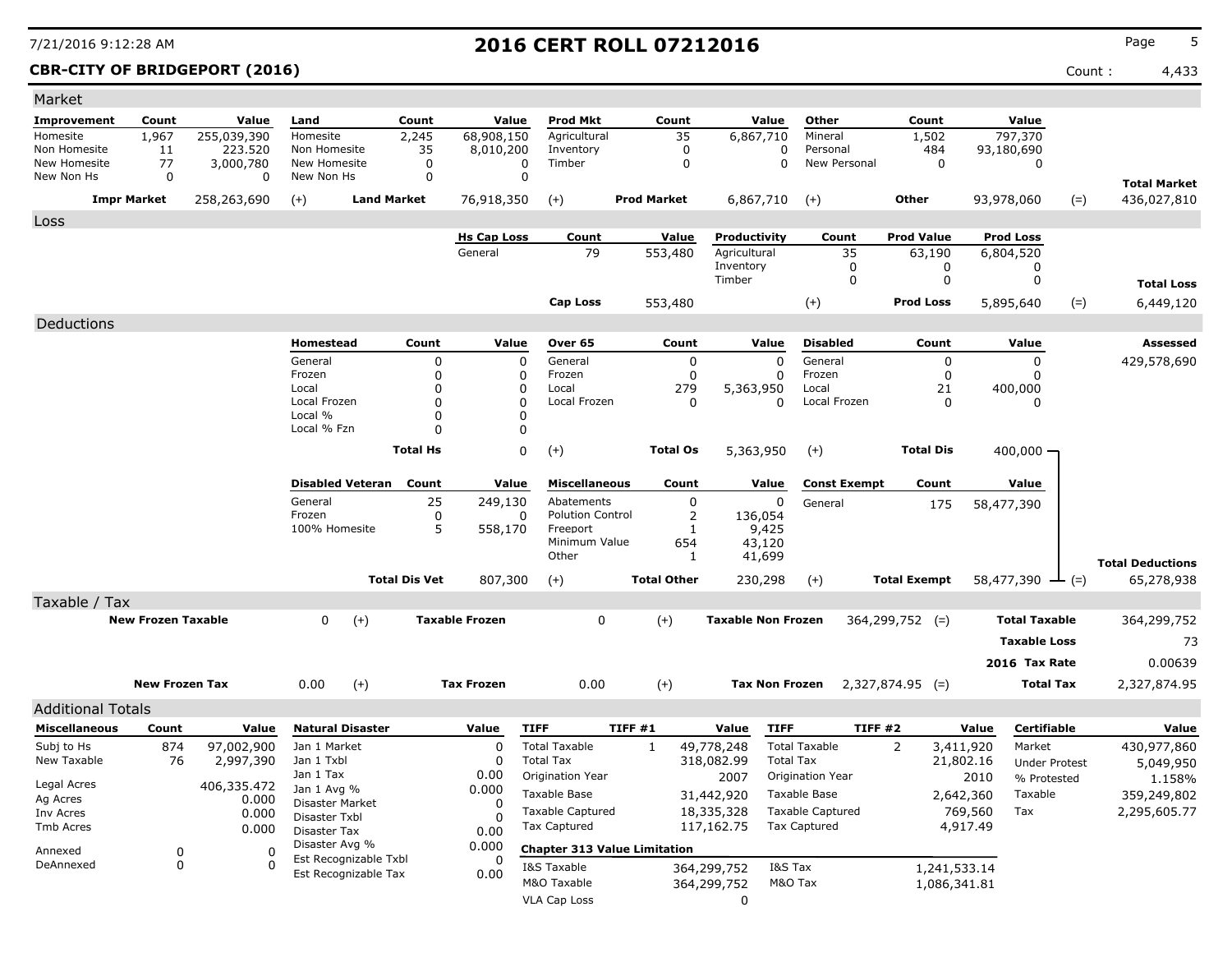**CCH-CITY OF CHICO (2016)** Count : 869

| Market                       |                           |                    |                                  |                      |                       |                                     |                            |                           |                          |                     |            |                      |                                   |
|------------------------------|---------------------------|--------------------|----------------------------------|----------------------|-----------------------|-------------------------------------|----------------------------|---------------------------|--------------------------|---------------------|------------|----------------------|-----------------------------------|
| Improvement                  | Count                     | Value              | Land                             | Count                | Value                 | <b>Prod Mkt</b>                     | Count                      | Value                     | Other                    | Count               |            | Value                |                                   |
| Homesite                     | 460                       | 32,581,500         | Homesite                         | 518                  | 5,448,140             | Agricultural                        | 17                         | 576,400                   | Mineral                  | 190                 |            | 28,970               |                                   |
| Non Homesite<br>New Homesite | 3<br>12                   | 124,760<br>687,700 | Non Homesite<br>New Homesite     | 14<br>1              | 596,030<br>3,110      | Inventory<br>Timber                 | $\mathbf 0$<br>$\mathbf 0$ | 0<br>0                    | Personal<br>New Personal | 98<br>0             |            | 6,577,660<br>0       |                                   |
| New Non Hs                   | 0                         | 0                  | New Non Hs                       | 0                    | $\mathbf 0$           |                                     |                            |                           |                          |                     |            |                      |                                   |
|                              | <b>Impr Market</b>        | 33,393,960         | <b>Land Market</b><br>$(+)$      |                      | 6,047,280             | $(+)$                               | <b>Prod Market</b>         | 576,400                   | $(+)$                    | Other               |            | $(=)$<br>6,606,630   | <b>Total Market</b><br>46,624,270 |
| Loss                         |                           |                    |                                  |                      |                       |                                     |                            |                           |                          |                     |            |                      |                                   |
|                              |                           |                    |                                  |                      | <b>Hs Cap Loss</b>    | Count                               | Value                      | Productivity              | Count                    | <b>Prod Value</b>   |            | <b>Prod Loss</b>     |                                   |
|                              |                           |                    |                                  |                      | General               | 48                                  | 295,920                    | Agricultural              | 17                       | 8,310               |            | 568,090              |                                   |
|                              |                           |                    |                                  |                      |                       |                                     |                            | Inventory<br>Timber       | 0<br>0                   | 0<br>0              |            | 0<br>0               | <b>Total Loss</b>                 |
|                              |                           |                    |                                  |                      |                       | Cap Loss                            |                            |                           |                          | <b>Prod Loss</b>    |            |                      |                                   |
|                              |                           |                    |                                  |                      |                       |                                     | 295,920                    |                           | $(+)$                    |                     |            | $(=)$<br>568,090     | 864,010                           |
| Deductions                   |                           |                    |                                  |                      |                       |                                     |                            |                           |                          |                     |            |                      |                                   |
|                              |                           |                    | Homestead                        | Count                | Value                 | Over 65                             | Count                      | Value                     | <b>Disabled</b>          | Count               |            | Value                | <b>Assessed</b>                   |
|                              |                           |                    | General<br>Frozen                | 0<br>$\Omega$        | 0<br>0                | General<br>Frozen                   | 0<br>0                     | 0<br>0                    | General<br>Frozen        | 0<br>$\Omega$       |            | 0<br>0               | 45,760,260                        |
|                              |                           |                    | Local                            | $\Omega$             | 0                     | Local                               | $\Omega$                   | 0                         | Local                    | n                   |            | 0                    |                                   |
|                              |                           |                    | Local Frozen                     | $\Omega$             | $\mathbf 0$           | Local Frozen                        | 0                          | $\Omega$                  | Local Frozen             | $\Omega$            |            | 0                    |                                   |
|                              |                           |                    | Local %                          | $\Omega$             | 0                     |                                     |                            |                           |                          |                     |            |                      |                                   |
|                              |                           |                    | Local % Fzn                      | $\Omega$             | 0                     |                                     |                            |                           |                          |                     |            |                      |                                   |
|                              |                           |                    |                                  | <b>Total Hs</b>      | 0                     | $(+)$                               | <b>Total Os</b>            | 0                         | $(+)$                    | <b>Total Dis</b>    |            | 0                    |                                   |
|                              |                           |                    | <b>Disabled Veteran</b>          | Count                | Value                 | <b>Miscellaneous</b>                | Count                      | Value                     | <b>Const Exempt</b>      | Count               |            | Value                |                                   |
|                              |                           |                    | General                          | 3                    | 36,000                | Abatements                          | 0                          | 0                         | General                  | 40                  |            | 4,345,740            |                                   |
|                              |                           |                    | Frozen                           | 0                    | 0                     | <b>Polution Control</b>             | $\Omega$                   | 0                         |                          |                     |            |                      |                                   |
|                              |                           |                    | 100% Homesite                    | $\overline{2}$       | 187,550               | Freeport<br>Minimum Value           | $\Omega$<br>188            | 0<br>10,380               |                          |                     |            |                      |                                   |
|                              |                           |                    |                                  |                      |                       | Other                               | $\Omega$                   | $\Omega$                  |                          |                     |            |                      | <b>Total Deductions</b>           |
|                              |                           |                    |                                  | <b>Total Dis Vet</b> | 223,550               | $(+)$                               | <b>Total Other</b>         | 10,380                    | $(+)$                    | <b>Total Exempt</b> |            | 4,345,740<br>$(=)$   | 4,579,670                         |
| Taxable / Tax                |                           |                    |                                  |                      |                       |                                     |                            |                           |                          |                     |            |                      |                                   |
|                              | <b>New Frozen Taxable</b> |                    | $\mathbf{0}$<br>$(+)$            |                      | <b>Taxable Frozen</b> | 0                                   | $(+)$                      | <b>Taxable Non Frozen</b> |                          | $41,180,590$ (=)    |            | <b>Total Taxable</b> | 41,180,590                        |
|                              |                           |                    |                                  |                      |                       |                                     |                            |                           |                          |                     |            | <b>Taxable Loss</b>  |                                   |
|                              |                           |                    |                                  |                      |                       |                                     |                            |                           |                          |                     |            |                      | 13                                |
|                              |                           |                    |                                  |                      |                       |                                     |                            |                           |                          |                     |            | 2016 Tax Rate        | 0.006015                          |
|                              | <b>New Frozen Tax</b>     |                    | 0.00<br>$(+)$                    |                      | <b>Tax Frozen</b>     | 0.00                                | $(+)$                      | <b>Tax Non Frozen</b>     |                          | $247,701.17$ (=)    |            | <b>Total Tax</b>     | 247,701.17                        |
| <b>Additional Totals</b>     |                           |                    |                                  |                      |                       |                                     |                            |                           |                          |                     |            |                      |                                   |
| <b>Miscellaneous</b>         | Count                     | Value              | <b>Natural Disaster</b>          |                      | Value                 | <b>TIFF</b>                         | <b>TIFF #1</b>             | <b>TIFF</b><br>Value      |                          | <b>TIFF #2</b>      | Value      | Certifiable          | Value                             |
| Subj to Hs                   | 194                       | 14,514,550         | Jan 1 Market                     |                      | 0                     | <b>Total Taxable</b>                | $\Omega$                   | 0                         | <b>Total Taxable</b>     | $\Omega$            | 0          | Market               | 46,624,270                        |
| New Taxable                  | 12                        | 623,500            | Jan 1 Txbl                       |                      | 0                     | <b>Total Tax</b>                    |                            | 0.00                      | <b>Total Tax</b>         |                     | 0.00       | <b>Under Protest</b> | 0                                 |
| Legal Acres                  |                           | 671.913            | Jan 1 Tax                        |                      | 0.00                  | Origination Year                    |                            | 0                         | Origination Year         |                     | 0          | % Protested          | $0\%$                             |
| Ag Acres                     |                           | 0.000              | Jan 1 Avg %                      |                      | 0.000                 | Taxable Base                        |                            | 0                         | Taxable Base             |                     | 0          | Taxable              | 41,180,590                        |
| Inv Acres                    |                           | 0.000              | Disaster Market<br>Disaster Txbl |                      | 0<br>O                | <b>Taxable Captured</b>             |                            | 0                         | <b>Taxable Captured</b>  |                     | 0          | Tax                  | 247,701.17                        |
| Tmb Acres                    |                           | 0.000              | Disaster Tax                     |                      | 0.00                  | Tax Captured                        |                            | 0.00                      | <b>Tax Captured</b>      |                     | 0.00       |                      |                                   |
| Annexed                      | 0                         | 0                  | Disaster Avg %                   |                      | 0.000                 | <b>Chapter 313 Value Limitation</b> |                            |                           |                          |                     |            |                      |                                   |
| DeAnnexed                    | 0                         | 0                  | Est Recognizable Txbl            |                      | 0                     | I&S Taxable                         |                            | 41,180,590                | I&S Tax                  |                     | 59,711.86  |                      |                                   |
|                              |                           |                    | Est Recognizable Tax             |                      | 0.00                  | M&O Taxable                         |                            | 41,180,590                | M&O Tax                  |                     | 187,989.31 |                      |                                   |
|                              |                           |                    |                                  |                      |                       | <b>VLA Cap Loss</b>                 |                            | 0                         |                          |                     |            |                      |                                   |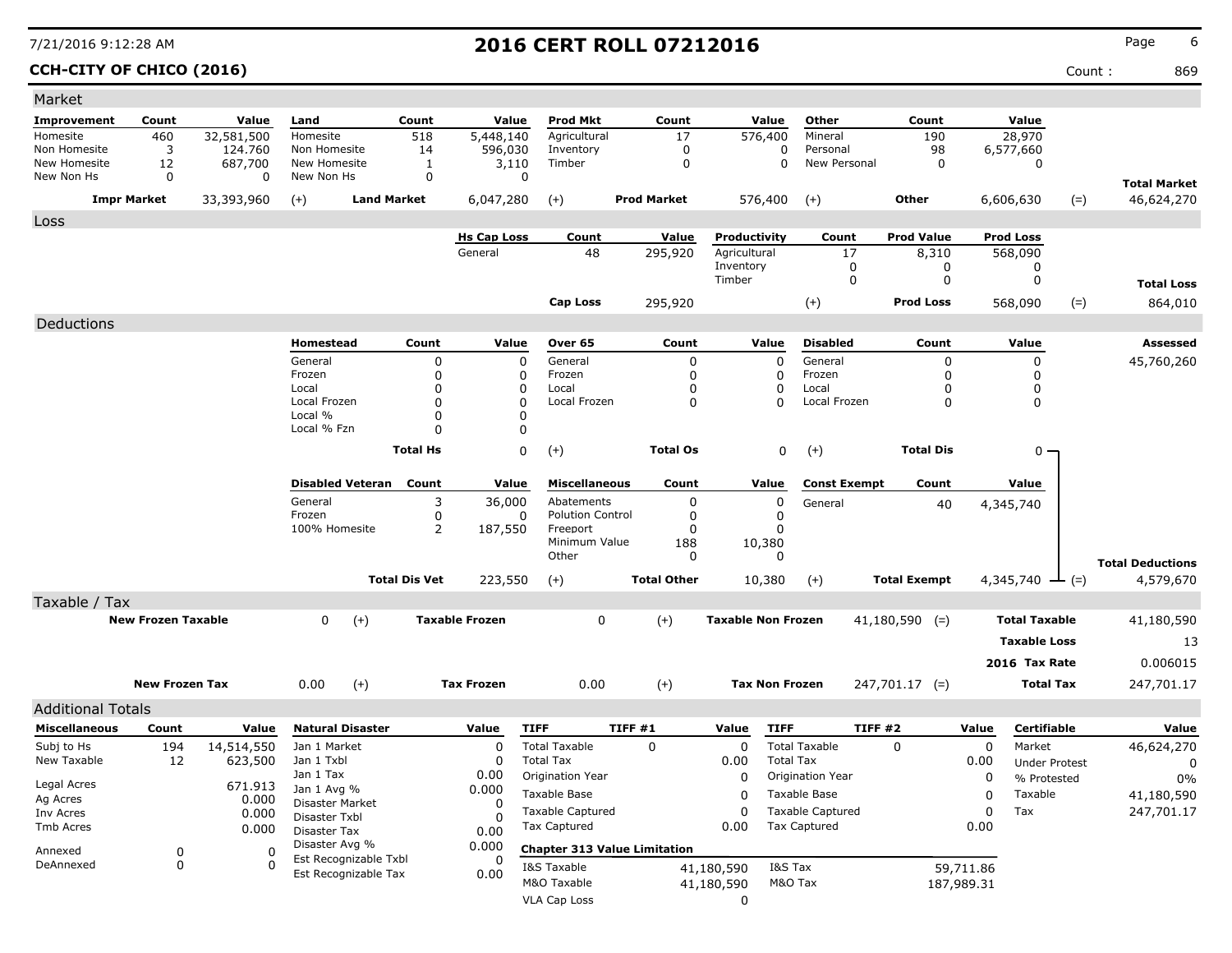**CDE-CITY OF DECATUR (2016)** Count : 5,348

| Market                       |                           |                |                                |                         |                      |                       |                                     |         |                     |                           |                         |                          |                                 |             |                            |        |                         |
|------------------------------|---------------------------|----------------|--------------------------------|-------------------------|----------------------|-----------------------|-------------------------------------|---------|---------------------|---------------------------|-------------------------|--------------------------|---------------------------------|-------------|----------------------------|--------|-------------------------|
| Improvement                  | Count                     | Value          | Land                           |                         | Count                | Value                 | <b>Prod Mkt</b>                     |         | Count               |                           | Value                   | Other                    | Count                           |             | Value                      |        |                         |
| Homesite                     | 2,436                     | 434,282,958    | Homesite                       |                         | 2,825                | 152,373,138           | Agricultural                        |         | 103                 | 23,026,640                |                         | Mineral                  | 1,591                           |             | 11,309,820                 |        |                         |
| Non Homesite<br>New Homesite | 11                        | 351,730        | Non Homesite<br>New Homesite   |                         | 33                   | 4,739,330<br>15,380   | Inventory<br>Timber                 |         | 0<br>$\mathbf 0$    |                           | 0<br>$\mathbf 0$        | Personal<br>New Personal | 756<br>$\mathbf 0$              |             | 129,528,400<br>$\mathbf 0$ |        |                         |
| New Non Hs                   | 126<br>0                  | 9,891,710<br>0 | New Non Hs                     |                         | 2<br>$\mathbf 0$     | 0                     |                                     |         |                     |                           |                         |                          |                                 |             |                            |        |                         |
|                              |                           |                |                                |                         |                      |                       |                                     |         |                     |                           |                         |                          |                                 |             |                            |        | <b>Total Market</b>     |
|                              | <b>Impr Market</b>        | 444,526,398    | $(+)$                          | <b>Land Market</b>      |                      | 157,127,848           | $(+)$                               |         | <b>Prod Market</b>  | 23,026,640                |                         | $(+)$                    | <b>Other</b>                    |             | 140,838,220                | $(=)$  | 765,519,106             |
| Loss                         |                           |                |                                |                         |                      |                       |                                     |         |                     |                           |                         |                          |                                 |             |                            |        |                         |
|                              |                           |                |                                |                         |                      | <b>Hs Cap Loss</b>    | Count                               |         | Value               | Productivity              |                         | Count                    | <b>Prod Value</b>               |             | <b>Prod Loss</b>           |        |                         |
|                              |                           |                |                                |                         |                      | General               | 249                                 |         | 1,579,670           | Agricultural<br>Inventory |                         | 103<br>0                 | 101,710<br>0                    |             | 22,924,930<br>0            |        |                         |
|                              |                           |                |                                |                         |                      |                       |                                     |         |                     | Timber                    |                         | 0                        | 0                               |             | 0                          |        | <b>Total Loss</b>       |
|                              |                           |                |                                |                         |                      |                       | <b>Cap Loss</b>                     |         | 1,579,670           |                           |                         | $(+)$                    | <b>Prod Loss</b>                |             | 22,924,930                 | $(=)$  | 24,504,600              |
|                              |                           |                |                                |                         |                      |                       |                                     |         |                     |                           |                         |                          |                                 |             |                            |        |                         |
| Deductions                   |                           |                |                                |                         |                      |                       |                                     |         |                     |                           |                         |                          |                                 |             |                            |        |                         |
|                              |                           |                | Homestead                      |                         | Count                | Value                 | Over 65                             |         | Count               |                           | Value                   | <b>Disabled</b>          | Count                           |             | Value                      |        | Assessed                |
|                              |                           |                | General<br>Frozen              |                         | 0<br>0               | $\Omega$<br>$\Omega$  | General<br>Frozen                   |         | 0<br>$\mathbf 0$    |                           | $\Omega$<br>$\mathbf 0$ | General<br>Frozen        | $\Omega$<br>0                   |             | 0<br>0                     |        | 741,014,506             |
|                              |                           |                | Local                          |                         | 0                    | $\mathbf 0$           | Local                               |         | 454                 | 2,718,000                 |                         | Local                    | $\Omega$                        |             | 0                          |        |                         |
|                              |                           |                | Local Frozen                   |                         | $\Omega$             | $\Omega$              | Local Frozen                        |         | $\Omega$            |                           | $\Omega$                | Local Frozen             | $\Omega$                        |             | 0                          |        |                         |
|                              |                           |                | Local %<br>Local % Fzn         |                         | 0<br>0               | $\Omega$              |                                     |         |                     |                           |                         |                          |                                 |             |                            |        |                         |
|                              |                           |                |                                |                         |                      | 0                     |                                     |         |                     |                           |                         |                          |                                 |             |                            |        |                         |
|                              |                           |                |                                |                         | <b>Total Hs</b>      | $\Omega$              | $^{(+)}$                            |         | <b>Total Os</b>     | 2,718,000                 |                         | $(+)$                    | <b>Total Dis</b>                |             | 0                          |        |                         |
|                              |                           |                |                                | <b>Disabled Veteran</b> | Count                | Value                 | <b>Miscellaneous</b>                |         | Count               |                           | Value                   | <b>Const Exempt</b>      | Count                           |             | Value                      |        |                         |
|                              |                           |                | General                        |                         | 35                   | 377,000               | Abatements                          |         | $\mathbf 0$         |                           | $\mathbf 0$             | General                  | 225                             | 104,090,350 |                            |        |                         |
|                              |                           |                | Frozen                         |                         | $\mathbf 0$          | 0                     | <b>Polution Control</b>             |         | 1                   |                           | 559,130                 |                          |                                 |             |                            |        |                         |
|                              |                           |                | 100% Homesite                  |                         | 8                    | 1,133,865             | Freeport<br>Minimum Value           |         | $\mathbf{1}$<br>528 | 20,341,660                | 43,210                  |                          |                                 |             |                            |        |                         |
|                              |                           |                |                                |                         |                      |                       | Other                               |         | 0                   |                           | 0                       |                          |                                 |             |                            |        | <b>Total Deductions</b> |
|                              |                           |                |                                |                         | <b>Total Dis Vet</b> | 1,510,865             | $(+)$                               |         | <b>Total Other</b>  | 20,944,000                |                         | $(+)$                    | <b>Total Exempt</b> 104,090,350 |             |                            | $ (=)$ | 129,263,215             |
| Taxable / Tax                |                           |                |                                |                         |                      |                       |                                     |         |                     |                           |                         |                          |                                 |             |                            |        |                         |
|                              | <b>New Frozen Taxable</b> |                | 0                              | $(+)$                   |                      | <b>Taxable Frozen</b> | $\mathbf 0$                         |         | $(+)$               | <b>Taxable Non Frozen</b> |                         |                          | $611,751,291$ (=)               |             | <b>Total Taxable</b>       |        | 611,751,291             |
|                              |                           |                |                                |                         |                      |                       |                                     |         |                     |                           |                         |                          |                                 |             | <b>Taxable Loss</b>        |        | 28                      |
|                              |                           |                |                                |                         |                      |                       |                                     |         |                     |                           |                         |                          |                                 |             | 2016 Tax Rate              |        | 0.00703                 |
|                              |                           |                |                                |                         |                      |                       |                                     |         |                     |                           |                         |                          |                                 |             |                            |        |                         |
|                              | <b>New Frozen Tax</b>     |                | 0.00                           | $(+)$                   |                      | <b>Tax Frozen</b>     | 0.00                                |         | $(+)$               |                           | <b>Tax Non Frozen</b>   |                          | $4,300,611.38$ (=)              |             | <b>Total Tax</b>           |        | 4,300,611.38            |
| <b>Additional Totals</b>     |                           |                |                                |                         |                      |                       |                                     |         |                     |                           |                         |                          |                                 |             |                            |        |                         |
| <b>Miscellaneous</b>         | Count                     | Value          | <b>Natural Disaster</b>        |                         |                      | Value                 | <b>TIFF</b>                         | TIFF #1 |                     | Value                     | <b>TIFF</b>             | TIFF #2                  |                                 | Value       | Certifiable                |        | Value                   |
| Subj to Hs                   | 1,125                     | 154,923,570    | Jan 1 Market                   |                         |                      | $\Omega$              | <b>Total Taxable</b>                |         | $\Omega$            | $\Omega$                  |                         | <b>Total Taxable</b>     | $\Omega$                        | $\Omega$    | Market                     |        | 765,519,106             |
| New Taxable                  | 126                       | 8,352,370      | Jan 1 Txbl                     |                         |                      | 0                     | <b>Total Tax</b>                    |         |                     | 0.00                      | <b>Total Tax</b>        |                          |                                 | 0.00        | <b>Under Protest</b>       |        | $\Omega$                |
| Legal Acres                  |                           | 324,836.984    | Jan 1 Tax                      |                         |                      | 0.00                  | Origination Year                    |         |                     | $\mathbf 0$               |                         | Origination Year         |                                 | $\mathbf 0$ | % Protested                |        | 0%                      |
| Ag Acres                     |                           | 0.000          | Jan 1 Avg %<br>Disaster Market |                         |                      | 0.000<br>0            | Taxable Base                        |         |                     | $\Omega$                  |                         | Taxable Base             |                                 | $\mathbf 0$ | Taxable                    |        | 611,751,291             |
| Inv Acres                    |                           | 0.000          | Disaster Txbl                  |                         |                      | <sup>0</sup>          | <b>Taxable Captured</b>             |         |                     | $\Omega$                  |                         | <b>Taxable Captured</b>  |                                 | 0           | Tax                        |        | 4,300,611.38            |
| Tmb Acres                    |                           | 0.000          | Disaster Tax                   |                         |                      | 0.00                  | <b>Tax Captured</b>                 |         |                     | 0.00                      |                         | <b>Tax Captured</b>      |                                 | 0.00        |                            |        |                         |
| Annexed                      | 0                         | 0              | Disaster Avg %                 | Est Recognizable Txbl   |                      | 0.000                 | <b>Chapter 313 Value Limitation</b> |         |                     |                           |                         |                          |                                 |             |                            |        |                         |
| DeAnnexed                    | $\Omega$                  | $\Omega$       |                                | Est Recognizable Tax    |                      | 0<br>0.00             | I&S Taxable                         |         |                     | 611,751,291               | I&S Tax                 |                          | 1,248,583.59                    |             |                            |        |                         |
|                              |                           |                |                                |                         |                      |                       | M&O Taxable                         |         |                     | 611,751,291               | M&O Tax                 |                          | 3,052,027.79                    |             |                            |        |                         |
|                              |                           |                |                                |                         |                      |                       | <b>VLA Cap Loss</b>                 |         |                     | $\mathbf 0$               |                         |                          |                                 |             |                            |        |                         |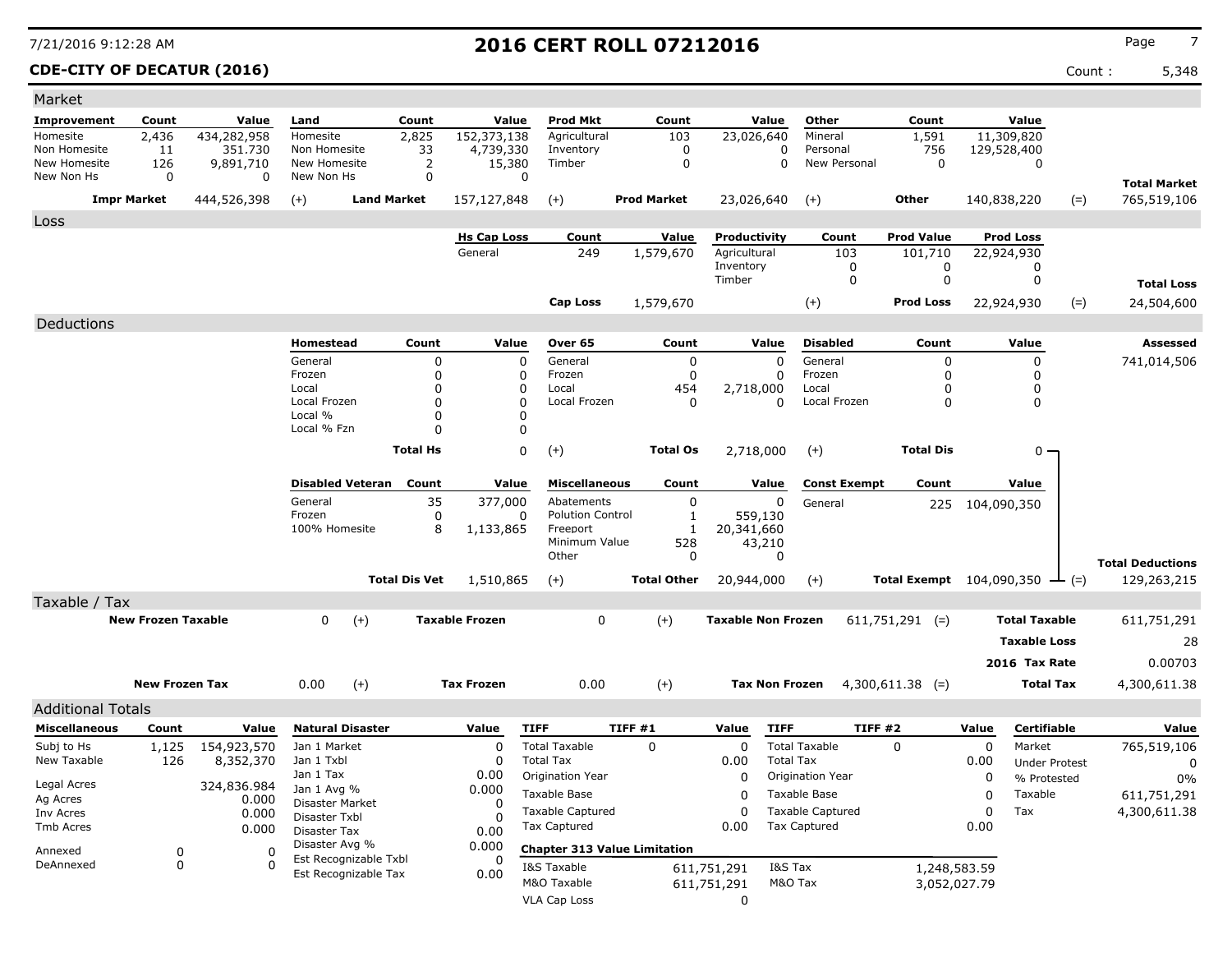### **CFW-CITY OF FT WORTH (2016)** Count : 83

| Market                     |                           |             |                                |                      |                       |                           |                                     |                           |                       |                         |                     |             |                       |                              |
|----------------------------|---------------------------|-------------|--------------------------------|----------------------|-----------------------|---------------------------|-------------------------------------|---------------------------|-----------------------|-------------------------|---------------------|-------------|-----------------------|------------------------------|
| Improvement                | Count                     | Value       | Land                           | Count                | Value                 | Prod Mkt                  | Count                               |                           | Value                 | Other                   | Count               |             | Value                 |                              |
| Homesite                   | $\mathbf 0$               | $\mathbf 0$ | Homesite                       | 0                    | 0                     | Agricultural              | 0                                   |                           | $\mathbf 0$           | Mineral                 | 70                  |             | 1,507,590             |                              |
| Non Homesite               | 0                         | 0           | Non Homesite                   | $\overline{2}$       | 1,869,260             | Inventory                 | 0                                   |                           | 0                     | Personal                | 11                  |             | 826,050               |                              |
| New Homesite<br>New Non Hs | 0<br>$\Omega$             | 0<br>0      | New Homesite<br>New Non Hs     | 0<br>$\mathbf 0$     | 0<br>0                | Timber                    | $\mathbf 0$                         |                           | 0                     | New Personal            | 0                   |             | 0                     |                              |
|                            |                           |             |                                |                      |                       |                           |                                     |                           |                       |                         |                     |             |                       | <b>Total Market</b>          |
|                            | <b>Impr Market</b>        | 0           | <b>Land Market</b><br>$(+)$    |                      | 1,869,260             | $(+)$                     | <b>Prod Market</b>                  |                           | 0                     | $(+)$                   | Other               |             | 2,333,640<br>$(=)$    | 4,202,900                    |
| Loss                       |                           |             |                                |                      | <b>Hs Cap Loss</b>    | Count                     | Value                               | Productivity              |                       | Count                   | <b>Prod Value</b>   |             | <b>Prod Loss</b>      |                              |
|                            |                           |             |                                |                      | General               | 0                         | $\Omega$                            | Agricultural              |                       | 0                       | 0                   |             | 0                     |                              |
|                            |                           |             |                                |                      |                       |                           |                                     | Inventory                 |                       | 0                       | 0                   |             | 0                     |                              |
|                            |                           |             |                                |                      |                       |                           |                                     | Timber                    |                       | $\mathbf 0$             | $\mathbf 0$         |             | 0                     | <b>Total Loss</b>            |
|                            |                           |             |                                |                      |                       | <b>Cap Loss</b>           | 0                                   |                           |                       | $(+)$                   | <b>Prod Loss</b>    |             | 0<br>$(=)$            | 0                            |
| Deductions                 |                           |             |                                |                      |                       |                           |                                     |                           |                       |                         |                     |             |                       |                              |
|                            |                           |             | Homestead                      | Count                | Value                 | Over 65                   | Count                               |                           | Value                 | <b>Disabled</b>         | Count               |             | Value                 | Assessed                     |
|                            |                           |             | General                        | 0                    | $\mathbf 0$           | General                   | 0                                   |                           | 0                     | General                 | 0                   |             | 0                     | 4,202,900                    |
|                            |                           |             | Frozen                         | 0                    | 0                     | Frozen                    | 0                                   |                           | 0                     | Frozen                  | O                   |             | 0                     |                              |
|                            |                           |             | Local                          | 0                    | 0                     | Local                     | 0                                   |                           | 0                     | Local                   | 0                   |             | 0                     |                              |
|                            |                           |             | Local Frozen<br>Local %        | 0<br>0               | 0<br>0                | Local Frozen              | 0                                   |                           | $\Omega$              | Local Frozen            | 0                   |             | 0                     |                              |
|                            |                           |             | Local % Fzn                    | $\Omega$             | 0                     |                           |                                     |                           |                       |                         |                     |             |                       |                              |
|                            |                           |             |                                | <b>Total Hs</b>      | 0                     | $(+)$                     | <b>Total Os</b>                     |                           | $\pmb{0}$             |                         | <b>Total Dis</b>    |             | $0 -$                 |                              |
|                            |                           |             |                                |                      |                       |                           |                                     |                           |                       | $(+)$                   |                     |             |                       |                              |
|                            |                           |             | <b>Disabled Veteran</b>        | Count                | Value                 | <b>Miscellaneous</b>      | Count                               |                           | Value                 | <b>Const Exempt</b>     | Count               |             | Value                 |                              |
|                            |                           |             | General                        | 0                    | 0                     | Abatements                | 0                                   |                           | 0                     | General                 | 0                   |             | 0                     |                              |
|                            |                           |             | Frozen                         | 0                    | 0                     | <b>Polution Control</b>   | 0                                   |                           | 0                     |                         |                     |             |                       |                              |
|                            |                           |             | 100% Homesite                  | 0                    | 0                     | Freeport<br>Minimum Value | 0<br>0                              |                           | 0<br>0                |                         |                     |             |                       |                              |
|                            |                           |             |                                |                      |                       | Other                     | 0                                   |                           | 0                     |                         |                     |             |                       |                              |
|                            |                           |             |                                | <b>Total Dis Vet</b> | 0                     | $(+)$                     | <b>Total Other</b>                  |                           | 0                     | $(+)$                   | <b>Total Exempt</b> |             | $_0$ $\perp$<br>$(=)$ | <b>Total Deductions</b><br>0 |
| Taxable / Tax              |                           |             |                                |                      |                       |                           |                                     |                           |                       |                         |                     |             |                       |                              |
|                            | <b>New Frozen Taxable</b> |             | 0<br>$(+)$                     |                      | <b>Taxable Frozen</b> | 0                         | $(+)$                               | <b>Taxable Non Frozen</b> |                       |                         | $4,202,900$ (=)     |             | <b>Total Taxable</b>  | 4,202,900                    |
|                            |                           |             |                                |                      |                       |                           |                                     |                           |                       |                         |                     |             | <b>Taxable Loss</b>   |                              |
|                            |                           |             |                                |                      |                       |                           |                                     |                           |                       |                         |                     |             |                       | -3                           |
|                            |                           |             |                                |                      |                       |                           |                                     |                           |                       |                         |                     |             | 2016 Tax Rate         | 0.00855                      |
|                            | <b>New Frozen Tax</b>     |             | 0.00<br>$(+)$                  |                      | <b>Tax Frozen</b>     | 0.00                      | $(+)$                               |                           | <b>Tax Non Frozen</b> |                         | $35,934.82$ (=)     |             | <b>Total Tax</b>      | 35,934.82                    |
| <b>Additional Totals</b>   |                           |             |                                |                      |                       |                           |                                     |                           |                       |                         |                     |             |                       |                              |
| <b>Miscellaneous</b>       | Count                     | Value       | <b>Natural Disaster</b>        |                      | Value                 | <b>TIFF</b>               | TIFF #1                             | Value                     | <b>TIFF</b>           | TIFF #2                 |                     | Value       | Certifiable           | Value                        |
| Subj to Hs                 | 0                         | 0           | Jan 1 Market                   |                      | 0                     | <b>Total Taxable</b>      | $\mathbf 0$                         | 0                         |                       | <b>Total Taxable</b>    | $\Omega$            | $\mathbf 0$ | Market                | 4,202,900                    |
| New Taxable                | 0                         | 0           | Jan 1 Txbl                     |                      | 0                     | <b>Total Tax</b>          |                                     | 0.00                      | <b>Total Tax</b>      |                         |                     | 0.00        | <b>Under Protest</b>  | 0                            |
| Legal Acres                |                           | 4,220.901   | Jan 1 Tax                      |                      | 0.00                  | Origination Year          |                                     | 0                         |                       | Origination Year        |                     | 0           | % Protested           | $0\%$                        |
| Ag Acres                   |                           | 0.000       | Jan 1 Avg %<br>Disaster Market |                      | 0.000<br>0            | Taxable Base              |                                     | 0                         |                       | Taxable Base            |                     | 0           | Taxable               | 4,202,900                    |
| Inv Acres                  |                           | 0.000       | Disaster Txbl                  |                      | 0                     | <b>Taxable Captured</b>   |                                     | 0                         |                       | <b>Taxable Captured</b> |                     | 0           | Tax                   | 35,934.82                    |
| Tmb Acres                  |                           | 0.000       | Disaster Tax                   |                      | 0.00                  | Tax Captured              |                                     | 0.00                      |                       | <b>Tax Captured</b>     |                     | 0.00        |                       |                              |
| Annexed                    | 0                         | 0           | Disaster Avg %                 |                      | 0.000                 |                           | <b>Chapter 313 Value Limitation</b> |                           |                       |                         |                     |             |                       |                              |
| DeAnnexed                  | 0                         | $\Omega$    | Est Recognizable Txbl          |                      | 0                     | I&S Taxable               |                                     | 4,202,900                 | I&S Tax               |                         |                     | 7,527.39    |                       |                              |
|                            |                           |             | Est Recognizable Tax           |                      | 0.00                  | M&O Taxable               |                                     | 4,202,900                 | M&O Tax               |                         |                     | 28,407.43   |                       |                              |
|                            |                           |             |                                |                      |                       | VLA Cap Loss              |                                     | 0                         |                       |                         |                     |             |                       |                              |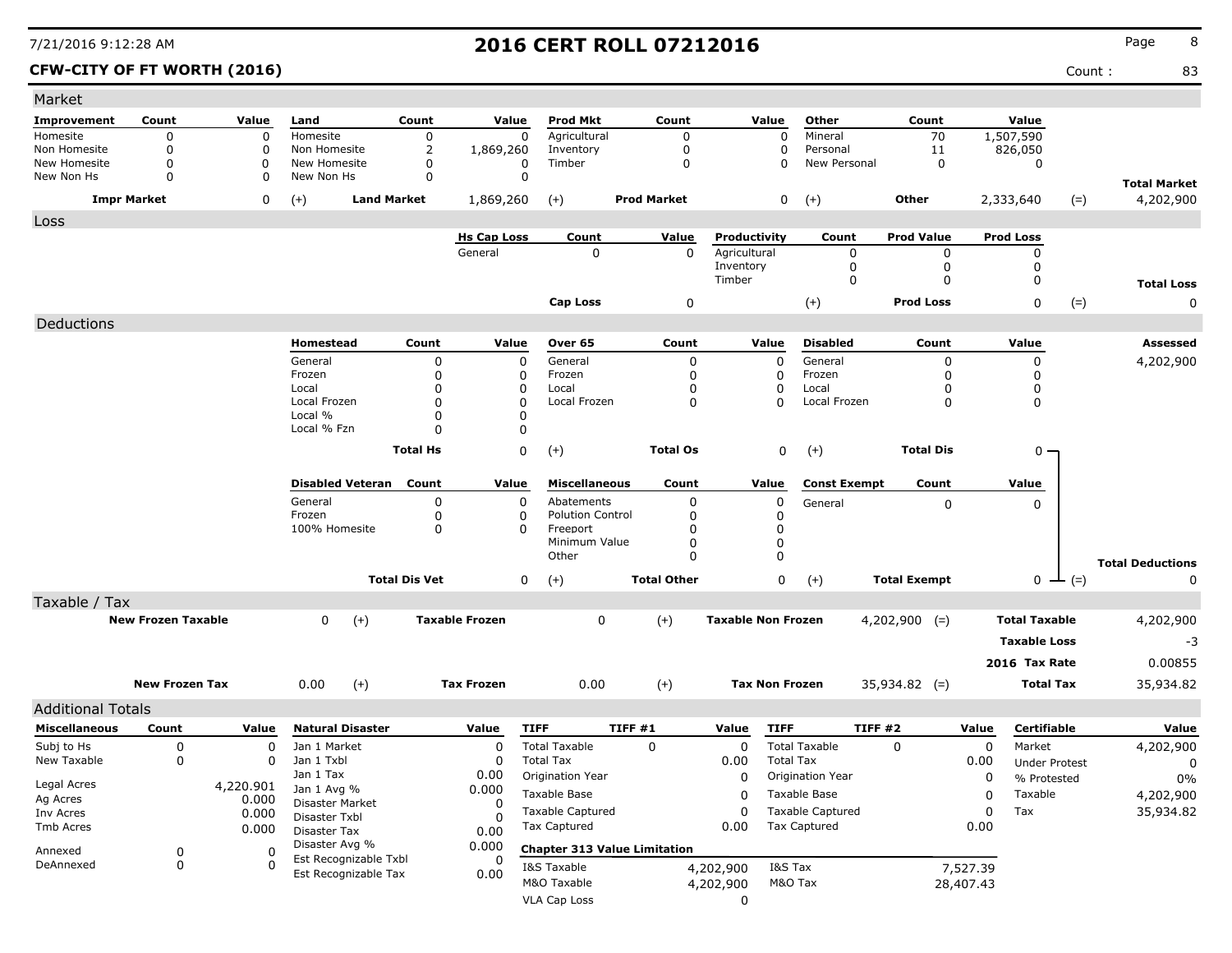| Market                     |                           |                      |                               |                      |                       |                                     |                    |                           |                         |                     |                         |                             |                      |                                   |
|----------------------------|---------------------------|----------------------|-------------------------------|----------------------|-----------------------|-------------------------------------|--------------------|---------------------------|-------------------------|---------------------|-------------------------|-----------------------------|----------------------|-----------------------------------|
| Improvement                | Count                     | Value                | Land                          | Count                | Value                 | <b>Prod Mkt</b>                     | Count              | Value                     | Other                   | Count               |                         | Value                       |                      |                                   |
| Homesite                   | 396                       | 31,999,970           | Homesite                      | 492                  | 8,971,140             | Agricultural                        | 7                  | 285,240                   | Mineral                 |                     | 333                     | 172,870                     |                      |                                   |
| Non Homesite               | 11                        | 143,270              | Non Homesite                  | 7                    | 233,020               | Inventory                           | 0                  |                           | 0<br>Personal           |                     | 68                      | 3,466,910                   |                      |                                   |
| New Homesite<br>New Non Hs | 25<br>$\mathbf 0$         | 981,210<br>0         | New Homesite<br>New Non Hs    | 0<br>0               | 0<br>$\Omega$         | Timber                              | $\Omega$           |                           | 0<br>New Personal       |                     | 0                       | 0                           |                      |                                   |
|                            | <b>Impr Market</b>        | 33,124,450           | $(+)$                         | <b>Land Market</b>   | 9,204,160             | $(+)$                               | <b>Prod Market</b> | 285,240                   | $(+)$                   | <b>Other</b>        |                         | 3,639,780                   | $(=)$                | <b>Total Market</b><br>46,253,630 |
| Loss                       |                           |                      |                               |                      |                       |                                     |                    |                           |                         |                     |                         |                             |                      |                                   |
|                            |                           |                      |                               |                      | <b>Hs Cap Loss</b>    | Count                               | Value              | Productivity              | Count                   | <b>Prod Value</b>   |                         | <b>Prod Loss</b>            |                      |                                   |
|                            |                           |                      |                               |                      | General               | 57                                  | 451,450            | Agricultural              | $\overline{7}$          |                     | 2,230                   | 283,010                     |                      |                                   |
|                            |                           |                      |                               |                      |                       |                                     |                    | Inventory<br>Timber       | 0<br>0                  |                     | 0<br>0                  | 0<br>0                      |                      |                                   |
|                            |                           |                      |                               |                      |                       |                                     |                    |                           |                         |                     |                         |                             |                      | <b>Total Loss</b>                 |
|                            |                           |                      |                               |                      |                       | Cap Loss                            | 451,450            |                           | $(+)$                   | <b>Prod Loss</b>    |                         | 283,010                     | $(=)$                | 734,460                           |
| Deductions                 |                           |                      |                               |                      |                       |                                     |                    |                           |                         |                     |                         |                             |                      |                                   |
|                            |                           |                      | Homestead                     | Count                | Value                 | Over 65                             | Count              | Value                     | <b>Disabled</b>         |                     | Count                   | Value                       |                      | Assessed                          |
|                            |                           |                      | General                       | 0                    | 0                     | General                             | 0                  | $\Omega$                  | General                 |                     | 0                       | 0                           |                      | 45,519,170                        |
|                            |                           |                      | Frozen                        | $\Omega$             | 0                     | Frozen                              | 0                  | 0                         | Frozen                  |                     | 0                       | 0                           |                      |                                   |
|                            |                           |                      | Local<br>Local Frozen         | $\Omega$<br>$\Omega$ | 0<br>0                | Local<br>Local Frozen               | 0<br>0             | O<br>$\Omega$             | Local<br>Local Frozen   |                     | $\Omega$<br>0           | 0<br>0                      |                      |                                   |
|                            |                           |                      | Local %                       | $\Omega$             | 0                     |                                     |                    |                           |                         |                     |                         |                             |                      |                                   |
|                            |                           |                      | Local % Fzn                   | O                    | 0                     |                                     |                    |                           |                         |                     |                         |                             |                      |                                   |
|                            |                           |                      |                               | <b>Total Hs</b>      | 0                     | $(+)$                               | <b>Total Os</b>    |                           | 0<br>$(+)$              |                     | <b>Total Dis</b>        | 0 -                         |                      |                                   |
|                            |                           |                      |                               |                      |                       |                                     |                    |                           |                         |                     |                         |                             |                      |                                   |
|                            |                           |                      | <b>Disabled Veteran</b>       | Count                | Value                 | <b>Miscellaneous</b>                | Count              | Value                     | <b>Const Exempt</b>     |                     | Count                   | Value                       |                      |                                   |
|                            |                           |                      | General                       | 10                   | 80,000                | Abatements                          | 0                  |                           | 0<br>General            |                     | 19                      | 1,335,190                   |                      |                                   |
|                            |                           |                      | Frozen                        | 0                    | 0                     | <b>Polution Control</b>             | 0                  |                           | 0                       |                     |                         |                             |                      |                                   |
|                            |                           |                      | 100% Homesite                 | $\mathbf{1}$         | 24,410                | Freeport                            | 0                  | 0                         |                         |                     |                         |                             |                      |                                   |
|                            |                           |                      |                               |                      |                       | Minimum Value                       | 67                 | 4,320                     |                         |                     |                         |                             |                      |                                   |
|                            |                           |                      |                               |                      |                       | Other                               | 0                  | $\mathbf{0}$              |                         |                     |                         |                             |                      | <b>Total Deductions</b>           |
|                            |                           |                      |                               | <b>Total Dis Vet</b> | 104,410               | $(+)$                               | <b>Total Other</b> | 4,320                     | $(+)$                   | <b>Total Exempt</b> |                         | 1,335,190 $\rightarrow$ (=) |                      | 1,443,920                         |
| Taxable / Tax              |                           |                      |                               |                      |                       |                                     |                    |                           |                         |                     |                         |                             |                      |                                   |
|                            | <b>New Frozen Taxable</b> |                      | $\mathbf{0}$<br>$(+)$         |                      | <b>Taxable Frozen</b> | 0                                   | $(+)$              | <b>Taxable Non Frozen</b> |                         | $44,075,250$ (=)    |                         | <b>Total Taxable</b>        |                      | 44,075,250                        |
|                            |                           |                      |                               |                      |                       |                                     |                    |                           |                         |                     |                         | <b>Taxable Loss</b>         |                      | 28                                |
|                            |                           |                      |                               |                      |                       |                                     |                    |                           |                         |                     |                         | 2016 Tax Rate               |                      | 0.006381                          |
|                            |                           |                      |                               |                      |                       |                                     |                    |                           |                         |                     |                         |                             |                      |                                   |
|                            | <b>New Frozen Tax</b>     |                      | $(+)$<br>0.00                 |                      | <b>Tax Frozen</b>     | 0.00                                | $(+)$              | <b>Tax Non Frozen</b>     |                         | $281,243.99$ (=)    |                         | <b>Total Tax</b>            |                      | 281,243.99                        |
| <b>Additional Totals</b>   |                           |                      |                               |                      |                       |                                     |                    |                           |                         |                     |                         |                             |                      |                                   |
| <b>Miscellaneous</b>       | Count                     | Value                | <b>Natural Disaster</b>       |                      | Value                 | <b>TIFF</b>                         | TIFF #1            | Value                     | <b>TIFF</b>             | TIFF#2              | Value                   | Certifiable                 |                      | Value                             |
| Subj to Hs                 | 183                       | 24,337,500           | Jan 1 Market                  |                      | 0                     | <b>Total Taxable</b>                | 0                  | 0                         | <b>Total Taxable</b>    | $\Omega$            |                         | 0<br>Market                 |                      | 46,253,630                        |
| New Taxable                | 25                        | 981,210              | Jan 1 Txbl                    |                      | 0                     | <b>Total Tax</b>                    |                    | 0.00                      | <b>Total Tax</b>        |                     | 0.00                    |                             | <b>Under Protest</b> | 0                                 |
|                            |                           |                      | Jan 1 Tax                     |                      | 0.00                  | <b>Origination Year</b>             |                    | 0                         | Origination Year        |                     |                         | 0<br>% Protested            |                      | 0%                                |
| Legal Acres<br>Ag Acres    |                           | 318,510.659<br>0.000 | Jan 1 Avg %                   |                      | 0.000                 | Taxable Base                        |                    | 0                         | Taxable Base            |                     |                         | Taxable<br>0                |                      | 44,075,250                        |
| Inv Acres                  |                           | 0.000                | Disaster Market               |                      | 0                     | <b>Taxable Captured</b>             |                    | 0                         | <b>Taxable Captured</b> |                     |                         | Tax<br>0                    |                      | 281,243.99                        |
| Tmb Acres                  |                           | 0.000                | Disaster Txbl<br>Disaster Tax |                      | n<br>0.00             | <b>Tax Captured</b>                 |                    | 0.00                      | Tax Captured            |                     | 0.00                    |                             |                      |                                   |
| Annexed                    | 0                         | 0                    | Disaster Avg %                |                      | 0.000                 | <b>Chapter 313 Value Limitation</b> |                    |                           |                         |                     |                         |                             |                      |                                   |
|                            |                           |                      | Est Recognizable Txbl         |                      | 0                     |                                     |                    |                           |                         |                     |                         |                             |                      |                                   |
| DeAnnexed                  |                           | $\Omega$             |                               |                      |                       |                                     |                    |                           |                         |                     |                         |                             |                      |                                   |
|                            | 0                         |                      | Est Recognizable Tax          |                      | 0.00                  | I&S Taxable<br>M&O Taxable          |                    | 44,075,250<br>44,075,250  | I&S Tax<br>M&O Tax      |                     | 53,110.72<br>228,133.27 |                             |                      |                                   |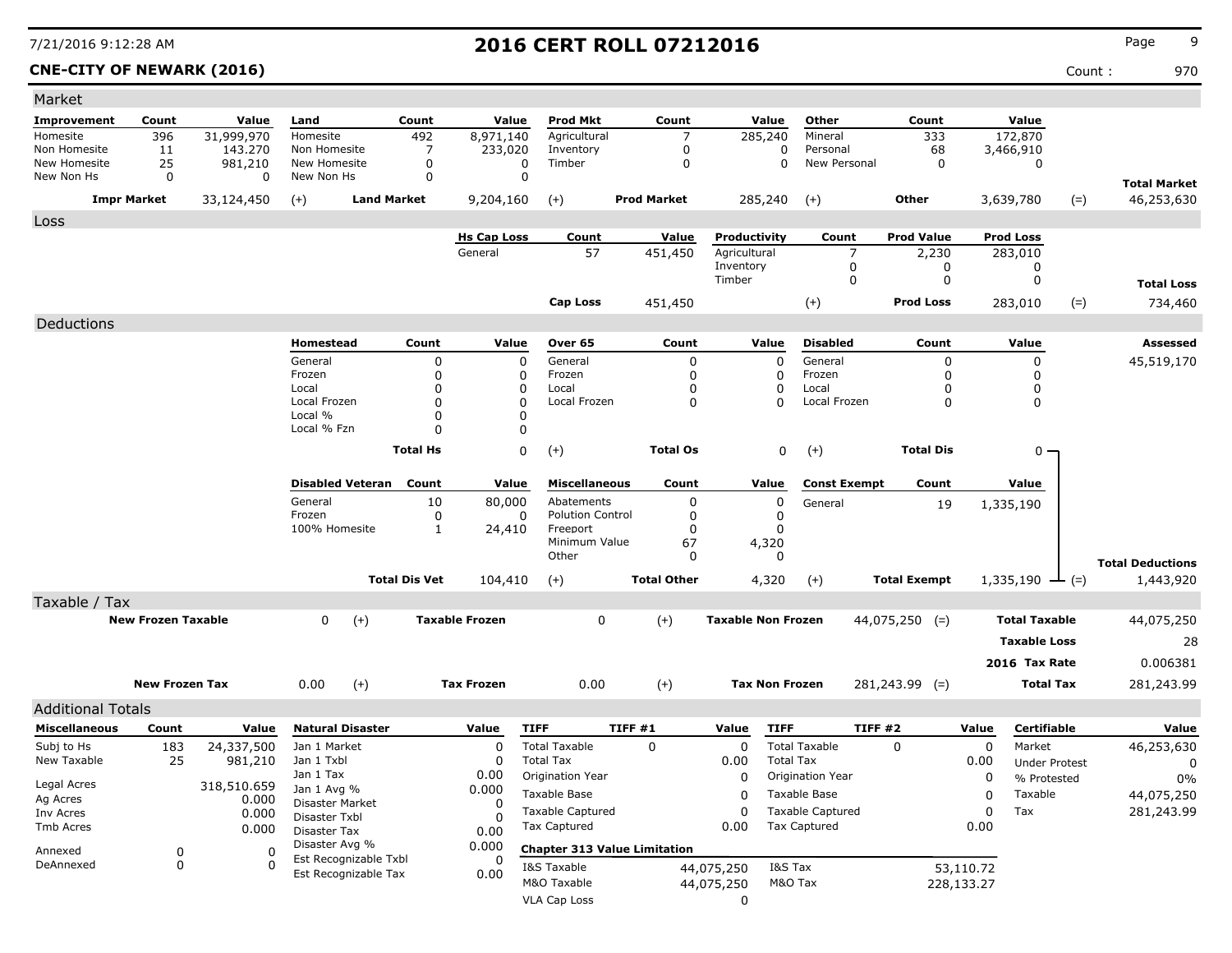**CNF-CITY NEW FAIRVIEW (2016)** Count : 5,679

| Market                   |                           |               |                                               |                      |                       |                         |                                     |                           |                         |                     |       |                             |       |                         |
|--------------------------|---------------------------|---------------|-----------------------------------------------|----------------------|-----------------------|-------------------------|-------------------------------------|---------------------------|-------------------------|---------------------|-------|-----------------------------|-------|-------------------------|
| <b>Improvement</b>       | Count                     | Value         | Land                                          | Count                | Value                 | <b>Prod Mkt</b>         | Count                               | Value                     | Other                   | Count               |       | Value                       |       |                         |
| Homesite                 | 441                       | 34,095,940    | Homesite                                      | 506                  | 15,383,130            | Agricultural            | 104                                 | 40,389,620                | Mineral                 | 4,873               |       | 37,672,180                  |       |                         |
| Non Homesite             | 10                        | 206.890       | Non Homesite                                  | 22                   | 1,575,970             | Inventory               | $\mathbf 0$                         | 0                         | Personal                | 166                 |       | 13,536,520                  |       |                         |
| New Homesite             | 35                        | 1,158,800     | New Homesite                                  | 0                    | 0                     | Timber                  | $\mathbf 0$                         | 0                         | New Personal            | 0                   |       | 0                           |       |                         |
| New Non Hs               | 2                         | 23,480        | New Non Hs                                    | 0                    | $\mathbf 0$           |                         |                                     |                           |                         |                     |       |                             |       | <b>Total Market</b>     |
|                          | <b>Impr Market</b>        | 35,485,110    | $(+)$                                         | <b>Land Market</b>   | 16,959,100            | $(+)$                   | <b>Prod Market</b>                  | 40,389,620                | $(+)$                   | <b>Other</b>        |       | 51,208,700                  | $(=)$ | 144,042,530             |
| Loss                     |                           |               |                                               |                      |                       |                         |                                     |                           |                         |                     |       |                             |       |                         |
|                          |                           |               |                                               |                      | <b>Hs Cap Loss</b>    | Count                   | Value                               | Productivity              | Count                   | <b>Prod Value</b>   |       | <b>Prod Loss</b>            |       |                         |
|                          |                           |               |                                               |                      | General               | 26                      | 157,640                             | Agricultural              | 104                     | 459,240             |       | 39,930,380                  |       |                         |
|                          |                           |               |                                               |                      |                       |                         |                                     | Inventory<br>Timber       | 0<br>$\Omega$           | 0<br>0              |       | 0<br>0                      |       |                         |
|                          |                           |               |                                               |                      |                       |                         |                                     |                           |                         |                     |       |                             |       | <b>Total Loss</b>       |
|                          |                           |               |                                               |                      |                       | <b>Cap Loss</b>         | 157,640                             |                           | $(+)$                   | <b>Prod Loss</b>    |       | 39,930,380                  | $(=)$ | 40,088,020              |
| Deductions               |                           |               |                                               |                      |                       |                         |                                     |                           |                         |                     |       |                             |       |                         |
|                          |                           |               | Homestead                                     | Count                | Value                 | Over 65                 | Count                               | Value                     | <b>Disabled</b>         | Count               |       | Value                       |       | Assessed                |
|                          |                           |               | General                                       | $\Omega$             | $\mathbf 0$           | General                 | $\mathbf 0$                         | $\Omega$                  | General                 | $\Omega$            |       | $\Omega$                    |       | 103,954,510             |
|                          |                           |               | Frozen                                        | $\Omega$             | 0                     | Frozen                  | $\mathbf 0$                         | $\mathbf 0$               | Frozen                  | $\mathbf 0$         |       | 0                           |       |                         |
|                          |                           |               | Local                                         | $\Omega$             | $\mathbf 0$           | Local                   | 0                                   | 0                         | Local                   | $\Omega$            |       | 0                           |       |                         |
|                          |                           |               | Local Frozen<br>Local %                       | $\Omega$<br>$\Omega$ | $\mathbf 0$<br>0      | Local Frozen            | $\mathbf{0}$                        | $\Omega$                  | Local Frozen            | $\Omega$            |       | $\Omega$                    |       |                         |
|                          |                           |               | Local % Fzn                                   | $\Omega$             | 0                     |                         |                                     |                           |                         |                     |       |                             |       |                         |
|                          |                           |               |                                               | <b>Total Hs</b>      | 0                     |                         |                                     |                           |                         | <b>Total Dis</b>    |       |                             |       |                         |
|                          |                           |               |                                               |                      |                       | $(+)$                   | <b>Total Os</b>                     | $\mathbf 0$               | $(+)$                   |                     |       | 0                           |       |                         |
|                          |                           |               | <b>Disabled Veteran</b>                       | Count                | Value                 | <b>Miscellaneous</b>    | Count                               | Value                     | <b>Const Exempt</b>     | Count               |       | Value                       |       |                         |
|                          |                           |               | General                                       | $\overline{7}$       | 58,500                | Abatements              | $\mathbf 0$                         | $\mathbf 0$               | General                 | 19                  |       | 2,314,760                   |       |                         |
|                          |                           |               | Frozen                                        | 0                    | 0                     | <b>Polution Control</b> | 0                                   | $\Omega$                  |                         |                     |       |                             |       |                         |
|                          |                           |               | 100% Homesite                                 | $\overline{2}$       | 474,970               | Freeport                | 1                                   | 470,028                   |                         |                     |       |                             |       |                         |
|                          |                           |               |                                               |                      |                       | Minimum Value<br>Other  | 611<br>0                            | 27,770<br>0               |                         |                     |       |                             |       |                         |
|                          |                           |               |                                               |                      |                       |                         |                                     |                           |                         |                     |       |                             |       | <b>Total Deductions</b> |
|                          |                           |               |                                               | <b>Total Dis Vet</b> | 533,470               | $(+)$                   | <b>Total Other</b>                  | 497,798                   | $(+)$                   | <b>Total Exempt</b> |       | $2,314,760 \rightarrow$ (=) |       | 3,346,028               |
| Taxable / Tax            |                           |               |                                               |                      |                       |                         |                                     |                           |                         |                     |       |                             |       |                         |
|                          | <b>New Frozen Taxable</b> |               | $\mathbf 0$<br>$(+)$                          |                      | <b>Taxable Frozen</b> | $\mathbf 0$             | $(+)$                               | <b>Taxable Non Frozen</b> |                         | $100,608,482$ (=)   |       | <b>Total Taxable</b>        |       | 100,608,482             |
|                          |                           |               |                                               |                      |                       |                         |                                     |                           |                         |                     |       | <b>Taxable Loss</b>         |       | $\mathbf 0$             |
|                          |                           |               |                                               |                      |                       |                         |                                     |                           |                         |                     |       | 2016 Tax Rate               |       | 0.00                    |
|                          | <b>New Frozen Tax</b>     |               | 0.00<br>$(+)$                                 |                      | <b>Tax Frozen</b>     | 0.00                    | $(+)$                               | <b>Tax Non Frozen</b>     |                         |                     |       | <b>Total Tax</b>            |       | 0.00                    |
|                          |                           |               |                                               |                      |                       |                         |                                     |                           |                         | $0.00 (=)$          |       |                             |       |                         |
| <b>Additional Totals</b> |                           |               |                                               |                      |                       |                         |                                     |                           |                         |                     |       |                             |       |                         |
| <b>Miscellaneous</b>     | Count                     | Value         | <b>Natural Disaster</b>                       |                      | Value                 | <b>TIFF</b>             | TIFF #1                             | <b>TIFF</b><br>Value      |                         | <b>TIFF #2</b>      | Value | Certifiable                 |       | Value                   |
| Subj to Hs               | 243                       | 25,776,190    | Jan 1 Market                                  |                      | 0                     | <b>Total Taxable</b>    | 0                                   | 0                         | <b>Total Taxable</b>    | $\mathbf 0$         | 0     | Market                      |       | 144,042,530             |
| New Taxable              | 34                        | 1,151,050     | Jan 1 Txbl                                    |                      | 0                     | <b>Total Tax</b>        |                                     | 0.00                      | <b>Total Tax</b>        |                     | 0.00  | <b>Under Protest</b>        |       | $\mathbf 0$             |
| Legal Acres              |                           | 7,164,329.072 | Jan 1 Tax                                     |                      | 0.00                  | Origination Year        |                                     | $\mathbf 0$               | Origination Year        |                     | 0     | % Protested                 |       | 0%                      |
| Ag Acres                 |                           | 0.000         | Jan 1 Avg %<br>Disaster Market                |                      | 0.000<br>$\Omega$     | Taxable Base            |                                     | $\Omega$                  | Taxable Base            |                     | 0     | Taxable                     |       | 100,608,482             |
| Inv Acres                |                           | 0.000         | Disaster Txbl                                 |                      | 0                     | <b>Taxable Captured</b> |                                     | 0                         | <b>Taxable Captured</b> |                     | 0     | Tax                         |       | 0.00                    |
| Tmb Acres                |                           | 0.000         | Disaster Tax                                  |                      | 0.00                  | <b>Tax Captured</b>     |                                     | 0.00                      | <b>Tax Captured</b>     |                     | 0.00  |                             |       |                         |
| Annexed                  | $\mathbf 0$               | $\Omega$      | Disaster Avg %                                |                      | 0.000                 |                         | <b>Chapter 313 Value Limitation</b> |                           |                         |                     |       |                             |       |                         |
| DeAnnexed                | $\mathbf 0$               | $\Omega$      | Est Recognizable Txbl<br>Est Recognizable Tax |                      | 0                     | I&S Taxable             |                                     | $\Omega$                  | I&S Tax                 |                     | 0.00  |                             |       |                         |
|                          |                           |               |                                               |                      | 0.00                  | M&O Taxable             |                                     | 0                         | M&O Tax                 |                     | 0.00  |                             |       |                         |
|                          |                           |               |                                               |                      |                       | VLA Cap Loss            |                                     | 0                         |                         |                     |       |                             |       |                         |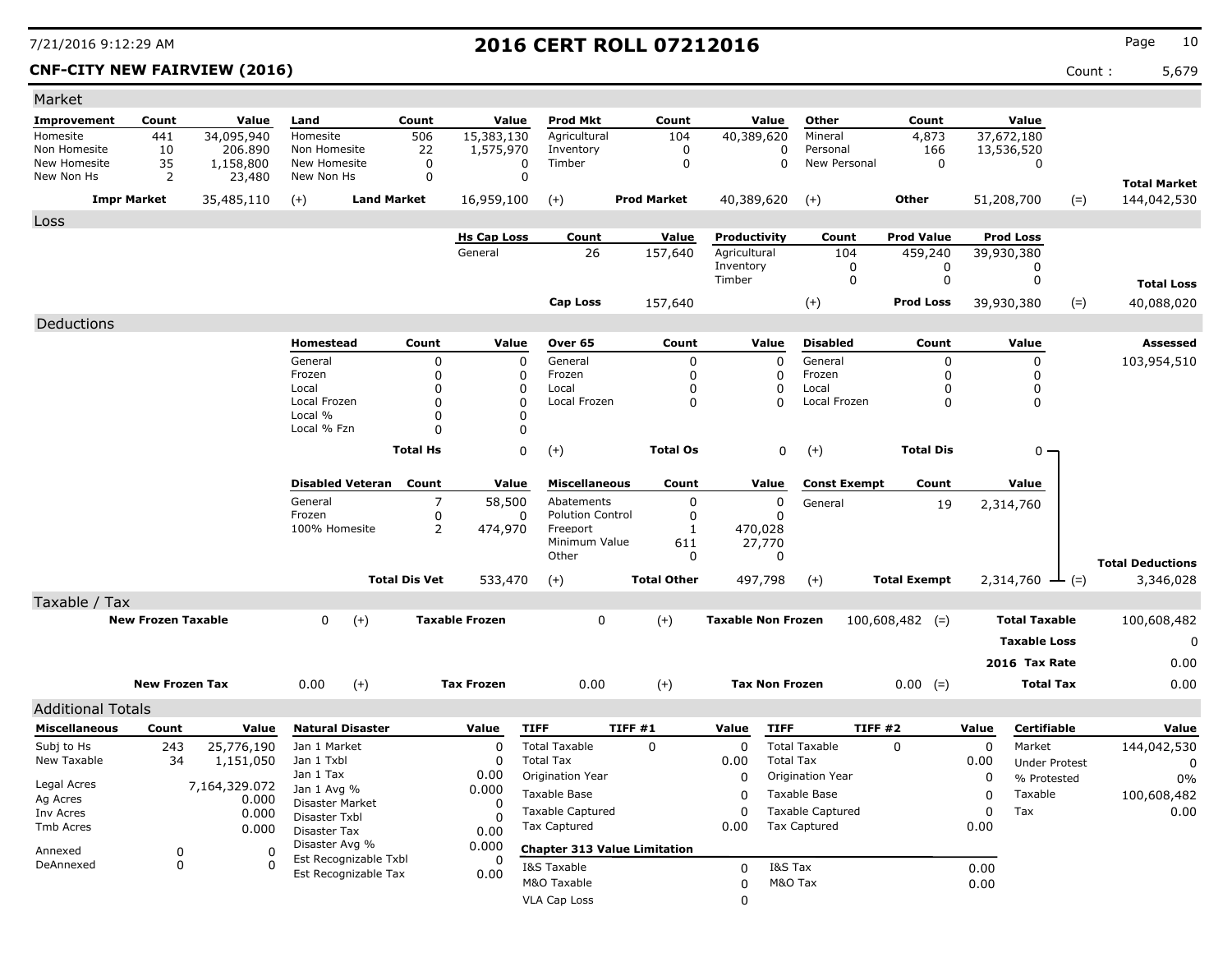| Market                       |                           |          |                              |                      |                       |                           |                                     |                           |                  |                          |                     |       |                      |                    |                         |
|------------------------------|---------------------------|----------|------------------------------|----------------------|-----------------------|---------------------------|-------------------------------------|---------------------------|------------------|--------------------------|---------------------|-------|----------------------|--------------------|-------------------------|
| Improvement                  | Count                     | Value    | Land                         | Count                | Value                 | <b>Prod Mkt</b>           | Count                               | Value                     |                  | Other                    | Count               |       | Value                |                    |                         |
| Homesite                     | $\Omega$                  | 0        | Homesite                     | $\mathbf 0$          | $\mathbf 0$           | Agricultural              | $\mathbf 0$                         |                           | 0                | Mineral                  | 3                   |       | 6,150                |                    |                         |
| Non Homesite<br>New Homesite | $\mathbf 0$<br>$\Omega$   | 0<br>0   | Non Homesite<br>New Homesite | 0<br>$\mathbf 0$     | 0<br>$\mathbf 0$      | Inventory<br>Timber       | 0<br>$\mathbf 0$                    |                           | 0<br>0           | Personal<br>New Personal | 0<br>0              |       | 0<br>$\mathbf 0$     |                    |                         |
| New Non Hs                   | 0                         | 0        | New Non Hs                   | $\Omega$             | 0                     |                           |                                     |                           |                  |                          |                     |       |                      |                    | <b>Total Market</b>     |
| <b>Impr Market</b>           |                           | 0        | <b>Land Market</b><br>$(+)$  |                      | 0                     | $(+)$                     | <b>Prod Market</b>                  |                           | 0                | $(+)$                    | Other               |       | 6,150                | $(=)$              | 6,150                   |
| Loss                         |                           |          |                              |                      |                       |                           |                                     |                           |                  |                          |                     |       |                      |                    |                         |
|                              |                           |          |                              |                      | <b>Hs Cap Loss</b>    | Count                     | Value                               | Productivity              |                  | Count                    | <b>Prod Value</b>   |       | <b>Prod Loss</b>     |                    |                         |
|                              |                           |          |                              |                      | General               | 0                         | 0                                   | Agricultural<br>Inventory |                  | 0<br>0                   | 0<br>0              |       | 0<br>0               |                    |                         |
|                              |                           |          |                              |                      |                       |                           |                                     | Timber                    |                  | 0                        | 0                   |       | 0                    |                    | <b>Total Loss</b>       |
|                              |                           |          |                              |                      |                       | <b>Cap Loss</b>           | 0                                   |                           |                  | $(+)$                    | <b>Prod Loss</b>    |       | 0                    | $(=)$              | 0                       |
| Deductions                   |                           |          |                              |                      |                       |                           |                                     |                           |                  |                          |                     |       |                      |                    |                         |
|                              |                           |          | Homestead                    | Count                | Value                 | Over 65                   | Count                               | Value                     |                  | <b>Disabled</b>          | Count               |       | Value                |                    | <b>Assessed</b>         |
|                              |                           |          | General                      | 0                    | $\mathbf 0$           | General                   | 0                                   |                           | $\mathbf 0$      | General                  | 0                   |       | 0                    |                    | 6,150                   |
|                              |                           |          | Frozen                       | 0                    | 0                     | Frozen                    | 0                                   |                           | 0                | Frozen                   | 0                   |       | 0                    |                    |                         |
|                              |                           |          | Local                        | 0                    | 0                     | Local                     | 0                                   |                           | 0                | Local                    | 0                   |       | 0                    |                    |                         |
|                              |                           |          | Local Frozen<br>Local %      | 0<br>0               | 0<br>0                | Local Frozen              | 0                                   |                           | $\Omega$         | Local Frozen             | 0                   |       | 0                    |                    |                         |
|                              |                           |          | Local % Fzn                  | 0                    | $\mathbf 0$           |                           |                                     |                           |                  |                          |                     |       |                      |                    |                         |
|                              |                           |          |                              | <b>Total Hs</b>      | 0                     | $(+)$                     | <b>Total Os</b>                     |                           | 0                | $^{(+)}$                 | <b>Total Dis</b>    |       | 0 -                  |                    |                         |
|                              |                           |          |                              |                      |                       |                           |                                     |                           |                  |                          |                     |       |                      |                    |                         |
|                              |                           |          | <b>Disabled Veteran</b>      | Count                | Value                 | <b>Miscellaneous</b>      | Count                               | Value                     |                  | <b>Const Exempt</b>      | Count               |       | Value                |                    |                         |
|                              |                           |          | General                      | 0                    | 0                     | Abatements                | 0                                   |                           | 0                | General                  | 0                   |       | 0                    |                    |                         |
|                              |                           |          | Frozen<br>100% Homesite      | 0                    | 0                     | <b>Polution Control</b>   | 0                                   |                           | 0                |                          |                     |       |                      |                    |                         |
|                              |                           |          |                              | 0                    | 0                     | Freeport<br>Minimum Value | 0<br>0                              |                           | 0<br>$\mathbf 0$ |                          |                     |       |                      |                    |                         |
|                              |                           |          |                              |                      |                       | Other                     | $\Omega$                            |                           | $\mathbf 0$      |                          |                     |       |                      |                    | <b>Total Deductions</b> |
|                              |                           |          |                              | <b>Total Dis Vet</b> | 0                     | $(+)$                     | <b>Total Other</b>                  |                           | 0                | $(+)$                    | <b>Total Exempt</b> |       |                      | $0 \leftarrow (=)$ | 0                       |
| Taxable / Tax                |                           |          |                              |                      |                       |                           |                                     |                           |                  |                          |                     |       |                      |                    |                         |
|                              | <b>New Frozen Taxable</b> |          | $(+)$<br>0                   |                      | <b>Taxable Frozen</b> | 0                         | $(+)$                               | <b>Taxable Non Frozen</b> |                  |                          | $6,150$ (=)         |       | <b>Total Taxable</b> |                    | 6,150                   |
|                              |                           |          |                              |                      |                       |                           |                                     |                           |                  |                          |                     |       | <b>Taxable Loss</b>  |                    | 50                      |
|                              |                           |          |                              |                      |                       |                           |                                     |                           |                  |                          |                     |       | 2016 Tax Rate        |                    | 0.0001                  |
|                              | <b>New Frozen Tax</b>     |          |                              |                      | <b>Tax Frozen</b>     |                           |                                     | <b>Tax Non Frozen</b>     |                  |                          |                     |       | <b>Total Tax</b>     |                    |                         |
|                              |                           |          | $(+)$<br>0.00                |                      |                       | 0.00                      | $(+)$                               |                           |                  |                          | $0.61$ (=)          |       |                      |                    | 0.61                    |
| <b>Additional Totals</b>     |                           |          |                              |                      |                       |                           |                                     |                           |                  |                          |                     |       |                      |                    |                         |
| <b>Miscellaneous</b>         | Count                     | Value    | <b>Natural Disaster</b>      |                      | Value                 | <b>TIFF</b>               | TIFF#1                              | Value                     | <b>TIFF</b>      | TIFF #2                  |                     | Value | Certifiable          |                    | Value                   |
| Subj to Hs                   | 0                         | 0        | Jan 1 Market                 |                      | $\mathbf 0$           | <b>Total Taxable</b>      | 0                                   | 0                         |                  | <b>Total Taxable</b>     | $\Omega$            | 0     | Market               |                    | 6,150                   |
| New Taxable                  | 0                         | 0        | Jan 1 Txbl                   |                      | O                     | <b>Total Tax</b>          |                                     | 0.00                      | <b>Total Tax</b> |                          |                     | 0.00  | <b>Under Protest</b> |                    | $\mathbf 0$             |
| Legal Acres                  |                           | 305.040  | Jan 1 Tax<br>Jan 1 Avg %     |                      | 0.00<br>0.000         | Origination Year          |                                     | 0                         |                  | Origination Year         |                     | 0     | % Protested          |                    | 0%                      |
| Ag Acres                     |                           | 0.000    | Disaster Market              |                      | 0                     | Taxable Base              |                                     | 0                         |                  | Taxable Base             |                     | 0     | Taxable              |                    | 6,150                   |
| Inv Acres                    |                           | 0.000    | Disaster Txbl                |                      | $\Omega$              | Taxable Captured          |                                     | 0                         |                  | <b>Taxable Captured</b>  |                     | 0     | Tax                  |                    | 0.61                    |
| Tmb Acres                    |                           | 0.000    | Disaster Tax                 |                      | 0.00                  | <b>Tax Captured</b>       |                                     | 0.00                      |                  | <b>Tax Captured</b>      |                     | 0.00  |                      |                    |                         |
| Annexed                      | 0                         | 0        | Disaster Avg %               |                      | 0.000                 |                           | <b>Chapter 313 Value Limitation</b> |                           |                  |                          |                     |       |                      |                    |                         |
| DeAnnexed                    | $\pmb{0}$                 | $\Omega$ | Est Recognizable Txbl        |                      | 0                     | I&S Taxable               |                                     | 6,150                     | I&S Tax          |                          |                     | 0.00  |                      |                    |                         |
|                              |                           |          | Est Recognizable Tax         |                      | 0.00                  | M&O Taxable               |                                     | 6,150                     | M&O Tax          |                          |                     | 0.00  |                      |                    |                         |
|                              |                           |          |                              |                      |                       | <b>VLA Cap Loss</b>       |                                     | 0                         |                  |                          |                     |       |                      |                    |                         |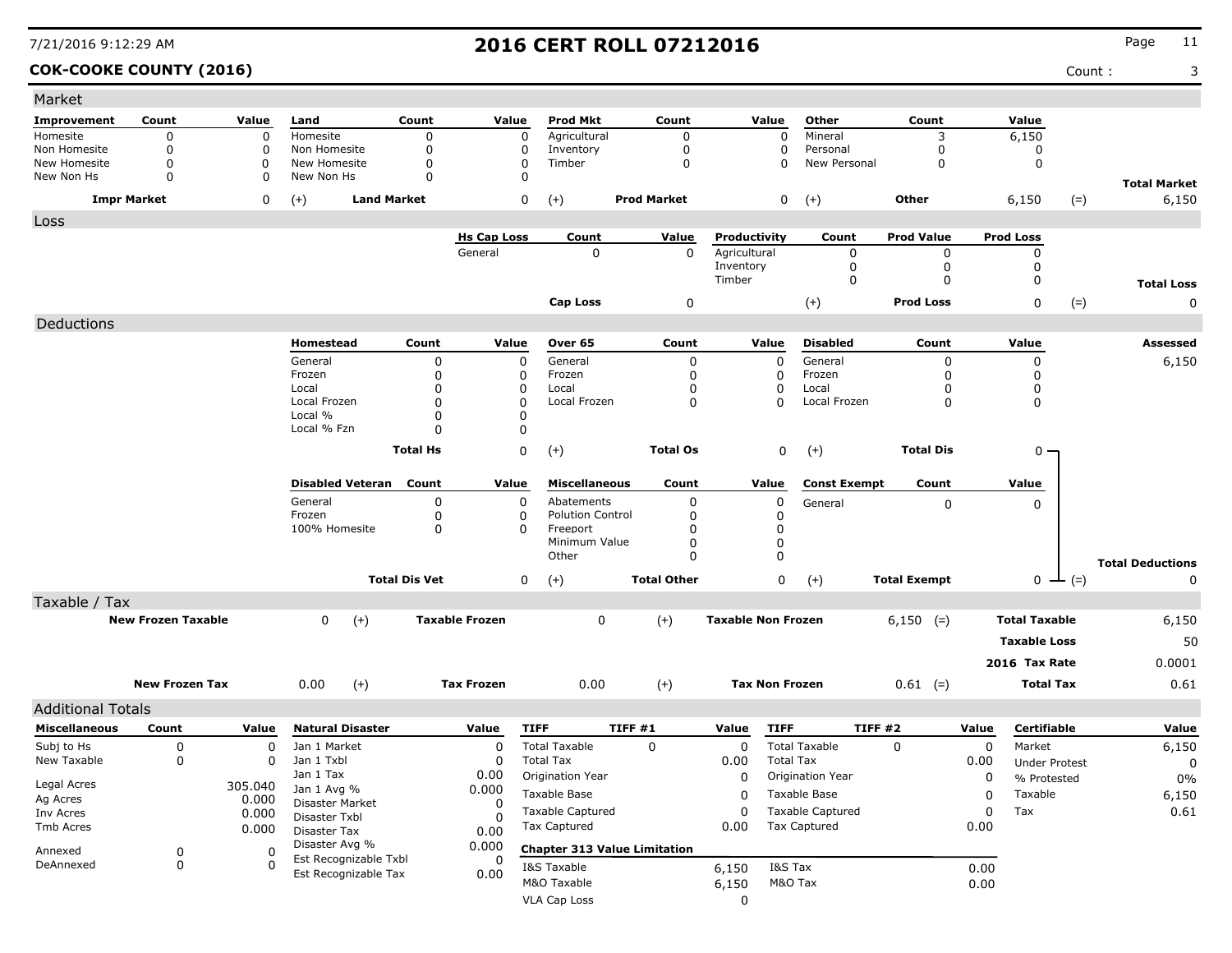### **CPA-CITY OF PARADISE (2016)** Count : 1,208

| Market                             |                           |                        |                                |                         |                      |                         |                                     |                                     |                           |                  |                                |                     |           |                                |        |                         |
|------------------------------------|---------------------------|------------------------|--------------------------------|-------------------------|----------------------|-------------------------|-------------------------------------|-------------------------------------|---------------------------|------------------|--------------------------------|---------------------|-----------|--------------------------------|--------|-------------------------|
| <b>Improvement</b>                 | Count                     | Value                  | Land                           |                         | Count                | Value                   | <b>Prod Mkt</b>                     | Count                               |                           | Value            | Other                          | Count               |           | Value                          |        |                         |
| Homesite                           | 243                       | 35,934,990             | Homesite                       |                         | 289                  | 5,538,150               | Agricultural                        | 36                                  | 3,870,860                 |                  | Mineral                        | 793                 |           | 1,730,300                      |        |                         |
| Non Homesite                       | 1                         | 56,520                 | Non Homesite                   |                         | 27                   | 1,385,020               | Inventory                           | 0                                   |                           | 0                | Personal                       | 71                  |           | 5,271,510                      |        |                         |
| New Homesite                       | 21                        | 1,356,590              | New Homesite                   |                         | $\mathbf 0$          | 0                       | Timber                              | 0                                   |                           | $\mathbf 0$      | New Personal                   | 0                   |           | 0                              |        |                         |
| New Non Hs                         | 1                         | 570                    | New Non Hs                     |                         | 0                    | 0                       |                                     |                                     |                           |                  |                                |                     |           |                                |        | <b>Total Market</b>     |
|                                    | <b>Impr Market</b>        | 37,348,670             | $(+)$                          | <b>Land Market</b>      |                      | 6,923,170               | $(+)$                               | <b>Prod Market</b>                  | 3,870,860                 |                  | $^{(+)}$                       | Other               |           | 7,001,810                      | $(=)$  | 55,144,510              |
| Loss                               |                           |                        |                                |                         |                      |                         |                                     |                                     |                           |                  |                                |                     |           |                                |        |                         |
|                                    |                           |                        |                                |                         |                      | <b>Hs Cap Loss</b>      | Count                               | Value                               | Productivity              |                  | Count                          | <b>Prod Value</b>   |           | <b>Prod Loss</b>               |        |                         |
|                                    |                           |                        |                                |                         |                      | General                 | 10                                  | 19,390                              | Agricultural              |                  | 36                             | 42,330              |           | 3,828,530                      |        |                         |
|                                    |                           |                        |                                |                         |                      |                         |                                     |                                     | Inventory                 |                  | 0<br>$\mathbf 0$               | 0                   |           | 0                              |        |                         |
|                                    |                           |                        |                                |                         |                      |                         |                                     |                                     | Timber                    |                  |                                | 0                   |           | 0                              |        | <b>Total Loss</b>       |
|                                    |                           |                        |                                |                         |                      |                         | <b>Cap Loss</b>                     | 19,390                              |                           |                  | $(+)$                          | <b>Prod Loss</b>    |           | 3,828,530                      | $(=)$  | 3,847,920               |
| Deductions                         |                           |                        |                                |                         |                      |                         |                                     |                                     |                           |                  |                                |                     |           |                                |        |                         |
|                                    |                           |                        | Homestead                      |                         | Count                | Value                   | Over 65                             | Count                               |                           | Value            | <b>Disabled</b>                | Count               |           | Value                          |        | Assessed                |
|                                    |                           |                        | General                        |                         | 0                    | 0                       | General                             | 0                                   |                           | $\Omega$         | General                        | 0                   |           | 0                              |        | 51,296,590              |
|                                    |                           |                        | Frozen                         |                         | 0                    | 0                       | Frozen                              | 0                                   |                           | 0                | Frozen                         | 0                   |           | 0                              |        |                         |
|                                    |                           |                        | Local                          |                         | 0                    | 0                       | Local                               | 0                                   |                           | 0                | Local                          | 0                   |           | 0                              |        |                         |
|                                    |                           |                        | Local Frozen<br>Local %        |                         | $\Omega$<br>0        | $\Omega$<br>$\mathbf 0$ | Local Frozen                        | 0                                   |                           | O                | Local Frozen                   | $\mathbf 0$         |           | 0                              |        |                         |
|                                    |                           |                        | Local % Fzn                    |                         | 0                    | 0                       |                                     |                                     |                           |                  |                                |                     |           |                                |        |                         |
|                                    |                           |                        |                                |                         | <b>Total Hs</b>      | 0                       | $(+)$                               | <b>Total Os</b>                     |                           | 0                | $(+)$                          | <b>Total Dis</b>    |           | 0                              |        |                         |
|                                    |                           |                        |                                |                         |                      |                         |                                     |                                     |                           |                  |                                |                     |           |                                |        |                         |
|                                    |                           |                        |                                | <b>Disabled Veteran</b> | Count                | Value                   | <b>Miscellaneous</b>                | Count                               |                           | Value            | <b>Const Exempt</b>            | Count               |           | Value                          |        |                         |
|                                    |                           |                        | General                        |                         | 1                    | 7,500                   | Abatements                          | 0                                   |                           | 0                | General                        | 43                  |           | 21,845,660                     |        |                         |
|                                    |                           |                        | Frozen                         |                         | 3                    | 36,000                  | <b>Polution Control</b>             | 0                                   |                           | 0                |                                |                     |           |                                |        |                         |
|                                    |                           |                        | 100% Homesite                  |                         | 2                    | 296,650                 | Freeport                            | 0                                   |                           | 0                |                                |                     |           |                                |        |                         |
|                                    |                           |                        |                                |                         |                      |                         | Minimum Value<br>Other              | 424<br>0                            | 27,660                    | $\Omega$         |                                |                     |           |                                |        |                         |
|                                    |                           |                        |                                |                         |                      |                         |                                     |                                     |                           |                  |                                |                     |           |                                |        | <b>Total Deductions</b> |
|                                    |                           |                        |                                |                         | <b>Total Dis Vet</b> | 340,150                 | $(+)$                               | <b>Total Other</b>                  |                           | 27,660           | $(+)$                          | <b>Total Exempt</b> |           | 21,845,660                     | $ (=)$ | 22,213,470              |
| Taxable / Tax                      |                           |                        |                                |                         |                      |                         |                                     |                                     |                           |                  |                                |                     |           |                                |        |                         |
|                                    | <b>New Frozen Taxable</b> |                        | 0                              | $(+)$                   |                      | <b>Taxable Frozen</b>   | 4,553,740                           | $(+)$                               | <b>Taxable Non Frozen</b> |                  |                                | $24,529,380$ (=)    |           | <b>Total Taxable</b>           |        | 29,083,120              |
|                                    |                           |                        |                                |                         |                      |                         |                                     |                                     |                           |                  |                                |                     |           | <b>Taxable Loss</b>            |        | 1,433,583               |
|                                    |                           |                        |                                |                         |                      |                         |                                     |                                     |                           |                  |                                |                     |           | 2016 Tax Rate                  |        | 0.00339                 |
|                                    | <b>New Frozen Tax</b>     |                        | 0.00                           | $(+)$                   |                      | <b>Tax Frozen</b>       | 10,577.32                           | $^{(+)}$                            | <b>Tax Non Frozen</b>     |                  |                                | $83,154.61$ (=)     |           | <b>Total Tax</b>               |        | 93,731.93               |
|                                    |                           |                        |                                |                         |                      |                         |                                     |                                     |                           |                  |                                |                     |           |                                |        |                         |
| <b>Additional Totals</b>           |                           |                        |                                |                         |                      |                         |                                     |                                     |                           |                  |                                |                     |           | Certifiable                    |        |                         |
| <b>Miscellaneous</b><br>Subj to Hs | Count                     | Value                  |                                | <b>Natural Disaster</b> |                      | Value<br>$\Omega$       | <b>TIFF</b><br><b>Total Taxable</b> | TIFF#1<br>$\Omega$                  | Value                     | <b>TIFF</b>      | TIFF#2<br><b>Total Taxable</b> |                     | Value     |                                |        | Value                   |
| New Taxable                        | 106<br>20                 | 9,709,390<br>1,313,600 | Jan 1 Market<br>Jan 1 Txbl     |                         |                      | $\Omega$                | <b>Total Tax</b>                    |                                     | 0<br>0.00                 | <b>Total Tax</b> |                                | 0                   | 0<br>0.00 | Market<br><b>Under Protest</b> |        | 55,102,250              |
|                                    |                           |                        | Jan 1 Tax                      |                         |                      | 0.00                    | Origination Year                    |                                     | 0                         |                  | Origination Year               |                     | 0         | % Protested                    |        | 42,260<br>0.077%        |
| Legal Acres                        |                           | 656,470.163            | Jan 1 Avg %                    |                         |                      | 0.000                   | Taxable Base                        |                                     | 0                         |                  | Taxable Base                   |                     | 0         | Taxable                        |        | 29,040,860              |
| Ag Acres                           |                           | 0.000                  | Disaster Market                |                         |                      | 0                       | <b>Taxable Captured</b>             |                                     | 0                         |                  | <b>Taxable Captured</b>        |                     | 0         | Tax                            |        | 93,588.67               |
| Inv Acres<br>Tmb Acres             |                           | 0.000<br>0.000         | Disaster Txbl                  |                         |                      | 0                       | Tax Captured                        |                                     | 0.00                      |                  | <b>Tax Captured</b>            |                     | 0.00      |                                |        |                         |
|                                    |                           |                        | Disaster Tax<br>Disaster Avg % |                         |                      | 0.00<br>0.000           |                                     |                                     |                           |                  |                                |                     |           |                                |        |                         |
| Annexed                            | 0                         | 0                      |                                | Est Recognizable Txbl   |                      | 0                       |                                     | <b>Chapter 313 Value Limitation</b> |                           |                  |                                |                     |           |                                |        |                         |
| DeAnnexed                          | 0                         | $\Omega$               |                                | Est Recognizable Tax    |                      | 0.00                    | I&S Taxable                         |                                     | 29,083,120                | I&S Tax          |                                |                     | 0.00      |                                |        |                         |
|                                    |                           |                        |                                |                         |                      |                         | M&O Taxable                         |                                     | 29,083,120                | M&O Tax          |                                |                     | 93,731.93 |                                |        |                         |
|                                    |                           |                        |                                |                         |                      |                         | <b>VLA Cap Loss</b>                 |                                     | 0                         |                  |                                |                     |           |                                |        |                         |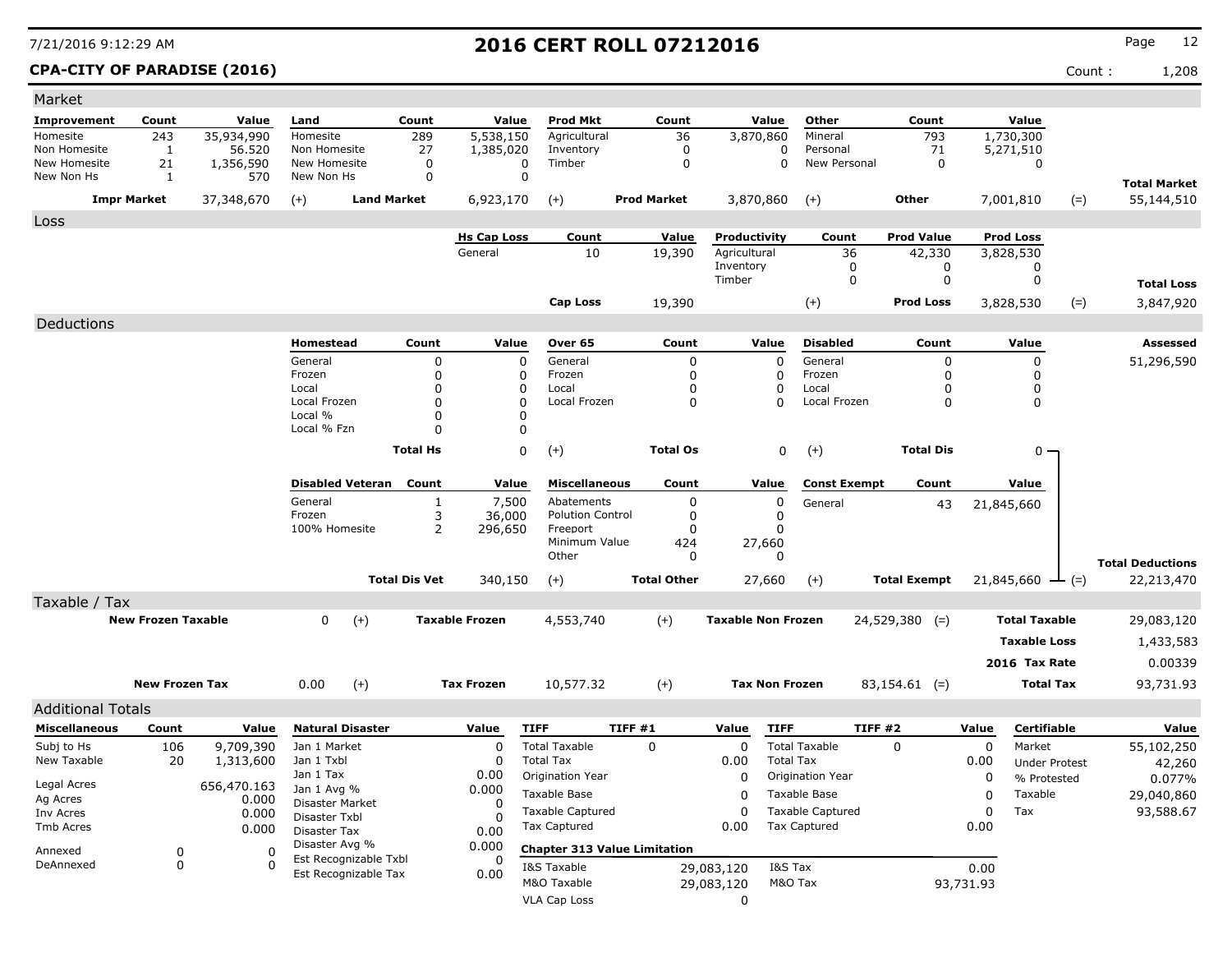### **CRH-CITY OF RHOME (2016)** Count : 11,028

| Market                     |                           |                       |                                         |                      |                       |                                     |                    |                     |                           |                         |                     |                     |             |                      |        |                                    |
|----------------------------|---------------------------|-----------------------|-----------------------------------------|----------------------|-----------------------|-------------------------------------|--------------------|---------------------|---------------------------|-------------------------|---------------------|---------------------|-------------|----------------------|--------|------------------------------------|
| <b>Improvement</b>         | Count                     | Value                 | Land                                    | Count                | Value                 | <b>Prod Mkt</b>                     |                    | Count               | Value                     | Other                   |                     | Count               |             | Value                |        |                                    |
| Homesite                   | 598                       | 72,983,140            | Homesite                                | 727                  | 20,505,850            | Agricultural                        |                    | 99                  | 6,980,320                 | Mineral                 |                     | 10,064              |             | 13,760,240           |        |                                    |
| Non Homesite               | 7                         | 382,490               | Non Homesite                            | 7                    | 1,826,380             | Inventory                           |                    | $\mathbf 0$         |                           | Personal<br>0           |                     | 129                 |             | 19,326,260           |        |                                    |
| New Homesite<br>New Non Hs | 46<br>0                   | 1,026,800<br>$\Omega$ | New Homesite<br>New Non Hs              | 0<br>0               | 0<br>$\mathbf 0$      | Timber                              |                    | $\mathbf 0$         |                           | $\mathbf 0$             | New Personal        | $\mathbf 0$         |             | 0                    |        |                                    |
|                            | <b>Impr Market</b>        | 74,392,430            |                                         | <b>Land Market</b>   |                       |                                     | <b>Prod Market</b> |                     | 6,980,320                 |                         |                     | Other               |             | 33,086,500           |        | <b>Total Market</b><br>136,791,480 |
|                            |                           |                       | $(+)$                                   |                      | 22,332,230            | $(+)$                               |                    |                     |                           | $(+)$                   |                     |                     |             |                      | $(=)$  |                                    |
| Loss                       |                           |                       |                                         |                      | <b>Hs Cap Loss</b>    | Count                               |                    | Value               | Productivity              |                         |                     | <b>Prod Value</b>   |             | <b>Prod Loss</b>     |        |                                    |
|                            |                           |                       |                                         |                      | General               | 195                                 | 1,604,960          |                     | Agricultural              |                         | Count<br>99         | 66,270              |             | 6,914,050            |        |                                    |
|                            |                           |                       |                                         |                      |                       |                                     |                    |                     | Inventory                 |                         | 0                   | 0                   |             | 0                    |        |                                    |
|                            |                           |                       |                                         |                      |                       |                                     |                    |                     | Timber                    |                         | 0                   | 0                   |             | 0                    |        | <b>Total Loss</b>                  |
|                            |                           |                       |                                         |                      |                       | Cap Loss                            | 1,604,960          |                     |                           | $(+)$                   |                     | <b>Prod Loss</b>    |             | 6,914,050            | $(=)$  | 8,519,010                          |
| Deductions                 |                           |                       |                                         |                      |                       |                                     |                    |                     |                           |                         |                     |                     |             |                      |        |                                    |
|                            |                           |                       | Homestead                               | Count                | Value                 | Over 65                             |                    | Count               | Value                     | <b>Disabled</b>         |                     | Count               |             | Value                |        | Assessed                           |
|                            |                           |                       | General                                 | 0                    | 0                     | General                             |                    | 0                   |                           | $\mathbf 0$<br>General  |                     | 0                   |             | 0                    |        | 128,272,470                        |
|                            |                           |                       | Frozen                                  | 0                    | 0                     | Frozen                              |                    | 0                   |                           | Frozen<br>0             |                     | 0                   |             | 0                    |        |                                    |
|                            |                           |                       | Local                                   | 0<br>0               | 0<br>$\Omega$         | Local                               |                    | 86                  | 3,400,000                 | Local                   |                     | 12                  |             | 480,000              |        |                                    |
|                            |                           |                       | Local Frozen<br>Local %                 | 0                    | O                     | Local Frozen                        |                    | 0                   |                           | 0                       | Local Frozen        | 0                   |             | 0                    |        |                                    |
|                            |                           |                       | Local % Fzn                             | 0                    | O                     |                                     |                    |                     |                           |                         |                     |                     |             |                      |        |                                    |
|                            |                           |                       |                                         | <b>Total Hs</b>      | 0                     | $(+)$                               |                    | <b>Total Os</b>     | 3,400,000                 | $(+)$                   |                     | <b>Total Dis</b>    |             | $480,000 -$          |        |                                    |
|                            |                           |                       |                                         |                      |                       |                                     |                    |                     |                           |                         |                     |                     |             |                      |        |                                    |
|                            |                           |                       | <b>Disabled Veteran</b>                 | Count                | Value                 | <b>Miscellaneous</b>                |                    | Count               | Value                     |                         | <b>Const Exempt</b> | Count               |             | Value                |        |                                    |
|                            |                           |                       | General                                 | 21                   | 180,500               | Abatements                          |                    | $\mathbf 0$         |                           | 0<br>General            |                     | 51                  |             | 5,246,966            |        |                                    |
|                            |                           |                       | Frozen<br>100% Homesite                 | 0<br>5               | 0<br>398,047          | <b>Polution Control</b><br>Freeport |                    | 1<br>$\overline{2}$ | 137,715<br>6,179,366      |                         |                     |                     |             |                      |        |                                    |
|                            |                           |                       |                                         |                      |                       | Minimum Value                       |                    | 590                 | 18,040                    |                         |                     |                     |             |                      |        |                                    |
|                            |                           |                       |                                         |                      |                       | Other                               |                    | 0                   |                           | 0                       |                     |                     |             |                      |        | <b>Total Deductions</b>            |
|                            |                           |                       |                                         | <b>Total Dis Vet</b> | 578,547               | $(+)$                               | <b>Total Other</b> |                     | 6,335,121                 | $(+)$                   |                     | <b>Total Exempt</b> |             | 5,246,966            | $ (=)$ | 16,040,634                         |
| Taxable / Tax              |                           |                       |                                         |                      |                       |                                     |                    |                     |                           |                         |                     |                     |             |                      |        |                                    |
|                            | <b>New Frozen Taxable</b> |                       | $(+)$<br>$\mathbf{0}$                   |                      | <b>Taxable Frozen</b> | 0                                   | $(+)$              |                     | <b>Taxable Non Frozen</b> |                         |                     | $112,231,836$ (=)   |             | <b>Total Taxable</b> |        | 112,231,836                        |
|                            |                           |                       |                                         |                      |                       |                                     |                    |                     |                           |                         |                     |                     |             | <b>Taxable Loss</b>  |        | 1,232                              |
|                            |                           |                       |                                         |                      |                       |                                     |                    |                     |                           |                         |                     |                     |             | 2016 Tax Rate        |        | 0.005234                           |
|                            |                           |                       |                                         |                      |                       |                                     |                    |                     |                           |                         |                     |                     |             |                      |        |                                    |
|                            | <b>New Frozen Tax</b>     |                       | $(+)$<br>0.00                           |                      | <b>Tax Frozen</b>     | 0.00                                | $(+)$              |                     | <b>Tax Non Frozen</b>     |                         |                     | $587,414.98$ (=)    |             | <b>Total Tax</b>     |        | 587,414.98                         |
| <b>Additional Totals</b>   |                           |                       |                                         |                      |                       |                                     |                    |                     |                           |                         |                     |                     |             |                      |        |                                    |
| <b>Miscellaneous</b>       | Count                     | Value                 | <b>Natural Disaster</b>                 |                      | Value                 | <b>TIFF</b>                         | <b>TIFF #1</b>     |                     | Value                     | <b>TIFF</b>             | TIFF #2             |                     | Value       | Certifiable          |        | Value                              |
| Subj to Hs                 | 354                       | 46,043,400            | Jan 1 Market                            |                      | $\Omega$              | <b>Total Taxable</b>                | $\Omega$           |                     | $\Omega$                  | <b>Total Taxable</b>    |                     | $\Omega$            | $\Omega$    | Market               |        | 136,791,480                        |
| New Taxable                | 45                        | 1,004,940             | Jan 1 Txbl                              |                      |                       | <b>Total Tax</b>                    |                    |                     | 0.00                      | <b>Total Tax</b>        |                     |                     | 0.00        | <b>Under Protest</b> |        | 0                                  |
| Legal Acres                |                           | 11,203,586.           | Jan 1 Tax<br>Jan 1 Avg %                |                      | 0.00<br>0.000         | Origination Year                    |                    |                     | 0                         | Origination Year        |                     |                     | 0           | % Protested          |        | $0\%$                              |
| Ag Acres                   |                           | 0.000                 | Disaster Market                         |                      | 0                     | Taxable Base                        |                    |                     | 0                         | Taxable Base            |                     |                     | 0           | Taxable              |        | 112,231,836                        |
| Inv Acres                  |                           | 0.000                 | Disaster Txbl                           |                      |                       | Taxable Captured                    |                    |                     | 0                         | <b>Taxable Captured</b> |                     |                     | $\mathbf 0$ | Tax                  |        | 587,414.98                         |
| Tmb Acres                  |                           | 0.000                 | Disaster Tax                            |                      | 0.00                  | Tax Captured                        |                    |                     | 0.00                      | Tax Captured            |                     |                     | 0.00        |                      |        |                                    |
| Annexed                    | 0                         | 0                     | Disaster Avg %<br>Est Recognizable Txbl |                      | 0.000<br>0            | <b>Chapter 313 Value Limitation</b> |                    |                     |                           |                         |                     |                     |             |                      |        |                                    |
| DeAnnexed                  | 0                         | 0                     | Est Recognizable Tax                    |                      | 0.00                  | I&S Taxable                         |                    |                     | 112,231,836               | I&S Tax                 |                     |                     | 378,211.39  |                      |        |                                    |
|                            |                           |                       |                                         |                      |                       | M&O Taxable                         |                    |                     | 112,231,836               | M&O Tax                 |                     |                     | 209,203.59  |                      |        |                                    |
|                            |                           |                       |                                         |                      |                       | <b>VLA Cap Loss</b>                 |                    |                     | 0                         |                         |                     |                     |             |                      |        |                                    |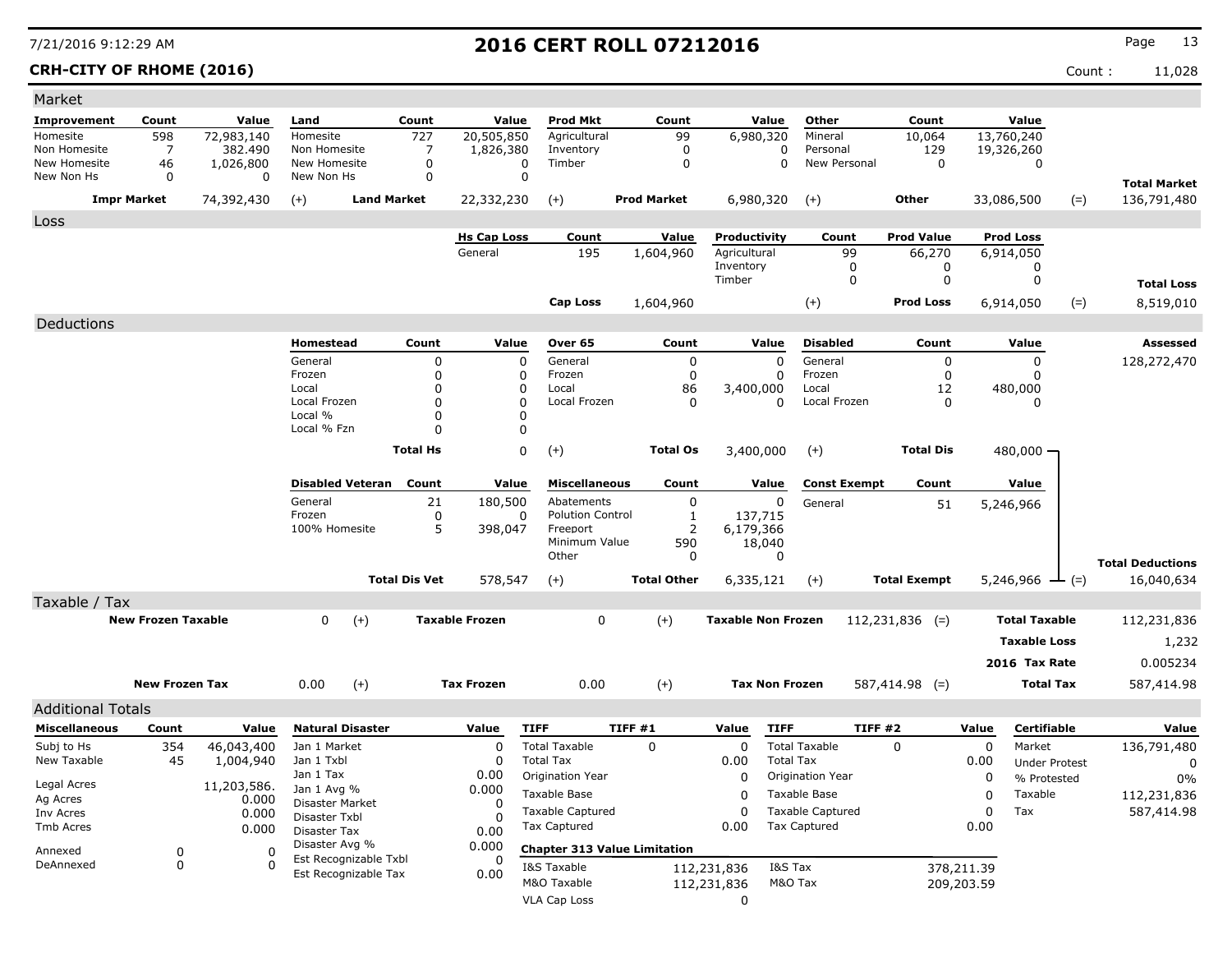**CRU-CITY OF RUNAWAY BAY (2016)** Count : 2,428

| Market                     |                           |                     |                                  |                         |                      |                       |                                     |        |                    |                           |                       |                         |                     |            |                      |       |                                      |
|----------------------------|---------------------------|---------------------|----------------------------------|-------------------------|----------------------|-----------------------|-------------------------------------|--------|--------------------|---------------------------|-----------------------|-------------------------|---------------------|------------|----------------------|-------|--------------------------------------|
| Improvement                | Count                     | Value               | Land                             |                         | Count                | Value                 | <b>Prod Mkt</b>                     |        | Count              |                           | Value                 | Other                   | Count               |            | Value                |       |                                      |
| Homesite                   | 724                       | 93,098,430          | Homesite                         |                         | 2,225                | 22,703,330            | Agricultural                        |        | 0                  |                           | $\Omega$              | Mineral                 | 136                 |            | 640,150              |       |                                      |
| Non Homesite               | 1                         | 12,220              | Non Homesite                     |                         | $\Omega$             |                       | Inventory<br>0                      |        | 0                  |                           | $\Omega$              | Personal                | 67                  |            | 2,213,550            |       |                                      |
| New Homesite<br>New Non Hs | 57<br>$\mathbf 0$         | 1,885,440<br>0      | New Homesite<br>New Non Hs       |                         | 0<br>$\Omega$        |                       | $\mathbf 0$<br>Timber<br>0          |        | 0                  |                           | $\Omega$              | New Personal            | 0                   |            | 0                    |       |                                      |
|                            | <b>Impr Market</b>        | 94,996,090          | $(+)$                            | <b>Land Market</b>      |                      | 22,703,330            | $(+)$                               |        | <b>Prod Market</b> |                           | 0                     | $(+)$                   | <b>Other</b>        |            | 2,853,700            | $(=)$ | <b>Total Market</b><br>120,553,120   |
| Loss                       |                           |                     |                                  |                         |                      |                       |                                     |        |                    |                           |                       |                         |                     |            |                      |       |                                      |
|                            |                           |                     |                                  |                         |                      | <b>Hs Cap Loss</b>    | Count                               |        | Value              | Productivity              |                       | Count                   | <b>Prod Value</b>   |            | <b>Prod Loss</b>     |       |                                      |
|                            |                           |                     |                                  |                         |                      | General               | 14                                  |        | 91,600             | Agricultural              |                       | 0                       | 0                   |            | 0                    |       |                                      |
|                            |                           |                     |                                  |                         |                      |                       |                                     |        |                    | Inventory<br>Timber       |                       | 0<br>0                  | 0<br>0              |            | 0<br>0               |       |                                      |
|                            |                           |                     |                                  |                         |                      |                       |                                     |        |                    |                           |                       |                         |                     |            |                      |       | <b>Total Loss</b>                    |
|                            |                           |                     |                                  |                         |                      |                       | <b>Cap Loss</b>                     |        | 91,600             |                           |                       | $(+)$                   | <b>Prod Loss</b>    |            | 0                    | $(=)$ | 91,600                               |
| Deductions                 |                           |                     |                                  |                         |                      |                       |                                     |        |                    |                           |                       |                         |                     |            |                      |       |                                      |
|                            |                           |                     | Homestead                        |                         | Count                | Value                 | Over 65                             |        | Count              |                           | Value                 | <b>Disabled</b>         | Count               |            | Value                |       | Assessed                             |
|                            |                           |                     | General                          |                         | 0                    | $\Omega$              | General                             |        | 0                  |                           | 0                     | General                 | 0                   |            | 0                    |       | 120,461,520                          |
|                            |                           |                     | Frozen<br>Local                  |                         | 0<br>226             | 0<br>1,110,000        | Frozen<br>Local                     |        | $\mathbf 0$<br>0   |                           | 0<br>0                | Frozen<br>Local         | 0<br>0              |            | 0<br>0               |       |                                      |
|                            |                           |                     | Local Frozen                     |                         | 210                  | 1,036,100             | Local Frozen                        |        | 0                  |                           | $\mathbf 0$           | Local Frozen            | 0                   |            | 0                    |       |                                      |
|                            |                           |                     | Local %                          |                         | 0                    | 0                     |                                     |        |                    |                           |                       |                         |                     |            |                      |       |                                      |
|                            |                           |                     | Local % Fzn                      |                         | 0                    | $\Omega$              |                                     |        |                    |                           |                       |                         |                     |            |                      |       |                                      |
|                            |                           |                     |                                  |                         | <b>Total Hs</b>      | 2,146,100             | $(+)$                               |        | <b>Total Os</b>    |                           | 0                     | $(+)$                   | <b>Total Dis</b>    |            | 0 -                  |       |                                      |
|                            |                           |                     |                                  | <b>Disabled Veteran</b> | Count                | Value                 | <b>Miscellaneous</b>                |        | Count              |                           | Value                 | <b>Const Exempt</b>     | Count               |            | Value                |       |                                      |
|                            |                           |                     | General                          |                         | 4                    | 36,500                | Abatements                          |        | 0                  |                           | 0                     | General                 | 82                  |            | 1,885,794            |       |                                      |
|                            |                           |                     | Frozen                           |                         | 12                   | 133,000               | <b>Polution Control</b>             |        | 0                  |                           | 0                     |                         |                     |            |                      |       |                                      |
|                            |                           |                     | 100% Homesite                    |                         | 5                    | 585,630               | Freeport<br>Minimum Value           |        | $\Omega$<br>39     |                           | 0<br>6,020            |                         |                     |            |                      |       |                                      |
|                            |                           |                     |                                  |                         |                      |                       | Other                               |        | 0                  |                           | 0                     |                         |                     |            |                      |       |                                      |
|                            |                           |                     |                                  |                         | <b>Total Dis Vet</b> | 755,130               | $(+)$                               |        | <b>Total Other</b> |                           | 6,020                 | $(+)$                   | <b>Total Exempt</b> |            | 1,885,794            | $(=)$ | <b>Total Deductions</b><br>4,793,044 |
|                            |                           |                     |                                  |                         |                      |                       |                                     |        |                    |                           |                       |                         |                     |            |                      |       |                                      |
| Taxable / Tax              | <b>New Frozen Taxable</b> |                     |                                  |                         |                      | <b>Taxable Frozen</b> |                                     |        |                    | <b>Taxable Non Frozen</b> |                       |                         |                     |            | <b>Total Taxable</b> |       |                                      |
|                            |                           |                     | 76,710                           | $(+)$                   |                      |                       | 31,345,870                          |        | $(+)$              |                           |                       |                         | $84,245,896$ (=)    |            |                      |       | 115,668,476                          |
|                            |                           |                     |                                  |                         |                      |                       |                                     |        |                    |                           |                       |                         |                     |            | <b>Taxable Loss</b>  |       | 4,689,325                            |
|                            |                           |                     |                                  |                         |                      |                       |                                     |        |                    |                           |                       |                         |                     |            | 2016 Tax Rate        |       | 0.006433                             |
|                            | <b>New Frozen Tax</b>     |                     | 493.48                           | $(+)$                   |                      | <b>Tax Frozen</b>     | 171,484.77                          |        | $(+)$              |                           | <b>Tax Non Frozen</b> |                         | $541,950.63$ (=)    |            | <b>Total Tax</b>     |       | 713,928.88                           |
| <b>Additional Totals</b>   |                           |                     |                                  |                         |                      |                       |                                     |        |                    |                           |                       |                         |                     |            |                      |       |                                      |
| <b>Miscellaneous</b>       | Count                     | Value               |                                  | <b>Natural Disaster</b> |                      | Value                 | <b>TIFF</b>                         | TIFF#1 |                    | Value                     | <b>TIFF</b>           |                         | TIFF#2              | Value      | Certifiable          |       | Value                                |
| Subj to Hs                 | 437                       | 69,378,370          | Jan 1 Market                     |                         |                      | $\mathbf 0$           | <b>Total Taxable</b>                |        | 0                  | $\mathbf 0$               |                       | <b>Total Taxable</b>    | 0                   | $\Omega$   | Market               |       | 120,553,120                          |
| New Taxable                | 56                        | 1,880,390           | Jan 1 Txbl                       |                         |                      | 0                     | <b>Total Tax</b>                    |        |                    | 0.00                      | <b>Total Tax</b>      |                         |                     | 0.00       | <b>Under Protest</b> |       | 0                                    |
|                            |                           |                     | Jan 1 Tax                        |                         |                      | 0.00                  | Origination Year                    |        |                    | 0                         |                       | Origination Year        |                     | 0          | % Protested          |       | $0\%$                                |
| Legal Acres<br>Ag Acres    |                           | 81,655.055<br>0.000 | Jan 1 Avg %                      |                         |                      | 0.000                 | Taxable Base                        |        |                    | 0                         |                       | Taxable Base            |                     | 0          | Taxable              |       | 115,668,476                          |
| Inv Acres                  |                           | 0.000               | Disaster Market<br>Disaster Txbl |                         |                      | 0                     | <b>Taxable Captured</b>             |        |                    | $\Omega$                  |                       | <b>Taxable Captured</b> |                     | 0          | Tax                  |       | 713,928.88                           |
| Tmb Acres                  |                           | 0.000               | Disaster Tax                     |                         |                      | $\Omega$<br>0.00      | Tax Captured                        |        |                    | 0.00                      |                       | <b>Tax Captured</b>     |                     | 0.00       |                      |       |                                      |
| Annexed                    | 0                         | 0                   | Disaster Avg %                   |                         |                      | 0.000                 | <b>Chapter 313 Value Limitation</b> |        |                    |                           |                       |                         |                     |            |                      |       |                                      |
| DeAnnexed                  | 0                         | 0                   |                                  | Est Recognizable Txbl   |                      | 0                     | I&S Taxable                         |        |                    | 115,668,476               | I&S Tax               |                         |                     | 212,769.12 |                      |       |                                      |
|                            |                           |                     |                                  | Est Recognizable Tax    |                      | 0.00                  | M&O Taxable                         |        |                    | 115,668,476               | M&O Tax               |                         |                     | 501,159.76 |                      |       |                                      |
|                            |                           |                     |                                  |                         |                      |                       | <b>VLA Cap Loss</b>                 |        |                    | 0                         |                       |                         |                     |            |                      |       |                                      |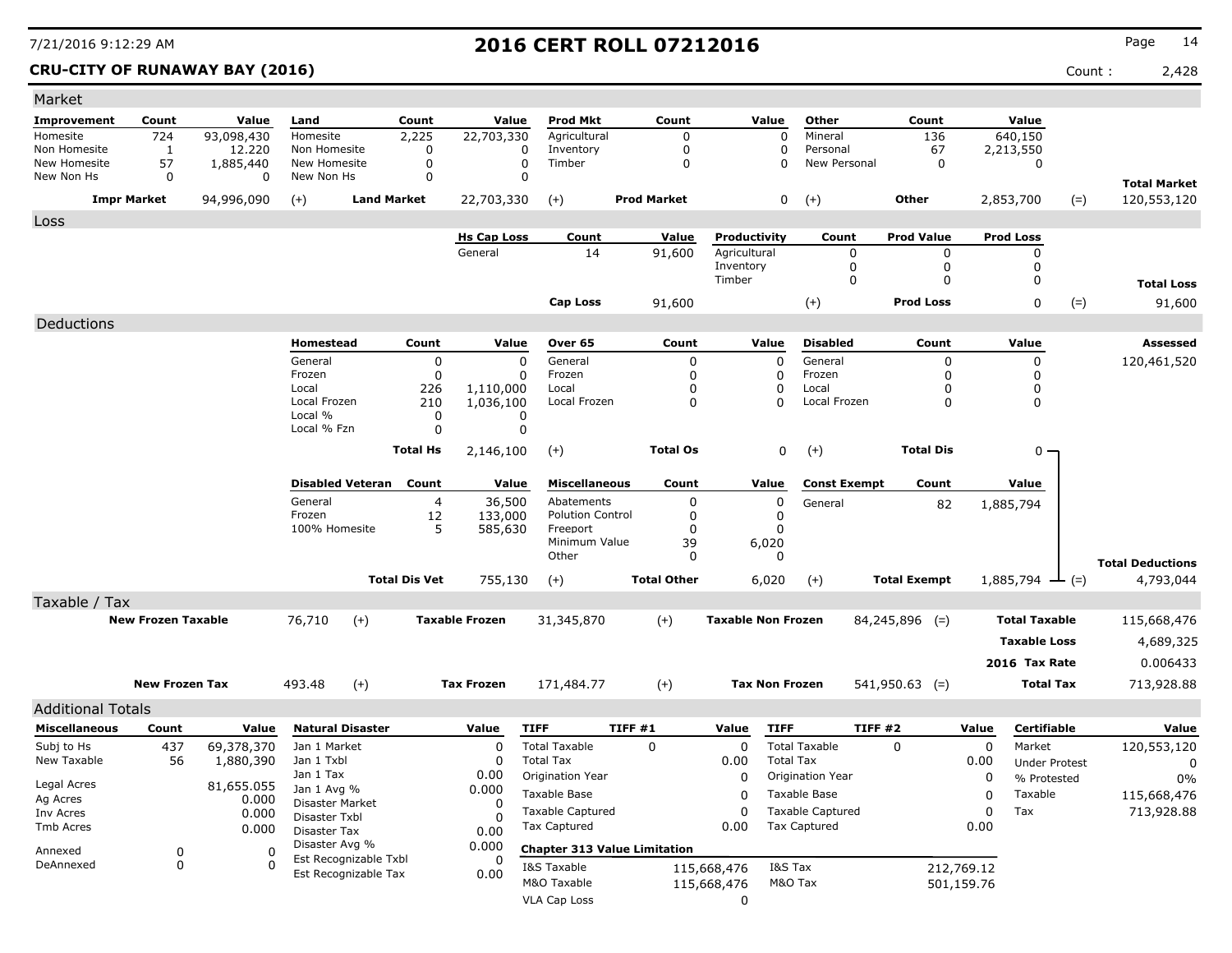### **F01-FIRE DISTRICT #1 (2016)** Count : 38,825

| Market                     |                           |                      |                                         |                       |                            |                         |                                     |         |                    |                              |                       |                         |                              |             |                      |        |                                       |
|----------------------------|---------------------------|----------------------|-----------------------------------------|-----------------------|----------------------------|-------------------------|-------------------------------------|---------|--------------------|------------------------------|-----------------------|-------------------------|------------------------------|-------------|----------------------|--------|---------------------------------------|
| Improvement                | Count                     | Value                | Land                                    | Count                 |                            | Value                   | <b>Prod Mkt</b>                     |         | Count              |                              | Value                 | Other                   | Count                        |             | Value                |        |                                       |
| Homesite                   | 3,710                     | 300,738,300          | Homesite                                | 3,591                 |                            | 95,646,100              | Agricultural                        |         | 1,340              | 181,566,370                  |                       | Mineral                 | 32,952                       |             | 92,140,540           |        |                                       |
| Non Homesite               | 268                       | 7.192.530            | Non Homesite                            |                       | 371                        | 17,867,240              | Inventory                           |         | $\mathbf 0$        |                              | $\Omega$              | Personal                | 778                          |             | 138,495,440          |        |                                       |
| New Homesite<br>New Non Hs | 325<br>15                 | 8,737,010<br>505,480 | New Homesite<br>New Non Hs              |                       | 4<br>0                     | 105,630<br>0            | Timber                              |         | $\mathbf 0$        |                              | 0                     | New Personal            | $\mathbf 0$                  |             | 0                    |        |                                       |
|                            |                           |                      |                                         |                       |                            |                         |                                     |         |                    |                              |                       |                         |                              |             |                      |        | <b>Total Market</b>                   |
|                            | <b>Impr Market</b>        | 317,173,320          | $(+)$                                   | <b>Land Market</b>    |                            | 113,618,970             | $(+)$                               |         | <b>Prod Market</b> | 181,566,370                  |                       | $(+)$                   | <b>Other</b>                 |             | 230,635,980          | $(=)$  | 842,994,640                           |
| Loss                       |                           |                      |                                         |                       |                            |                         |                                     |         |                    |                              |                       |                         |                              |             |                      |        |                                       |
|                            |                           |                      |                                         |                       |                            | <b>Hs Cap Loss</b>      | Count                               |         | Value              | Productivity<br>Agricultural |                       | Count                   | <b>Prod Value</b>            |             | <b>Prod Loss</b>     |        |                                       |
|                            |                           |                      |                                         |                       |                            | General                 | 257                                 |         | 2,412,530          | Inventory                    |                       | 1,340<br>0              | 2,414,170<br>0               |             | 179,152,200<br>0     |        |                                       |
|                            |                           |                      |                                         |                       |                            |                         |                                     |         |                    | Timber                       |                       | $\mathbf 0$             | $\mathbf 0$                  |             | $\mathbf 0$          |        | <b>Total Loss</b>                     |
|                            |                           |                      |                                         |                       |                            |                         | <b>Cap Loss</b>                     |         | 2,412,530          |                              |                       | $(+)$                   | <b>Prod Loss</b> 179,152,200 |             |                      | $(=)$  | 181,564,730                           |
| Deductions                 |                           |                      |                                         |                       |                            |                         |                                     |         |                    |                              |                       |                         |                              |             |                      |        |                                       |
|                            |                           |                      | Homestead                               |                       | Count                      | Value                   | Over 65                             |         | Count              |                              | Value                 | <b>Disabled</b>         | Count                        |             | Value                |        | <b>Assessed</b>                       |
|                            |                           |                      | General                                 |                       | $\mathbf 0$                | $\mathbf 0$             | General                             |         | $\mathbf 0$        |                              | $\mathbf 0$           | General                 | $\mathbf 0$                  |             | 0                    |        |                                       |
|                            |                           |                      | Frozen                                  |                       | 0                          | $\Omega$                | Frozen                              |         | $\mathbf 0$        |                              | $\Omega$              | Frozen                  | $\Omega$                     |             | $\Omega$             |        | 661,429,910                           |
|                            |                           |                      | Local                                   |                       | $\mathbf 0$                | 0                       | Local                               |         | $\mathbf 0$        |                              | $\mathbf 0$           | Local                   | $\mathbf 0$                  |             | 0                    |        |                                       |
|                            |                           |                      | Local Frozen                            |                       | $\mathbf 0$                | $\Omega$                | Local Frozen                        |         | 0                  |                              | $\Omega$              | Local Frozen            | 0                            |             | 0                    |        |                                       |
|                            |                           |                      | Local %<br>Local % Fzn                  |                       | $\mathbf 0$<br>$\mathbf 0$ | $\Omega$<br>$\mathbf 0$ |                                     |         |                    |                              |                       |                         |                              |             |                      |        |                                       |
|                            |                           |                      |                                         |                       |                            |                         |                                     |         |                    |                              |                       |                         |                              |             |                      |        |                                       |
|                            |                           |                      |                                         | <b>Total Hs</b>       |                            | $\mathbf 0$             | $(+)$                               |         | <b>Total Os</b>    |                              | 0                     | $(+)$                   | <b>Total Dis</b>             |             | 0                    |        |                                       |
|                            |                           |                      | <b>Disabled Veteran</b>                 |                       | Count                      | Value                   | <b>Miscellaneous</b>                |         | Count              |                              | Value                 | <b>Const Exempt</b>     | Count                        |             | Value                |        |                                       |
|                            |                           |                      | General                                 |                       | 71                         | 672,640                 | Abatements                          |         | $\pmb{0}$          |                              | 0                     | General                 | 341                          |             | 25,656,560           |        |                                       |
|                            |                           |                      | Frozen                                  |                       | $\mathbf 0$                | 0                       | <b>Polution Control</b>             |         | 1                  |                              | 529,790               |                         |                              |             |                      |        |                                       |
|                            |                           |                      | 100% Homesite                           |                       | 25                         | 3,390,323               | Freeport<br>Minimum Value           |         | $\Omega$<br>4,943  |                              | 207,160               |                         |                              |             |                      |        |                                       |
|                            |                           |                      |                                         |                       |                            |                         | Other                               |         | 0                  |                              | $\Omega$              |                         |                              |             |                      |        |                                       |
|                            |                           |                      |                                         | <b>Total Dis Vet</b>  |                            | 4,062,963               | $(+)$                               |         | <b>Total Other</b> |                              | 736,950               | $(+)$                   | <b>Total Exempt</b>          |             | 25,656,560           | $ (=)$ | <b>Total Deductions</b><br>30,456,473 |
| Taxable / Tax              |                           |                      |                                         |                       |                            |                         |                                     |         |                    |                              |                       |                         |                              |             |                      |        |                                       |
|                            | <b>New Frozen Taxable</b> |                      | $\Omega$                                | $(+)$                 |                            | <b>Taxable Frozen</b>   | 0                                   |         | $(+)$              | <b>Taxable Non Frozen</b>    |                       |                         | $630,973,437$ (=)            |             | <b>Total Taxable</b> |        | 630,973,437                           |
|                            |                           |                      |                                         |                       |                            |                         |                                     |         |                    |                              |                       |                         |                              |             |                      |        |                                       |
|                            |                           |                      |                                         |                       |                            |                         |                                     |         |                    |                              |                       |                         |                              |             | <b>Taxable Loss</b>  |        | -9,030                                |
|                            |                           |                      |                                         |                       |                            |                         |                                     |         |                    |                              |                       |                         |                              |             | 2016 Tax Rate        |        | 0.0003                                |
|                            | <b>New Frozen Tax</b>     |                      | 0.00                                    | $(+)$                 |                            | <b>Tax Frozen</b>       | 0.00                                |         | $(+)$              |                              | <b>Tax Non Frozen</b> |                         | $189,294.74$ (=)             |             | <b>Total Tax</b>     |        | 189,294.74                            |
| <b>Additional Totals</b>   |                           |                      |                                         |                       |                            |                         |                                     |         |                    |                              |                       |                         |                              |             |                      |        |                                       |
| <b>Miscellaneous</b>       | Count                     | Value                | <b>Natural Disaster</b>                 |                       |                            | Value                   | <b>TIFF</b>                         | TIFF #1 |                    | Value                        | <b>TIFF</b>           |                         | <b>TIFF #2</b>               | Value       | Certifiable          |        | Value                                 |
| Subj to Hs                 | 2,001                     | 237,923,250          | Jan 1 Market                            |                       |                            | $\Omega$                | <b>Total Taxable</b>                |         | $\Omega$           | $\Omega$                     |                       | <b>Total Taxable</b>    | $\Omega$                     | $\Omega$    | Market               |        | 842,662,590                           |
| New Taxable                | 337                       | 9,334,810            | Jan 1 Txbl                              |                       |                            | $\Omega$                | <b>Total Tax</b>                    |         |                    | 0.00                         | <b>Total Tax</b>      |                         |                              | 0.00        | <b>Under Protest</b> |        | 332,050                               |
|                            |                           |                      | Jan 1 Tax                               |                       |                            | 0.00                    | Origination Year                    |         |                    | 0                            |                       | Origination Year        |                              | $\mathbf 0$ | % Protested          |        | 0.039%                                |
| Legal Acres<br>Ag Acres    |                           | 22,613,194.<br>0.000 | Jan 1 Avg %                             |                       |                            | 0.000                   | <b>Taxable Base</b>                 |         |                    | $\Omega$                     |                       | Taxable Base            |                              | 0           | Taxable              |        | 630,641,707                           |
| Inv Acres                  |                           | 0.000                | <b>Disaster Market</b><br>Disaster Txbl |                       |                            | $\Omega$<br>$\Omega$    | <b>Taxable Captured</b>             |         |                    | $\mathbf 0$                  |                       | <b>Taxable Captured</b> |                              | 0           | Tax                  |        | 189,195.22                            |
| Tmb Acres                  |                           | 0.000                | Disaster Tax                            |                       |                            | 0.00                    | <b>Tax Captured</b>                 |         |                    | 0.00                         |                       | <b>Tax Captured</b>     |                              | 0.00        |                      |        |                                       |
| Annexed                    | 0                         | $\mathbf 0$          | Disaster Avg %                          |                       |                            | 0.000                   | <b>Chapter 313 Value Limitation</b> |         |                    |                              |                       |                         |                              |             |                      |        |                                       |
| DeAnnexed                  | $\Omega$                  | $\Omega$             |                                         | Est Recognizable Txbl |                            | $\Omega$                | I&S Taxable                         |         |                    | 630,973,437                  | I&S Tax               |                         |                              | 0.00        |                      |        |                                       |
|                            |                           |                      |                                         | Est Recognizable Tax  |                            | 0.00                    | M&O Taxable                         |         |                    | 630,973,437                  | M&O Tax               |                         |                              | 189,294.74  |                      |        |                                       |
|                            |                           |                      |                                         |                       |                            |                         | <b>VLA Cap Loss</b>                 |         |                    | 0                            |                       |                         |                              |             |                      |        |                                       |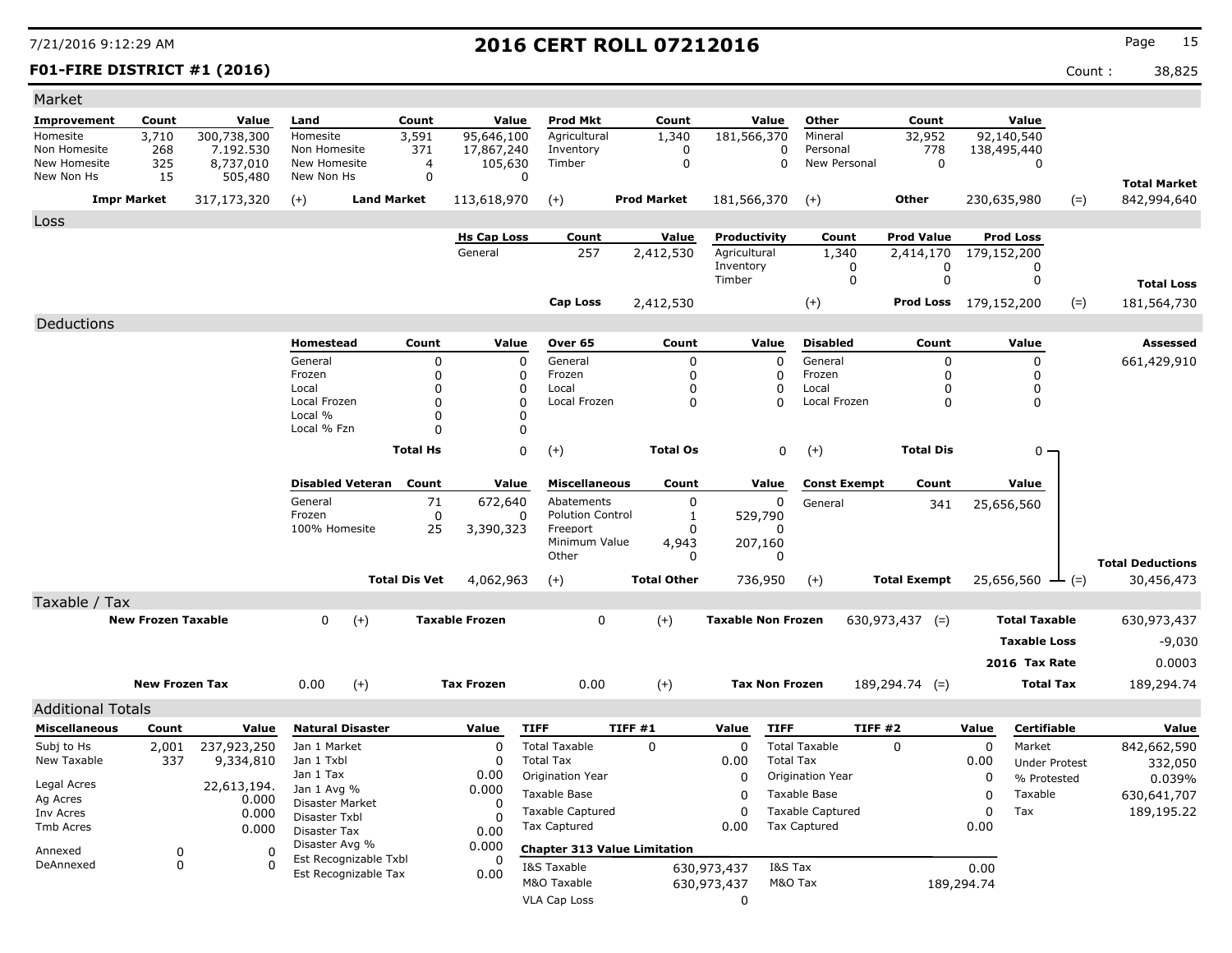### **LTR-WISE FM FLOOD-LATERA (2016)** 214,371

| Market                   |                           |                             |                |                                    |                       |                      |                                  |                                      |                                  |                     |                       |                                             |                                 |                                |                        |        |                         |
|--------------------------|---------------------------|-----------------------------|----------------|------------------------------------|-----------------------|----------------------|----------------------------------|--------------------------------------|----------------------------------|---------------------|-----------------------|---------------------------------------------|---------------------------------|--------------------------------|------------------------|--------|-------------------------|
| Improvement              | Count                     | Value                       |                | Land                               |                       | Count                | Value                            | Prod Mkt                             | Count                            |                     | Value                 | Other                                       | Count                           |                                | Value                  |        |                         |
| Homesite<br>Non Homesite | 27,997<br>1,383           | 3,032,270,968<br>43.844.540 |                | Homesite<br>Non Homesite           |                       | 33,875<br>2,464      | 1,056,513,458<br>145,572,660     | Agricultural<br>Inventory            | 11,140<br>0                      | 1,987,994,860       | 0                     | Mineral<br>Personal                         | 161,737<br>7,155                | 1,291,839,740<br>1,586,055,620 |                        |        |                         |
| New Homesite             | 2,668                     | 106,703,830                 |                | New Homesite                       |                       | 27                   | 855,490                          | Timber                               | $\mathbf 0$                      |                     | $\Omega$              | New Personal                                | $\mathbf 0$                     |                                | 0                      |        |                         |
| New Non Hs               | 101                       | 2,370,840                   |                | New Non Hs                         |                       | 1                    | 32,470                           |                                      |                                  |                     |                       |                                             |                                 |                                |                        |        | <b>Total Market</b>     |
| <b>Impr Market</b>       |                           | 3,185,190,178               |                | $(+)$                              |                       |                      | <b>Land Market</b> 1,202,974,078 | $(+)$                                | <b>Prod Market</b> 1,987,994,860 |                     |                       | $(+)$                                       | <b>Other</b>                    | 2,877,895,360                  |                        | $(=)$  | 9,254,054,476           |
| Loss                     |                           |                             |                |                                    |                       |                      |                                  |                                      |                                  |                     |                       |                                             |                                 |                                |                        |        |                         |
|                          |                           |                             |                |                                    |                       |                      | <b>Hs Cap Loss</b>               | Count                                | Value                            | Productivity        |                       | Count                                       | <b>Prod Value</b>               |                                | <b>Prod Loss</b>       |        |                         |
|                          |                           |                             |                |                                    |                       |                      | General                          | 1,974                                | 15,864,410                       | Agricultural        |                       | 11,140                                      | 27,615,660 1,960,379,200        |                                |                        |        |                         |
|                          |                           |                             |                |                                    |                       |                      |                                  |                                      |                                  | Inventory<br>Timber |                       | 0<br>$\mathbf 0$                            | 0<br>$\mathbf 0$                |                                | 0<br>0                 |        | <b>Total Loss</b>       |
|                          |                           |                             |                |                                    |                       |                      |                                  | <b>Cap Loss</b>                      | 15,864,410                       |                     |                       |                                             | <b>Prod Loss 1,959,391,370</b>  |                                |                        |        |                         |
|                          |                           |                             |                |                                    |                       |                      |                                  |                                      |                                  |                     |                       | $(+)$                                       |                                 |                                |                        | $(=)$  | 1,975,255,780           |
| Deductions               |                           |                             |                | Homestead                          |                       | Count                | Value                            | Over 65                              | Count                            |                     | Value                 | <b>Disabled</b>                             | Count                           |                                | Value                  |        | <b>Assessed</b>         |
|                          |                           |                             |                | General                            |                       | 0                    | $\mathbf 0$                      | General                              |                                  | 0                   | $\mathbf 0$           | General                                     | 0                               |                                | 0                      |        | 7,278,798,696           |
|                          |                           |                             |                | Frozen                             |                       | 0                    | $\Omega$                         | Frozen                               |                                  | $\mathbf 0$         | 0                     | Frozen                                      | 0                               |                                | 0                      |        |                         |
|                          |                           |                             |                | Local                              |                       | 9,439                | 27,017,025                       | Local                                | 356                              |                     | 2,267,575             | Local                                       | $\Omega$                        |                                | 0                      |        |                         |
|                          |                           |                             |                | Local Frozen<br>Local %            |                       | 5,138                | 14,725,602<br>9,323 274,270,356  | Local Frozen                         | 4,693                            | 31,431,855          |                       | Local Frozen                                | $\Omega$                        |                                | 0                      |        |                         |
|                          |                           |                             |                | Local % Fzn                        |                       |                      | 5,023 125,267,925                |                                      |                                  |                     |                       |                                             |                                 |                                |                        |        |                         |
|                          |                           |                             |                |                                    |                       |                      | <b>Total Hs</b> 441,280,908      | $(+)$                                | <b>Total Os</b>                  | 33,699,430          |                       | $(+)$                                       | <b>Total Dis</b>                |                                | 0 -                    |        |                         |
|                          |                           |                             |                |                                    |                       | Count                |                                  | <b>Miscellaneous</b>                 | Count                            |                     | Value                 |                                             | Count                           |                                |                        |        |                         |
|                          |                           |                             |                | <b>Disabled Veteran</b><br>General |                       | 285                  | Value<br>2,185,458               | Abatements                           |                                  | $\mathbf 0$         | $\Omega$              | <b>Const Exempt</b>                         |                                 |                                | Value                  |        |                         |
|                          |                           |                             |                | Frozen                             |                       | 262                  | 2,889,890                        | <b>Polution Control</b>              | 39                               | 13,319,349          |                       | General                                     | 3,279                           |                                | 508,504,890            |        |                         |
|                          |                           |                             |                | 100% Homesite                      |                       | 166                  | 21,962,527                       | Freeport                             | 17                               | 33,234,084          |                       |                                             |                                 |                                |                        |        |                         |
|                          |                           |                             |                |                                    |                       |                      |                                  | Minimum Value<br>Other               | 20,171                           | 1,289,290<br>1      | 41,699                |                                             |                                 |                                |                        |        |                         |
|                          |                           |                             |                |                                    |                       |                      |                                  |                                      |                                  |                     |                       |                                             |                                 |                                |                        |        | <b>Total Deductions</b> |
|                          |                           |                             |                |                                    |                       | <b>Total Dis Vet</b> | 27,037,875                       | $(+)$                                | <b>Total Other</b>               | 47,884,422          |                       | $(+)$                                       | <b>Total Exempt</b> 508,504,890 |                                |                        | $ (=)$ | 1,058,407,525           |
| Taxable / Tax            | <b>New Frozen Taxable</b> |                             |                | 2,002,079                          | $(+)$                 |                      | <b>Taxable Frozen</b>            | 450,613,640                          | $(+)$                            |                     |                       | <b>Taxable Non Frozen</b> 5,767,929,375 (=) |                                 |                                | <b>Total Taxable</b>   |        | 6,220,391,171           |
|                          |                           |                             |                |                                    |                       |                      |                                  |                                      |                                  |                     |                       |                                             |                                 |                                | <b>Taxable Loss</b>    |        |                         |
|                          |                           |                             |                |                                    |                       |                      |                                  |                                      |                                  |                     |                       |                                             |                                 |                                |                        |        | 9,318,571               |
|                          |                           |                             |                |                                    |                       |                      |                                  |                                      |                                  |                     |                       |                                             |                                 |                                | 2016 Tax Rate          |        | 0.00065                 |
|                          | <b>New Frozen Tax</b>     |                             |                | 1,301.37                           | $(+)$                 |                      | <b>Tax Frozen</b>                | 286,810.70                           | $(+)$                            |                     | <b>Tax Non Frozen</b> |                                             | $3,749,185.17$ (=)              |                                | <b>Total Tax</b>       |        | 4,037,197.19            |
| <b>Additional Totals</b> |                           |                             |                |                                    |                       |                      |                                  |                                      |                                  |                     |                       |                                             |                                 |                                |                        |        |                         |
| <b>Miscellaneous</b>     | Count                     |                             | Value          | <b>Natural Disaster</b>            |                       |                      | Value                            | <b>TIFF</b>                          | TIFF #1                          | Value               | <b>TIFF</b>           | <b>TIFF #2</b>                              |                                 | Value                          | Certifiable            |        | Value                   |
| Subj to Hs               |                           | 14,589 2,018,963,920        |                | Jan 1 Market                       |                       |                      | $\mathbf 0$                      | <b>Total Taxable</b>                 | $\Omega$                         | $\Omega$            |                       | <b>Total Taxable</b>                        | $\Omega$                        | $\mathbf 0$                    | Market                 |        | 9,247,692,886           |
| New Taxable              | 2,722                     | 105,348,525                 |                | Jan 1 Txbl<br>Jan 1 Tax            |                       |                      | $\Omega$<br>0.00                 | <b>Total Tax</b><br>Origination Year |                                  | 0.00<br>$\Omega$    | <b>Total Tax</b>      | Origination Year                            |                                 | 0.00<br>$\Omega$               | <b>Under Protest</b>   |        | 6,361,590               |
| Legal Acres              |                           | 97,988,661.                 |                | Jan 1 Avg %                        |                       |                      | 0.000                            | Taxable Base                         |                                  | $\Omega$            |                       | Taxable Base                                |                                 | $\Omega$                       | % Protested<br>Taxable |        | 0.069%<br>6,214,513,643 |
| Ag Acres<br>Inv Acres    |                           |                             | 0.000<br>0.000 | Disaster Market                    |                       |                      | 0                                | <b>Taxable Captured</b>              |                                  | $\Omega$            |                       | <b>Taxable Captured</b>                     |                                 | $\Omega$                       | Tax                    |        | 4,033,376.79            |
| Tmb Acres                |                           |                             | 0.000          | Disaster Txbl<br>Disaster Tax      |                       |                      | $\Omega$<br>0.00                 | <b>Tax Captured</b>                  |                                  | 0.00                |                       | <b>Tax Captured</b>                         |                                 | 0.00                           |                        |        |                         |
| Annexed                  | 0                         |                             | $\mathbf 0$    | Disaster Avg %                     |                       |                      | 0.000                            | <b>Chapter 313 Value Limitation</b>  |                                  |                     |                       |                                             |                                 |                                |                        |        |                         |
| DeAnnexed                | 0                         |                             | $\Omega$       |                                    | Est Recognizable Txbl |                      | $\Omega$                         | I&S Taxable                          |                                  | 6,220,391,171       | I&S Tax               |                                             |                                 | 0.00                           |                        |        |                         |
|                          |                           |                             |                |                                    | Est Recognizable Tax  |                      | 0.00                             | M&O Taxable                          |                                  | 6,220,391,171       | M&O Tax               |                                             |                                 | 4,037,197.19                   |                        |        |                         |
|                          |                           |                             |                |                                    |                       |                      |                                  | <b>VLA Cap Loss</b>                  |                                  | $\Omega$            |                       |                                             |                                 |                                |                        |        |                         |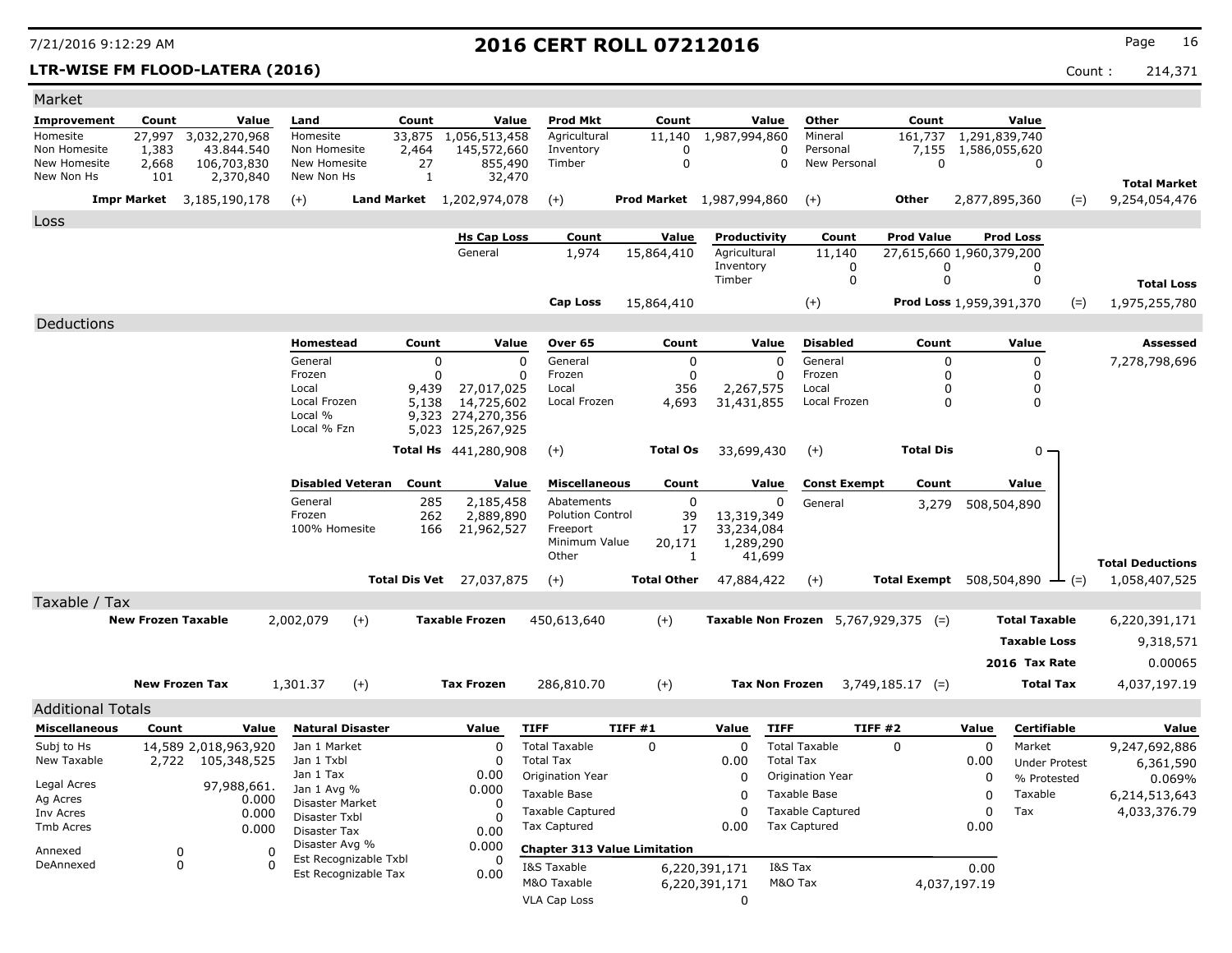### **MON-MONTAGUE COUNTY (2016)** Count : 207

| Market                       |                           |                |                                |                      |                       |                                     |                    |                  |                           |                          |                     |                |                          |       |                         |
|------------------------------|---------------------------|----------------|--------------------------------|----------------------|-----------------------|-------------------------------------|--------------------|------------------|---------------------------|--------------------------|---------------------|----------------|--------------------------|-------|-------------------------|
| Improvement                  | Count                     | Value          | Land                           | Count                | Value                 | <b>Prod Mkt</b>                     |                    | Count            | Value                     | Other                    | Count               |                | Value                    |       |                         |
| Homesite                     | 0                         | 0              | Homesite                       | 0                    | 0                     | Agricultural                        |                    | 0                | 0                         | Mineral                  | 207                 |                | 468,670                  |       |                         |
| Non Homesite<br>New Homesite | 0<br>0                    | 0<br>0         | Non Homesite<br>New Homesite   | 0<br>0               | 0<br>0                | Inventory<br>Timber                 |                    | 0<br>$\mathbf 0$ | 0<br>0                    | Personal<br>New Personal | 0<br>0              |                | 0<br>$\mathbf 0$         |       |                         |
| New Non Hs                   | 0                         | 0              | New Non Hs                     | 0                    | 0                     |                                     |                    |                  |                           |                          |                     |                |                          |       | <b>Total Market</b>     |
|                              | <b>Impr Market</b>        | 0              | $(+)$<br><b>Land Market</b>    |                      | 0                     | $(+)$                               | <b>Prod Market</b> |                  | 0                         | $(+)$                    | Other               |                | 468,670                  | $(=)$ | 468,670                 |
| Loss                         |                           |                |                                |                      |                       |                                     |                    |                  |                           |                          |                     |                |                          |       |                         |
|                              |                           |                |                                |                      | <b>Hs Cap Loss</b>    | Count                               |                    | Value            | Productivity              | Count                    | <b>Prod Value</b>   |                | <b>Prod Loss</b>         |       |                         |
|                              |                           |                |                                |                      | General               | 0                                   |                    | 0                | Agricultural<br>Inventory | 0<br>0                   | 0<br>0              |                | 0<br>0                   |       |                         |
|                              |                           |                |                                |                      |                       |                                     |                    |                  | Timber                    | $\mathbf 0$              | 0                   |                | 0                        |       | <b>Total Loss</b>       |
|                              |                           |                |                                |                      |                       | <b>Cap Loss</b>                     |                    | 0                |                           | $(+)$                    | <b>Prod Loss</b>    |                | 0                        | $(=)$ | 0                       |
| Deductions                   |                           |                |                                |                      |                       |                                     |                    |                  |                           |                          |                     |                |                          |       |                         |
|                              |                           |                | Homestead                      | Count                | Value                 | Over 65                             |                    | Count            | Value                     | <b>Disabled</b>          | Count               |                | Value                    |       | Assessed                |
|                              |                           |                | General                        | 0                    | $\mathbf 0$           | General                             |                    | $\mathbf 0$      | $\Omega$                  | General                  | $\Omega$            |                | 0                        |       | 468,670                 |
|                              |                           |                | Frozen                         | 0                    | 0                     | Frozen                              |                    | 0                | 0                         | Frozen                   | $\Omega$            |                | 0                        |       |                         |
|                              |                           |                | Local                          | 0                    | 0                     | Local                               |                    | $\Omega$         | 0                         | Local                    | O                   |                | 0                        |       |                         |
|                              |                           |                | Local Frozen<br>Local %        | 0<br>0               | O<br>O                | Local Frozen                        |                    | 0                | $\Omega$                  | Local Frozen             | $\Omega$            |                | 0                        |       |                         |
|                              |                           |                | Local % Fzn                    | 0                    | $\Omega$              |                                     |                    |                  |                           |                          |                     |                |                          |       |                         |
|                              |                           |                |                                | <b>Total Hs</b>      | $\mathsf 0$           | $(+)$                               |                    | <b>Total Os</b>  | 0                         |                          | <b>Total Dis</b>    |                | $0 -$                    |       |                         |
|                              |                           |                |                                |                      |                       |                                     |                    |                  |                           | $(+)$                    |                     |                |                          |       |                         |
|                              |                           |                | <b>Disabled Veteran</b>        | Count                | Value                 | <b>Miscellaneous</b>                |                    | Count            | Value                     | <b>Const Exempt</b>      | Count               |                | Value                    |       |                         |
|                              |                           |                | General                        | 0                    | 0                     | Abatements                          |                    | 0                | 0                         | General                  |                     | $\overline{2}$ | 17,530                   |       |                         |
|                              |                           |                | Frozen<br>100% Homesite        | 0<br>0               | 0<br>$\Omega$         | <b>Polution Control</b><br>Freeport |                    | 0<br>$\Omega$    | 0<br>0                    |                          |                     |                |                          |       |                         |
|                              |                           |                |                                |                      |                       | Minimum Value                       |                    | 125              | 17,300                    |                          |                     |                |                          |       |                         |
|                              |                           |                |                                |                      |                       | Other                               |                    | 0                | 0                         |                          |                     |                |                          |       | <b>Total Deductions</b> |
|                              |                           |                |                                | <b>Total Dis Vet</b> | 0                     | $(+)$                               | <b>Total Other</b> |                  | 17,300                    | $(+)$                    | <b>Total Exempt</b> |                | 17,530 $\rightarrow$ (=) |       | 34,830                  |
| Taxable / Tax                |                           |                |                                |                      |                       |                                     |                    |                  |                           |                          |                     |                |                          |       |                         |
|                              | <b>New Frozen Taxable</b> |                | $\mathbf{0}$<br>$(+)$          |                      | <b>Taxable Frozen</b> | 0                                   | $(+)$              |                  | <b>Taxable Non Frozen</b> |                          | $433,840$ (=)       |                | <b>Total Taxable</b>     |       | 433,840                 |
|                              |                           |                |                                |                      |                       |                                     |                    |                  |                           |                          |                     |                | <b>Taxable Loss</b>      |       | $-160$                  |
|                              |                           |                |                                |                      |                       |                                     |                    |                  |                           |                          |                     |                | 2016 Tax Rate            |       | 0.0001                  |
|                              | <b>New Frozen Tax</b>     |                | $(+)$<br>0.00                  |                      | <b>Tax Frozen</b>     | 0.00                                | $(+)$              |                  | <b>Tax Non Frozen</b>     |                          | $43.40$ (=)         |                | <b>Total Tax</b>         |       | 43.40                   |
| <b>Additional Totals</b>     |                           |                |                                |                      |                       |                                     |                    |                  |                           |                          |                     |                |                          |       |                         |
| <b>Miscellaneous</b>         | Count                     | Value          | <b>Natural Disaster</b>        |                      | Value                 | <b>TIFF</b>                         | <b>TIFF #1</b>     |                  | <b>TIFF</b><br>Value      |                          | <b>TIFF #2</b>      | Value          | Certifiable              |       | Value                   |
| Subj to Hs                   | 0                         | 0              | Jan 1 Market                   |                      | 0                     | <b>Total Taxable</b>                | 0                  |                  | 0                         | <b>Total Taxable</b>     | $\Omega$            | 0              | Market                   |       | 468,670                 |
| New Taxable                  | 0                         | 0              | Jan 1 Txbl                     |                      | 0                     | <b>Total Tax</b>                    |                    |                  | 0.00                      | <b>Total Tax</b>         |                     | 0.00           | <b>Under Protest</b>     |       | 0                       |
|                              |                           |                | Jan 1 Tax                      |                      | 0.00                  | Origination Year                    |                    |                  | 0                         | Origination Year         |                     | 0              | % Protested              |       | $0\%$                   |
| Legal Acres                  |                           | 56,194.112     | Jan 1 Avg %                    |                      | 0.000                 | Taxable Base                        |                    |                  | 0                         | Taxable Base             |                     | 0              | Taxable                  |       | 433,840                 |
| Ag Acres<br>Inv Acres        |                           | 0.000<br>0.000 | Disaster Market                |                      | 0                     | <b>Taxable Captured</b>             |                    |                  | 0                         | <b>Taxable Captured</b>  |                     | 0              | Tax                      |       | 43.40                   |
| Tmb Acres                    |                           | 0.000          | Disaster Txbl                  |                      |                       | <b>Tax Captured</b>                 |                    |                  | 0.00                      | <b>Tax Captured</b>      |                     | 0.00           |                          |       |                         |
|                              |                           |                | Disaster Tax<br>Disaster Avg % |                      | 0.00<br>0.000         |                                     |                    |                  |                           |                          |                     |                |                          |       |                         |
| Annexed                      | 0                         | 0              | Est Recognizable Txbl          |                      | 0                     | <b>Chapter 313 Value Limitation</b> |                    |                  |                           |                          |                     |                |                          |       |                         |
| DeAnnexed                    | 0                         | $\mathbf{0}$   | Est Recognizable Tax           |                      | 0.00                  | I&S Taxable                         |                    |                  | 433,840                   | I&S Tax                  |                     | 0.00           |                          |       |                         |
|                              |                           |                |                                |                      |                       | M&O Taxable                         |                    |                  | 433,840                   | M&O Tax                  |                     | 0.00           |                          |       |                         |
|                              |                           |                |                                |                      |                       | <b>VLA Cap Loss</b>                 |                    |                  | 0                         |                          |                     |                |                          |       |                         |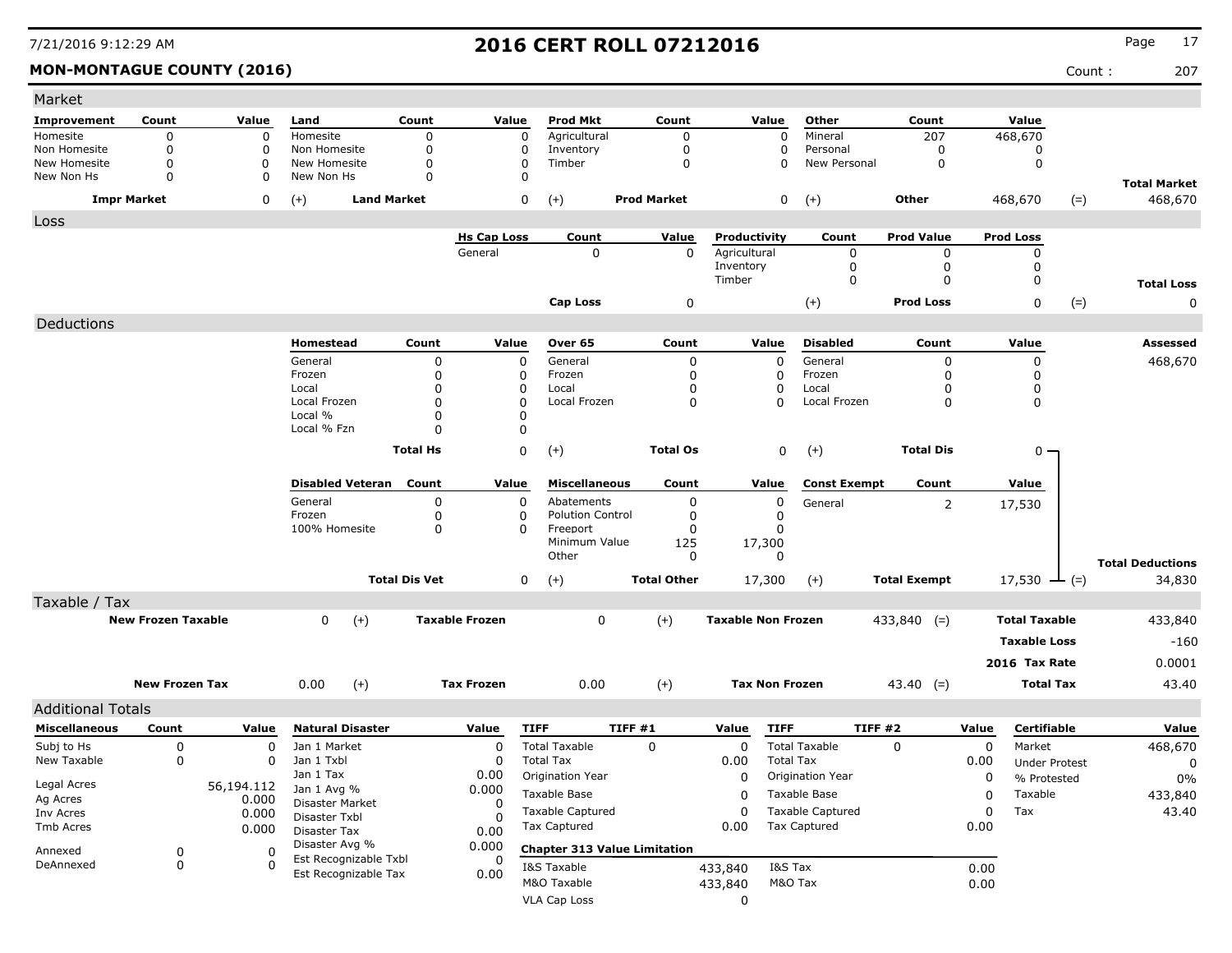**SAL-ALVORD ISD (2016)** Count : 13,699

| Market                   |                           |                          |                               |                                               |                      |                          |                                      |                                     |                           |                  |                         |                     |             |                                       |       |                         |
|--------------------------|---------------------------|--------------------------|-------------------------------|-----------------------------------------------|----------------------|--------------------------|--------------------------------------|-------------------------------------|---------------------------|------------------|-------------------------|---------------------|-------------|---------------------------------------|-------|-------------------------|
| Improvement              | Count                     | Value                    | Land                          |                                               | Count                | Value                    | <b>Prod Mkt</b>                      | Count                               |                           | Value            | Other                   | Count               |             | Value                                 |       |                         |
| Homesite<br>Non Homesite | 1,860<br>156              | 159,583,130<br>5.343.570 | Homesite<br>Non Homesite      |                                               | 1,932<br>224         | 80,334,660<br>10,750,170 | Agricultural<br>Inventory            | 1,129<br>0                          | 188,242,300               | 0                | Mineral<br>Personal     | 10,153<br>634       |             | $\overline{51,}351,770$<br>96,726,550 |       |                         |
| New Homesite             | 293                       | 4,056,260                | New Homesite                  |                                               | 0                    |                          | Timber<br>$\Omega$                   | $\mathbf 0$                         |                           | 0                | New Personal            | 0                   |             | 0                                     |       |                         |
| New Non Hs               | 20                        | 453,070                  | New Non Hs                    |                                               | 0                    |                          | $\mathbf 0$                          |                                     |                           |                  |                         |                     |             |                                       |       | <b>Total Market</b>     |
|                          | <b>Impr Market</b>        | 169,436,030              | $(+)$                         | <b>Land Market</b>                            |                      | 91,084,830               | $(+)$                                | <b>Prod Market</b>                  | 188,242,300               |                  | $(+)$                   | Other               |             | 148,078,320                           | $(=)$ | 596,841,480             |
| Loss                     |                           |                          |                               |                                               |                      |                          |                                      |                                     |                           |                  |                         |                     |             |                                       |       |                         |
|                          |                           |                          |                               |                                               |                      | <b>Hs Cap Loss</b>       | Count                                | Value                               | Productivity              |                  | Count                   | <b>Prod Value</b>   |             | <b>Prod Loss</b>                      |       |                         |
|                          |                           |                          |                               |                                               |                      | General                  | 29                                   | 194,170                             | Agricultural<br>Inventory |                  | 1,129<br>0              | 2,899,170<br>0      | 185,343,130 | 0                                     |       |                         |
|                          |                           |                          |                               |                                               |                      |                          |                                      |                                     | Timber                    |                  | 0                       | 0                   |             | 0                                     |       | <b>Total Loss</b>       |
|                          |                           |                          |                               |                                               |                      |                          | Cap Loss                             | 194,170                             |                           |                  | $(+)$                   | Prod Loss           | 185,343,130 |                                       | $(=)$ | 185,537,300             |
| Deductions               |                           |                          |                               |                                               |                      |                          |                                      |                                     |                           |                  |                         |                     |             |                                       |       |                         |
|                          |                           |                          | Homestead                     |                                               | Count                | Value                    | Over 65                              | Count                               |                           | Value            | <b>Disabled</b>         | Count               |             | Value                                 |       | Assessed                |
|                          |                           |                          | General                       |                                               | 615                  | 14,432,493               | General                              | 19                                  | 180,000                   |                  | General                 | $\mathbf 0$         |             | $\Omega$                              |       | 411,304,180             |
|                          |                           |                          | Frozen<br>Local               |                                               | 331<br>0             | 7,874,980                | Frozen<br>Local<br>0                 | 296<br>0                            | 2,794,950                 | 0                | Frozen<br>Local         | 22<br>0             |             | 188,110<br>0                          |       |                         |
|                          |                           |                          | Local Frozen                  |                                               | 0                    |                          | 0<br>Local Frozen                    | 0                                   |                           | 0                | Local Frozen            | 0                   |             | 0                                     |       |                         |
|                          |                           |                          | Local %<br>Local % Fzn        |                                               | $\Omega$<br>$\Omega$ |                          | 0<br>0                               |                                     |                           |                  |                         |                     |             |                                       |       |                         |
|                          |                           |                          |                               |                                               | <b>Total Hs</b>      | 22,307,473               | $(+)$                                | <b>Total Os</b>                     | 2,974,950                 |                  | $(+)$                   | <b>Total Dis</b>    |             | $188,110 -$                           |       |                         |
|                          |                           |                          |                               | <b>Disabled Veteran</b>                       | Count                | Value                    | <b>Miscellaneous</b>                 | Count                               |                           | Value            | <b>Const Exempt</b>     | Count               |             | Value                                 |       |                         |
|                          |                           |                          | General                       |                                               | 20                   | 142,700                  | Abatements                           | 0                                   |                           | 0                | General                 | 371                 |             | 61,333,670                            |       |                         |
|                          |                           |                          | Frozen                        |                                               | 20                   | 212,790                  | <b>Polution Control</b>              | 0                                   |                           | 0                |                         |                     |             |                                       |       |                         |
|                          |                           |                          | 100% Homesite                 |                                               | 13                   | 919,896                  | Freeport<br>Minimum Value            | 0<br>2,953                          | 237,640                   | 0                |                         |                     |             |                                       |       |                         |
|                          |                           |                          |                               |                                               |                      |                          | Other                                | 0                                   |                           | 0                |                         |                     |             |                                       |       | <b>Total Deductions</b> |
|                          |                           |                          |                               |                                               | <b>Total Dis Vet</b> | 1,275,386                | $(+)$                                | <b>Total Other</b>                  | 237,640                   |                  | $(+)$                   | <b>Total Exempt</b> |             | 61,333,670 $\rightarrow$ (=)          |       | 88,317,229              |
| Taxable / Tax            |                           |                          |                               |                                               |                      |                          |                                      |                                     |                           |                  |                         |                     |             |                                       |       |                         |
|                          | <b>New Frozen Taxable</b> |                          | 75,580                        | $(+)$                                         |                      | <b>Taxable Frozen</b>    | 27,300,110                           | $(+)$                               | <b>Taxable Non Frozen</b> |                  |                         | $295,611,261$ (=)   |             | <b>Total Taxable</b>                  |       | 322,986,951             |
|                          |                           |                          |                               |                                               |                      |                          |                                      |                                     |                           |                  |                         |                     |             | <b>Taxable Loss</b>                   |       | 5,673,119               |
|                          |                           |                          |                               |                                               |                      |                          |                                      |                                     |                           |                  |                         |                     |             | 2016 Tax Rate                         |       | 0.01354                 |
|                          | <b>New Frozen Tax</b>     |                          | 1,023.34                      | $(+)$                                         |                      | <b>Tax Frozen</b>        | 293,035.22                           | $(+)$                               | <b>Tax Non Frozen</b>     |                  |                         | $4,002,370.72$ (=)  |             | <b>Total Tax</b>                      |       | 4,296,429.28            |
| <b>Additional Totals</b> |                           |                          |                               |                                               |                      |                          |                                      |                                     |                           |                  |                         |                     |             |                                       |       |                         |
| <b>Miscellaneous</b>     | Count                     | Value                    |                               | <b>Natural Disaster</b>                       |                      | Value                    | <b>TIFF</b>                          | TIFF #1                             | Value                     | <b>TIFF</b>      | TIFF #2                 |                     | Value       | Certifiable                           |       | Value                   |
| Subj to Hs               | 948                       | 114,856,080              | Jan 1 Market                  |                                               |                      | 0                        | <b>Total Taxable</b>                 | $\mathbf 0$                         | 0                         |                  | <b>Total Taxable</b>    | 0                   | 0           | Market                                |       | 596,841,480             |
| New Taxable              | 295                       | 4,362,530                | Jan 1 Txbl<br>Jan 1 Tax       |                                               |                      | $\Omega$<br>0.00         | <b>Total Tax</b><br>Origination Year |                                     | 0.00<br>0                 | <b>Total Tax</b> | Origination Year        |                     | 0.00<br>0   | <b>Under Protest</b>                  |       | 0                       |
| Legal Acres              |                           | 3,154,296.161            | Jan 1 Avg %                   |                                               |                      | 0.000                    | Taxable Base                         |                                     | 0                         |                  | Taxable Base            |                     | 0           | % Protested<br>Taxable                |       | 0%<br>322,986,951       |
| Ag Acres<br>Inv Acres    |                           | 0.000<br>0.000           | Disaster Market               |                                               |                      | 0                        | <b>Taxable Captured</b>              |                                     | 0                         |                  | <b>Taxable Captured</b> |                     | 0           | Tax                                   |       | 4,296,429.28            |
| Tmb Acres                |                           | 0.000                    | Disaster Txbl<br>Disaster Tax |                                               |                      | O<br>0.00                | <b>Tax Captured</b>                  |                                     | 0.00                      |                  | <b>Tax Captured</b>     |                     | 0.00        |                                       |       |                         |
| Annexed                  | 0                         | 0                        | Disaster Avg %                |                                               |                      | 0.000                    |                                      | <b>Chapter 313 Value Limitation</b> |                           |                  |                         |                     |             |                                       |       |                         |
| DeAnnexed                | 0                         | $\Omega$                 |                               | Est Recognizable Txbl<br>Est Recognizable Tax |                      | 0<br>0.00                | I&S Taxable                          |                                     | 322,986,951               | I&S Tax          |                         |                     | 583,859.00  |                                       |       |                         |
|                          |                           |                          |                               |                                               |                      |                          | M&O Taxable                          |                                     | 322,986,951               | M&O Tax          |                         | 3,712,570.28        |             |                                       |       |                         |
|                          |                           |                          |                               |                                               |                      |                          | VLA Cap Loss                         |                                     | 0                         |                  |                         |                     |             |                                       |       |                         |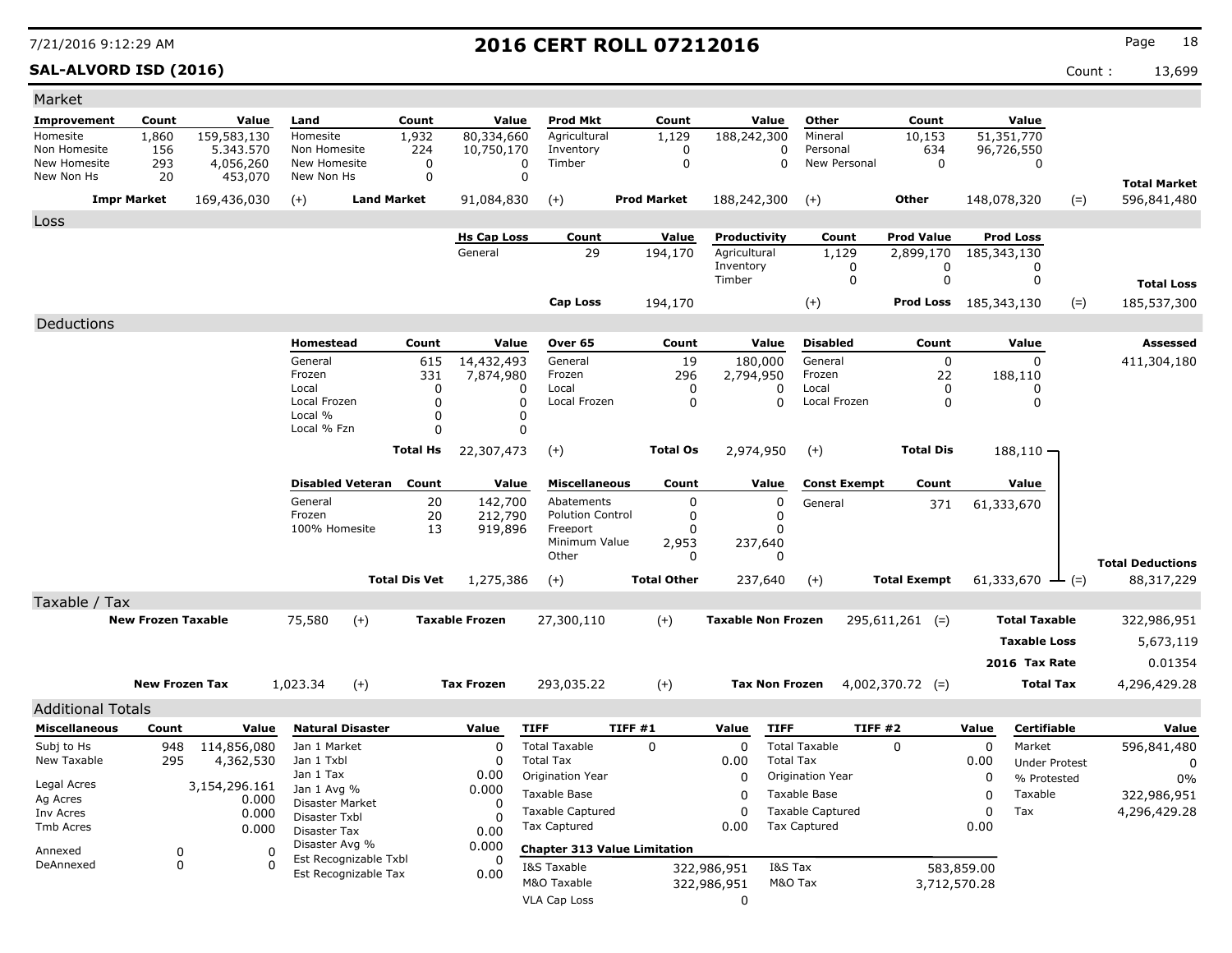### **SAZ-AZLE ISD (2016)** Count : 936

| Count: |  |  |
|--------|--|--|
|        |  |  |

| Market                       |                           |                    |                                |                         |                      |                       |                                     |                    |                    |                           |                                                |                     |                     |            |                             |       |                         |
|------------------------------|---------------------------|--------------------|--------------------------------|-------------------------|----------------------|-----------------------|-------------------------------------|--------------------|--------------------|---------------------------|------------------------------------------------|---------------------|---------------------|------------|-----------------------------|-------|-------------------------|
| Improvement                  | Count                     | Value              | Land                           |                         | Count                | Value                 | Prod Mkt                            |                    | Count              | Value                     | Other                                          |                     | Count               |            | Value                       |       |                         |
| Homesite                     | 313                       | 20,289,290         | Homesite                       |                         | 331                  | 10,071,570            | Agricultural                        |                    | 24                 | 2,875,120                 | Mineral                                        |                     | 534                 |            | 3,400,410                   |       |                         |
| Non Homesite<br>New Homesite | 11<br>17                  | 282.930<br>336,020 | Non Homesite<br>New Homesite   |                         | 17<br>0              | 651,810<br>0          | Inventory<br>Timber                 |                    | 0<br>0             |                           | 0<br>Personal<br>$\Omega$<br>New Personal      |                     | 15<br>0             |            | 745,830<br>0                |       |                         |
| New Non Hs                   | $\mathbf{1}$              | 7,890              | New Non Hs                     |                         | $\mathbf 0$          | $\mathbf 0$           |                                     |                    |                    |                           |                                                |                     |                     |            |                             |       | <b>Total Market</b>     |
|                              | <b>Impr Market</b>        | 20,916,130         | $(+)$                          | <b>Land Market</b>      |                      | 10,723,380            | $(+)$                               | <b>Prod Market</b> |                    | 2,875,120                 | $(+)$                                          |                     | Other               |            | 4,146,240                   | $(=)$ | 38,660,870              |
| Loss                         |                           |                    |                                |                         |                      |                       |                                     |                    |                    |                           |                                                |                     |                     |            |                             |       |                         |
|                              |                           |                    |                                |                         |                      | <b>Hs Cap Loss</b>    | Count                               |                    | Value              | Productivity              | Count                                          |                     | <b>Prod Value</b>   |            | <b>Prod Loss</b>            |       |                         |
|                              |                           |                    |                                |                         |                      | General               | 91                                  |                    | 1,385,040          | Agricultural              |                                                | 24                  | 33,010              |            | 2,842,110                   |       |                         |
|                              |                           |                    |                                |                         |                      |                       |                                     |                    |                    | Inventory<br>Timber       |                                                | 0<br>0              | 0<br>0              |            | 0<br>0                      |       | <b>Total Loss</b>       |
|                              |                           |                    |                                |                         |                      |                       | Cap Loss                            |                    | 1,385,040          |                           | $(+)$                                          |                     | <b>Prod Loss</b>    |            | 2,842,110                   | $(=)$ | 4,227,150               |
| Deductions                   |                           |                    |                                |                         |                      |                       |                                     |                    |                    |                           |                                                |                     |                     |            |                             |       |                         |
|                              |                           |                    | Homestead                      |                         | Count                | Value                 | Over 65                             |                    | Count              | Value                     | <b>Disabled</b>                                |                     | Count               |            | Value                       |       | <b>Assessed</b>         |
|                              |                           |                    | General                        |                         | 116                  | 2,615,408             | General                             |                    | 5                  | 32,871                    | General                                        |                     | 1                   |            | 10,000                      |       | 34,433,720              |
|                              |                           |                    | Frozen                         |                         | 68                   | 1,579,592             | Frozen                              |                    | 57                 | 524,179                   | Frozen                                         |                     | 8                   |            | 80,000                      |       |                         |
|                              |                           |                    | Local<br>Local Frozen          |                         | 0<br>0               | 0<br>0                | Local<br>Local Frozen               |                    | 0<br>0             | 0<br>$\Omega$             | Local<br>Local Frozen                          |                     | 0<br>0              |            | 0<br>0                      |       |                         |
|                              |                           |                    | Local %                        |                         | 0                    | 0                     |                                     |                    |                    |                           |                                                |                     |                     |            |                             |       |                         |
|                              |                           |                    | Local % Fzn                    |                         | $\Omega$             | $\mathbf 0$           |                                     |                    |                    |                           |                                                |                     |                     |            |                             |       |                         |
|                              |                           |                    |                                |                         | <b>Total Hs</b>      | 4,195,000             | $(+)$                               |                    | <b>Total Os</b>    | 557,050                   | $(+)$                                          |                     | <b>Total Dis</b>    |            | $90,000 -$                  |       |                         |
|                              |                           |                    |                                | <b>Disabled Veteran</b> | Count                | Value                 | <b>Miscellaneous</b>                |                    | Count              | Value                     |                                                | <b>Const Exempt</b> | Count               |            | Value                       |       |                         |
|                              |                           |                    | General                        |                         | 5                    | 37,000                | Abatements                          |                    | 0                  | 0                         | General                                        |                     | 20                  |            | 1,248,880                   |       |                         |
|                              |                           |                    | Frozen<br>100% Homesite        |                         | 2<br>4               | 24,000<br>146,420     | <b>Polution Control</b><br>Freeport |                    | 0<br>O             | 0<br>$\Omega$             |                                                |                     |                     |            |                             |       |                         |
|                              |                           |                    |                                |                         |                      |                       | Minimum Value                       |                    | 131                | 9,570                     |                                                |                     |                     |            |                             |       |                         |
|                              |                           |                    |                                |                         |                      |                       | Other                               |                    | 0                  | 0                         |                                                |                     |                     |            |                             |       | <b>Total Deductions</b> |
|                              |                           |                    |                                |                         | <b>Total Dis Vet</b> | 207,420               | $(+)$                               |                    | <b>Total Other</b> | 9,570                     | $(+)$                                          |                     | <b>Total Exempt</b> |            | 1,248,880 $\rightarrow$ (=) |       | 6,307,920               |
| Taxable / Tax                |                           |                    |                                |                         |                      |                       |                                     |                    |                    |                           |                                                |                     |                     |            |                             |       |                         |
|                              | <b>New Frozen Taxable</b> |                    | 3,440                          | $(+)$                   |                      | <b>Taxable Frozen</b> | 3,509,759                           |                    | $(+)$              | <b>Taxable Non Frozen</b> |                                                |                     | $24,612,601$ (=)    |            | <b>Total Taxable</b>        |       | 28,125,800              |
|                              |                           |                    |                                |                         |                      |                       |                                     |                    |                    |                           |                                                |                     |                     |            | <b>Taxable Loss</b>         |       | 846,111                 |
|                              |                           |                    |                                |                         |                      |                       |                                     |                    |                    |                           |                                                |                     |                     |            | 2016 Tax Rate               |       | 0.01203                 |
|                              | <b>New Frozen Tax</b>     |                    | 41.38                          | $(+)$                   |                      | <b>Tax Frozen</b>     | 32,043.71                           |                    | $(+)$              | <b>Tax Non Frozen</b>     |                                                |                     | $296,089.57$ (=)    |            | <b>Total Tax</b>            |       | 328,174.66              |
| <b>Additional Totals</b>     |                           |                    |                                |                         |                      |                       |                                     |                    |                    |                           |                                                |                     |                     |            |                             |       |                         |
| <b>Miscellaneous</b>         | Count                     | Value              |                                | <b>Natural Disaster</b> |                      | Value                 | <b>TIFF</b>                         | <b>TIFF #1</b>     |                    | <b>TIFF</b><br>Value      |                                                | <b>TIFF #2</b>      |                     | Value      | Certifiable                 |       | Value                   |
| Subj to Hs                   | 184                       | 16,911,530         | Jan 1 Market                   |                         |                      | 0                     | <b>Total Taxable</b>                | 0                  |                    | 0                         | <b>Total Taxable</b>                           |                     | $\Omega$            | 0          | Market                      |       | 38,660,870              |
| New Taxable                  | 18                        | 299,513            | Jan 1 Txbl                     |                         |                      | $\mathbf 0$           | <b>Total Tax</b>                    |                    |                    | 0.00                      | <b>Total Tax</b>                               |                     |                     | 0.00       | <b>Under Protest</b>        |       | 0                       |
| Legal Acres                  |                           | 129,738.570        | Jan 1 Tax                      |                         |                      | 0.00                  | Origination Year                    |                    |                    | 0                         | <b>Origination Year</b>                        |                     |                     | 0          | % Protested                 |       | $0\%$                   |
| Ag Acres                     |                           | 0.000              | Jan 1 Avg %<br>Disaster Market |                         |                      | 0.000<br>0            | Taxable Base                        |                    |                    | 0                         | Taxable Base                                   |                     |                     | 0          | Taxable                     |       | 28,125,800              |
| Inv Acres                    |                           | 0.000              | Disaster Txbl                  |                         |                      | 0                     | <b>Taxable Captured</b>             |                    |                    | 0                         | <b>Taxable Captured</b><br><b>Tax Captured</b> |                     |                     | 0          | Tax                         |       | 328,174.66              |
| Tmb Acres                    |                           | 0.000              | Disaster Tax                   |                         |                      | 0.00                  | Tax Captured                        |                    |                    | 0.00                      |                                                |                     |                     | 0.00       |                             |       |                         |
| Annexed                      | 0                         | O                  | Disaster Avg %                 | Est Recognizable Txbl   |                      | 0.000<br>0            | <b>Chapter 313 Value Limitation</b> |                    |                    |                           |                                                |                     |                     |            |                             |       |                         |
| DeAnnexed                    | $\mathbf 0$               | 0                  |                                | Est Recognizable Tax    |                      | 0.00                  | I&S Taxable                         |                    |                    | 28,125,800                | I&S Tax                                        |                     |                     | 44,466.05  |                             |       |                         |
|                              |                           |                    |                                |                         |                      |                       | M&O Taxable<br><b>VLA Cap Loss</b>  |                    |                    | 28,125,800                | M&O Tax                                        |                     |                     | 283,708.61 |                             |       |                         |
|                              |                           |                    |                                |                         |                      |                       |                                     |                    |                    | 0                         |                                                |                     |                     |            |                             |       |                         |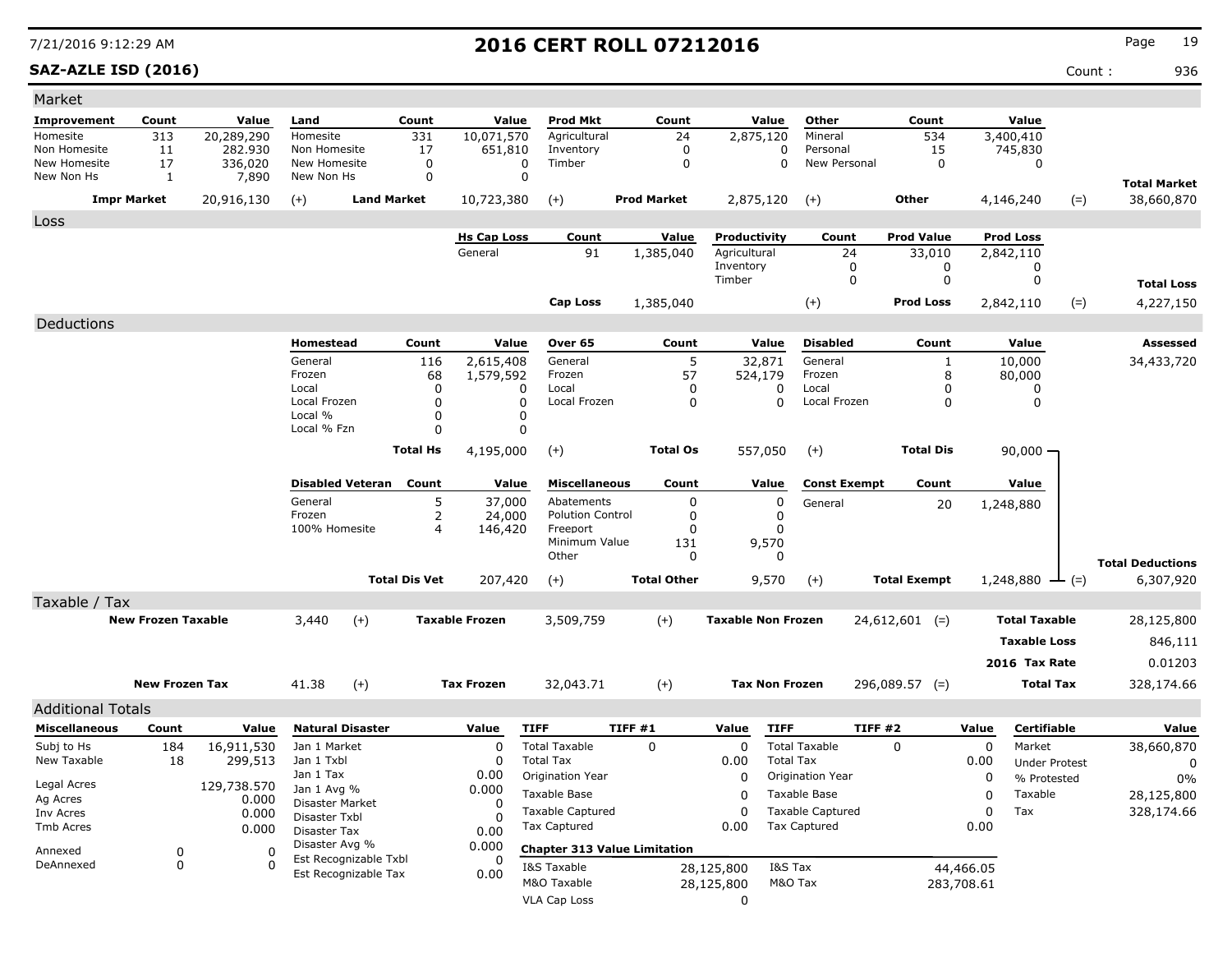**SBO-BOYD ISD (2016)** Count : 45,473

| Market                                           |                           |                        |                                  |                                               |                      |                               |                                     |                    |                              |                         |                          |                                |             |                                 |                                    |
|--------------------------------------------------|---------------------------|------------------------|----------------------------------|-----------------------------------------------|----------------------|-------------------------------|-------------------------------------|--------------------|------------------------------|-------------------------|--------------------------|--------------------------------|-------------|---------------------------------|------------------------------------|
| Improvement                                      | Count                     | Value                  | Land                             |                                               | Count                | Value                         | <b>Prod Mkt</b>                     | Count              | Value                        | Other                   |                          | Count                          |             | Value                           |                                    |
| Homesite                                         | 2,927                     | 240,783,490            | Homesite                         |                                               | 2,832                | 74,616,920                    | Agricultural                        | 1,073              | 161,353,660                  |                         | Mineral                  | 40,742                         |             | 155,956,900                     |                                    |
| Non Homesite<br>New Homesite                     | 224<br>283                | 5.679.110<br>7,190,100 | Non Homesite<br>New Homesite     |                                               | 305<br>4             | 14,810,990<br>105,630         | Inventory<br>Timber                 | 0<br>0             |                              | 0<br>$\mathbf 0$        | Personal<br>New Personal | 689<br>0                       |             | 133,804,310<br>0                |                                    |
| New Non Hs                                       | 14                        | 497,590                | New Non Hs                       |                                               | 0                    |                               | 0                                   |                    |                              |                         |                          |                                |             |                                 |                                    |
|                                                  | <b>Impr Market</b>        |                        |                                  | <b>Land Market</b>                            |                      | 89,533,540                    |                                     | <b>Prod Market</b> | 161,353,660                  | $(+)$                   |                          | Other                          |             | $(=)$                           | <b>Total Market</b><br>794,798,700 |
|                                                  |                           | 254,150,290            | $(+)$                            |                                               |                      |                               | $(+)$                               |                    |                              |                         |                          |                                |             | 289,761,210                     |                                    |
| Loss                                             |                           |                        |                                  |                                               |                      |                               |                                     |                    |                              |                         |                          |                                |             |                                 |                                    |
|                                                  |                           |                        |                                  |                                               |                      | <b>Hs Cap Loss</b><br>General | Count<br>127                        | Value<br>840,210   | Productivity<br>Agricultural |                         | Count<br>1,073           | <b>Prod Value</b><br>2,194,460 |             | <b>Prod Loss</b><br>159,159,200 |                                    |
|                                                  |                           |                        |                                  |                                               |                      |                               |                                     |                    | Inventory                    |                         | 0                        | 0                              |             | 0                               |                                    |
|                                                  |                           |                        |                                  |                                               |                      |                               |                                     |                    | Timber                       |                         | 0                        | 0                              |             | 0                               | <b>Total Loss</b>                  |
|                                                  |                           |                        |                                  |                                               |                      |                               | <b>Cap Loss</b>                     | 840,210            |                              | $(+)$                   |                          | <b>Prod Loss</b> 159,159,200   |             | $(=)$                           | 159,999,410                        |
| Deductions                                       |                           |                        |                                  |                                               |                      |                               |                                     |                    |                              |                         |                          |                                |             |                                 |                                    |
|                                                  |                           |                        | Homestead                        |                                               | Count                | Value                         | Over 65                             | Count              | Value                        |                         | <b>Disabled</b>          | Count                          |             | Value                           | <b>Assessed</b>                    |
|                                                  |                           |                        | General                          |                                               | 930                  | 21,540,479                    | General                             | 28                 | 257,448                      |                         | General                  | 3                              |             | 20,000                          | 634,799,290                        |
|                                                  |                           |                        | Frozen                           |                                               | 620                  | 14,438,824                    | Frozen<br>Local                     | 516                | 4,923,512                    | Frozen                  |                          | 52                             |             | 465,000                         |                                    |
|                                                  |                           |                        | Local<br>Local Frozen            |                                               | 0<br>O               | 0<br>0                        | Local Frozen                        | 27<br>503          | 75,080<br>1,452,684          | Local                   | Local Frozen             | 0<br>0                         |             | 0<br>0                          |                                    |
|                                                  |                           |                        | Local %                          |                                               | 0                    | 0                             |                                     |                    |                              |                         |                          |                                |             |                                 |                                    |
|                                                  |                           |                        | Local % Fzn                      |                                               | 0                    | 0                             |                                     |                    |                              |                         |                          |                                |             |                                 |                                    |
|                                                  |                           |                        |                                  |                                               | <b>Total Hs</b>      | 35,979,303                    | $(+)$                               | <b>Total Os</b>    | 6,708,724                    | $(+)$                   |                          | <b>Total Dis</b>               |             | 485,000 -                       |                                    |
|                                                  |                           |                        |                                  | <b>Disabled Veteran</b>                       | Count                | Value                         | <b>Miscellaneous</b>                | Count              | Value                        |                         | <b>Const Exempt</b>      | Count                          |             | Value                           |                                    |
|                                                  |                           |                        | General                          |                                               | 26                   | 173,748                       | Abatements                          | 0                  |                              | 0                       | General                  | 399                            |             | 25,433,420                      |                                    |
|                                                  |                           |                        | Frozen<br>100% Homesite          |                                               | 28                   | 308,020                       | <b>Polution Control</b><br>Freeport | 1<br>O             | 529,790                      | <sup>0</sup>            |                          |                                |             |                                 |                                    |
|                                                  |                           |                        |                                  |                                               | 14                   | 1,720,520                     | Minimum Value                       | 4,967              | 221,230                      |                         |                          |                                |             |                                 |                                    |
|                                                  |                           |                        |                                  |                                               |                      |                               | Other                               | 0                  |                              | <sup>0</sup>            |                          |                                |             |                                 | <b>Total Deductions</b>            |
|                                                  |                           |                        |                                  |                                               | <b>Total Dis Vet</b> | 2,202,288                     | $(+)$                               | <b>Total Other</b> | 751,020                      | $(+)$                   |                          | <b>Total Exempt</b>            |             | $25,433,420$ $\rightarrow$ (=)  | 71,559,755                         |
| Taxable / Tax                                    |                           |                        |                                  |                                               |                      |                               |                                     |                    |                              |                         |                          |                                |             |                                 |                                    |
|                                                  | <b>New Frozen Taxable</b> |                        | 350,464                          | $(+)$                                         |                      | <b>Taxable Frozen</b>         | 44,941,906                          | $(+)$              | <b>Taxable Non Frozen</b>    |                         |                          | $517,947,165$ (=)              |             | <b>Total Taxable</b>            | 563,239,535                        |
|                                                  |                           |                        |                                  |                                               |                      |                               |                                     |                    |                              |                         |                          |                                |             | <b>Taxable Loss</b>             | 12,371,869                         |
|                                                  |                           |                        |                                  |                                               |                      |                               |                                     |                    |                              |                         |                          |                                |             | 2016 Tax Rate                   | 0.0122                             |
|                                                  | <b>New Frozen Tax</b>     |                        | 4,203.93                         | $(+)$                                         |                      | <b>Tax Frozen</b>             | 398,960.68                          | $(+)$              |                              | <b>Tax Non Frozen</b>   |                          | $6,317,420.91$ (=)             |             | <b>Total Tax</b>                | 6,720,585.52                       |
|                                                  |                           |                        |                                  |                                               |                      |                               |                                     |                    |                              |                         |                          |                                |             |                                 |                                    |
| <b>Additional Totals</b><br><b>Miscellaneous</b> | Count                     | Value                  |                                  | <b>Natural Disaster</b>                       |                      | Value                         | <b>TIFF</b>                         | TIFF #1            | Value                        | <b>TIFF</b>             | TIFF#2                   |                                | Value       | Certifiable                     | Value                              |
| Subj to Hs                                       | 1,551                     | 186,352,080            | Jan 1 Market                     |                                               |                      | 0                             | <b>Total Taxable</b>                | $\mathbf 0$        | 0                            | <b>Total Taxable</b>    |                          | $\mathbf 0$                    | $\mathbf 0$ | Market                          | 794,466,650                        |
| New Taxable                                      | 291                       | 7,641,797              | Jan 1 Txbl                       |                                               |                      | $\Omega$                      | <b>Total Tax</b>                    |                    | 0.00                         | <b>Total Tax</b>        |                          |                                | 0.00        | <b>Under Protest</b>            | 332,050                            |
| Legal Acres                                      |                           |                        | Jan 1 Tax                        |                                               |                      | 0.00                          | Origination Year                    |                    | $\Omega$                     | Origination Year        |                          |                                | 0           | % Protested                     | 0.042%                             |
| Ag Acres                                         |                           | 30,234,094.<br>0.000   | Jan 1 Avg %                      |                                               |                      | 0.000                         | Taxable Base                        |                    | 0                            | Taxable Base            |                          |                                | 0           | Taxable                         | 562,932,805                        |
| Inv Acres                                        |                           | 0.000                  | Disaster Market<br>Disaster Txbl |                                               |                      | 0<br>$\Omega$                 | <b>Taxable Captured</b>             |                    | 0                            | <b>Taxable Captured</b> |                          |                                | 0           | Tax                             | 6,716,843.41                       |
| Tmb Acres                                        |                           | 0.000                  | <b>Disaster Tax</b>              |                                               |                      | 0.00                          | <b>Tax Captured</b>                 |                    | 0.00                         | <b>Tax Captured</b>     |                          |                                | 0.00        |                                 |                                    |
| Annexed                                          | 0                         | 0                      | Disaster Avg %                   |                                               |                      | 0.000                         | <b>Chapter 313 Value Limitation</b> |                    |                              |                         |                          |                                |             |                                 |                                    |
| DeAnnexed                                        | 0                         |                        |                                  | Est Recognizable Txbl<br>Est Recognizable Tax |                      | 0<br>0.00                     | I&S Taxable                         |                    | 563,239,535                  | I&S Tax                 |                          |                                | 991,571.86  |                                 |                                    |
|                                                  |                           |                        |                                  |                                               |                      |                               | M&O Taxable                         |                    | 563,239,535                  | M&O Tax                 |                          | 5,729,013.66                   |             |                                 |                                    |
|                                                  |                           |                        |                                  |                                               |                      |                               | <b>VLA Cap Loss</b>                 |                    | 0                            |                         |                          |                                |             |                                 |                                    |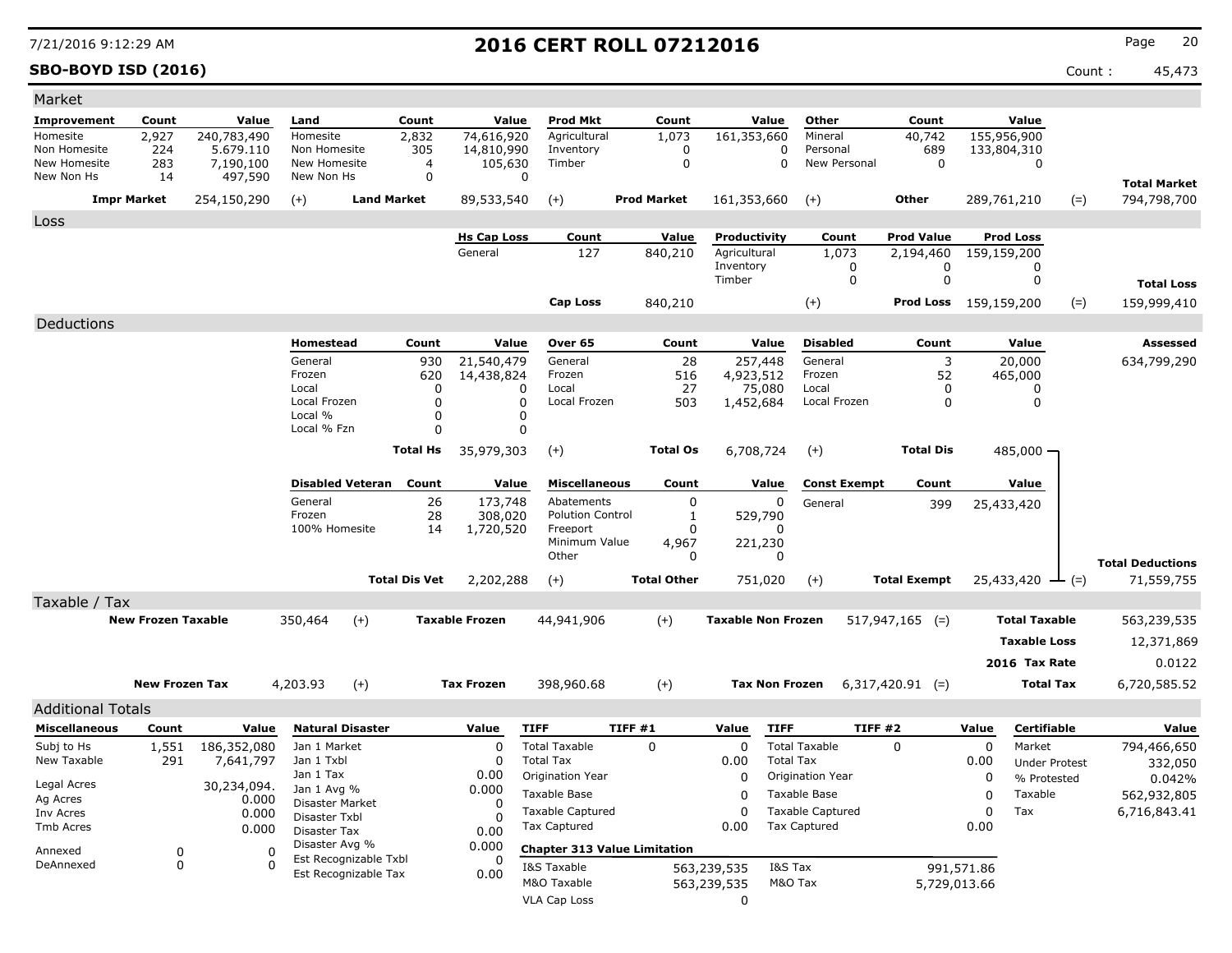### **SBR-BRIDGEPORT ISD (2016)** Count : 32,575

| Market                       |                           |                        |                                |                                               |             |                       |                                     |         |                    |               |                  |                                               |                                              |       |                      |       |                                      |
|------------------------------|---------------------------|------------------------|--------------------------------|-----------------------------------------------|-------------|-----------------------|-------------------------------------|---------|--------------------|---------------|------------------|-----------------------------------------------|----------------------------------------------|-------|----------------------|-------|--------------------------------------|
| <b>Improvement</b>           | Count                     | Value                  | Land                           | Count                                         |             | Value                 | <b>Prod Mkt</b>                     |         | Count              |               | Value            | Other                                         | Count                                        |       | Value                |       |                                      |
| Homesite                     | 5,460                     | 594,757,350            | Homesite                       | 8,588                                         |             | 195,683,500           | Agricultural                        |         | 1,420              | 251,630,500   |                  | Mineral                                       | 21,077                                       |       | 380,371,820          |       |                                      |
| Non Homesite<br>New Homesite | 156                       | 5.156.880              | Non Homesite<br>New Homesite   |                                               | 339         | 21,362,660            | Inventory<br>Timber                 |         | 0                  |               | 0<br>0           | Personal<br>New Personal                      | 1,264<br>$\mathbf 0$                         |       | 271,019,810          |       |                                      |
| New Non Hs                   | 315<br>3                  | 12,564,800<br>29,160   | New Non Hs                     |                                               | 3<br>1      | 98,360<br>32,470      |                                     |         | 0                  |               |                  |                                               |                                              |       | 0                    |       |                                      |
| <b>Impr Market</b>           |                           | 612,508,190            | $(+)$                          | <b>Land Market</b>                            |             | 217,176,990           | $(+)$                               |         | <b>Prod Market</b> | 251,630,500   |                  | $(+)$                                         | Other                                        |       | 651,391,630          | $(=)$ | <b>Total Market</b><br>1,732,707,310 |
|                              |                           |                        |                                |                                               |             |                       |                                     |         |                    |               |                  |                                               |                                              |       |                      |       |                                      |
| Loss                         |                           |                        |                                |                                               |             | <b>Hs Cap Loss</b>    | Count                               |         | <b>Value</b>       | Productivity  |                  | Count                                         | <b>Prod Value</b>                            |       | <b>Prod Loss</b>     |       |                                      |
|                              |                           |                        |                                |                                               |             | General               | 181                                 |         | 1,740,400          | Agricultural  |                  | 1,420                                         | 4,039,070                                    |       | 247,591,430          |       |                                      |
|                              |                           |                        |                                |                                               |             |                       |                                     |         |                    | Inventory     |                  | 0                                             | 0                                            |       | 0                    |       |                                      |
|                              |                           |                        |                                |                                               |             |                       |                                     |         |                    | Timber        |                  | 0                                             | 0                                            |       | 0                    |       | <b>Total Loss</b>                    |
|                              |                           |                        |                                |                                               |             |                       | <b>Cap Loss</b>                     |         | 1,740,400          |               |                  | $(+)$                                         | Prod Loss                                    |       | 246,654,200          | $(=)$ | 248,394,600                          |
| Deductions                   |                           |                        |                                |                                               |             |                       |                                     |         |                    |               |                  |                                               |                                              |       |                      |       |                                      |
|                              |                           |                        | Homestead                      |                                               | Count       | Value                 | Over 65                             |         | Count              |               | Value            | <b>Disabled</b>                               | Count                                        |       | Value                |       | Assessed                             |
|                              |                           |                        | General                        |                                               | 1,638       | 38,673,081            | General                             |         | 69                 |               | 555,088          | General                                       | 2                                            |       | 15,000               |       | 1,484,312,710                        |
|                              |                           |                        | Frozen<br>Local                |                                               | 1,006<br>0  | 23,670,990            | Frozen<br>Local                     |         | 873<br>0           | 8,349,207     | 0                | Frozen<br>Local                               | 73<br>0                                      |       | 672,690              |       |                                      |
|                              |                           |                        | Local Frozen                   |                                               | $\mathbf 0$ | 0<br>0                | Local Frozen                        |         | $\Omega$           |               | $\Omega$         | Local Frozen                                  | 0                                            |       | 0<br>0               |       |                                      |
|                              |                           |                        | Local %                        |                                               | 1,544       | 7,416,825             |                                     |         |                    |               |                  |                                               |                                              |       |                      |       |                                      |
|                              |                           |                        | Local % Fzn                    |                                               | 897         | 4,350,379             |                                     |         |                    |               |                  |                                               |                                              |       |                      |       |                                      |
|                              |                           |                        |                                | <b>Total Hs</b>                               |             | 74,111,275            | $(+)$                               |         | <b>Total Os</b>    | 8,904,295     |                  | $(+)$                                         | <b>Total Dis</b>                             |       | 687,690              |       |                                      |
|                              |                           |                        |                                | <b>Disabled Veteran</b> Count                 |             | Value                 | <b>Miscellaneous</b>                |         | Count              |               | Value            | <b>Const Exempt</b>                           | Count                                        |       | Value                |       |                                      |
|                              |                           |                        | General                        |                                               | 36          | 297,070               | Abatements                          |         | 0                  |               | 0                |                                               |                                              |       |                      |       |                                      |
|                              |                           |                        | Frozen                         |                                               | 42          | 466,060               | <b>Polution Control</b>             |         | 5                  | 150,594       |                  | General                                       | 819                                          |       | 104,355,676          |       |                                      |
|                              |                           |                        | 100% Homesite                  |                                               | 31          | 3,024,340             | Freeport                            |         | 5                  |               | 116,695          |                                               |                                              |       |                      |       |                                      |
|                              |                           |                        |                                |                                               |             |                       | Minimum Value<br>Other              |         | 5,808<br>1         | 364,820       | 41,699           |                                               |                                              |       |                      |       |                                      |
|                              |                           |                        |                                |                                               |             |                       |                                     |         |                    |               |                  |                                               |                                              |       |                      |       | <b>Total Deductions</b>              |
|                              |                           |                        |                                | <b>Total Dis Vet</b>                          |             | 3,787,470             | $(+)$                               |         | <b>Total Other</b> |               | 673,808          | $(+)$                                         | Total Exempt $104,355,676$ $\rightarrow$ (=) |       |                      |       | 192,520,214                          |
| Taxable / Tax                |                           |                        |                                |                                               |             |                       |                                     |         |                    |               |                  |                                               |                                              |       |                      |       |                                      |
|                              | <b>New Frozen Taxable</b> |                        | 211,780                        | $(+)$                                         |             | <b>Taxable Frozen</b> | 86,343,014                          |         | $(+)$              |               |                  | <b>Taxable Non Frozen</b> $1,205,237,702$ (=) |                                              |       | <b>Total Taxable</b> |       | 1,291,792,496                        |
|                              |                           |                        |                                |                                               |             |                       |                                     |         |                    |               |                  |                                               |                                              |       | <b>Taxable Loss</b>  |       | 22,514,374                           |
|                              |                           |                        |                                |                                               |             |                       |                                     |         |                    |               |                  |                                               |                                              |       | 2016 Tax Rate        |       | 0.0122                               |
|                              | <b>New Frozen Tax</b>     |                        | 2,583.72                       | $(+)$                                         |             | <b>Tax Frozen</b>     | 784,819.58                          |         | $(+)$              |               |                  | Tax Non Frozen $14,697,789.79$ (=)            |                                              |       | <b>Total Tax</b>     |       | 15,485,193.09                        |
| <b>Additional Totals</b>     |                           |                        |                                |                                               |             |                       |                                     |         |                    |               |                  |                                               |                                              |       |                      |       |                                      |
| Miscellaneous                | Count                     | Value                  |                                | <b>Natural Disaster</b>                       |             | Value                 | <b>TIFF</b>                         | TIFF #1 |                    | Value         | <b>TIFF</b>      | TIFF #2                                       |                                              | Value | <b>Certifiable</b>   |       | Value                                |
| Subj to Hs                   | 2,646                     | 340,027,560            | Jan 1 Market                   |                                               |             | $\Omega$              | <b>Total Taxable</b>                |         | 0                  | 0             |                  | <b>Total Taxable</b>                          | 0                                            | 0     | Market               |       | 1,727,657,360                        |
| New Taxable                  | 303                       | 12,440,543             | Jan 1 Txbl                     |                                               |             | 0                     | <b>Total Tax</b>                    |         |                    | 0.00          | <b>Total Tax</b> |                                               |                                              | 0.00  | <b>Under Protest</b> |       | 5,049,950                            |
| Legal Acres                  |                           |                        | Jan 1 Tax                      |                                               |             | 0.00                  | Origination Year                    |         |                    | $\Omega$      |                  | Origination Year                              |                                              | 0     | % Protested          |       | 0.291%                               |
| Ag Acres                     |                           | 7,800,404.697<br>0.000 | Jan 1 Avg %<br>Disaster Market |                                               |             | 0.000                 | Taxable Base                        |         |                    | 0             |                  | Taxable Base                                  |                                              | 0     | Taxable              |       | 1,286,742,546                        |
| Inv Acres                    |                           | 0.000                  | Disaster Txbl                  |                                               |             | 0                     | <b>Taxable Captured</b>             |         |                    | 0             |                  | <b>Taxable Captured</b>                       |                                              | 0     | Tax                  |       | 15,423,583.70                        |
| Tmb Acres                    |                           | 0.000                  | Disaster Tax                   |                                               |             | 0.00                  | <b>Tax Captured</b>                 |         |                    | 0.00          |                  | <b>Tax Captured</b>                           |                                              | 0.00  |                      |       |                                      |
| Annexed                      | 0                         | 0                      | Disaster Avg %                 |                                               |             | 0.000                 | <b>Chapter 313 Value Limitation</b> |         |                    |               |                  |                                               |                                              |       |                      |       |                                      |
| DeAnnexed                    | 0                         | 0                      |                                | Est Recognizable Txbl<br>Est Recognizable Tax |             |                       | I&S Taxable                         |         |                    | 1,291,792,496 | I&S Tax          |                                               | 2,284,706.11                                 |       |                      |       |                                      |
|                              |                           |                        |                                |                                               |             | 0.00                  | M&O Taxable                         |         |                    | 1,291,792,496 | M&O Tax          |                                               | 13,200,486.98                                |       |                      |       |                                      |
|                              |                           |                        |                                |                                               |             |                       | VLA Cap Loss                        |         |                    | 0             |                  |                                               |                                              |       |                      |       |                                      |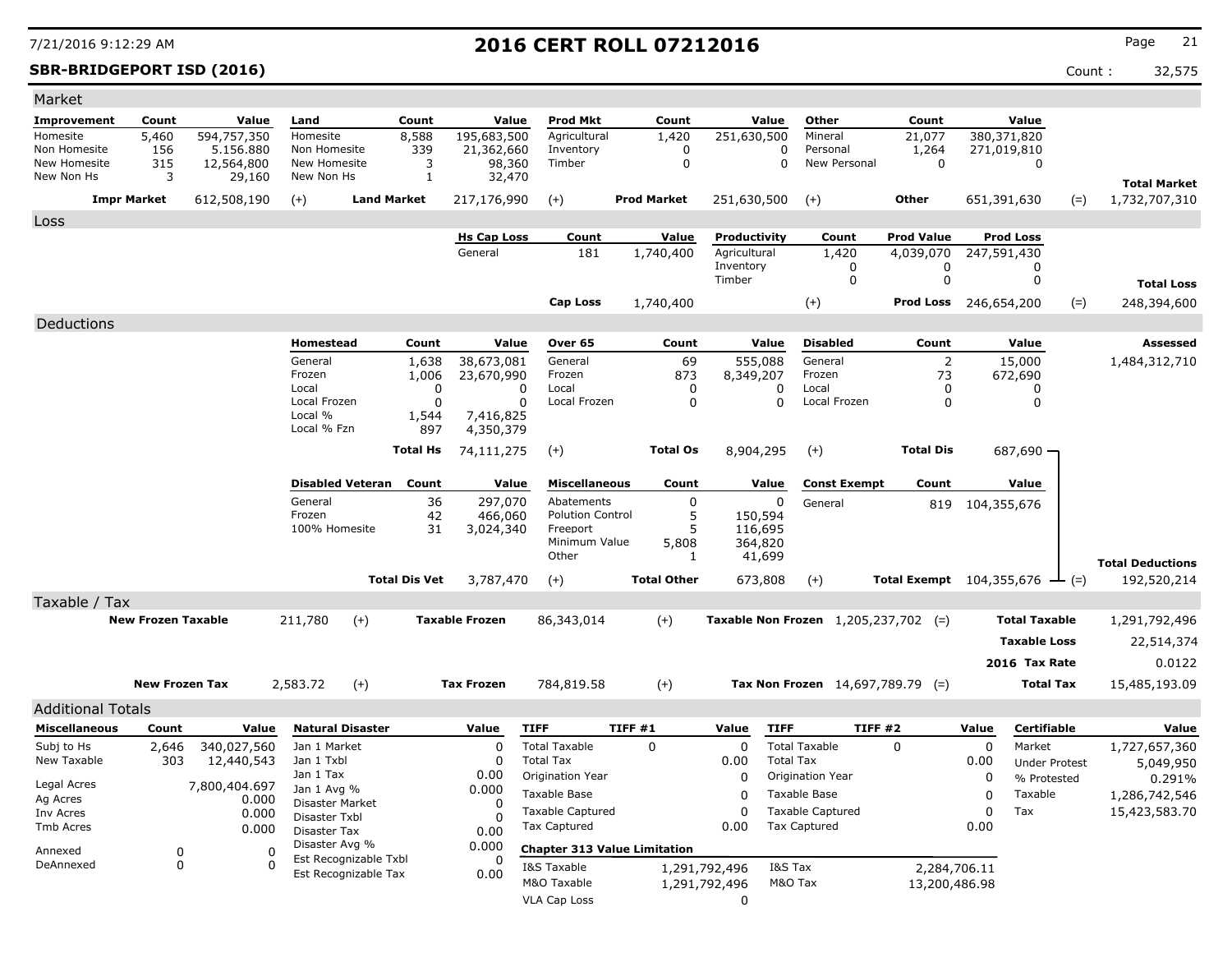**SCH-CHICO ISD (2016)** Count : 17,425

| Market                       |                           |                        |                                  |                                               |          |                       |                                      |        |                    |                           |                       |                          |                              |            |                                     |       |                         |
|------------------------------|---------------------------|------------------------|----------------------------------|-----------------------------------------------|----------|-----------------------|--------------------------------------|--------|--------------------|---------------------------|-----------------------|--------------------------|------------------------------|------------|-------------------------------------|-------|-------------------------|
| Improvement                  | Count                     | Value                  | Land                             | Count                                         |          | Value                 | <b>Prod Mkt</b>                      |        | Count              |                           | Value                 | Other                    | Count                        |            | Value                               |       |                         |
| Homesite                     | 2,152                     | 186,946,650            | Homesite                         | 2,780                                         |          | 89,958,170            | Agricultural                         |        | 1,186              | 183,202,060               |                       | Mineral                  | 12,736                       |            | 69,337,720                          |       |                         |
| Non Homesite<br>New Homesite | 121<br>251                | 3.322.580<br>5,692,030 | Non Homesite<br>New Homesite     |                                               | 275<br>2 | 14,262,300<br>23,110  | Inventory<br>Timber                  |        | 0<br>$\mathbf 0$   |                           | 0<br>0                | Personal<br>New Personal | 673<br>0                     |            | 204,806,550<br>0                    |       |                         |
| New Non Hs                   | 10                        | 415,200                | New Non Hs                       |                                               | 0        | $\Omega$              |                                      |        |                    |                           |                       |                          |                              |            |                                     |       | <b>Total Market</b>     |
|                              | <b>Impr Market</b>        | 196,376,460            | $(+)$                            | <b>Land Market</b>                            |          | 104,243,580           | $(+)$                                |        | <b>Prod Market</b> | 183,202,060               |                       | $(+)$                    | Other                        |            | 274,144,270                         | $(=)$ | 757,966,370             |
| Loss                         |                           |                        |                                  |                                               |          |                       |                                      |        |                    |                           |                       |                          |                              |            |                                     |       |                         |
|                              |                           |                        |                                  |                                               |          | <b>Hs Cap Loss</b>    | Count                                |        | Value              | Productivity              |                       | Count                    | <b>Prod Value</b>            |            | <b>Prod Loss</b>                    |       |                         |
|                              |                           |                        |                                  |                                               |          | General               | 116                                  |        | 655,690            | Agricultural<br>Inventory |                       | 1,186<br>0               | 3,332,560<br>0               |            | 179,869,500<br>0                    |       |                         |
|                              |                           |                        |                                  |                                               |          |                       |                                      |        |                    | Timber                    |                       | 0                        | 0                            |            | 0                                   |       | <b>Total Loss</b>       |
|                              |                           |                        |                                  |                                               |          |                       | <b>Cap Loss</b>                      |        | 655,690            |                           |                       | $(+)$                    | <b>Prod Loss</b> 179,869,500 |            |                                     | $(=)$ | 180,525,190             |
| Deductions                   |                           |                        |                                  |                                               |          |                       |                                      |        |                    |                           |                       |                          |                              |            |                                     |       |                         |
|                              |                           |                        | Homestead                        |                                               | Count    | Value                 | Over 65                              |        | Count              |                           | Value                 | <b>Disabled</b>          | Count                        |            | Value                               |       | Assessed                |
|                              |                           |                        | General                          |                                               | 562      | 12,814,631            | General                              |        | 25                 | 231,755                   |                       | General                  | 2                            |            | 20,000                              |       | 577,441,180             |
|                              |                           |                        | Frozen<br>Local                  |                                               | 350<br>0 | 8,030,745<br>0        | Frozen<br>Local                      |        | 299<br>0           | 2,790,463                 | 0                     | Frozen<br>Local          | 24<br>0                      |            | 189,400<br>0                        |       |                         |
|                              |                           |                        | Local Frozen                     |                                               | 0        | 0                     | Local Frozen                         |        | 0                  |                           | $\Omega$              | Local Frozen             | 0                            |            | 0                                   |       |                         |
|                              |                           |                        | Local %<br>Local % Fzn           |                                               | 0<br>0   | 0<br>0                |                                      |        |                    |                           |                       |                          |                              |            |                                     |       |                         |
|                              |                           |                        |                                  |                                               |          |                       |                                      |        |                    | 3,022,218                 |                       |                          |                              |            |                                     |       |                         |
|                              |                           |                        |                                  | <b>Total Hs</b>                               |          | 20,845,376            | $(+)$                                |        | <b>Total Os</b>    |                           |                       | $(+)$                    | <b>Total Dis</b>             |            | 209,400 -                           |       |                         |
|                              |                           |                        |                                  | <b>Disabled Veteran</b>                       | Count    | Value                 | <b>Miscellaneous</b>                 |        | Count              |                           | Value                 | <b>Const Exempt</b>      | Count                        |            | Value                               |       |                         |
|                              |                           |                        | General                          |                                               | 15       | 119,830               | Abatements                           |        | 0                  |                           | 0                     | General                  | 286                          |            | 29,986,487                          |       |                         |
|                              |                           |                        | Frozen<br>100% Homesite          |                                               | 12<br>11 | 128,040<br>1,429,320  | <b>Polution Control</b><br>Freeport  |        | 16<br>1            | 5,981,690                 | 32,239                |                          |                              |            |                                     |       |                         |
|                              |                           |                        |                                  |                                               |          |                       | Minimum Value                        |        | 3,552              |                           | 275,760               |                          |                              |            |                                     |       |                         |
|                              |                           |                        |                                  |                                               |          |                       | Other                                |        | 0                  |                           | 0                     |                          |                              |            |                                     |       | <b>Total Deductions</b> |
|                              |                           |                        |                                  | <b>Total Dis Vet</b>                          |          | 1,677,190             | $(+)$                                |        | <b>Total Other</b> | 6,289,689                 |                       | $(+)$                    | <b>Total Exempt</b>          |            | $29,986,487$ - (=)                  |       | 62,030,360              |
| Taxable / Tax                |                           |                        |                                  |                                               |          |                       |                                      |        |                    |                           |                       |                          |                              |            |                                     |       |                         |
|                              | <b>New Frozen Taxable</b> |                        | 208,770                          | $(+)$                                         |          | <b>Taxable Frozen</b> | 26,674,882                           |        | $(+)$              | <b>Taxable Non Frozen</b> |                       |                          | $488,527,168$ (=)            |            | <b>Total Taxable</b>                |       | 515,410,820             |
|                              |                           |                        |                                  |                                               |          |                       |                                      |        |                    |                           |                       |                          |                              |            | <b>Taxable Loss</b>                 |       | 8,286,279               |
|                              |                           |                        |                                  |                                               |          |                       |                                      |        |                    |                           |                       |                          |                              |            | 2016 Tax Rate                       |       | 0.012328                |
|                              | <b>New Frozen Tax</b>     |                        | 2,573.71                         | $(+)$                                         |          | <b>Tax Frozen</b>     | 229,083.40                           |        | $^{(+)}$           |                           | <b>Tax Non Frozen</b> |                          | $6,020,174.23$ (=)           |            | <b>Total Tax</b>                    |       | 6,251,831.34            |
| <b>Additional Totals</b>     |                           |                        |                                  |                                               |          |                       |                                      |        |                    |                           |                       |                          |                              |            |                                     |       |                         |
| <b>Miscellaneous</b>         | Count                     | Value                  |                                  | <b>Natural Disaster</b>                       |          | Value                 | <b>TIFF</b>                          | TIFF#1 |                    | Value                     | <b>TIFF</b>           | TIFF #2                  |                              | Value      | Certifiable                         |       | Value                   |
| Subj to Hs<br>New Taxable    | 913                       | 106,271,280            | Jan 1 Market                     |                                               |          | 0                     | <b>Total Taxable</b>                 |        | $\mathbf 0$        | 0                         |                       | <b>Total Taxable</b>     | $\mathbf 0$                  | 0          | Market                              |       | 757,966,370             |
|                              | 251                       | 5,966,260              | Jan 1 Txbl<br>Jan 1 Tax          |                                               |          | 0<br>0.00             | <b>Total Tax</b><br>Origination Year |        |                    | 0.00<br>0                 | <b>Total Tax</b>      | Origination Year         |                              | 0.00<br>0  | <b>Under Protest</b><br>% Protested |       | 0<br>0%                 |
| Legal Acres                  |                           | 3,080,472.743          | Jan 1 Avg %                      |                                               |          | 0.000                 | Taxable Base                         |        |                    | 0                         |                       | Taxable Base             |                              | 0          | Taxable                             |       | 515,410,820             |
| Ag Acres<br>Inv Acres        |                           | 0.000<br>0.000         | Disaster Market<br>Disaster Txbl |                                               |          | 0<br>O                | <b>Taxable Captured</b>              |        |                    | 0                         |                       | <b>Taxable Captured</b>  |                              | 0          | Tax                                 |       | 6,251,831.34            |
| Tmb Acres                    |                           | 0.000                  | Disaster Tax                     |                                               |          | 0.00                  | <b>Tax Captured</b>                  |        |                    | 0.00                      |                       | <b>Tax Captured</b>      |                              | 0.00       |                                     |       |                         |
| Annexed                      | 0                         | 0                      | Disaster Avg %                   |                                               |          | 0.000                 | <b>Chapter 313 Value Limitation</b>  |        |                    |                           |                       |                          |                              |            |                                     |       |                         |
| DeAnnexed                    | 0                         | $\Omega$               |                                  | Est Recognizable Txbl<br>Est Recognizable Tax |          | 0.00                  | I&S Taxable                          |        |                    | 515,410,820               | I&S Tax               |                          |                              | 977,738.90 |                                     |       |                         |
|                              |                           |                        |                                  |                                               |          |                       | M&O Taxable                          |        |                    | 515,410,820               | M&O Tax               |                          | 5,274,092.44                 |            |                                     |       |                         |
|                              |                           |                        |                                  |                                               |          |                       | <b>VLA Cap Loss</b>                  |        |                    | 0                         |                       |                          |                              |            |                                     |       |                         |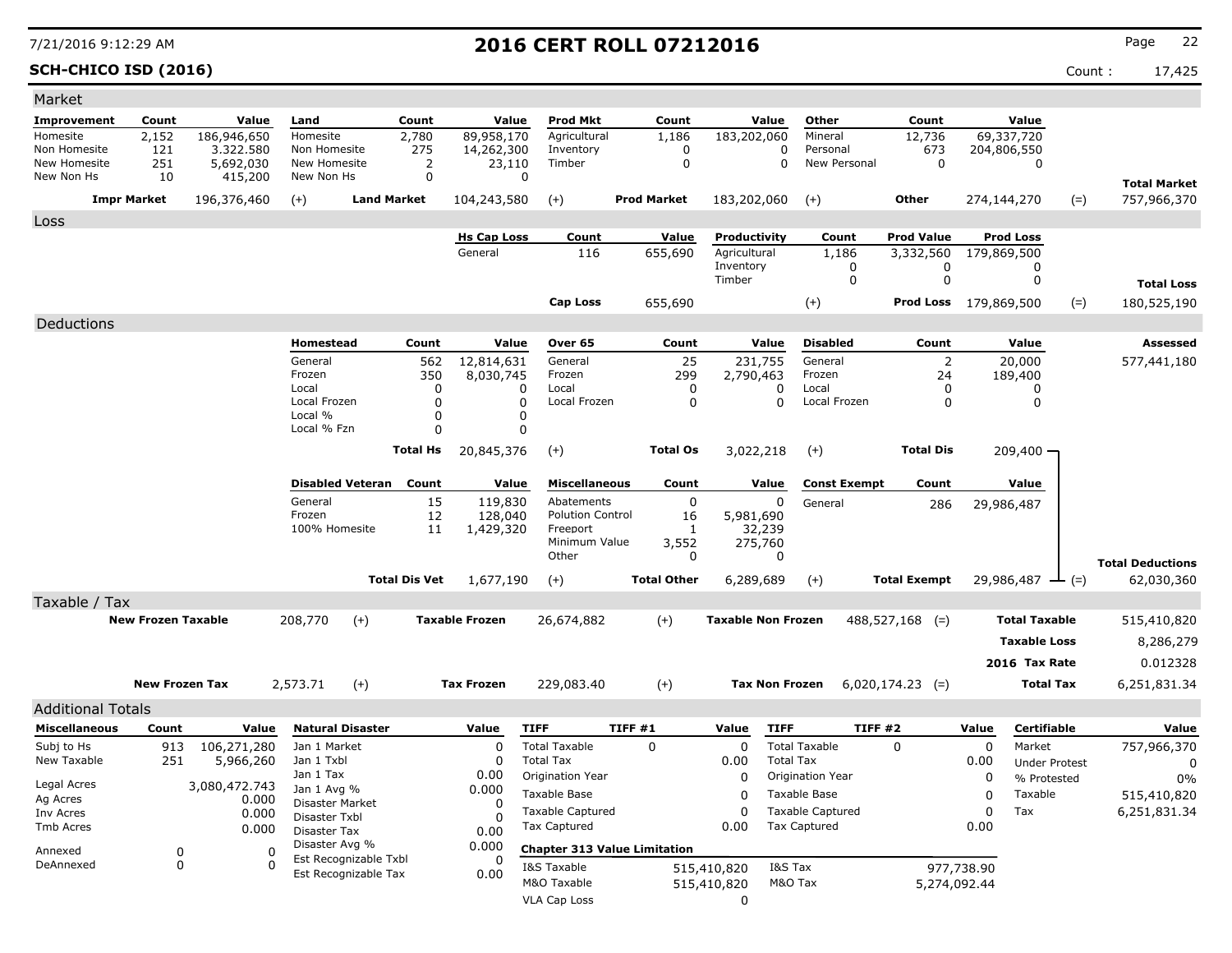### **SDE-DECATUR ISD (2016)** Count : 52,137

| Market                       |                           |                           |                               |                               |                 |                          |                                          |         |                    |                         |                  |                                      |                                              |             |                                     |       |                                        |
|------------------------------|---------------------------|---------------------------|-------------------------------|-------------------------------|-----------------|--------------------------|------------------------------------------|---------|--------------------|-------------------------|------------------|--------------------------------------|----------------------------------------------|-------------|-------------------------------------|-------|----------------------------------------|
| Improvement                  | Count                     | Value                     | Land                          |                               | Count           | Value                    | <b>Prod Mkt</b>                          |         | Count              | Value                   |                  | Other                                | Count                                        |             | Value                               |       |                                        |
| Homesite                     | 6,812                     | 977,497,078               | Homesite                      |                               | 7,865           | 314,629,968              | Agricultural                             |         | 2,734              | 573,493,900             |                  | Mineral                              | 39,508                                       |             | 350,200,620                         |       |                                        |
| Non Homesite<br>New Homesite | 297<br>663                | 11.277.530<br>46,144,270  | Non Homesite<br>New Homesite  |                               | 551<br>13       | 36,255,560<br>388,010    | Inventory<br>Timber                      |         | 0<br>0             |                         | 0<br>0           | Personal<br>New Personal             | 2,018<br>0                                   |             | 469,159,830<br>0                    |       |                                        |
| New Non Hs                   | 27                        | 529,340                   | New Non Hs                    |                               | 0               |                          | 0                                        |         |                    |                         |                  |                                      |                                              |             |                                     |       | <b>Total Market</b>                    |
|                              | Impr Market               | 1,035,448,218             | $(+)$                         | <b>Land Market</b>            |                 | 351,273,538              | $(+)$                                    |         | <b>Prod Market</b> | 573,493,900             |                  | $(+)$                                | Other                                        |             | 819,360,450                         | $(=)$ | 2,779,576,106                          |
| Loss                         |                           |                           |                               |                               |                 |                          |                                          |         |                    |                         |                  |                                      |                                              |             |                                     |       |                                        |
|                              |                           |                           |                               |                               |                 | <b>Hs Cap Loss</b>       | Count                                    |         | Value              | Productivity            |                  | Count                                | <b>Prod Value</b>                            |             | <b>Prod Loss</b>                    |       |                                        |
|                              |                           |                           |                               |                               |                 | General                  | 542                                      |         | 4,235,520          | Agricultural            |                  | 2,734                                | 6,673,810                                    |             | 566,820,090                         |       |                                        |
|                              |                           |                           |                               |                               |                 |                          |                                          |         |                    | Inventory<br>Timber     |                  | 0<br>0                               | 0<br>0                                       |             | 0<br>0                              |       |                                        |
|                              |                           |                           |                               |                               |                 |                          |                                          |         |                    |                         |                  |                                      |                                              |             |                                     |       | <b>Total Loss</b>                      |
|                              |                           |                           |                               |                               |                 |                          | <b>Cap Loss</b>                          |         | 4,235,520          |                         |                  | $(+)$                                | Prod Loss                                    |             | 566,769,490                         | $(=)$ | 571,005,010                            |
| Deductions                   |                           |                           |                               |                               |                 |                          |                                          |         |                    |                         |                  |                                      |                                              |             |                                     |       |                                        |
|                              |                           |                           | Homestead<br>General          |                               | Count           | Value                    | Over 65                                  |         | Count              | Value                   |                  | <b>Disabled</b><br>General           | Count                                        |             | Value                               |       | Assessed                               |
|                              |                           |                           | Frozen                        |                               | 2,400<br>1,178  | 57,064,389<br>28,187,936 | General<br>Frozen                        |         | 106<br>1,083       | 1,006,540<br>10,378,219 |                  | Frozen                               | $\overline{4}$<br>69                         |             | 40,000<br>656,666                   |       | 2,208,571,096                          |
|                              |                           |                           | Local                         |                               | $\Omega$        |                          | Local<br>0                               |         | 0                  |                         | 0                | Local                                | 0                                            |             | 0                                   |       |                                        |
|                              |                           |                           | Local Frozen<br>Local %       |                               | $\Omega$<br>0   |                          | Local Frozen<br>0<br>0                   |         | 0                  |                         | O                | Local Frozen                         | 0                                            |             | 0                                   |       |                                        |
|                              |                           |                           | Local % Fzn                   |                               | $\Omega$        |                          | 0                                        |         |                    |                         |                  |                                      |                                              |             |                                     |       |                                        |
|                              |                           |                           |                               |                               | <b>Total Hs</b> | 85,252,325               | $(+)$                                    |         | <b>Total Os</b>    | 11,384,759              |                  | $(+)$                                | <b>Total Dis</b>                             |             | 696,666 ·                           |       |                                        |
|                              |                           |                           |                               | <b>Disabled Veteran Count</b> |                 | Value                    | <b>Miscellaneous</b>                     |         | Count              | Value                   |                  | <b>Const Exempt</b>                  | Count                                        |             | Value                               |       |                                        |
|                              |                           |                           | General                       |                               | 62              | 511,290                  | Abatements                               |         | 0                  |                         | 0                | General                              | 744                                          | 182,304,821 |                                     |       |                                        |
|                              |                           |                           | Frozen                        |                               | 63              | 695,960                  | <b>Polution Control</b>                  |         | 7                  | 3,425,050               |                  |                                      |                                              |             |                                     |       |                                        |
|                              |                           |                           | 100% Homesite                 |                               | 26              | 3,669,974                | Freeport<br>Minimum Value                |         | 4                  | 24,002,968              |                  |                                      |                                              |             |                                     |       |                                        |
|                              |                           |                           |                               |                               |                 |                          | Other                                    |         | 4,598<br>0         | 275,010                 | 0                |                                      |                                              |             |                                     |       |                                        |
|                              |                           |                           |                               | <b>Total Dis Vet</b>          |                 | 4,877,224                | $(+)$                                    |         | <b>Total Other</b> | 27,703,028              |                  | $(+)$                                | Total Exempt $182,304,821$ $\rightarrow$ (=) |             |                                     |       | <b>Total Deductions</b><br>312,218,823 |
| Taxable / Tax                |                           |                           |                               |                               |                 |                          |                                          |         |                    |                         |                  |                                      |                                              |             |                                     |       |                                        |
|                              | <b>New Frozen Taxable</b> |                           | 700,583                       | $(+)$                         |                 | <b>Taxable Frozen</b>    | 129,996,462                              |         | $(+)$              |                         |                  | Taxable Non Frozen 1,765,655,228 (=) |                                              |             | <b>Total Taxable</b>                |       | 1,896,352,273                          |
|                              |                           |                           |                               |                               |                 |                          |                                          |         |                    |                         |                  |                                      |                                              |             | <b>Taxable Loss</b>                 |       | 37,582,199                             |
|                              |                           |                           |                               |                               |                 |                          |                                          |         |                    |                         |                  |                                      |                                              |             |                                     |       |                                        |
|                              |                           |                           |                               |                               |                 |                          |                                          |         |                    |                         |                  |                                      |                                              |             | 2016 Tax Rate                       |       | 0.0133                                 |
|                              |                           | <b>New Frozen Tax</b>     | 9,317.74                      | $(+)$                         |                 | <b>Tax Frozen</b>        | 1,239,532.46                             |         | $(+)$              |                         |                  | Tax Non Frozen $23,472,791.79$ (=)   |                                              |             | <b>Total Tax</b>                    |       | 24,721,641.99                          |
| <b>Additional Totals</b>     |                           |                           |                               |                               |                 |                          |                                          |         |                    |                         |                  |                                      |                                              |             |                                     |       |                                        |
| <b>Miscellaneous</b>         | Count                     | Value                     |                               | <b>Natural Disaster</b>       |                 | Value                    | <b>TIFF</b>                              | TIFF #1 |                    | Value                   | <b>TIFF</b>      | TIFF #2                              |                                              | Value       | Certifiable                         |       | Value                                  |
| Subj to Hs<br>New Taxable    | 3,581<br>683              | 583,740,410<br>45,227,547 | Jan 1 Market<br>Jan 1 Txbl    |                               |                 | 0<br>0                   | <b>Total Taxable</b><br><b>Total Tax</b> |         | 0                  | $\mathbf 0$<br>0.00     | <b>Total Tax</b> | <b>Total Taxable</b>                 | 0                                            | 0           | Market                              |       | 2,778,876,896                          |
|                              |                           |                           | Jan 1 Tax                     |                               |                 | 0.00                     | Origination Year                         |         |                    | 0                       |                  | Origination Year                     |                                              | 0.00<br>0   | <b>Under Protest</b><br>% Protested |       | 699,210<br>0.025%                      |
| Legal Acres                  |                           | 22,862,150.               | Jan 1 Avg %                   |                               |                 | 0.000                    | Taxable Base                             |         |                    | 0                       |                  | Taxable Base                         |                                              | 0           | Taxable                             |       | 1,896,056,263                          |
| Ag Acres<br>Inv Acres        |                           | 0.000<br>0.000            | Disaster Market               |                               |                 | 0                        | <b>Taxable Captured</b>                  |         |                    | 0                       |                  | <b>Taxable Captured</b>              |                                              | 0           | Tax                                 |       | 24,717,705.06                          |
| Tmb Acres                    |                           | 0.000                     | Disaster Txbl<br>Disaster Tax |                               |                 | 0.00                     | <b>Tax Captured</b>                      |         |                    | 0.00                    |                  | <b>Tax Captured</b>                  |                                              | 0.00        |                                     |       |                                        |
| Annexed                      |                           | 0<br>0                    | Disaster Avg %                |                               |                 | 0.000                    | <b>Chapter 313 Value Limitation</b>      |         |                    |                         |                  |                                      |                                              |             |                                     |       |                                        |
| DeAnnexed                    |                           | 0<br>0                    |                               | Est Recognizable Txbl         |                 |                          | I&S Taxable                              |         |                    | 1,896,352,273           | I&S Tax          |                                      | 5,390,441.84                                 |             |                                     |       |                                        |
|                              |                           |                           |                               | Est Recognizable Tax          |                 | 0.00                     | M&O Taxable                              |         | 1,896,352,273      |                         | M&O Tax          |                                      | 19,331,200.15                                |             |                                     |       |                                        |
|                              |                           |                           |                               |                               |                 |                          | VLA Cap Loss                             |         |                    | 0                       |                  |                                      |                                              |             |                                     |       |                                        |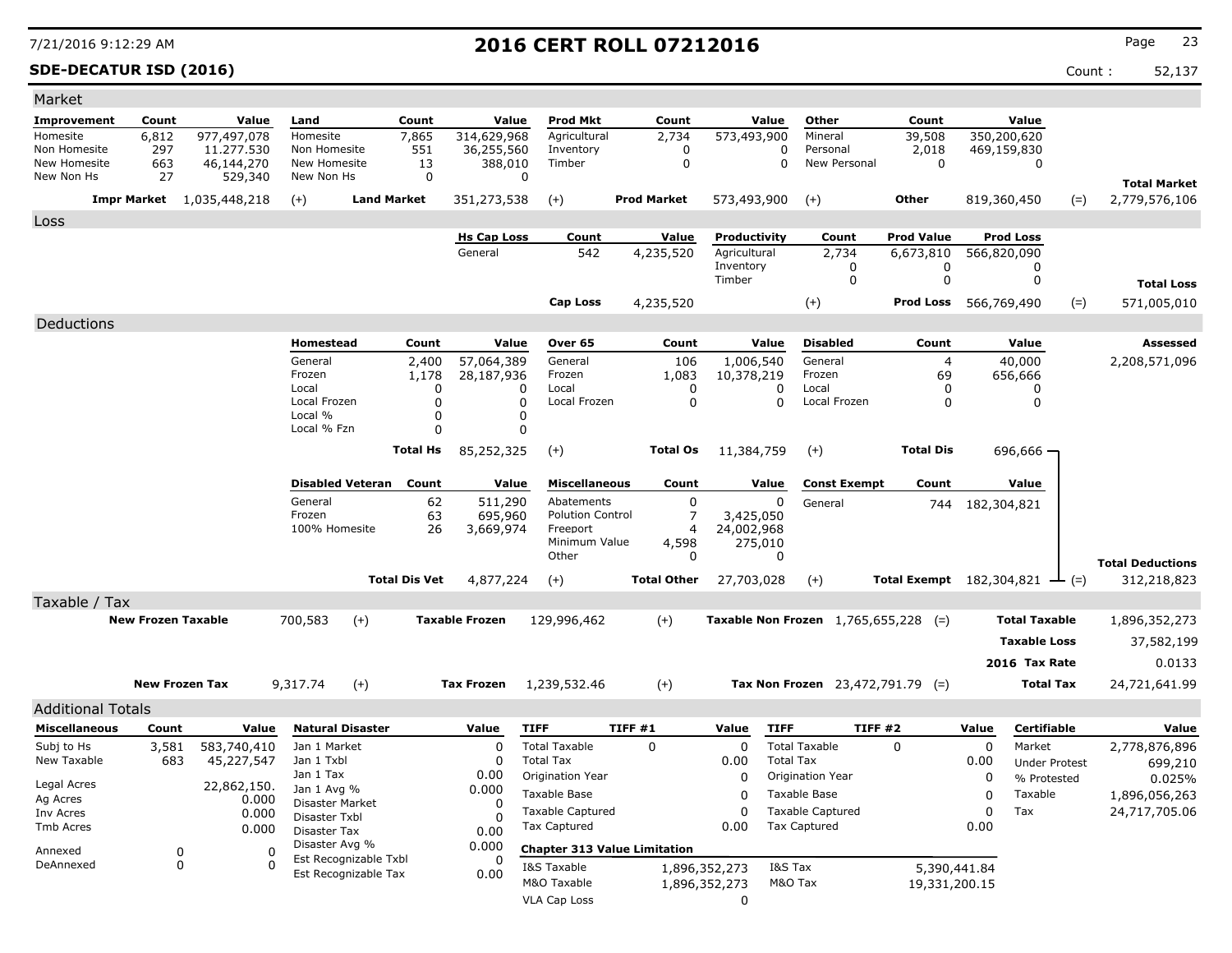**SJA-JACKSBORO ISD (2016)** Count : 1,311

| Market                     |                           |                     |                                         |                              |                       |                                     |                                     |                           |                         |                     |            |                              |                                   |
|----------------------------|---------------------------|---------------------|-----------------------------------------|------------------------------|-----------------------|-------------------------------------|-------------------------------------|---------------------------|-------------------------|---------------------|------------|------------------------------|-----------------------------------|
| <b>Improvement</b>         | Count                     | Value               | Land                                    | Count                        | Value                 | <b>Prod Mkt</b>                     | Count                               | Value                     | Other                   | Count               |            | Value                        |                                   |
| Homesite                   | 123                       | 7,100,320           | Homesite                                | 735                          | 36,140,230            | Agricultural                        | 13                                  | 8,200,730                 | Mineral                 | 499                 |            | 2,672,790                    |                                   |
| Non Homesite               | 1                         | 10,440              | Non Homesite                            | 0                            | 0                     | Inventory                           | 0                                   | 0                         | Personal                | 49                  |            | 1,115,640                    |                                   |
| New Homesite<br>New Non Hs | 13<br>0                   | 490,340<br>$\Omega$ | New Homesite<br>New Non Hs              | 1<br>0                       | 29,380<br>O           | Timber                              | 0                                   | 0                         | New Personal            | 0                   |            | 0                            |                                   |
|                            | <b>Impr Market</b>        | 7,601,100           | $(+)$                                   | <b>Land Market</b>           | 36,169,610            | $(+)$                               | <b>Prod Market</b>                  | 8,200,730                 | $(+)$                   | Other               |            | 3,788,430<br>$(=)$           | <b>Total Market</b><br>55,759,870 |
|                            |                           |                     |                                         |                              |                       |                                     |                                     |                           |                         |                     |            |                              |                                   |
| Loss                       |                           |                     |                                         |                              | <b>Hs Cap Loss</b>    | Count                               | Value                               | Productivity              | Count                   | <b>Prod Value</b>   |            | <b>Prod Loss</b>             |                                   |
|                            |                           |                     |                                         |                              | General               | 3                                   | 31,730                              | Agricultural              | 13                      | 150,350             |            | 8,050,380                    |                                   |
|                            |                           |                     |                                         |                              |                       |                                     |                                     | Inventory                 | 0                       | 0                   |            | 0                            |                                   |
|                            |                           |                     |                                         |                              |                       |                                     |                                     | Timber                    | $\mathbf 0$             | $\mathbf 0$         |            | 0                            | <b>Total Loss</b>                 |
|                            |                           |                     |                                         |                              |                       | Cap Loss                            | 31,730                              |                           | $(+)$                   | <b>Prod Loss</b>    |            | $(=)$<br>8,050,380           | 8,082,110                         |
| Deductions                 |                           |                     |                                         |                              |                       |                                     |                                     |                           |                         |                     |            |                              |                                   |
|                            |                           |                     | Homestead                               | Count                        | Value                 | Over 65                             | Count                               | Value                     | <b>Disabled</b>         | Count               |            | Value                        | Assessed                          |
|                            |                           |                     | General                                 | 24                           | 453,019               | General                             | 5                                   | 41,208                    | General                 | 0                   |            | $\Omega$                     | 47,677,760                        |
|                            |                           |                     | Frozen                                  | 15                           | 321,981               | Frozen                              | 12                                  | 108,792                   | Frozen                  | 3                   |            | 20,000                       |                                   |
|                            |                           |                     | Local                                   | $\mathbf{0}$                 | 0                     | Local                               | 0                                   | 0                         | Local                   | 0                   |            | 0                            |                                   |
|                            |                           |                     | Local Frozen<br>Local %                 | $\mathbf{0}$<br>$\mathbf{0}$ | 0<br>0                | Local Frozen                        | 0                                   | $\Omega$                  | Local Frozen            | 0                   |            | 0                            |                                   |
|                            |                           |                     | Local % Fzn                             | $\Omega$                     | 0                     |                                     |                                     |                           |                         |                     |            |                              |                                   |
|                            |                           |                     |                                         | <b>Total Hs</b>              | 775,000               | $(+)$                               | <b>Total Os</b>                     | 150,000                   | $(+)$                   | <b>Total Dis</b>    |            | $20,000 -$                   |                                   |
|                            |                           |                     |                                         |                              |                       |                                     |                                     |                           |                         |                     |            |                              |                                   |
|                            |                           |                     | <b>Disabled Veteran</b>                 | Count                        | Value                 | <b>Miscellaneous</b>                | Count                               | Value                     | <b>Const Exempt</b>     | Count               |            | Value                        |                                   |
|                            |                           |                     | General                                 | 1                            | 7,500                 | Abatements                          | 0                                   | 0                         | General                 | 117                 |            | 33,326,710                   |                                   |
|                            |                           |                     | Frozen<br>100% Homesite                 | 0<br>2                       | 0                     | <b>Polution Control</b><br>Freeport | 0<br>0                              | 0<br>$\mathbf{0}$         |                         |                     |            |                              |                                   |
|                            |                           |                     |                                         |                              | 188,780               | Minimum Value                       | 68                                  | 6,480                     |                         |                     |            |                              |                                   |
|                            |                           |                     |                                         |                              |                       | Other                               | 0                                   | 0                         |                         |                     |            |                              | <b>Total Deductions</b>           |
|                            |                           |                     |                                         | <b>Total Dis Vet</b>         | 196,280               | $(+)$                               | <b>Total Other</b>                  | 6,480                     | $(+)$                   | <b>Total Exempt</b> |            | 33,326,710 $\rightarrow$ (=) | 34,474,470                        |
| Taxable / Tax              |                           |                     |                                         |                              |                       |                                     |                                     |                           |                         |                     |            |                              |                                   |
|                            | <b>New Frozen Taxable</b> |                     | $(+)$<br>$\mathbf{0}$                   |                              | <b>Taxable Frozen</b> | 1,040,557                           | $(+)$                               | <b>Taxable Non Frozen</b> |                         | $12,162,733$ (=)    |            | <b>Total Taxable</b>         | 13,203,290                        |
|                            |                           |                     |                                         |                              |                       |                                     |                                     |                           |                         |                     |            | <b>Taxable Loss</b>          | 463,533                           |
|                            |                           |                     |                                         |                              |                       |                                     |                                     |                           |                         |                     |            | 2016 Tax Rate                | 0.015                             |
|                            |                           |                     |                                         |                              |                       |                                     |                                     |                           |                         |                     |            |                              |                                   |
|                            | <b>New Frozen Tax</b>     |                     | $(+)$<br>0.00                           |                              | <b>Tax Frozen</b>     | 8,741.23                            | $(+)$                               | <b>Tax Non Frozen</b>     |                         | $182,355.13$ (=)    |            | <b>Total Tax</b>             | 191,096.36                        |
| <b>Additional Totals</b>   |                           |                     |                                         |                              |                       |                                     |                                     |                           |                         |                     |            |                              |                                   |
| <b>Miscellaneous</b>       | Count                     | Value               | <b>Natural Disaster</b>                 |                              | Value                 | <b>TIFF</b>                         | TIFF #1                             | <b>TIFF</b><br>Value      |                         | TIFF #2             | Value      | Certifiable                  | Value                             |
| Subj to Hs                 | 40                        | 3,453,700           | Jan 1 Market                            |                              | 0                     | <b>Total Taxable</b>                | $\mathbf 0$                         | 0                         | <b>Total Taxable</b>    | $\Omega$            | 0          | Market                       | 55,759,870                        |
| New Taxable                | 14                        | 515,493             | Jan 1 Txbl<br>Jan 1 Tax                 |                              | 0<br>0.00             | <b>Total Tax</b>                    |                                     | 0.00                      | <b>Total Tax</b>        |                     | 0.00       | <b>Under Protest</b>         | 0                                 |
| Legal Acres                |                           | 344,901.001         | Jan 1 Avg %                             |                              | 0.000                 | Origination Year                    |                                     | 0                         | Origination Year        |                     | 0          | % Protested                  | $0\%$                             |
| Ag Acres                   |                           | 0.000               | Disaster Market                         |                              | 0                     | Taxable Base                        |                                     | 0                         | Taxable Base            |                     | 0          | Taxable                      | 13,203,290                        |
| Inv Acres                  |                           | 0.000               | Disaster Txbl                           |                              | O                     | <b>Taxable Captured</b>             |                                     | 0                         | <b>Taxable Captured</b> |                     | 0          | Tax                          | 191,096.36                        |
| Tmb Acres                  |                           | 0.000               | Disaster Tax                            |                              | 0.00                  | Tax Captured                        |                                     | 0.00                      | <b>Tax Captured</b>     |                     | 0.00       |                              |                                   |
| Annexed                    | 0                         | 0                   | Disaster Avg %<br>Est Recognizable Txbl |                              | 0.000                 |                                     | <b>Chapter 313 Value Limitation</b> |                           |                         |                     |            |                              |                                   |
| DeAnnexed                  | 0                         | $\Omega$            | Est Recognizable Tax                    |                              | 0<br>0.00             | I&S Taxable                         |                                     | 13,203,290                | I&S Tax                 |                     | 58,602.87  |                              |                                   |
|                            |                           |                     |                                         |                              |                       | M&O Taxable                         |                                     | 13,203,290                | M&O Tax                 |                     | 132,493.49 |                              |                                   |
|                            |                           |                     |                                         |                              |                       | VLA Cap Loss                        |                                     | 0                         |                         |                     |            |                              |                                   |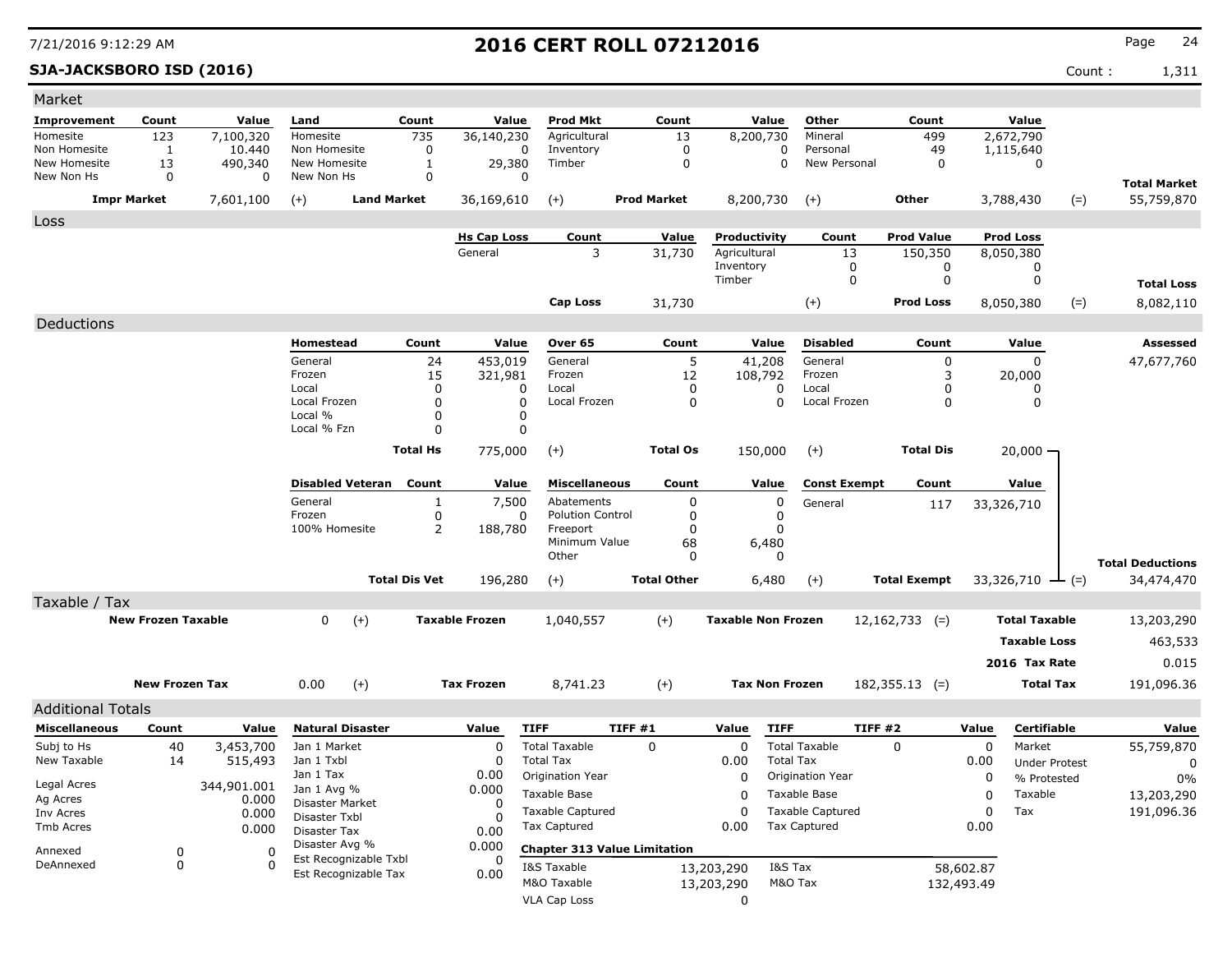### **SKR-KRUM ISD (2016)** Count : 77

| Market                                           |                              |                   |                               |                      |                       |                                     |                    |                           |                                              |                     |          |                      |                   |                                   |
|--------------------------------------------------|------------------------------|-------------------|-------------------------------|----------------------|-----------------------|-------------------------------------|--------------------|---------------------------|----------------------------------------------|---------------------|----------|----------------------|-------------------|-----------------------------------|
| <b>Improvement</b>                               | Count                        | Value             | Land                          | Count                | Value                 | Prod Mkt                            | Count              | Value                     | Other                                        | Count               |          | Value                |                   |                                   |
| Homesite                                         | 3                            | 41,380            | Homesite                      | 5                    | 24,100                | Agricultural                        | 12                 | 1,688,380                 | Mineral                                      | 49                  |          | 181,080              |                   |                                   |
| Non Homesite<br>New Homesite                     | $\mathbf{1}$<br>$\mathbf{1}$ | 72.070<br>161,990 | Non Homesite<br>New Homesite  | 0<br>0               | 0<br>0                | Inventory<br>Timber                 | 0<br>0             |                           | 0<br>Personal<br>$\mathbf 0$<br>New Personal | 13<br>0             |          | 132,060<br>0         |                   |                                   |
| New Non Hs                                       | 1                            | 630               | New Non Hs                    | $\Omega$             |                       | 0                                   |                    |                           |                                              |                     |          |                      |                   |                                   |
|                                                  | <b>Impr Market</b>           | 276,070           | $(+)$                         | <b>Land Market</b>   | 24,100                | $(+)$                               | <b>Prod Market</b> | 1,688,380                 | $(+)$                                        | <b>Other</b>        |          | 313,140              | $(=)$             | <b>Total Market</b><br>2,301,690  |
| Loss                                             |                              |                   |                               |                      |                       |                                     |                    |                           |                                              |                     |          |                      |                   |                                   |
|                                                  |                              |                   |                               |                      | <b>Hs Cap Loss</b>    | Count                               | Value              | Productivity              | Count                                        | <b>Prod Value</b>   |          | <b>Prod Loss</b>     |                   |                                   |
|                                                  |                              |                   |                               |                      | General               | 0                                   | $\mathbf{0}$       | Agricultural              | 12                                           | 22,570              |          | 1,665,810            |                   |                                   |
|                                                  |                              |                   |                               |                      |                       |                                     |                    | Inventory<br>Timber       | 0<br>0                                       |                     | 0<br>0   | 0<br>0               |                   |                                   |
|                                                  |                              |                   |                               |                      |                       |                                     |                    |                           |                                              |                     |          |                      |                   | <b>Total Loss</b>                 |
|                                                  |                              |                   |                               |                      |                       | Cap Loss                            | 0                  |                           | $(+)$                                        | <b>Prod Loss</b>    |          | 1,665,810            | $(=)$             | 1,665,810                         |
| Deductions                                       |                              |                   |                               |                      |                       |                                     |                    |                           |                                              |                     |          |                      |                   |                                   |
|                                                  |                              |                   | Homestead                     | Count                | Value                 | Over 65                             | Count              | Value                     | <b>Disabled</b>                              | Count               |          | Value                |                   | Assessed                          |
|                                                  |                              |                   | General<br>Frozen             | 0<br>1               | 0<br>25,000           | General<br>Frozen                   | 0<br>1             | 0<br>10,000               | General<br>Frozen                            |                     | 0<br>0   | 0<br>0               |                   | 635,880                           |
|                                                  |                              |                   | Local                         | 0                    | $\Omega$              | Local                               | 0                  | 0                         | Local                                        |                     | 0        | 0                    |                   |                                   |
|                                                  |                              |                   | Local Frozen                  | 0                    | $\Omega$              | Local Frozen                        | 0                  | $\mathbf{0}$              | Local Frozen                                 |                     | 0        | 0                    |                   |                                   |
|                                                  |                              |                   | Local %                       | 0                    | 0                     |                                     |                    |                           |                                              |                     |          |                      |                   |                                   |
|                                                  |                              |                   | Local % Fzn                   | O                    | 0                     |                                     |                    |                           |                                              |                     |          |                      |                   |                                   |
|                                                  |                              |                   |                               | <b>Total Hs</b>      | 25,000                | $^{(+)}$                            | <b>Total Os</b>    | 10,000                    | $(+)$                                        | <b>Total Dis</b>    |          | $0 -$                |                   |                                   |
|                                                  |                              |                   | <b>Disabled Veteran</b>       | Count                | Value                 | Miscellaneous                       | Count              | Value                     | <b>Const Exempt</b>                          | Count               |          | Value                |                   |                                   |
|                                                  |                              |                   | General                       | 0                    | 0                     | Abatements                          | 0                  | 0                         | General                                      |                     | 0        | $\mathbf{0}$         |                   |                                   |
|                                                  |                              |                   | Frozen                        | 0                    | 0                     | <b>Polution Control</b>             | 0                  | 0                         |                                              |                     |          |                      |                   |                                   |
|                                                  |                              |                   | 100% Homesite                 | 0                    | $\Omega$              | Freeport<br>Minimum Value           | 0<br>14            | 0<br>1,150                |                                              |                     |          |                      |                   |                                   |
|                                                  |                              |                   |                               |                      |                       | Other                               | 0                  | 0                         |                                              |                     |          |                      |                   |                                   |
|                                                  |                              |                   |                               | <b>Total Dis Vet</b> |                       | 0<br>$(+)$                          | <b>Total Other</b> | 1,150                     | $(+)$                                        | <b>Total Exempt</b> |          | 0                    | $(=)$<br><b>ᅩ</b> | <b>Total Deductions</b><br>36,150 |
| Taxable / Tax                                    |                              |                   |                               |                      |                       |                                     |                    |                           |                                              |                     |          |                      |                   |                                   |
|                                                  | <b>New Frozen Taxable</b>    |                   | 0<br>$(+)$                    |                      | <b>Taxable Frozen</b> | 4,730                               | $(+)$              | <b>Taxable Non Frozen</b> |                                              | $595,000$ (=)       |          | <b>Total Taxable</b> |                   | 599,730                           |
|                                                  |                              |                   |                               |                      |                       |                                     |                    |                           |                                              |                     |          | <b>Taxable Loss</b>  |                   | 0                                 |
|                                                  |                              |                   |                               |                      |                       |                                     |                    |                           |                                              |                     |          | 2016 Tax Rate        |                   | 0.0154                            |
|                                                  | <b>New Frozen Tax</b>        |                   | 0.00<br>$(+)$                 |                      | <b>Tax Frozen</b>     | 72.84                               | $(+)$              | <b>Tax Non Frozen</b>     |                                              | $9,163.00$ (=)      |          | <b>Total Tax</b>     |                   | 9,235.84                          |
|                                                  |                              |                   |                               |                      |                       |                                     |                    |                           |                                              |                     |          |                      |                   |                                   |
| <b>Additional Totals</b><br><b>Miscellaneous</b> | Count                        | Value             | <b>Natural Disaster</b>       |                      | Value                 | <b>TIFF</b>                         | TIFF #1            | Value<br><b>TIFF</b>      |                                              | TIFF #2             | Value    | Certifiable          |                   | Value                             |
| Subj to Hs                                       | 1                            | 39,730            | Jan 1 Market                  |                      | $\Omega$              | <b>Total Taxable</b>                | 0                  | $\mathbf 0$               | <b>Total Taxable</b>                         | $\Omega$            | $\Omega$ | Market               |                   | 2,301,690                         |
| New Taxable                                      | 2                            | 162,620           | Jan 1 Txbl                    |                      | 0                     | <b>Total Tax</b>                    |                    | 0.00                      | <b>Total Tax</b>                             |                     | 0.00     | <b>Under Protest</b> |                   | 0                                 |
|                                                  |                              |                   | Jan 1 Tax                     |                      | 0.00                  | Origination Year                    |                    | 0                         | <b>Origination Year</b>                      |                     | 0        | % Protested          |                   | 0%                                |
| Legal Acres                                      |                              | 381.789           | Jan 1 Avg %                   |                      | 0.000                 | Taxable Base                        |                    | 0                         | Taxable Base                                 |                     | 0        | Taxable              |                   | 599,730                           |
| Ag Acres<br>Inv Acres                            |                              | 0.000<br>0.000    | Disaster Market               |                      | 0                     | <b>Taxable Captured</b>             |                    | 0                         | <b>Taxable Captured</b>                      |                     | $\Omega$ | Tax                  |                   | 9,235.84                          |
| Tmb Acres                                        |                              | 0.000             | Disaster Txbl<br>Disaster Tax |                      | 0<br>0.00             | <b>Tax Captured</b>                 |                    | 0.00                      | <b>Tax Captured</b>                          |                     | 0.00     |                      |                   |                                   |
|                                                  |                              |                   | Disaster Avg %                |                      | 0.000                 | <b>Chapter 313 Value Limitation</b> |                    |                           |                                              |                     |          |                      |                   |                                   |
| Annexed<br>DeAnnexed                             | 0<br>0                       | 0<br>0            | Est Recognizable Txbl         |                      | 0                     |                                     |                    |                           |                                              |                     |          |                      |                   |                                   |
|                                                  |                              |                   | Est Recognizable Tax          |                      | 0.00                  | I&S Taxable<br>M&O Taxable          |                    | 599,730                   | I&S Tax<br>M&O Tax                           |                     | 2,219.06 |                      |                   |                                   |
|                                                  |                              |                   |                               |                      |                       |                                     |                    | 599,730                   |                                              |                     | 7,016.78 |                      |                   |                                   |
|                                                  |                              |                   |                               |                      |                       | <b>VLA Cap Loss</b>                 |                    | 0                         |                                              |                     |          |                      |                   |                                   |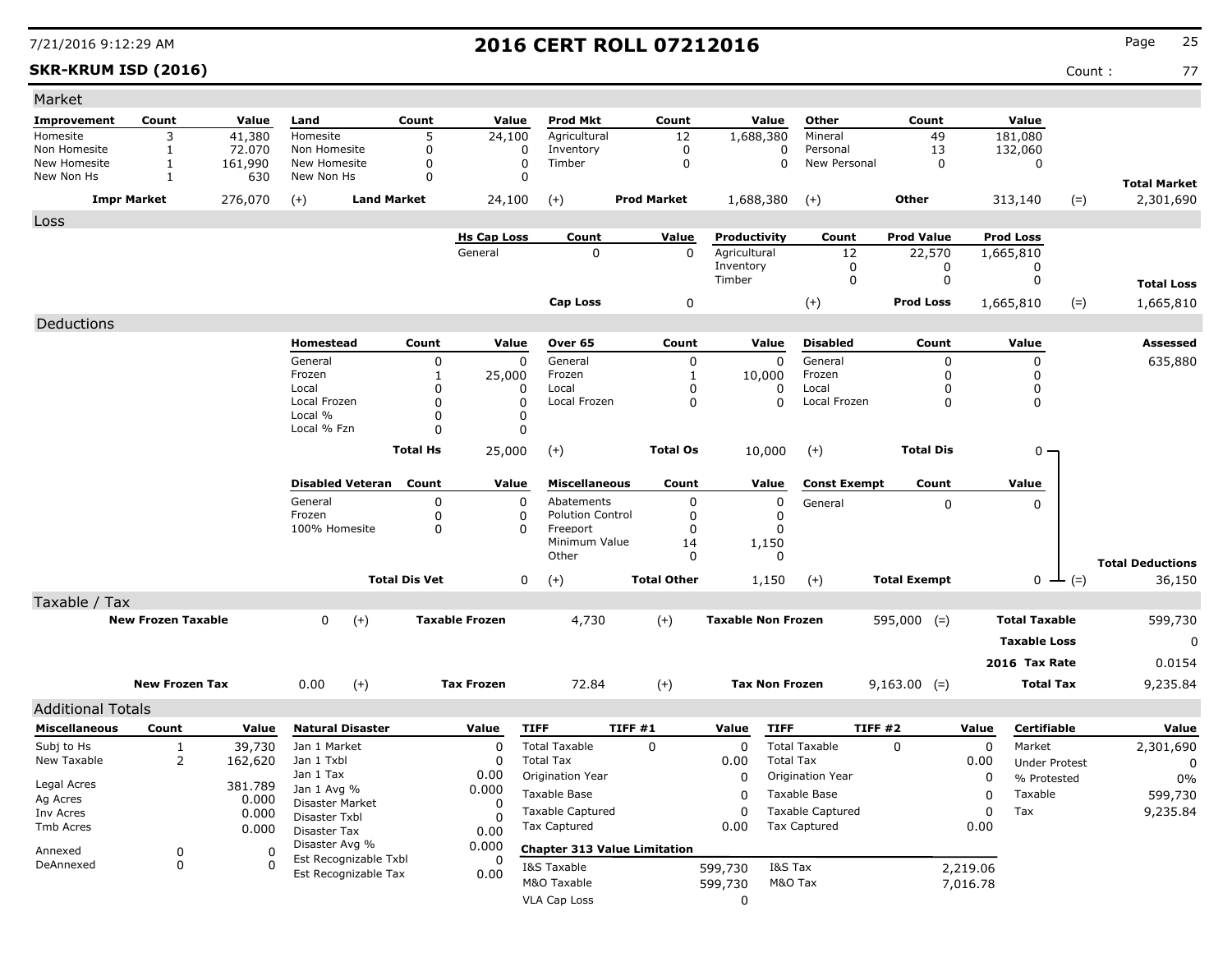### **SNW-NORTHWEST ISD (2016)** Count : 40,350

| Market                     |                           |                       |                            |                         |                      |                               |                                     |         |                           |                              |                  |                                    |                                |       |                                 |       |                                      |
|----------------------------|---------------------------|-----------------------|----------------------------|-------------------------|----------------------|-------------------------------|-------------------------------------|---------|---------------------------|------------------------------|------------------|------------------------------------|--------------------------------|-------|---------------------------------|-------|--------------------------------------|
| <b>Improvement</b>         | Count                     | Value                 | Land                       |                         | Count                | Value                         | Prod Mkt                            |         | Count                     |                              | Value            | Other                              | Count                          |       | Value                           |       |                                      |
| Homesite                   | 3,788                     | 447,598,430           | Homesite                   |                         | 4,342                | 138,351,880                   | Agricultural                        |         | 775                       | 191,459,490                  |                  | Mineral                            | 34,148                         |       | 160,404,630                     |       |                                      |
| Non Homesite               | 135                       | 4.438.580             | Non Homesite               |                         | 222                  | 16,648,310                    | Inventory                           |         | 0                         |                              | 0                | Personal                           | 829                            |       | 201,327,790                     |       |                                      |
| New Homesite<br>New Non Hs | 381<br>7                  | 16,258,880<br>273,520 | New Homesite<br>New Non Hs |                         | $\mathbf{1}$<br>0    | 13,040                        | Timber<br>0                         |         | 0                         |                              | $\Omega$         | New Personal                       | $\mathbf 0$                    |       | 0                               |       |                                      |
|                            |                           | 468,569,410           |                            | <b>Land Market</b>      |                      |                               |                                     |         | <b>Prod Market</b>        |                              |                  |                                    | Other                          |       |                                 |       | <b>Total Market</b><br>1,176,774,550 |
|                            | <b>Impr Market</b>        |                       | $(+)$                      |                         |                      | 155,013,230                   | $(+)$                               |         |                           | 191,459,490                  |                  | $(+)$                              |                                |       | 361,732,420                     | $(=)$ |                                      |
| Loss                       |                           |                       |                            |                         |                      |                               |                                     |         |                           |                              |                  |                                    |                                |       |                                 |       |                                      |
|                            |                           |                       |                            |                         |                      | <b>Hs Cap Loss</b><br>General | Count<br>612                        |         | <u>Value</u><br>5,463,640 | Productivity<br>Agricultural |                  | Count<br>775                       | <b>Prod Value</b><br>1,872,520 |       | <b>Prod Loss</b><br>189,586,970 |       |                                      |
|                            |                           |                       |                            |                         |                      |                               |                                     |         |                           | Inventory                    |                  | 0                                  | 0                              |       | 0                               |       |                                      |
|                            |                           |                       |                            |                         |                      |                               |                                     |         |                           | Timber                       |                  | 0                                  | 0                              |       | 0                               |       | <b>Total Loss</b>                    |
|                            |                           |                       |                            |                         |                      |                               | Cap Loss                            |         | 5,463,640                 |                              |                  | $(+)$                              | Prod Loss                      |       | 189,586,970                     | $(=)$ | 195,050,610                          |
| Deductions                 |                           |                       |                            |                         |                      |                               |                                     |         |                           |                              |                  |                                    |                                |       |                                 |       |                                      |
|                            |                           |                       | Homestead                  |                         | Count                | Value                         | Over 65                             |         | Count                     |                              | Value            | <b>Disabled</b>                    | Count                          |       | Value                           |       | <b>Assessed</b>                      |
|                            |                           |                       | General                    |                         | 1,578                | 37,425,017                    | General                             |         | 35                        | 337,360                      |                  | General                            | 8                              |       | 60,000                          |       | 981,723,940                          |
|                            |                           |                       | Frozen                     |                         | 597                  | 13,771,481                    | Frozen                              |         | 487                       | 4,586,265                    |                  | Frozen                             | 67                             |       | 589,463                         |       |                                      |
|                            |                           |                       | Local                      |                         | 0                    |                               | Local<br>0                          |         | 0                         |                              | 0                | Local                              | 0                              |       | 0                               |       |                                      |
|                            |                           |                       | Local Frozen<br>Local %    |                         | $\mathbf 0$<br>0     |                               | Local Frozen<br>0<br>O              |         | $\mathbf 0$               |                              | $\Omega$         | Local Frozen                       | 0                              |       | 0                               |       |                                      |
|                            |                           |                       | Local % Fzn                |                         | $\Omega$             |                               | $\Omega$                            |         |                           |                              |                  |                                    |                                |       |                                 |       |                                      |
|                            |                           |                       |                            |                         | <b>Total Hs</b>      | 51,196,498                    | $(+)$                               |         | <b>Total Os</b>           | 4,923,625                    |                  | $(+)$                              | <b>Total Dis</b>               |       | 649,463 -                       |       |                                      |
|                            |                           |                       |                            |                         |                      |                               |                                     |         |                           |                              |                  |                                    |                                |       |                                 |       |                                      |
|                            |                           |                       |                            | <b>Disabled Veteran</b> | Count                | Value                         | <b>Miscellaneous</b>                |         | Count                     |                              | Value            | <b>Const Exempt</b>                | Count                          |       | Value                           |       |                                      |
|                            |                           |                       | General                    |                         | 60                   | 461,250                       | Abatements                          |         | 0                         |                              | 0                | General                            | 273                            |       | 29,572,836                      |       |                                      |
|                            |                           |                       | Frozen<br>100% Homesite    |                         | 28<br>23             | 274,490<br>3,828,708          | <b>Polution Control</b><br>Freeport |         | 5<br>$\overline{7}$       | 2,005,465<br>9,082,182       |                  |                                    |                                |       |                                 |       |                                      |
|                            |                           |                       |                            |                         |                      |                               | Minimum Value                       |         | 1,912                     | 88,220                       |                  |                                    |                                |       |                                 |       |                                      |
|                            |                           |                       |                            |                         |                      |                               | Other                               |         | 0                         |                              | 0                |                                    |                                |       |                                 |       | <b>Total Deductions</b>              |
|                            |                           |                       |                            |                         | <b>Total Dis Vet</b> | 4,564,448                     | $(+)$                               |         | <b>Total Other</b>        | 11,175,867                   |                  | $(+)$                              | <b>Total Exempt</b>            |       | 29,572,836                      | $(=)$ | 102,082,737                          |
| Taxable / Tax              |                           |                       |                            |                         |                      |                               |                                     |         |                           |                              |                  |                                    |                                |       |                                 |       |                                      |
|                            | <b>New Frozen Taxable</b> |                       | 152,893                    | $(+)$                   |                      | <b>Taxable Frozen</b>         | 55,945,048                          |         | $(+)$                     | <b>Taxable Non Frozen</b>    |                  |                                    | $823,543,262$ (=)              |       | <b>Total Taxable</b>            |       | 879,641,203                          |
|                            |                           |                       |                            |                         |                      |                               |                                     |         |                           |                              |                  |                                    |                                |       | <b>Taxable Loss</b>             |       | 16,588,317                           |
|                            |                           |                       |                            |                         |                      |                               |                                     |         |                           |                              |                  |                                    |                                |       | 2016 Tax Rate                   |       | 0.014525                             |
|                            |                           |                       |                            |                         |                      |                               |                                     |         |                           |                              |                  |                                    |                                |       |                                 |       |                                      |
|                            | <b>New Frozen Tax</b>     |                       | 2,220.77                   | $(+)$                   |                      | <b>Tax Frozen</b>             | 572,105.30                          |         | $^{(+)}$                  |                              |                  | Tax Non Frozen $11,961,517.10$ (=) |                                |       | <b>Total Tax</b>                |       | 12,535,843.17                        |
| <b>Additional Totals</b>   |                           |                       |                            |                         |                      |                               |                                     |         |                           |                              |                  |                                    |                                |       |                                 |       |                                      |
| <b>Miscellaneous</b>       | Count                     | Value                 |                            | <b>Natural Disaster</b> |                      | Value                         | <b>TIFF</b>                         | TIFF #1 |                           | Value                        | <b>TIFF</b>      | TIFF #2                            |                                | Value | Certifiable                     |       | Value                                |
| Subj to Hs                 | 2,175                     | 338,824,260           | Jan 1 Market               |                         |                      | $\Omega$                      | <b>Total Taxable</b>                |         | 0                         | 0                            |                  | <b>Total Taxable</b>               | $\Omega$                       | 0     | Market                          |       | 1,176,536,430                        |
| New Taxable                | 378                       | 16,343,604            | Jan 1 Txbl<br>Jan 1 Tax    |                         |                      | $\Omega$                      | <b>Total Tax</b>                    |         |                           | 0.00                         | <b>Total Tax</b> |                                    |                                | 0.00  | <b>Under Protest</b>            |       | 238,120                              |
| Legal Acres                |                           | 37,221,314.           | Jan 1 Avg %                |                         |                      | 0.00<br>0.000                 | Origination Year                    |         |                           | 0                            |                  | Origination Year                   |                                | 0     | % Protested                     |       | 0.020%                               |
| Ag Acres                   |                           | 0.000                 | Disaster Market            |                         |                      | 0                             | Taxable Base                        |         |                           | 0                            |                  | Taxable Base                       |                                | 0     | Taxable                         |       | 879,433,373                          |
| Inv Acres                  |                           | 0.000                 | Disaster Txbl              |                         |                      |                               | <b>Taxable Captured</b>             |         |                           | 0                            |                  | <b>Taxable Captured</b>            |                                | 0     | Tax                             |       | 12,532,824.44                        |
| Tmb Acres                  |                           | 0.000                 | Disaster Tax               |                         |                      | 0.00                          | <b>Tax Captured</b>                 |         |                           | 0.00                         |                  | <b>Tax Captured</b>                |                                | 0.00  |                                 |       |                                      |
| Annexed                    | 0                         | 0                     | Disaster Avg %             | Est Recognizable Txbl   |                      | 0.000                         | <b>Chapter 313 Value Limitation</b> |         |                           |                              |                  |                                    |                                |       |                                 |       |                                      |
| DeAnnexed                  | 0                         | $\Omega$              |                            | Est Recognizable Tax    |                      | 0.00                          | I&S Taxable                         |         |                           | 879,641,203                  | I&S Tax          |                                    | 3,560,065.78                   |       |                                 |       |                                      |
|                            |                           |                       |                            |                         |                      |                               | M&O Taxable                         |         |                           | 879,641,203                  | M&O Tax          |                                    | 8,975,777.39                   |       |                                 |       |                                      |
|                            |                           |                       |                            |                         |                      |                               | <b>VLA Cap Loss</b>                 |         |                           | 0                            |                  |                                    |                                |       |                                 |       |                                      |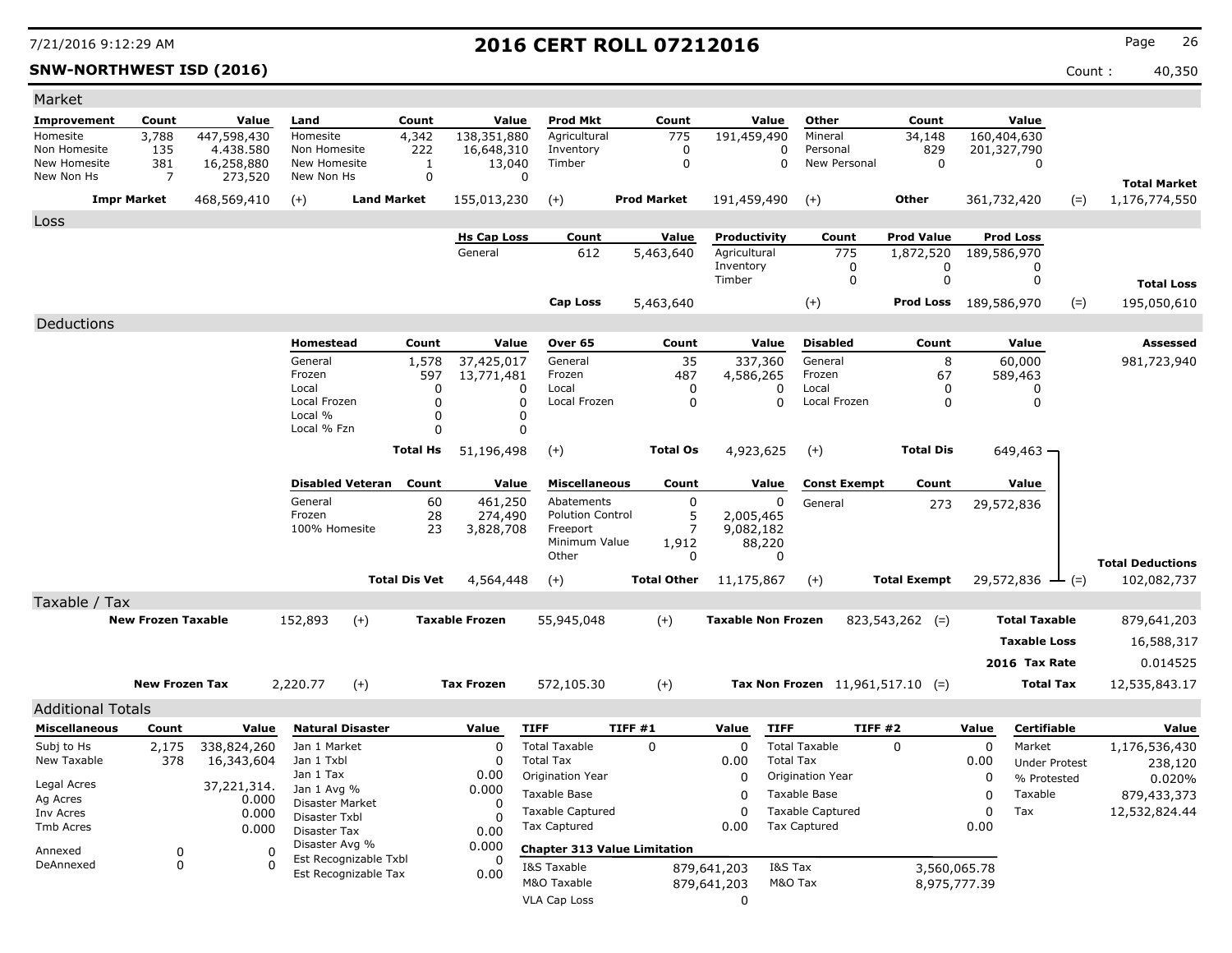### **SPA-PARADISE ISD (2016)** Count : 23,045

| Market                       |                           |                      |                                  |                               |                      |                       |                                       |                    |             |                           |                          |                              |       |                             |       |                                    |
|------------------------------|---------------------------|----------------------|----------------------------------|-------------------------------|----------------------|-----------------------|---------------------------------------|--------------------|-------------|---------------------------|--------------------------|------------------------------|-------|-----------------------------|-------|------------------------------------|
| <b>Improvement</b>           | Count                     | Value                | Land                             |                               | Count                | Value                 | <b>Prod Mkt</b>                       | Count              |             | Value                     | Other                    | Count                        |       | Value                       |       |                                    |
| Homesite                     | 2,281                     | 214,267,500          | Homesite                         |                               | 2,182                | 60,351,400            | Agricultural                          | 1,076              |             | 168,039,320               | Mineral                  | 19,314                       |       | 52,420,740                  |       |                                    |
| Non Homesite<br>New Homesite | 149<br>323                | 4.682.340            | Non Homesite<br>New Homesite     |                               | 294                  | 18,402,730<br>37,370  | Inventory<br>Timber                   |                    | 0<br>0      | 0<br>0                    | Personal<br>New Personal | 458<br>$\mathbf 0$           |       | 67,303,310<br>0             |       |                                    |
| New Non Hs                   | 15                        | 9,374,510<br>125,700 | New Non Hs                       |                               | 1<br>0               |                       | 0                                     |                    |             |                           |                          |                              |       |                             |       |                                    |
|                              | <b>Impr Market</b>        | 228,450,050          | $(+)$                            | <b>Land Market</b>            |                      | 78,791,500            | $(+)$                                 | <b>Prod Market</b> |             | 168,039,320               | $(+)$                    | Other                        |       | 119,724,050                 | $(=)$ | <b>Total Market</b><br>595,004,920 |
|                              |                           |                      |                                  |                               |                      |                       |                                       |                    |             |                           |                          |                              |       |                             |       |                                    |
| Loss                         |                           |                      |                                  |                               |                      | <b>Hs Cap Loss</b>    | Count                                 | <u>Value</u>       |             | Productivity              | Count                    | <b>Prod Value</b>            |       | <b>Prod Loss</b>            |       |                                    |
|                              |                           |                      |                                  |                               |                      | General               | 98                                    | 441,680            |             | Agricultural              | 1,076                    | 2,213,060                    |       | 165,826,260                 |       |                                    |
|                              |                           |                      |                                  |                               |                      |                       |                                       |                    |             | Inventory                 | 0                        | 0                            |       | 0                           |       |                                    |
|                              |                           |                      |                                  |                               |                      |                       |                                       |                    | Timber      |                           | 0                        | 0                            |       | 0                           |       | <b>Total Loss</b>                  |
|                              |                           |                      |                                  |                               |                      |                       | <b>Cap Loss</b>                       | 441,680            |             |                           | $(+)$                    | <b>Prod Loss</b> 165,826,260 |       |                             | $(=)$ | 166,267,940                        |
| Deductions                   |                           |                      |                                  |                               |                      |                       |                                       |                    |             |                           |                          |                              |       |                             |       |                                    |
|                              |                           |                      | Homestead                        |                               | Count                | Value                 | Over 65                               | Count              |             | Value                     | <b>Disabled</b>          | Count                        |       | Value                       |       | <b>Assessed</b>                    |
|                              |                           |                      | General                          |                               | 849                  | 20,036,366            | General                               |                    | 29          | 246,070                   | General                  | 2                            |       | 18,733                      |       | 428,736,980                        |
|                              |                           |                      | Frozen                           |                               | 451                  | 10,551,876            | Frozen                                |                    | 383         | 3,650,293                 | Frozen                   | 41                           |       | 342,757                     |       |                                    |
|                              |                           |                      | Local<br>Local Frozen            |                               | $\Omega$<br>$\Omega$ |                       | Local<br>0<br>0<br>Local Frozen       |                    | 0<br>0      | 0<br>$\Omega$             | Local<br>Local Frozen    | 0<br>$\Omega$                |       | 0<br>0                      |       |                                    |
|                              |                           |                      | Local %                          |                               | $\Omega$             |                       | 0                                     |                    |             |                           |                          |                              |       |                             |       |                                    |
|                              |                           |                      | Local % Fzn                      |                               | $\Omega$             |                       | 0                                     |                    |             |                           |                          |                              |       |                             |       |                                    |
|                              |                           |                      |                                  |                               | <b>Total Hs</b>      | 30,588,242            | $(+)$                                 | <b>Total Os</b>    |             | 3,896,363                 | $(+)$                    | <b>Total Dis</b>             |       | 361,490 -                   |       |                                    |
|                              |                           |                      |                                  |                               |                      |                       |                                       |                    |             |                           |                          |                              |       |                             |       |                                    |
|                              |                           |                      |                                  | <b>Disabled Veteran Count</b> |                      | Value                 | <b>Miscellaneous</b>                  | Count              |             | Value                     | <b>Const Exempt</b>      | Count                        |       | Value                       |       |                                    |
|                              |                           |                      | General<br>Frozen                |                               | 31<br>19             | 214,500<br>201,260    | Abatements<br><b>Polution Control</b> |                    | 0<br>0      | 0<br>0                    | General                  | 332                          |       | 28,933,530                  |       |                                    |
|                              |                           |                      | 100% Homesite                    |                               | 10                   | 1,059,940             | Freeport                              |                    | 0           | 0                         |                          |                              |       |                             |       |                                    |
|                              |                           |                      |                                  |                               |                      |                       | Minimum Value                         | 3,759              |             | 220,110                   |                          |                              |       |                             |       |                                    |
|                              |                           |                      |                                  |                               |                      |                       | Other                                 |                    | 0           | 0                         |                          |                              |       |                             |       | <b>Total Deductions</b>            |
|                              |                           |                      |                                  |                               | <b>Total Dis Vet</b> | 1,475,700             | $(+)$                                 | <b>Total Other</b> |             | 220,110                   | $(+)$                    | <b>Total Exempt</b>          |       | $28,933,530 \leftarrow (=)$ |       | 65,475,435                         |
| Taxable / Tax                |                           |                      |                                  |                               |                      |                       |                                       |                    |             |                           |                          |                              |       |                             |       |                                    |
|                              | <b>New Frozen Taxable</b> |                      | 97,470                           | $(+)$                         |                      | <b>Taxable Frozen</b> | 36,777,824                            | $(+)$              |             | <b>Taxable Non Frozen</b> |                          | $326,386,251$ (=)            |       | <b>Total Taxable</b>        |       | 363,261,545                        |
|                              |                           |                      |                                  |                               |                      |                       |                                       |                    |             |                           |                          |                              |       | <b>Taxable Loss</b>         |       | 9,757,852                          |
|                              |                           |                      |                                  |                               |                      |                       |                                       |                    |             |                           |                          |                              |       | 2016 Tax Rate               |       | 0.0134                             |
|                              | <b>New Frozen Tax</b>     |                      | 1,306.11                         | $(+)$                         |                      | <b>Tax Frozen</b>     | 362,996.99                            | $(+)$              |             | <b>Tax Non Frozen</b>     |                          | $4,372,646.39$ (=)           |       | <b>Total Tax</b>            |       | 4,736,949.49                       |
| <b>Additional Totals</b>     |                           |                      |                                  |                               |                      |                       |                                       |                    |             |                           |                          |                              |       |                             |       |                                    |
| <b>Miscellaneous</b>         | Count                     | Value                |                                  | <b>Natural Disaster</b>       |                      | Value                 | <b>TIFF</b>                           | TIFF #1            | Value       | <b>TIFF</b>               | TIFF #2                  |                              | Value | Certifiable                 |       | Value                              |
| Subj to Hs                   | 1,301                     | 178,490,310          | Jan 1 Market                     |                               |                      | 0                     | <b>Total Taxable</b>                  | 0                  |             | 0                         | <b>Total Taxable</b>     | 0                            | 0     | Market                      |       | 594,962,660                        |
| New Taxable                  | 322                       | 9,408,320            | Jan 1 Txbl                       |                               |                      | 0                     | <b>Total Tax</b>                      |                    | 0.00        | <b>Total Tax</b>          |                          |                              | 0.00  | <b>Under Protest</b>        |       | 42,260                             |
|                              |                           |                      | Jan 1 Tax                        |                               |                      | 0.00                  | Origination Year                      |                    |             | 0                         | <b>Origination Year</b>  |                              | 0     | % Protested                 |       | 0.007%                             |
| Legal Acres<br>Ag Acres      |                           | 11,840,001.<br>0.000 | Jan 1 Avg %                      |                               |                      | 0.000                 | Taxable Base                          |                    |             | 0                         | Taxable Base             |                              | 0     | Taxable                     |       | 363,219,285                        |
| Inv Acres                    |                           | 0.000                | Disaster Market<br>Disaster Txbl |                               |                      | 0                     | <b>Taxable Captured</b>               |                    |             | 0                         | <b>Taxable Captured</b>  |                              | 0     | Tax                         |       | 4,736,383.21                       |
| Tmb Acres                    |                           | 0.000                | <b>Disaster Tax</b>              |                               |                      | 0.00                  | Tax Captured                          |                    | 0.00        |                           | <b>Tax Captured</b>      |                              | 0.00  |                             |       |                                    |
| Annexed                      | 0                         | 0                    | Disaster Avg %                   |                               |                      | 0.000                 | <b>Chapter 313 Value Limitation</b>   |                    |             |                           |                          |                              |       |                             |       |                                    |
| DeAnnexed                    | 0                         | $\Omega$             |                                  | Est Recognizable Txbl         |                      | 0                     | I&S Taxable                           |                    | 363,261,545 | I&S Tax                   |                          | 1,060,511.89                 |       |                             |       |                                    |
|                              |                           |                      |                                  | Est Recognizable Tax          |                      | 0.00                  | M&O Taxable                           |                    | 363,261,545 |                           | M&O Tax                  | 3,676,437.60                 |       |                             |       |                                    |
|                              |                           |                      |                                  |                               |                      |                       | <b>VLA Cap Loss</b>                   |                    |             | 0                         |                          |                              |       |                             |       |                                    |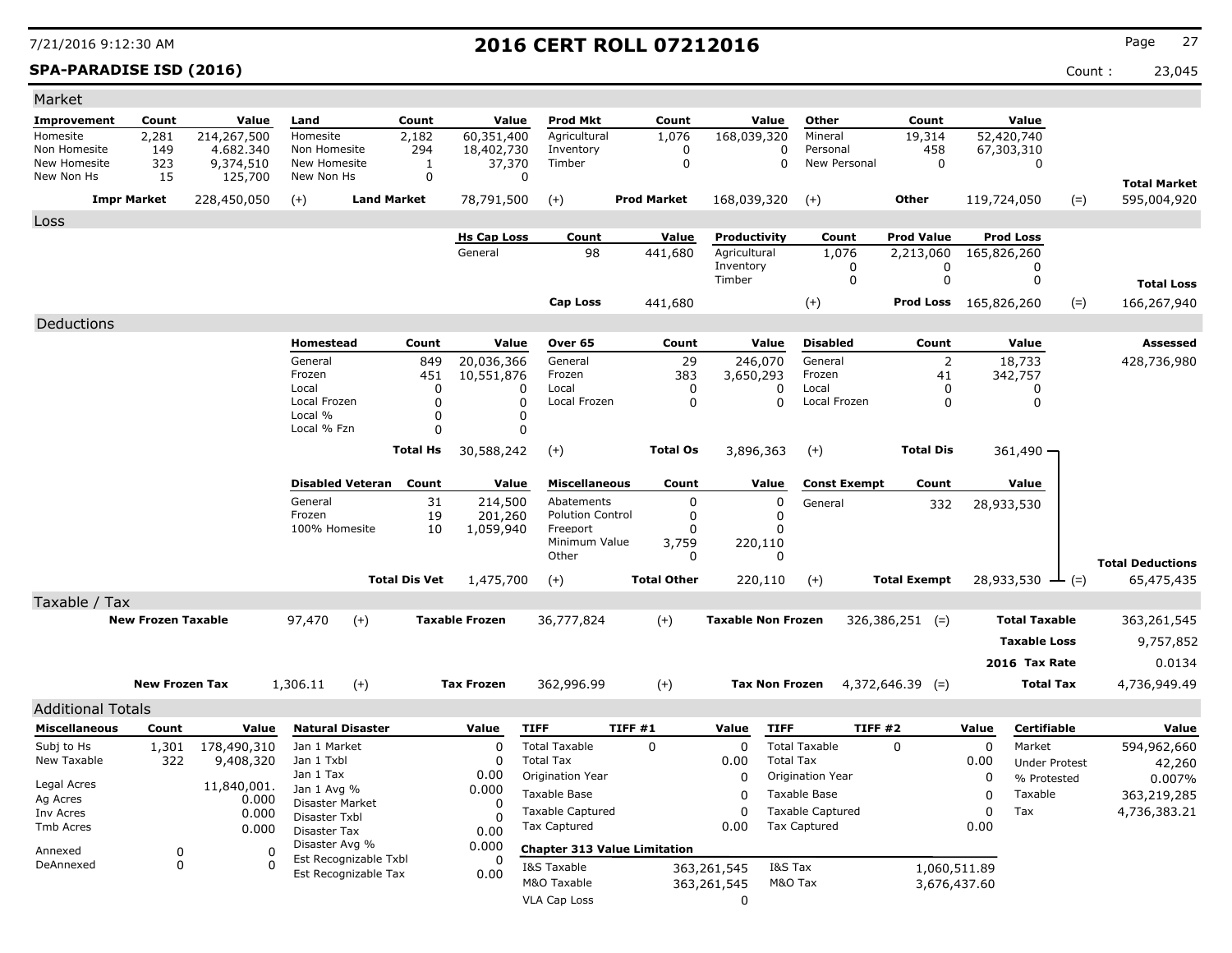| Market                       |                           |        |                                               |                      |                       |                                     |                    |                           |                          |                     |          |                      |               |                               |
|------------------------------|---------------------------|--------|-----------------------------------------------|----------------------|-----------------------|-------------------------------------|--------------------|---------------------------|--------------------------|---------------------|----------|----------------------|---------------|-------------------------------|
| <b>Improvement</b>           | Count                     | Value  | Land                                          | Count                | Value                 | <b>Prod Mkt</b>                     | Count              | Value                     | Other                    | Count               |          | Value                |               |                               |
| Homesite                     | $\mathbf 0$               | 0      | Homesite                                      | $\mathbf 0$          | 0                     | Agricultural                        | $\mathbf 0$        | $\mathbf 0$               | Mineral                  | $\mathbf 0$         |          | $\Omega$             |               |                               |
| Non Homesite<br>New Homesite | 0<br>$\mathbf 0$          | 0<br>0 | Non Homesite<br>New Homesite                  | 0<br>0               | 0<br>0                | Inventory<br>Timber                 | 0<br>$\Omega$      | $\Omega$<br>$\Omega$      | Personal<br>New Personal | 5<br>$\Omega$       |          | 35,220<br>0          |               |                               |
| New Non Hs                   | 0                         | 0      | New Non Hs                                    | $\Omega$             | 0                     |                                     |                    |                           |                          |                     |          |                      |               |                               |
| <b>Impr Market</b>           |                           | 0      | <b>Land Market</b><br>$(+)$                   |                      | 0                     | $(+)$                               | <b>Prod Market</b> | 0                         | $(+)$                    | Other               |          | 35,220               | $(=)$         | <b>Total Market</b><br>35,220 |
| Loss                         |                           |        |                                               |                      |                       |                                     |                    |                           |                          |                     |          |                      |               |                               |
|                              |                           |        |                                               |                      | <b>Hs Cap Loss</b>    | Count                               | Value              | Productivity              | Count                    | <b>Prod Value</b>   |          | <b>Prod Loss</b>     |               |                               |
|                              |                           |        |                                               |                      | General               | $\mathbf 0$                         | 0                  | Agricultural              | 0                        | 0                   |          | 0                    |               |                               |
|                              |                           |        |                                               |                      |                       |                                     |                    | Inventory                 | 0                        | 0                   |          | 0                    |               |                               |
|                              |                           |        |                                               |                      |                       |                                     |                    | Timber                    | 0                        | 0                   |          | 0                    |               | <b>Total Loss</b>             |
|                              |                           |        |                                               |                      |                       | <b>Cap Loss</b>                     | 0                  |                           | $(+)$                    | <b>Prod Loss</b>    |          | 0                    | $(=)$         | 0                             |
| Deductions                   |                           |        |                                               |                      |                       |                                     |                    |                           |                          |                     |          |                      |               |                               |
|                              |                           |        | Homestead                                     | Count                | Value                 | Over 65                             | Count              | Value                     | <b>Disabled</b>          | Count               |          | Value                |               | Assessed                      |
|                              |                           |        | General                                       | 0                    | 0                     | General                             | 0                  | $\mathbf 0$               | General                  | 0                   |          | 0                    |               | 35,220                        |
|                              |                           |        | Frozen                                        | 0                    | 0                     | Frozen                              | 0                  | 0                         | Frozen                   | O                   |          | 0                    |               |                               |
|                              |                           |        | Local<br>Local Frozen                         | 0<br>0               | 0<br>0                | Local<br>Local Frozen               | 0<br>$\Omega$      | 0<br>$\Omega$             | Local<br>Local Frozen    | 0<br>0              |          | 0<br>0               |               |                               |
|                              |                           |        | Local %                                       | 0                    | $\Omega$              |                                     |                    |                           |                          |                     |          |                      |               |                               |
|                              |                           |        | Local % Fzn                                   | O                    | 0                     |                                     |                    |                           |                          |                     |          |                      |               |                               |
|                              |                           |        |                                               | <b>Total Hs</b>      | 0                     | $(+)$                               | <b>Total Os</b>    | 0                         | $(+)$                    | <b>Total Dis</b>    |          | $0 -$                |               |                               |
|                              |                           |        |                                               |                      |                       |                                     |                    |                           |                          |                     |          |                      |               |                               |
|                              |                           |        | <b>Disabled Veteran</b>                       | Count                | Value                 | <b>Miscellaneous</b>                | Count              | Value                     | <b>Const Exempt</b>      | Count               |          | Value                |               |                               |
|                              |                           |        | General                                       | 0                    | 0                     | Abatements                          | 0                  | 0                         | General                  | 0                   |          | 0                    |               |                               |
|                              |                           |        | Frozen<br>100% Homesite                       | 0                    | $\Omega$<br>$\Omega$  | <b>Polution Control</b><br>Freeport | 0<br>0             | 0                         |                          |                     |          |                      |               |                               |
|                              |                           |        |                                               | 0                    |                       | Minimum Value                       | $\Omega$           | 0<br>0                    |                          |                     |          |                      |               |                               |
|                              |                           |        |                                               |                      |                       | Other                               | $\Omega$           | $\mathbf 0$               |                          |                     |          |                      |               | <b>Total Deductions</b>       |
|                              |                           |        |                                               | <b>Total Dis Vet</b> | 0                     | $(+)$                               | <b>Total Other</b> | 0                         | $(+)$                    | <b>Total Exempt</b> |          |                      | $0 \perp (=)$ | 0                             |
| Taxable / Tax                |                           |        |                                               |                      |                       |                                     |                    |                           |                          |                     |          |                      |               |                               |
|                              | <b>New Frozen Taxable</b> |        | $(+)$<br>0                                    |                      | <b>Taxable Frozen</b> | 0                                   | $(+)$              | <b>Taxable Non Frozen</b> |                          | $35,220$ (=)        |          | <b>Total Taxable</b> |               | 35,220                        |
|                              |                           |        |                                               |                      |                       |                                     |                    |                           |                          |                     |          | <b>Taxable Loss</b>  |               | 0                             |
|                              |                           |        |                                               |                      |                       |                                     |                    |                           |                          |                     |          |                      |               |                               |
|                              |                           |        |                                               |                      |                       |                                     |                    |                           |                          |                     |          | 2016 Tax Rate        |               | 0.013875                      |
|                              | <b>New Frozen Tax</b>     |        | $(+)$<br>0.00                                 |                      | <b>Tax Frozen</b>     | 0.00                                | $(+)$              | <b>Tax Non Frozen</b>     |                          | $488.68$ (=)        |          | <b>Total Tax</b>     |               | 488.68                        |
| <b>Additional Totals</b>     |                           |        |                                               |                      |                       |                                     |                    |                           |                          |                     |          |                      |               |                               |
| <b>Miscellaneous</b>         | Count                     | Value  | <b>Natural Disaster</b>                       |                      | Value                 | <b>TIFF</b>                         | TIFF #1            | <b>TIFF</b><br>Value      |                          | TIFF#2              | Value    | Certifiable          |               | Value                         |
| Subj to Hs                   | 0                         | 0      | Jan 1 Market                                  |                      | $\Omega$              | <b>Total Taxable</b>                | 0                  | 0                         | <b>Total Taxable</b>     | 0                   | 0        | Market               |               | 35,220                        |
| New Taxable                  | 0                         | 0      | Jan 1 Txbl                                    |                      | 0                     | <b>Total Tax</b>                    |                    | 0.00                      | <b>Total Tax</b>         |                     | 0.00     | <b>Under Protest</b> |               | 0                             |
| Legal Acres                  |                           | 0.000  | Jan 1 Tax                                     |                      | 0.00                  | Origination Year                    |                    | $\Omega$                  | Origination Year         |                     | $\Omega$ | % Protested          |               | $0\%$                         |
| Ag Acres                     |                           | 0.000  | Jan 1 Avg %<br>Disaster Market                |                      | 0.000<br>$\Omega$     | Taxable Base                        |                    | 0                         | Taxable Base             |                     | 0        | Taxable              |               | 35,220                        |
| Inv Acres                    |                           | 0.000  | Disaster Txbl                                 |                      | 0                     | Taxable Captured                    |                    | 0                         | Taxable Captured         |                     | 0        | Tax                  |               | 488.68                        |
| Tmb Acres                    |                           | 0.000  | Disaster Tax                                  |                      | 0.00                  | <b>Tax Captured</b>                 |                    | 0.00                      | <b>Tax Captured</b>      |                     | 0.00     |                      |               |                               |
| Annexed                      | 0                         | 0      | Disaster Avg %                                |                      | 0.000                 | <b>Chapter 313 Value Limitation</b> |                    |                           |                          |                     |          |                      |               |                               |
| DeAnnexed                    | 0                         | 0      | Est Recognizable Txbl<br>Est Recognizable Tax |                      | 0                     | I&S Taxable                         |                    | 35,220                    | I&S Tax                  |                     | 122.40   |                      |               |                               |
|                              |                           |        |                                               |                      | 0.00                  | M&O Taxable                         |                    | 35,220                    | M&O Tax                  |                     | 366.28   |                      |               |                               |
|                              |                           |        |                                               |                      |                       | VLA Cap Loss                        |                    | 0                         |                          |                     |          |                      |               |                               |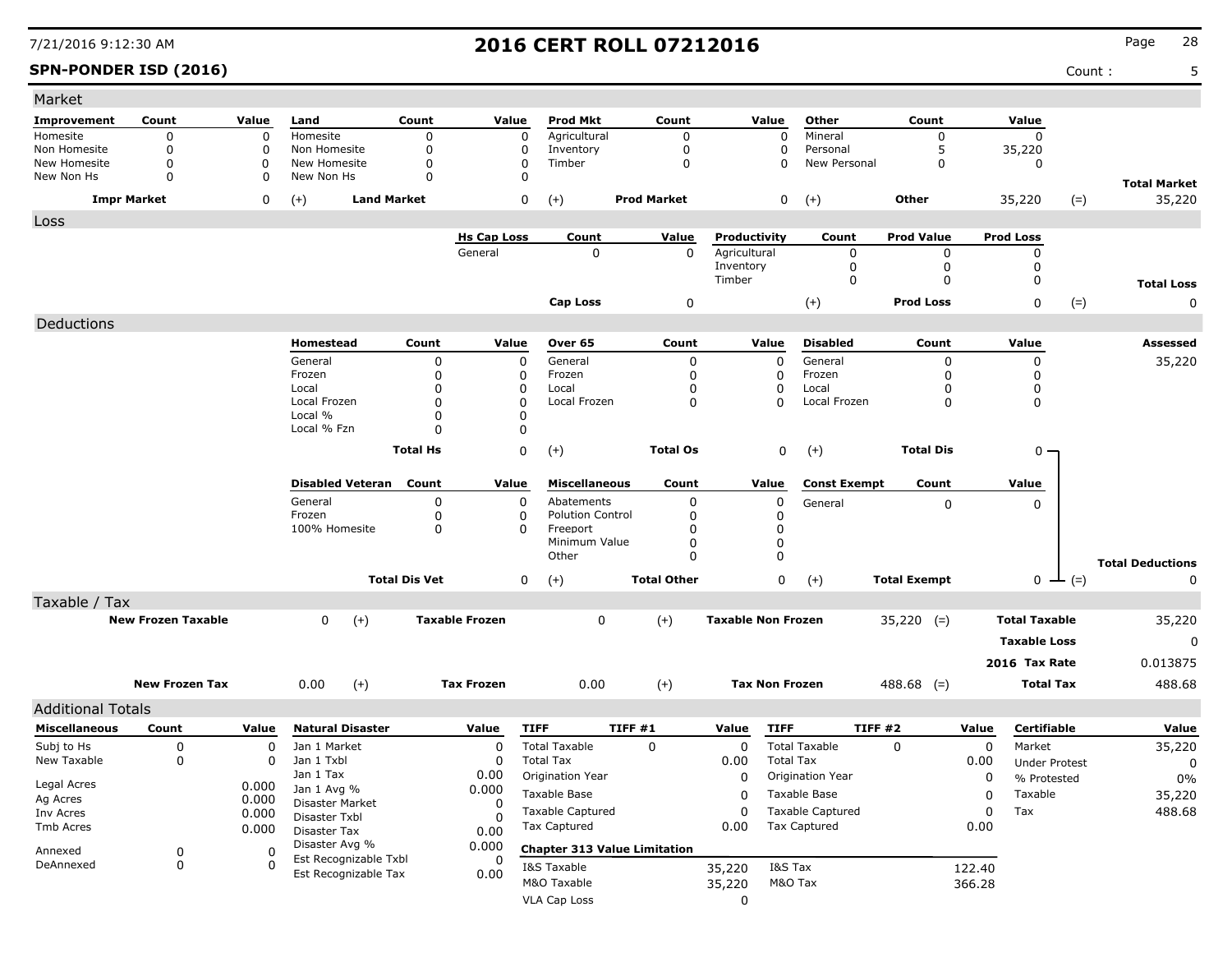### **SPO-POOLVILLE ISD (2016)** Count : 2,136

| Market                       |                           |                         |                               |                      |                               |                                          |                                     |                           |                                          |                     |            |                                     |                                    |
|------------------------------|---------------------------|-------------------------|-------------------------------|----------------------|-------------------------------|------------------------------------------|-------------------------------------|---------------------------|------------------------------------------|---------------------|------------|-------------------------------------|------------------------------------|
| <b>Improvement</b>           | Count                     | Value                   | Land                          | Count                | Value                         | <b>Prod Mkt</b>                          | Count                               | Value                     | Other                                    | Count               |            | Value                               |                                    |
| Homesite                     | 535                       | 33,256,220              | Homesite                      | 641                  | 16,751,800                    | Agricultural                             | 273                                 | 47,523,460                | Mineral                                  | 1,161               |            | 1,588,150                           |                                    |
| Non Homesite<br>New Homesite | 42                        | 892,550                 | Non Homesite                  |                      | 67<br>3,298,480               | Inventory                                | 0                                   |                           | 0<br>Personal                            | 75                  |            | 23,903,300                          |                                    |
| New Non Hs                   | 32<br>1                   | 1,140,170<br>17,150     | New Homesite<br>New Non Hs    |                      | 0<br>0                        | 0<br>Timber<br>$\mathbf 0$               | 0                                   |                           | 0<br>New Personal                        | 0                   |            | 0                                   |                                    |
|                              | <b>Impr Market</b>        | 35,306,090              | $(+)$                         | <b>Land Market</b>   | 20,050,280                    | $(+)$                                    | <b>Prod Market</b>                  | 47,523,460                | $(+)$                                    | Other               |            | $(=)$<br>25,491,450                 | <b>Total Market</b><br>128,371,280 |
| Loss                         |                           |                         |                               |                      |                               |                                          |                                     |                           |                                          |                     |            |                                     |                                    |
|                              |                           |                         |                               |                      | <b>Hs Cap Loss</b>            | Count                                    | Value                               | Productivity              | Count                                    | <b>Prod Value</b>   |            | <b>Prod Loss</b>                    |                                    |
|                              |                           |                         |                               |                      | General                       | 69                                       | 246,170                             | Agricultural              | 273                                      | 778,490             |            | 46,744,970                          |                                    |
|                              |                           |                         |                               |                      |                               |                                          |                                     | Inventory<br>Timber       | 0<br>$\mathbf 0$                         | 0<br>0              |            | 0<br>0                              |                                    |
|                              |                           |                         |                               |                      |                               |                                          |                                     |                           |                                          |                     |            |                                     | <b>Total Loss</b>                  |
|                              |                           |                         |                               |                      |                               | Cap Loss                                 | 246,170                             |                           | $(+)$                                    | <b>Prod Loss</b>    |            | $(=)$<br>46,744,970                 | 46,991,140                         |
| Deductions                   |                           |                         |                               |                      |                               |                                          |                                     |                           |                                          |                     |            |                                     |                                    |
|                              |                           |                         | Homestead                     | Count                | Value                         | Over 65                                  | Count                               | Value                     | Disabled                                 | Count               |            | Value                               | Assessed                           |
|                              |                           |                         | General                       |                      | 176<br>3,936,189              | General                                  | 10                                  | 72,481                    | General                                  | 0                   |            | $\Omega$                            | 81,380,140                         |
|                              |                           |                         | Frozen<br>Local               |                      | 123<br>2,583,730<br>0         | Frozen<br>Local<br>0                     | 103<br>0                            | 884,970<br>0              | Frozen<br>Local                          | 10<br>0             |            | 76,090<br>0                         |                                    |
|                              |                           |                         | Local Frozen                  |                      | $\mathbf 0$                   | 0<br>Local Frozen                        | 0                                   | $\Omega$                  | Local Frozen                             | 0                   |            | 0                                   |                                    |
|                              |                           |                         | Local %                       |                      | 0                             | 0                                        |                                     |                           |                                          |                     |            |                                     |                                    |
|                              |                           |                         | Local % Fzn                   |                      | $\Omega$                      | 0                                        |                                     |                           |                                          |                     |            |                                     |                                    |
|                              |                           |                         |                               | <b>Total Hs</b>      | 6,519,919                     | $(+)$                                    | <b>Total Os</b>                     | 957,451                   | $(+)$                                    | <b>Total Dis</b>    |            | 76,090 -                            |                                    |
|                              |                           |                         | <b>Disabled Veteran</b>       | Count                | Value                         | <b>Miscellaneous</b>                     | Count                               | Value                     | <b>Const Exempt</b>                      | Count               |            | Value                               |                                    |
|                              |                           |                         | General                       |                      | 6<br>42,500                   | Abatements                               | 0                                   | 0                         | General                                  | 27                  |            | 861,675                             |                                    |
|                              |                           |                         | Frozen<br>100% Homesite       |                      | 12<br>125,210<br>9<br>733,234 | <b>Polution Control</b><br>Freeport      | 0<br>0                              | 0<br>0                    |                                          |                     |            |                                     |                                    |
|                              |                           |                         |                               |                      |                               | Minimum Value                            | 610                                 | 41,110                    |                                          |                     |            |                                     |                                    |
|                              |                           |                         |                               |                      |                               | Other                                    | 0                                   | 0                         |                                          |                     |            |                                     | <b>Total Deductions</b>            |
|                              |                           |                         |                               | <b>Total Dis Vet</b> | 900,944                       | $(+)$                                    | <b>Total Other</b>                  | 41,110                    | $(+)$                                    | <b>Total Exempt</b> |            | 861,675 $\perp$ (=)                 | 9,357,189                          |
| Taxable / Tax                |                           |                         |                               |                      |                               |                                          |                                     |                           |                                          |                     |            |                                     |                                    |
|                              | <b>New Frozen Taxable</b> |                         | 28,210                        | $(+)$                | <b>Taxable Frozen</b>         | 5,603,560                                | $(+)$                               | <b>Taxable Non Frozen</b> |                                          | $66,420,551$ (=)    |            | <b>Total Taxable</b>                | 72,022,951                         |
|                              |                           |                         |                               |                      |                               |                                          |                                     |                           |                                          |                     |            | <b>Taxable Loss</b>                 | 1,985,825                          |
|                              |                           |                         |                               |                      |                               |                                          |                                     |                           |                                          |                     |            | 2016 Tax Rate                       | 0.013835                           |
|                              | <b>New Frozen Tax</b>     |                         | 390.29                        | $(+)$                | <b>Tax Frozen</b>             | 50,051.09                                | $(+)$                               | <b>Tax Non Frozen</b>     |                                          | $918,928.59$ (=)    |            | <b>Total Tax</b>                    | 968,963.64                         |
|                              |                           |                         |                               |                      |                               |                                          |                                     |                           |                                          |                     |            |                                     |                                    |
| <b>Additional Totals</b>     |                           |                         |                               |                      |                               |                                          |                                     |                           |                                          |                     |            |                                     |                                    |
| <b>Miscellaneous</b>         | Count                     | Value                   | <b>Natural Disaster</b>       |                      | Value                         | <b>TIFF</b>                              | TIFF #1                             | <b>TIFF</b><br>Value      |                                          | <b>TIFF #2</b>      | Value      | Certifiable                         | Value                              |
| Subj to Hs<br>New Taxable    | 299<br>33                 | 28,176,510<br>1,133,820 | Jan 1 Market<br>Jan 1 Txbl    |                      | 0<br>0                        | <b>Total Taxable</b><br><b>Total Tax</b> | 0                                   | 0<br>0.00                 | <b>Total Taxable</b><br><b>Total Tax</b> | 0                   | 0<br>0.00  | Market                              | 128,371,280                        |
|                              |                           |                         | Jan 1 Tax                     |                      | 0.00                          | Origination Year                         |                                     | 0                         | Origination Year                         |                     | 0          | <b>Under Protest</b><br>% Protested | 0<br>$0\%$                         |
| Legal Acres                  |                           | 291,188.099             | Jan 1 Avg %                   |                      | 0.000                         | Taxable Base                             |                                     | 0                         | Taxable Base                             |                     | 0          | Taxable                             | 72,022,951                         |
| Ag Acres<br>Inv Acres        |                           | 0.000<br>0.000          | Disaster Market               |                      | 0                             | <b>Taxable Captured</b>                  |                                     | 0                         | <b>Taxable Captured</b>                  |                     | 0          | Tax                                 | 968,963.64                         |
| Tmb Acres                    |                           | 0.000                   | Disaster Txbl<br>Disaster Tax |                      | $\Omega$<br>0.00              | <b>Tax Captured</b>                      |                                     | 0.00                      | <b>Tax Captured</b>                      |                     | 0.00       |                                     |                                    |
|                              |                           |                         | Disaster Avg %                |                      | 0.000                         |                                          | <b>Chapter 313 Value Limitation</b> |                           |                                          |                     |            |                                     |                                    |
| Annexed<br>DeAnnexed         | 0<br>0                    | 0<br>0                  | Est Recognizable Txbl         |                      | 0                             | I&S Taxable                              |                                     | 72,022,951                | I&S Tax                                  |                     | 149,529.12 |                                     |                                    |
|                              |                           |                         | Est Recognizable Tax          |                      | 0.00                          | M&O Taxable                              |                                     | 72,022,951                | M&O Tax                                  |                     | 819,434.52 |                                     |                                    |
|                              |                           |                         |                               |                      |                               | VLA Cap Loss                             |                                     | 0                         |                                          |                     |            |                                     |                                    |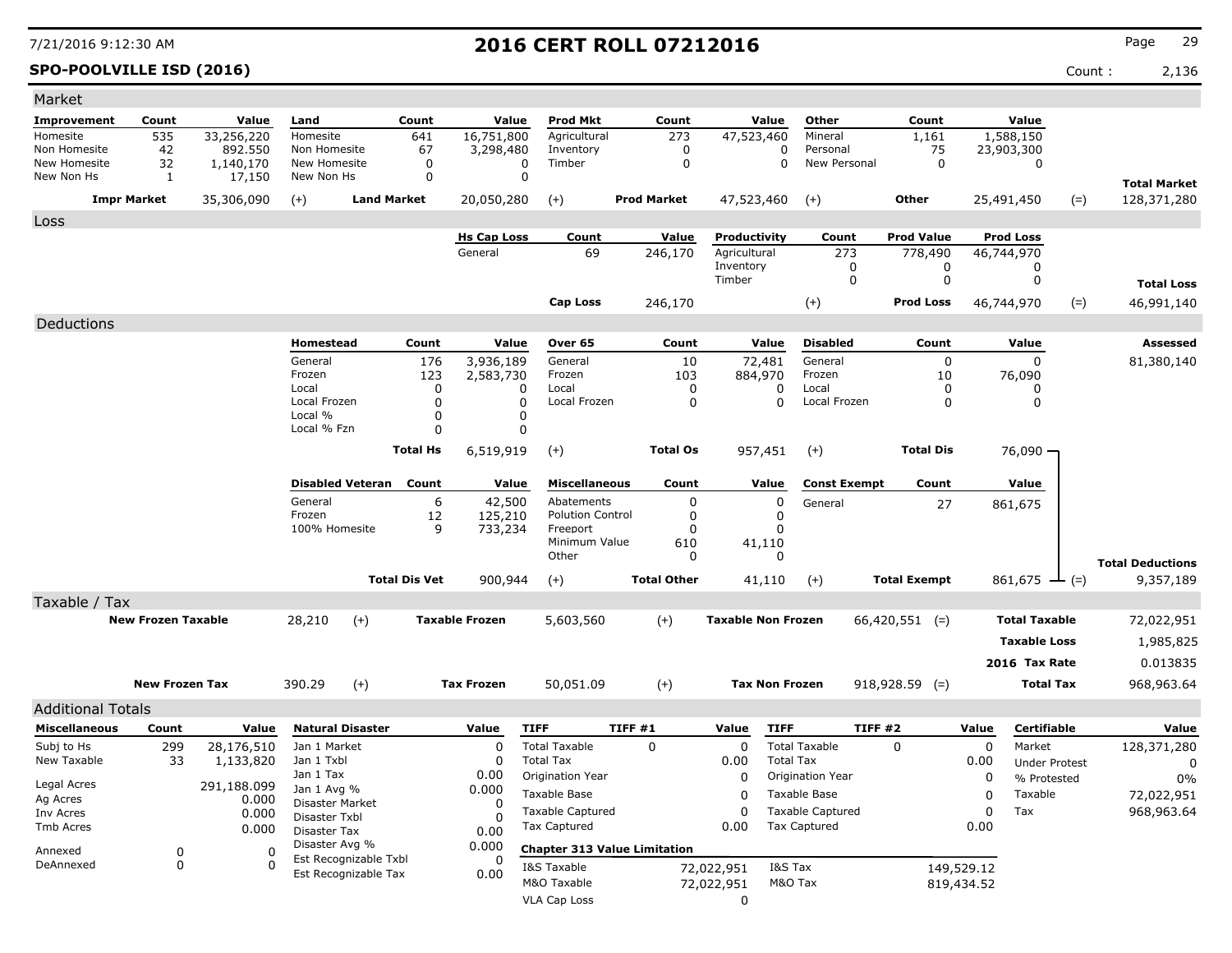**SPR-SPRINGTOWN ISD (2016)** Count : 4,305

| Market                       |                           |                         |                                  |                                               |                      |                       |                                          |                |                    |                           |                       |                          |                     |            |                                     |       |                         |
|------------------------------|---------------------------|-------------------------|----------------------------------|-----------------------------------------------|----------------------|-----------------------|------------------------------------------|----------------|--------------------|---------------------------|-----------------------|--------------------------|---------------------|------------|-------------------------------------|-------|-------------------------|
| <b>Improvement</b>           | Count                     | Value                   | Land                             |                                               | Count                | Value                 | <b>Prod Mkt</b>                          |                | Count              |                           | Value                 | Other                    | Count               |            | Value                               |       |                         |
| Homesite                     | 994                       | 88,431,630              | Homesite                         |                                               | 933                  | 23,454,170            | Agricultural                             |                | 575                | 66,222,770                |                       | Mineral                  | 2,671               |            | 3,600,040                           |       |                         |
| Non Homesite<br>New Homesite | 59<br>63                  | 2.041.140<br>2,512,670  | Non Homesite<br>New Homesite     |                                               | 99<br>2              | 5,243,360<br>160,590  | Inventory<br>Timber                      |                | 0<br>$\mathbf 0$   |                           | 0<br>0                | Personal<br>New Personal | 177<br>0            |            | 22,254,700<br>0                     |       |                         |
| New Non Hs                   | 2                         | 21,590                  | New Non Hs                       |                                               | 0                    | 0                     |                                          |                |                    |                           |                       |                          |                     |            |                                     |       | <b>Total Market</b>     |
| <b>Impr Market</b>           |                           | 93,007,030              | $(+)$                            | <b>Land Market</b>                            |                      | 28,858,120            | $(+)$                                    |                | <b>Prod Market</b> | 66,222,770                |                       | $(+)$                    | Other               |            | 25,854,740                          | $(=)$ | 213,942,660             |
| Loss                         |                           |                         |                                  |                                               |                      |                       |                                          |                |                    |                           |                       |                          |                     |            |                                     |       |                         |
|                              |                           |                         |                                  |                                               |                      | <b>Hs Cap Loss</b>    | Count                                    |                | Value              | Productivity              |                       | Count                    | <b>Prod Value</b>   |            | <b>Prod Loss</b>                    |       |                         |
|                              |                           |                         |                                  |                                               |                      | General               | 86                                       |                | 467,400            | Agricultural              |                       | 575                      | 787,230             |            | 65,435,540                          |       |                         |
|                              |                           |                         |                                  |                                               |                      |                       |                                          |                |                    | Inventory<br>Timber       |                       | 0<br>0                   | 0<br>0              |            | 0<br>0                              |       |                         |
|                              |                           |                         |                                  |                                               |                      |                       |                                          |                |                    |                           |                       |                          |                     |            |                                     |       | <b>Total Loss</b>       |
|                              |                           |                         |                                  |                                               |                      |                       | <b>Cap Loss</b>                          |                | 467,400            |                           |                       | $(+)$                    | <b>Prod Loss</b>    |            | 65,435,540                          | $(=)$ | 65,902,940              |
| Deductions                   |                           |                         |                                  |                                               |                      |                       |                                          |                |                    |                           |                       |                          |                     |            |                                     |       |                         |
|                              |                           |                         | Homestead                        |                                               | Count                | Value                 | Over 65                                  |                | Count              |                           | Value                 | <b>Disabled</b>          | Count               |            | Value                               |       | <b>Assessed</b>         |
|                              |                           |                         | General<br>Frozen                |                                               | 340<br>250           | 7,969,250             | General<br>Frozen                        |                | 14<br>216          | 128,550                   |                       | General<br>Frozen        | $\mathbf 0$<br>24   |            | 0                                   |       | 148,039,720             |
|                              |                           |                         | Local                            |                                               | 0                    | 5,912,243<br>0        | Local                                    |                | $\Omega$           | 2,043,504                 | 0                     | Local                    | 0                   |            | 219,330<br>0                        |       |                         |
|                              |                           |                         | Local Frozen                     |                                               | $\Omega$             | 0                     | Local Frozen                             |                | 0                  |                           | $\Omega$              | Local Frozen             | 0                   |            | 0                                   |       |                         |
|                              |                           |                         | Local %<br>Local % Fzn           |                                               | $\Omega$<br>$\Omega$ | 0<br>0                |                                          |                |                    |                           |                       |                          |                     |            |                                     |       |                         |
|                              |                           |                         |                                  |                                               | <b>Total Hs</b>      | 13,881,493            | $(+)$                                    |                | <b>Total Os</b>    | 2,172,054                 |                       | $^{(+)}$                 | <b>Total Dis</b>    |            | $219,330 -$                         |       |                         |
|                              |                           |                         |                                  |                                               |                      |                       |                                          |                |                    |                           |                       |                          |                     |            |                                     |       |                         |
|                              |                           |                         |                                  | <b>Disabled Veteran</b>                       | Count                | Value                 | <b>Miscellaneous</b>                     |                | Count              |                           | Value                 | <b>Const Exempt</b>      | Count               |            | Value                               |       |                         |
|                              |                           |                         | General                          |                                               | 14                   | 107,450               | Abatements                               |                | 0                  |                           | 0                     | General                  | 48                  |            | 1,232,605                           |       |                         |
|                              |                           |                         | Frozen                           |                                               | 16                   | 183,670               | <b>Polution Control</b>                  |                | 0                  |                           | 0                     |                          |                     |            |                                     |       |                         |
|                              |                           |                         | 100% Homesite                    |                                               | 12                   | 1,160,138             | Freeport<br>Minimum Value                |                | 0<br>1,114         |                           | 0<br>62,400           |                          |                     |            |                                     |       |                         |
|                              |                           |                         |                                  |                                               |                      |                       | Other                                    |                | 0                  |                           | 0                     |                          |                     |            |                                     |       | <b>Total Deductions</b> |
|                              |                           |                         |                                  |                                               | <b>Total Dis Vet</b> | 1,451,258             | $(+)$                                    |                | <b>Total Other</b> |                           | 62,400                | $(+)$                    | <b>Total Exempt</b> |            | $1,232,605$ — (=)                   |       | 19,019,140              |
| Taxable / Tax                |                           |                         |                                  |                                               |                      |                       |                                          |                |                    |                           |                       |                          |                     |            |                                     |       |                         |
|                              | <b>New Frozen Taxable</b> |                         | 124,130                          | $(+)$                                         |                      | <b>Taxable Frozen</b> | 21,059,163                               |                | $(+)$              | <b>Taxable Non Frozen</b> |                       |                          | $107,961,327$ (=)   |            | <b>Total Taxable</b>                |       | 129,020,580             |
|                              |                           |                         |                                  |                                               |                      |                       |                                          |                |                    |                           |                       |                          |                     |            | <b>Taxable Loss</b>                 |       | 5,709,127               |
|                              |                           |                         |                                  |                                               |                      |                       |                                          |                |                    |                           |                       |                          |                     |            | 2016 Tax Rate                       |       | 0.01429                 |
|                              | <b>New Frozen Tax</b>     |                         | 1,773.81                         | $(+)$                                         |                      | <b>Tax Frozen</b>     |                                          |                |                    |                           | <b>Tax Non Frozen</b> |                          |                     |            | <b>Total Tax</b>                    |       |                         |
|                              |                           |                         |                                  |                                               |                      |                       | 219,352.28                               |                | $(+)$              |                           |                       |                          | $1,542,767.11$ (=)  |            |                                     |       | 1,762,120.67            |
| <b>Additional Totals</b>     |                           |                         |                                  |                                               |                      |                       |                                          |                |                    |                           |                       |                          |                     |            |                                     |       |                         |
| <b>Miscellaneous</b>         | Count                     | Value                   |                                  | <b>Natural Disaster</b>                       |                      | Value                 | <b>TIFF</b>                              | <b>TIFF #1</b> |                    | Value                     | <b>TIFF</b>           | <b>TIFF #2</b>           |                     | Value      | Certifiable                         |       | Value                   |
| Subj to Hs<br>New Taxable    | 591<br>65                 | 78,110,430<br>2,674,606 | Jan 1 Market<br>Jan 1 Txbl       |                                               |                      | 0<br>0                | <b>Total Taxable</b><br><b>Total Tax</b> |                | $\mathbf 0$        | 0<br>0.00                 | <b>Total Tax</b>      | <b>Total Taxable</b>     | $\mathbf 0$         | 0<br>0.00  | Market                              |       | 213,942,660             |
|                              |                           |                         | Jan 1 Tax                        |                                               |                      | 0.00                  | Origination Year                         |                |                    | 0                         |                       | Origination Year         |                     | 0          | <b>Under Protest</b><br>% Protested |       | 0<br>0%                 |
| Legal Acres<br>Ag Acres      |                           | 1,437,370.489<br>0.000  | Jan 1 Avg %                      |                                               |                      | 0.000                 | Taxable Base                             |                |                    | 0                         |                       | Taxable Base             |                     | 0          | Taxable                             |       | 129,020,580             |
| Inv Acres                    |                           | 0.000                   | Disaster Market<br>Disaster Txbl |                                               |                      | 0                     | <b>Taxable Captured</b>                  |                |                    | 0                         |                       | <b>Taxable Captured</b>  |                     | 0          | Tax                                 |       | 1,762,120.67            |
| Tmb Acres                    |                           | 0.000                   | Disaster Tax                     |                                               |                      | 0.00                  | <b>Tax Captured</b>                      |                |                    | 0.00                      |                       | <b>Tax Captured</b>      |                     | 0.00       |                                     |       |                         |
| Annexed                      | 0                         | 0                       | Disaster Avg %                   |                                               |                      | 0.000                 | <b>Chapter 313 Value Limitation</b>      |                |                    |                           |                       |                          |                     |            |                                     |       |                         |
| DeAnnexed                    | 0                         | 0                       |                                  | Est Recognizable Txbl<br>Est Recognizable Tax |                      | 0.00                  | I&S Taxable                              |                |                    | 129,020,580               | I&S Tax               |                          |                     | 479,681.94 |                                     |       |                         |
|                              |                           |                         |                                  |                                               |                      |                       | M&O Taxable                              |                |                    | 129,020,580               | M&O Tax               |                          | 1,282,438.73        |            |                                     |       |                         |
|                              |                           |                         |                                  |                                               |                      |                       | VLA Cap Loss                             |                |                    | 0                         |                       |                          |                     |            |                                     |       |                         |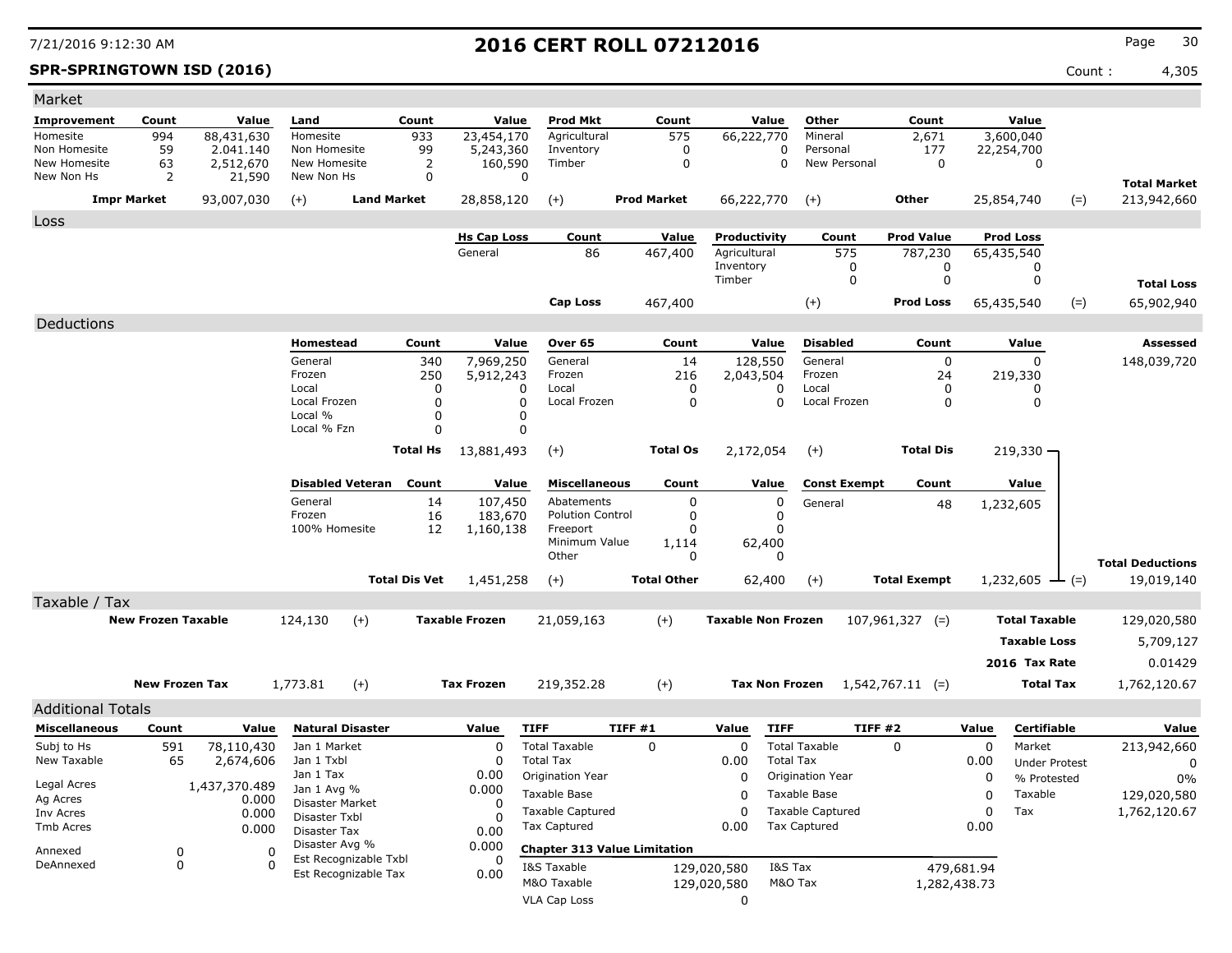**SSL-SLIDELL ISD (2016)** Count : 6,950

| Market                       |                           |                         |                               |                       |                       |                                      |                                     |                           |                                      |                       |             |                        |                                       |
|------------------------------|---------------------------|-------------------------|-------------------------------|-----------------------|-----------------------|--------------------------------------|-------------------------------------|---------------------------|--------------------------------------|-----------------------|-------------|------------------------|---------------------------------------|
| Improvement                  | Count                     | Value                   | Land                          | Count                 | Value                 | <b>Prod Mkt</b>                      | Count                               | Value                     | Other                                | Count                 |             | Value                  |                                       |
| Homesite                     | 749                       | 61,718,500              | Homesite                      | 709                   | 16,145,090            | Agricultural                         | 850                                 | 144,063,170               | Mineral                              | 5,199                 |             | 60,443,830             |                                       |
| Non Homesite<br>New Homesite | 31<br>33                  | 644.820<br>781,790      | Non Homesite<br>New Homesite  | 71<br>0               | 3,886,290<br>$\Omega$ | Inventory<br>Timber                  | 0<br>0                              | 0<br>$\Omega$             | Personal<br>New Personal             | 255<br>0              |             | 93,705,620<br>0        |                                       |
| New Non Hs                   | $\mathbf 0$               | 0                       | New Non Hs                    | 0                     | $\mathbf 0$           |                                      |                                     |                           |                                      |                       |             |                        | <b>Total Market</b>                   |
|                              | <b>Impr Market</b>        | 63,145,110              | $(+)$                         | <b>Land Market</b>    | 20,031,380            | $(+)$                                | <b>Prod Market</b>                  | 144,063,170               | $(+)$                                | Other                 | 154,149,450 | $(=)$                  | 381,389,110                           |
|                              |                           |                         |                               |                       |                       |                                      |                                     |                           |                                      |                       |             |                        |                                       |
| Loss                         |                           |                         |                               |                       | <b>Hs Cap Loss</b>    | Count                                | Value                               | Productivity              | Count                                | <b>Prod Value</b>     |             | Prod Loss              |                                       |
|                              |                           |                         |                               |                       | General               | 20                                   | 162,760                             | Agricultural              | 850                                  | 2,619,360             | 141,443,810 |                        |                                       |
|                              |                           |                         |                               |                       |                       |                                      |                                     | Inventory                 | 0                                    | 0                     |             | 0                      |                                       |
|                              |                           |                         |                               |                       |                       |                                      |                                     | Timber                    | 0                                    | 0                     |             | 0                      | <b>Total Loss</b>                     |
|                              |                           |                         |                               |                       |                       | <b>Cap Loss</b>                      | 162,760                             |                           | $(+)$                                | Prod Loss 141,443,810 |             | $(=)$                  | 141,606,570                           |
| Deductions                   |                           |                         |                               |                       |                       |                                      |                                     |                           |                                      |                       |             |                        |                                       |
|                              |                           |                         | Homestead                     | Count                 | Value                 | Over 65                              | Count                               | Value                     | <b>Disabled</b>                      | Count                 |             | Value                  | Assessed                              |
|                              |                           |                         | General                       | 211                   | 4,804,510             | General                              | 3                                   | 30,000                    | General                              | 0                     |             | $\Omega$               | 239,782,540                           |
|                              |                           |                         | Frozen<br>Local               | 148<br>0              | 3,472,200<br>0        | Frozen<br>Local                      | 129<br>0                            | 1,212,800<br>0            | Frozen<br>Local                      | 11                    |             | 100,000                |                                       |
|                              |                           |                         | Local Frozen                  | 0                     | 0                     | Local Frozen                         | 0                                   | $\Omega$                  | Local Frozen                         | 0<br>0                |             | 0<br>0                 |                                       |
|                              |                           |                         | Local %                       | 194                   | 5,105,638             |                                      |                                     |                           |                                      |                       |             |                        |                                       |
|                              |                           |                         | Local % Fzn                   | 130                   | 3,384,498             |                                      |                                     |                           |                                      |                       |             |                        |                                       |
|                              |                           |                         |                               | <b>Total Hs</b>       | 16,766,846            | $(+)$                                | <b>Total Os</b>                     | 1,242,800                 | $(+)$                                | <b>Total Dis</b>      |             | $100,000 -$            |                                       |
|                              |                           |                         | <b>Disabled Veteran</b>       | Count                 | Value                 | <b>Miscellaneous</b>                 | Count                               | Value                     | <b>Const Exempt</b>                  | Count                 |             | Value                  |                                       |
|                              |                           |                         | General                       | 7                     | 53,960                | Abatements                           | 0                                   | 0                         | General                              | 53                    |             | 9,924,570              |                                       |
|                              |                           |                         | Frozen                        | 7                     | 70,730                | <b>Polution Control</b>              | 5                                   | 1,226,760                 |                                      |                       |             |                        |                                       |
|                              |                           |                         | 100% Homesite                 | 3                     | 412,310               | Freeport<br>Minimum Value            | 0                                   | $\Omega$                  |                                      |                       |             |                        |                                       |
|                              |                           |                         |                               |                       |                       | Other                                | 686<br>0                            | 71,520<br>0               |                                      |                       |             |                        |                                       |
|                              |                           |                         |                               | <b>Total Dis Vet</b>  | 537,000               | $(+)$                                | <b>Total Other</b>                  | 1,298,280                 | $(+)$                                | <b>Total Exempt</b>   |             | 9,924,570 $\perp$ (=)  | <b>Total Deductions</b><br>29,869,496 |
| Taxable / Tax                |                           |                         |                               |                       |                       |                                      |                                     |                           |                                      |                       |             |                        |                                       |
|                              | <b>New Frozen Taxable</b> |                         | 1,460                         | $(+)$                 | <b>Taxable Frozen</b> | 9,138,182                            | $(+)$                               | <b>Taxable Non Frozen</b> |                                      | $200,773,402$ (=)     |             | <b>Total Taxable</b>   | 209,913,044                           |
|                              |                           |                         |                               |                       |                       |                                      |                                     |                           |                                      |                       |             | <b>Taxable Loss</b>    | 2,249,751                             |
|                              |                           |                         |                               |                       |                       |                                      |                                     |                           |                                      |                       |             | 2016 Tax Rate          | 0.0112                                |
|                              |                           |                         |                               |                       |                       |                                      |                                     |                           |                                      |                       |             |                        |                                       |
|                              | <b>New Frozen Tax</b>     |                         | 16.35                         | $(+)$                 | <b>Tax Frozen</b>     | 79,175.70                            | $^{(+)}$                            | <b>Tax Non Frozen</b>     |                                      | $2,246,636.83$ (=)    |             | <b>Total Tax</b>       | 2,325,828.88                          |
| <b>Additional Totals</b>     |                           |                         |                               |                       |                       |                                      |                                     |                           |                                      |                       |             |                        |                                       |
| <b>Miscellaneous</b>         | Count                     | Value                   | <b>Natural Disaster</b>       |                       | Value                 | <b>TIFF</b>                          | TIFF #1                             | <b>TIFF</b><br>Value      | <b>TIFF #2</b>                       |                       | Value       | Certifiable            | Value                                 |
| Subj to Hs                   | 359                       | 43,710,040              | Jan 1 Market                  |                       | 0                     | <b>Total Taxable</b>                 | 0                                   | 0                         | <b>Total Taxable</b>                 | $\mathbf 0$           | 0           | Market                 | 381,389,110                           |
| New Taxable                  | 32                        | 731,920                 | Jan 1 Txbl<br>Jan 1 Tax       |                       | 0<br>0.00             | <b>Total Tax</b><br>Origination Year |                                     | 0.00<br>0                 | <b>Total Tax</b><br>Origination Year |                       | 0.00<br>0   | <b>Under Protest</b>   | 0                                     |
| Legal Acres                  |                           | 3,269,965.076           | Jan 1 Avg %                   |                       | 0.000                 | Taxable Base                         |                                     | 0                         | Taxable Base                         |                       | 0           | % Protested<br>Taxable | $0\%$<br>209,913,044                  |
| Ag Acres<br>Inv Acres        |                           | 0.000<br>0.000          | Disaster Market               |                       | 0                     | <b>Taxable Captured</b>              |                                     | 0                         | <b>Taxable Captured</b>              |                       | 0           | Tax                    | 2,325,828.88                          |
| Tmb Acres                    |                           | 0.000                   | Disaster Txbl<br>Disaster Tax |                       | O<br>0.00             | Tax Captured                         |                                     | 0.00                      | <b>Tax Captured</b>                  |                       | 0.00        |                        |                                       |
|                              |                           |                         | Disaster Avg %                |                       | 0.000                 |                                      | <b>Chapter 313 Value Limitation</b> |                           |                                      |                       |             |                        |                                       |
| Annexed<br>DeAnnexed         | 0<br>0                    | $\mathbf 0$<br>$\Omega$ |                               | Est Recognizable Txbl |                       | I&S Taxable                          |                                     | 209,913,044               | I&S Tax                              |                       | 114,216.77  |                        |                                       |
|                              |                           |                         |                               | Est Recognizable Tax  | 0.00                  | M&O Taxable                          |                                     | 209,913,044               | M&O Tax                              | 2,211,612.27          |             |                        |                                       |
|                              |                           |                         |                               |                       |                       | <b>VLA Cap Loss</b>                  |                                     | 0                         |                                      |                       |             |                        |                                       |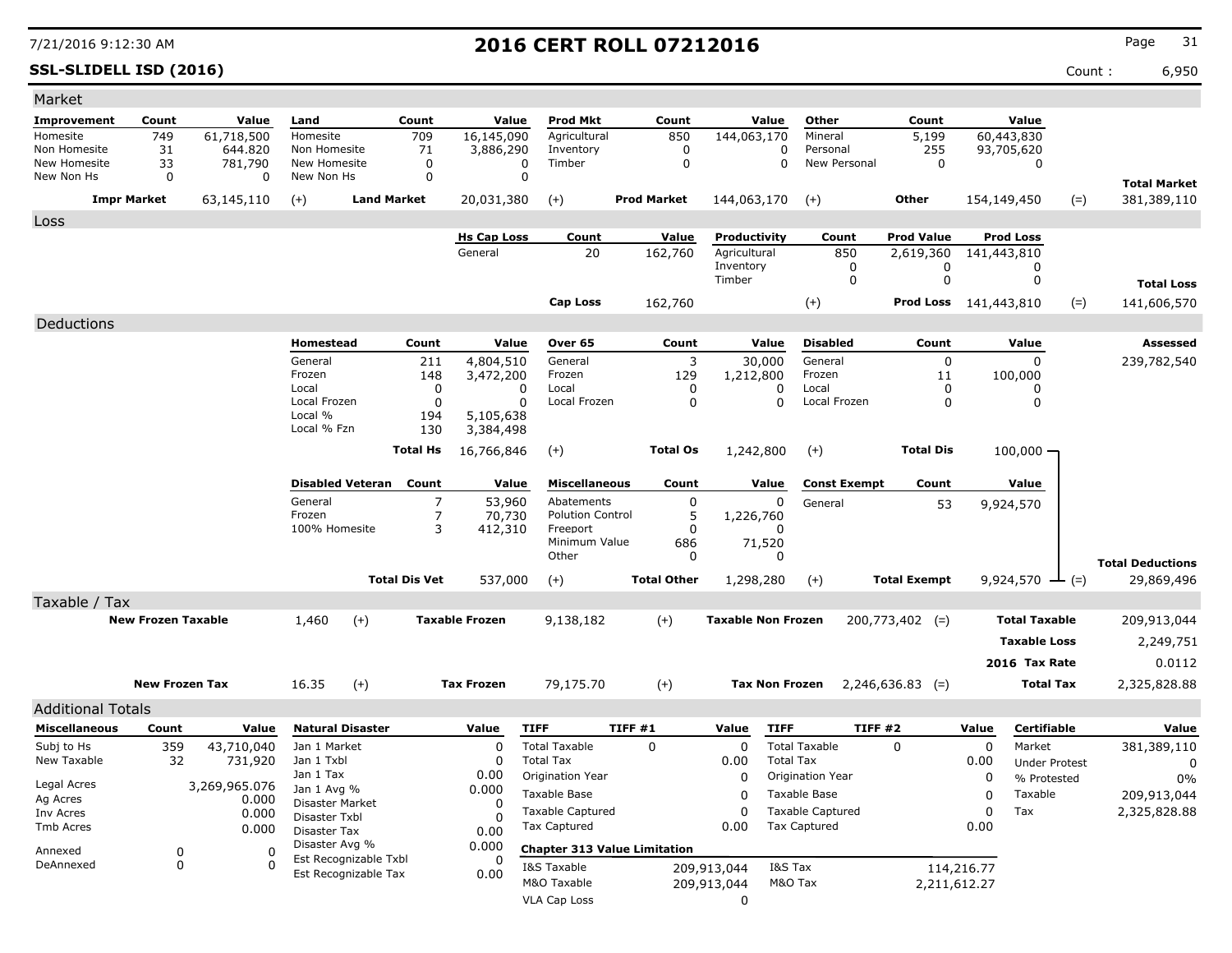### **WCM-WISE CO BRANCH MAINTENANCE (2016)** Count : 214,367

| Market                    |                           |                                     |                                  |                 |                              |                                          |                                     |                         |                                           |                                               |                                |                                              |                         |
|---------------------------|---------------------------|-------------------------------------|----------------------------------|-----------------|------------------------------|------------------------------------------|-------------------------------------|-------------------------|-------------------------------------------|-----------------------------------------------|--------------------------------|----------------------------------------------|-------------------------|
| <b>Improvement</b>        | Count                     | Value                               | Land                             | Count           | Value                        | Prod Mkt                                 | Count                               | Value                   | Other                                     | Count                                         |                                | Value                                        |                         |
| Homesite<br>Non Homesite  | 27,997<br>1,383           | 3,032,270,968<br>43.844.540         | Homesite<br>Non Homesite         | 33,875<br>2,464 | 1,056,513,458<br>145,572,660 | Agricultural<br>Inventory                | 11,140<br>0                         | 1,987,994,860           | Mineral<br>0<br>Personal                  | 161,733<br>7,155                              | 1,291,839,730<br>1,586,055,620 |                                              |                         |
| New Homesite              | 2,668                     | 106,703,830                         | New Homesite                     | 27              | 855,490                      | Timber                                   | $\mathbf 0$                         |                         | New Personal<br>$\Omega$                  | $\mathbf 0$                                   |                                | 0                                            |                         |
| New Non Hs                | 101                       | 2,370,840                           | New Non Hs                       | 1               | 32,470                       |                                          |                                     |                         |                                           |                                               |                                |                                              | <b>Total Market</b>     |
|                           |                           | <b>Impr Market</b> 3,185,190,178    | $(+)$                            |                 | Land Market 1,202,974,078    | $(+)$                                    | <b>Prod Market</b> 1,987,994,860    |                         | $(+)$                                     | Other                                         | 2,877,895,350                  | $(=)$                                        | 9,254,054,466           |
| Loss                      |                           |                                     |                                  |                 |                              |                                          |                                     |                         |                                           |                                               |                                |                                              |                         |
|                           |                           |                                     |                                  |                 | <b>Hs Cap Loss</b>           | Count                                    | Value                               | Productivity            | Count                                     | <b>Prod Value</b>                             |                                | <b>Prod Loss</b>                             |                         |
|                           |                           |                                     |                                  |                 | General                      | 1,974                                    | 15,864,410                          | Agricultural            | 11,140                                    | 27,615,660 1,960,379,200                      |                                |                                              |                         |
|                           |                           |                                     |                                  |                 |                              |                                          |                                     | Inventory<br>Timber     | 0<br>0                                    | 0<br>0                                        |                                | 0<br>0                                       |                         |
|                           |                           |                                     |                                  |                 |                              |                                          |                                     |                         |                                           |                                               |                                |                                              | <b>Total Loss</b>       |
|                           |                           |                                     |                                  |                 |                              | <b>Cap Loss</b>                          | 15,864,410                          |                         | $(+)$                                     | Prod Loss 1,959,391,370                       |                                | $(=)$                                        | 1,975,255,780           |
| Deductions                |                           |                                     |                                  |                 |                              |                                          |                                     |                         |                                           |                                               |                                |                                              |                         |
|                           |                           |                                     | Homestead                        | Count           | Value                        | Over 65                                  | Count                               | Value                   | <b>Disabled</b>                           | Count                                         |                                | Value                                        | Assessed                |
|                           |                           |                                     | General<br>Frozen                |                 | 0<br>0                       | 0<br>General<br>Frozen<br>0              | 0<br>$\Omega$                       |                         | General<br>$\Omega$<br>Frozen<br>$\Omega$ | 0<br>0                                        |                                | 0<br>O                                       | 7,278,798,686           |
|                           |                           |                                     | Local                            |                 | 0                            | Local                                    | 358                                 | 28,920,332              | Local                                     | 29                                            |                                | 1,774,430                                    |                         |
|                           |                           |                                     | Local Frozen                     |                 | 0                            | Local Frozen<br>0                        | 4,697                               | 375,624,458             | Local Frozen                              | 438                                           |                                | 28,071,890                                   |                         |
|                           |                           |                                     | Local %<br>Local % Fzn           |                 | 0<br>0                       | O                                        |                                     |                         |                                           |                                               |                                |                                              |                         |
|                           |                           |                                     |                                  | <b>Total Hs</b> |                              | 0                                        |                                     | Total Os 404,544,790    | $(+)$                                     | <b>Total Dis</b>                              |                                |                                              |                         |
|                           |                           |                                     |                                  |                 |                              | $(+)$                                    |                                     |                         |                                           |                                               |                                | 29,846,320 -                                 |                         |
|                           |                           |                                     | <b>Disabled Veteran</b>          | Count           | Value                        | <b>Miscellaneous</b>                     | Count                               | Value                   | <b>Const Exempt</b>                       | Count                                         |                                | Value                                        |                         |
|                           |                           |                                     | General                          | 281             | 2,155,798                    | Abatements                               | 0                                   |                         | 0<br>General                              | 3,279                                         |                                | 508,504,913                                  |                         |
|                           |                           |                                     | Frozen<br>100% Homesite          |                 | 180<br>1,848,157             | <b>Polution Control</b><br>Freeport      | 39                                  | 13,319,349              |                                           |                                               |                                |                                              |                         |
|                           |                           |                                     |                                  |                 | 131<br>16,180,666            | Minimum Value                            | 17<br>20,171                        | 33,234,084<br>1,289,290 |                                           |                                               |                                |                                              |                         |
|                           |                           |                                     |                                  |                 |                              | Other                                    | 1                                   | 41,699                  |                                           |                                               |                                |                                              | <b>Total Deductions</b> |
|                           |                           |                                     |                                  | Total Dis Vet   | 20,184,621                   | $(+)$                                    | <b>Total Other</b>                  | 47,884,422              | $(+)$                                     |                                               |                                | Total Exempt $508,504,913$ $\rightarrow$ (=) | 1,010,965,066           |
| Taxable / Tax             |                           |                                     |                                  |                 |                              |                                          |                                     |                         |                                           |                                               |                                |                                              |                         |
|                           | <b>New Frozen Taxable</b> |                                     | 1,413,410                        | $(+)$           | <b>Taxable Frozen</b>        | 224,488,497                              | $(+)$                               |                         |                                           | <b>Taxable Non Frozen</b> $6,041,979,039$ (=) |                                | <b>Total Taxable</b>                         | 6,267,833,620           |
|                           |                           |                                     |                                  |                 |                              |                                          |                                     |                         |                                           |                                               |                                | <b>Taxable Loss</b>                          | 28,523,899              |
|                           |                           |                                     |                                  |                 |                              |                                          |                                     |                         |                                           |                                               |                                | 2016 Tax Rate                                | 0.00046148              |
|                           | <b>New Frozen Tax</b>     |                                     | 652.26                           | $(+)$           | <b>Tax Frozen</b>            | 90,837.30                                | $(+)$                               |                         | <b>Tax Non Frozen</b>                     | $2,787,848.93$ (=)                            |                                | <b>Total Tax</b>                             | 2,879,316.65            |
|                           |                           |                                     |                                  |                 |                              |                                          |                                     |                         |                                           |                                               |                                |                                              |                         |
| <b>Additional Totals</b>  |                           |                                     |                                  |                 |                              |                                          |                                     |                         |                                           |                                               |                                |                                              |                         |
| <b>Miscellaneous</b>      | Count                     | Value                               | <b>Natural Disaster</b>          |                 | Value                        | <b>TIFF</b>                              | <b>TIFF #1</b>                      | Value                   | <b>TIFF</b>                               | TIFF #2                                       | Value                          | Certifiable                                  | Value                   |
| Subj to Hs<br>New Taxable | 2,619                     | 14,589 2,018,963,920<br>105,645,737 | Jan 1 Market<br>Jan 1 Txbl       |                 | $\Omega$                     | <b>Total Taxable</b><br><b>Total Tax</b> | $\mathbf 0$                         | 0<br>0.00               | <b>Total Taxable</b><br><b>Total Tax</b>  | 0                                             | $\mathbf 0$<br>0.00            | Market<br><b>Under Protest</b>               | 9,247,692,876           |
|                           |                           |                                     | Jan 1 Tax                        |                 | 0.00                         | Origination Year                         |                                     | 0                       | Origination Year                          |                                               | 0                              | % Protested                                  | 6,361,590<br>0.069%     |
| Legal Acres<br>Ag Acres   |                           | 97,973,804.<br>0.000                | Jan 1 Avg %                      |                 | 0.000                        | Taxable Base                             |                                     | 0                       | Taxable Base                              |                                               | 0                              | Taxable                                      | 6,261,880,840           |
| Inv Acres                 |                           | 0.000                               | Disaster Market<br>Disaster Txbl |                 | 0                            | Taxable Captured                         |                                     | 0                       | <b>Taxable Captured</b>                   |                                               | 0                              | Tax                                          | 2,876,569.56            |
| Tmb Acres                 |                           | 0.000                               | Disaster Tax                     |                 | 0.00                         | Tax Captured                             |                                     | 0.00                    | <b>Tax Captured</b>                       |                                               | 0.00                           |                                              |                         |
| Annexed                   | 0                         | 0                                   | Disaster Avg %                   |                 | 0.000                        |                                          | <b>Chapter 313 Value Limitation</b> |                         |                                           |                                               |                                |                                              |                         |
| DeAnnexed                 | 0                         | $\Omega$                            | Est Recognizable Txbl            |                 | 0                            | I&S Taxable                              |                                     | 6,267,833,620           | I&S Tax                                   |                                               | 0.00                           |                                              |                         |
|                           |                           |                                     | Est Recognizable Tax             |                 | 0.00                         | M&O Taxable                              |                                     | 6,267,833,620           | M&O Tax                                   |                                               | 2,879,316.65                   |                                              |                         |
|                           |                           |                                     |                                  |                 |                              | <b>VLA Cap Loss</b>                      |                                     | 0                       |                                           |                                               |                                |                                              |                         |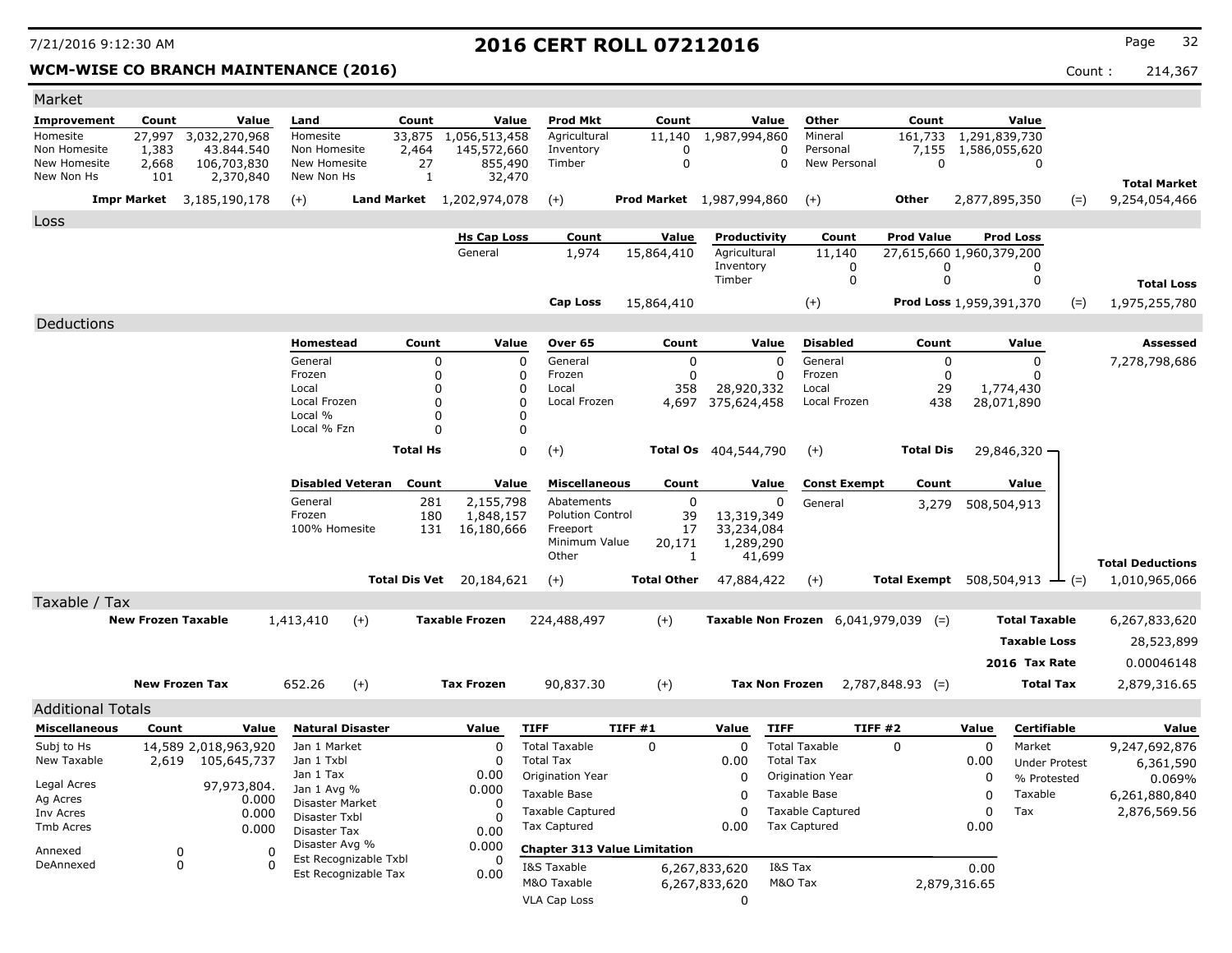### **WIS-WISE COUNTY (2016)** Count : 214,370

| Market                   |                           |                             |                |                               |                                               |                         |                              |                                               |                    |                                  |                                               |                   |                   |                                                     |                      |                         |
|--------------------------|---------------------------|-----------------------------|----------------|-------------------------------|-----------------------------------------------|-------------------------|------------------------------|-----------------------------------------------|--------------------|----------------------------------|-----------------------------------------------|-------------------|-------------------|-----------------------------------------------------|----------------------|-------------------------|
| Improvement              | Count                     |                             | Value          | Land                          |                                               | Count                   | Value                        | <b>Prod Mkt</b>                               | Count              | Value                            | Other                                         | Count             |                   | Value                                               |                      |                         |
| Homesite<br>Non Homesite | 27,996<br>1,383           | 3,032,205,838<br>43.844.540 |                | Homesite<br>Non Homesite      |                                               | 33,874<br>2,464         | 1,056,508,558<br>145,572,660 | Agricultural<br>Inventory                     | 11,140<br>$\Omega$ | 1,987,994,860                    | Mineral<br>0<br>Personal                      | 161,737           |                   | 1,291,839,740<br>7,155 1,586,055,620                |                      |                         |
| New Homesite             | 2,668                     | 106,703,830                 |                | New Homesite                  |                                               | 27                      | 855,490                      | Timber                                        | $\mathbf 0$        |                                  | $\mathbf 0$<br>New Personal                   |                   | $\mathbf 0$       | 0                                                   |                      |                         |
| New Non Hs               | 101                       | 2,370,840                   |                | New Non Hs                    |                                               | 1                       | 32,470                       |                                               |                    |                                  |                                               |                   |                   |                                                     |                      | <b>Total Market</b>     |
|                          | <b>Impr Market</b>        | 3,185,125,048               |                | $(+)$                         |                                               |                         | Land Market 1,202,969,178    | $(+)$                                         |                    | <b>Prod Market</b> 1,987,994,860 | $(+)$                                         | <b>Other</b>      |                   | 2,877,895,360                                       | $(=)$                | 9,253,984,446           |
| Loss                     |                           |                             |                |                               |                                               |                         |                              |                                               |                    |                                  |                                               |                   |                   |                                                     |                      |                         |
|                          |                           |                             |                |                               |                                               |                         | <b>Hs Cap Loss</b>           | Count                                         | Value              | Productivity                     | Count                                         | <b>Prod Value</b> |                   | <b>Prod Loss</b>                                    |                      |                         |
|                          |                           |                             |                |                               |                                               |                         | General                      | 1,974                                         | 15,864,410         | Agricultural<br>Inventory        | 11,140<br>0                                   |                   | 0                 | 27,615,660 1,960,379,200<br>0                       |                      |                         |
|                          |                           |                             |                |                               |                                               |                         |                              |                                               |                    | Timber                           | $\mathbf 0$                                   |                   | $\mathbf 0$       | $\mathbf 0$                                         |                      | <b>Total Loss</b>       |
|                          |                           |                             |                |                               |                                               |                         |                              | <b>Cap Loss</b>                               | 15,864,410         |                                  | $(+)$                                         |                   |                   | Prod Loss 1,959,391,370                             | $(=)$                | 1,975,255,780           |
| Deductions               |                           |                             |                |                               |                                               |                         |                              |                                               |                    |                                  |                                               |                   |                   |                                                     |                      |                         |
|                          |                           |                             |                | <b>Homestead</b>              |                                               | Count                   | Value                        | Over 65                                       | Count              | Value                            | <b>Disabled</b>                               | Count             |                   | Value                                               |                      | Assessed                |
|                          |                           |                             |                | General                       |                                               | $\mathbf 0$             |                              | $\mathbf 0$<br>General                        | $\mathbf 0$        | $\Omega$                         | General                                       |                   | 0                 | 0                                                   |                      | 7,278,728,666           |
|                          |                           |                             |                | Frozen<br>Local               |                                               | $\mathbf 0$<br>$\Omega$ |                              | $\mathbf 0$<br>Frozen<br>$\mathbf 0$<br>Local | $\mathbf 0$<br>356 | $\Omega$<br>3,242,236            | Frozen<br>Local                               |                   | 0<br>0            | 0<br>0                                              |                      |                         |
|                          |                           |                             |                | Local Frozen                  |                                               | n                       |                              | $\Omega$<br>Local Frozen                      | 4,699              | 44,956,128                       | Local Frozen                                  |                   | 0                 | 0                                                   |                      |                         |
|                          |                           |                             |                | Local %<br>Local % Fzn        |                                               |                         | 9,338 274,384,086            |                                               |                    |                                  |                                               |                   |                   |                                                     |                      |                         |
|                          |                           |                             |                |                               |                                               |                         | 5,023 125,278,585            |                                               |                    |                                  |                                               |                   |                   |                                                     |                      |                         |
|                          |                           |                             |                |                               |                                               |                         | Total Hs 399,662,671         | $(+)$                                         | <b>Total Os</b>    | 48,198,364                       | $(+)$                                         | <b>Total Dis</b>  |                   | $0 -$                                               |                      |                         |
|                          |                           |                             |                | <b>Disabled Veteran</b>       |                                               | Count                   | Value                        | <b>Miscellaneous</b>                          | Count              | Value                            | <b>Const Exempt</b>                           | Count             |                   | Value                                               |                      |                         |
|                          |                           |                             |                | General                       |                                               | 285                     | 2,185,798                    | Abatements                                    | $\mathbf{0}$       |                                  | $\Omega$<br>General                           | 3,279             |                   | 508,504,869                                         |                      |                         |
|                          |                           |                             |                | Frozen<br>100% Homesite       |                                               | 262<br>167              | 2,889,890<br>22,227,674      | <b>Polution Control</b><br>Freeport           | 39<br>17           | 13,319,349<br>33,234,084         |                                               |                   |                   |                                                     |                      |                         |
|                          |                           |                             |                |                               |                                               |                         |                              | Minimum Value                                 | 20,171             | 1,289,290                        |                                               |                   |                   |                                                     |                      |                         |
|                          |                           |                             |                |                               |                                               |                         |                              | Other                                         | 1                  | 41,699                           |                                               |                   |                   |                                                     |                      | <b>Total Deductions</b> |
|                          |                           |                             |                |                               |                                               |                         | Total Dis Vet 27,303,362     | $(+)$                                         | <b>Total Other</b> | 47,884,422                       | $(+)$                                         |                   |                   | <b>Total Exempt</b> $508,504,869$ $\rightarrow$ (=) |                      | 1,031,553,688           |
| Taxable / Tax            |                           |                             |                |                               |                                               |                         |                              |                                               |                    |                                  |                                               |                   |                   |                                                     |                      |                         |
|                          | <b>New Frozen Taxable</b> |                             |                | 2,002,579                     | $(+)$                                         |                         | <b>Taxable Frozen</b>        | 451,786,047                                   | $(+)$              |                                  | <b>Taxable Non Frozen</b> $5,793,522,513$ (=) |                   |                   | <b>Total Taxable</b>                                |                      | 6,247,174,978           |
|                          |                           |                             |                |                               |                                               |                         |                              |                                               |                    |                                  |                                               |                   |                   | <b>Taxable Loss</b>                                 |                      | 70,302,566              |
|                          |                           |                             |                |                               |                                               |                         |                              |                                               |                    |                                  |                                               |                   |                   | 2016 Tax Rate                                       |                      | 0.003139                |
|                          | <b>New Frozen Tax</b>     |                             |                | 6,266.65                      | $(+)$                                         |                         | <b>Tax Frozen</b>            | 1,198,238.79                                  | $(+)$              |                                  | Tax Non Frozen $18,185,124.47$ (=)            |                   |                   | <b>Total Tax</b>                                    |                      | 19,389,202.50           |
| <b>Additional Totals</b> |                           |                             |                |                               |                                               |                         |                              |                                               |                    |                                  |                                               |                   |                   |                                                     |                      |                         |
| <b>Miscellaneous</b>     | Count                     |                             | Value          | <b>Natural Disaster</b>       |                                               |                         | Value                        | <b>TIFF</b>                                   | TIFF#1             | Value                            | <b>TIFF</b>                                   | TIFF#2            | Value             | Certifiable                                         |                      | Value                   |
| Subj to Hs               |                           | 14,589 2,018,963,920        |                | Jan 1 Market                  |                                               |                         | $\Omega$                     | <b>Total Taxable</b>                          | $\mathbf{1}$       | 49,096,596                       | <b>Total Taxable</b>                          | 2                 | 3,411,920         | Market                                              |                      | 9,247,622,856           |
| New Taxable              | 2,722                     | 105,599,672                 |                | Jan 1 Txbl<br>Jan 1 Tax       |                                               |                         | $\Omega$<br>0.00             | <b>Total Tax</b>                              |                    | 153,801.55                       | <b>Total Tax</b>                              |                   | 10,710.00         |                                                     | <b>Under Protest</b> | 6,361,590               |
| Legal Acres              |                           | 97,988,660.                 |                | Jan 1 Avg %                   |                                               |                         | 0.000                        | Origination Year<br>Taxable Base              |                    | 2007<br>31,352,804               | Origination Year<br>Taxable Base              |                   | 2010<br>2,633,286 | % Protested<br>Taxable                              |                      | 0.069%<br>6,241,291,450 |
| Ag Acres<br>Inv Acres    |                           |                             | 0.000<br>0.000 | Disaster Market               |                                               |                         | 0                            | <b>Taxable Captured</b>                       |                    | 17,743,792                       | <b>Taxable Captured</b>                       |                   | 778,634           | Tax                                                 |                      | 19,370,734.11           |
| <b>Tmb Acres</b>         |                           |                             | 0.000          | Disaster Txbl<br>Disaster Tax |                                               |                         | $\Omega$<br>0.00             | <b>Tax Captured</b>                           |                    | 55,697.76                        | <b>Tax Captured</b>                           |                   | 2,444.13          |                                                     |                      |                         |
| Annexed                  | 0                         |                             | 0              | Disaster Avg %                |                                               |                         | 0.000                        | <b>Chapter 313 Value Limitation</b>           |                    |                                  |                                               |                   |                   |                                                     |                      |                         |
| DeAnnexed                | 0                         |                             | $\Omega$       |                               | Est Recognizable Txbl<br>Est Recognizable Tax |                         | 0<br>0.00                    | I&S Taxable                                   |                    | 6,247,174,978                    | I&S Tax                                       |                   | 0.00              |                                                     |                      |                         |
|                          |                           |                             |                |                               |                                               |                         |                              | M&O Taxable                                   |                    | 6,247,174,978                    | M&O Tax                                       |                   | 19,389,202.50     |                                                     |                      |                         |
|                          |                           |                             |                |                               |                                               |                         |                              | <b>VLA Cap Loss</b>                           |                    | $\mathbf{0}$                     |                                               |                   |                   |                                                     |                      |                         |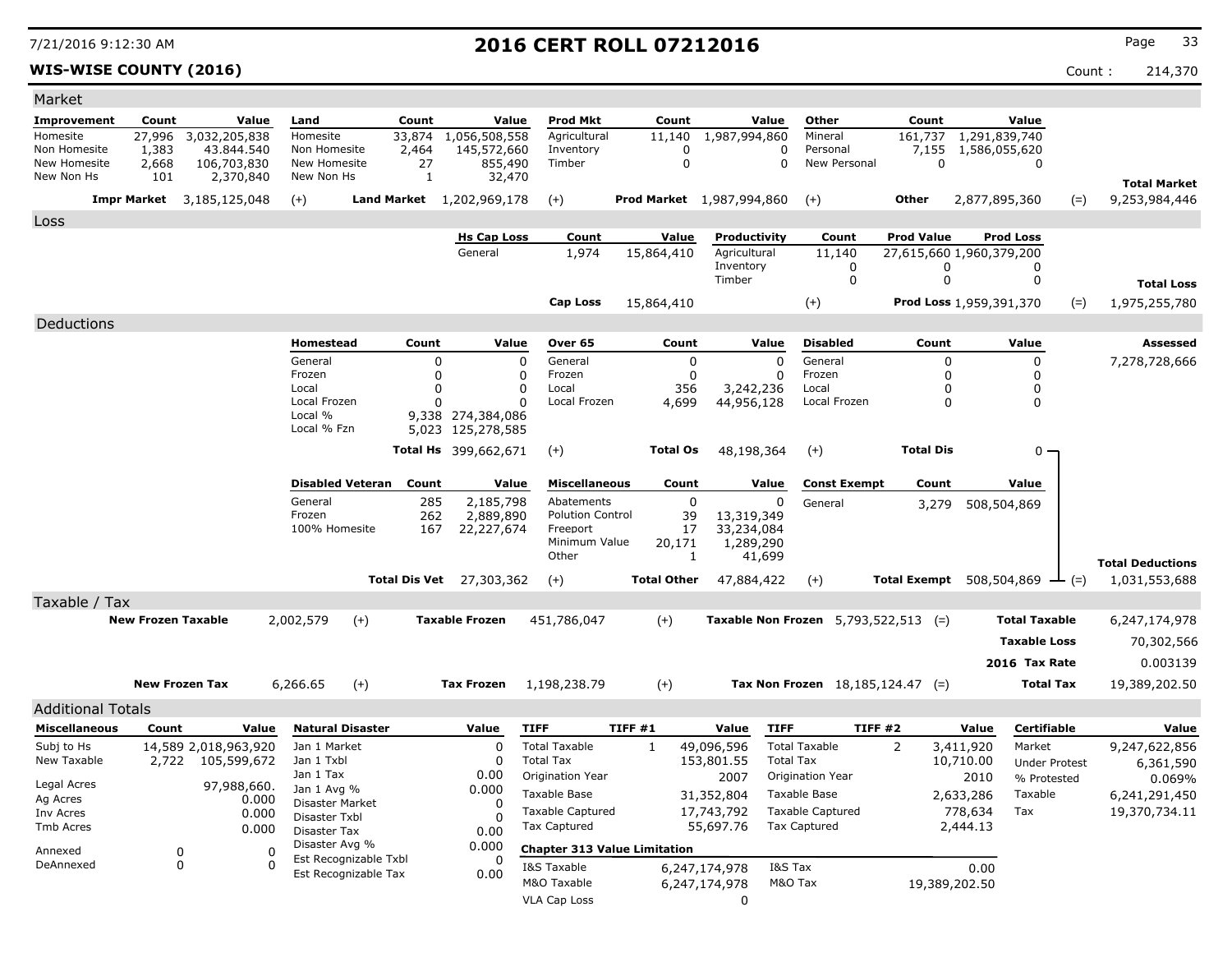**WT1-WCID #1 (2016)** Count : 143,863

| Market                                           |                           |                                  |                                  |                                  |                               |                                     |                                     |                              |                                                        |                                               |               |                                      |                                      |
|--------------------------------------------------|---------------------------|----------------------------------|----------------------------------|----------------------------------|-------------------------------|-------------------------------------|-------------------------------------|------------------------------|--------------------------------------------------------|-----------------------------------------------|---------------|--------------------------------------|--------------------------------------|
| <b>Improvement</b>                               | Count                     | Value                            | Land                             | Count                            | Value                         | <b>Prod Mkt</b>                     | Count                               | Value                        | Other                                                  | Count                                         |               | Value                                |                                      |
| Homesite                                         | 19,113                    | 1,902,446,970                    | Homesite                         | 23,874                           | 645,345,840                   | Agricultural                        | 7,542                               | 1,264,020,220                | Mineral                                                | 107,447                                       |               | 789,523,570                          |                                      |
| Non Homesite<br>New Homesite                     | 1,082<br>1,864            | 34.076.710                       | Non Homesite<br>New Homesite     | 1,904                            | 106,753,470                   | Inventory<br>Timber                 | 0<br>0                              |                              | $\mathbf 0$<br>Personal<br>$\mathbf 0$<br>New Personal | 4,560<br>$\mathbf 0$                          | 1,018,643,890 | 0                                    |                                      |
| New Non Hs                                       | 71                        | 60,913,110<br>1,820,840          | New Non Hs                       | 20<br>1                          | 746,490<br>32,470             |                                     |                                     |                              |                                                        |                                               |               |                                      |                                      |
|                                                  |                           | <b>Impr Market</b> 1,999,257,630 |                                  | <b>Land Market</b>               | 752,878,270                   |                                     |                                     | Prod Market 1,264,020,220    |                                                        | Other                                         |               |                                      | <b>Total Market</b><br>5,824,323,580 |
|                                                  |                           |                                  | $(+)$                            |                                  |                               | $(+)$                               |                                     |                              | $(+)$                                                  |                                               | 1,808,167,460 | $(=)$                                |                                      |
| Loss                                             |                           |                                  |                                  |                                  |                               |                                     |                                     |                              |                                                        |                                               |               |                                      |                                      |
|                                                  |                           |                                  |                                  |                                  | <b>Hs Cap Loss</b><br>General | Count<br>1,066                      | Value<br>8,581,920                  | Productivity<br>Agricultural | Count<br>7,542                                         | <b>Prod Value</b><br>17,983,230 1,246,036,990 |               | <b>Prod Loss</b>                     |                                      |
|                                                  |                           |                                  |                                  |                                  |                               |                                     |                                     | Inventory                    | 0                                                      | 0                                             |               | 0                                    |                                      |
|                                                  |                           |                                  |                                  |                                  |                               |                                     |                                     | Timber                       | 0                                                      | 0                                             |               | 0                                    | <b>Total Loss</b>                    |
|                                                  |                           |                                  |                                  |                                  |                               | <b>Cap Loss</b>                     | 8,581,920                           |                              | $(+)$                                                  | Prod Loss 1,245,049,160                       |               | $(=)$                                | 1,253,631,080                        |
| Deductions                                       |                           |                                  |                                  |                                  |                               |                                     |                                     |                              |                                                        |                                               |               |                                      |                                      |
|                                                  |                           |                                  | Homestead                        | Count                            | Value                         | Over 65                             | Count                               | Value                        | <b>Disabled</b>                                        | Count                                         |               | Value                                | Assessed                             |
|                                                  |                           |                                  | General                          |                                  | 0                             | $\Omega$<br>General                 | 0                                   |                              | $\mathbf 0$<br>General                                 | 0                                             |               | $\mathbf 0$                          | 4,570,692,500                        |
|                                                  |                           |                                  | Frozen                           |                                  | 0                             | Frozen<br>0                         | 0                                   |                              | Frozen<br>O                                            | 0                                             |               | 0                                    |                                      |
|                                                  |                           |                                  | Local                            |                                  | $\Omega$                      | 0<br>Local                          | O                                   |                              | Local<br>0                                             | 0                                             |               | 0                                    |                                      |
|                                                  |                           |                                  | Local Frozen<br>Local %          |                                  | 0<br>0                        | 0<br>Local Frozen<br>$\mathbf{0}$   | $\Omega$                            |                              | Local Frozen<br>O                                      | 0                                             |               | $\mathbf 0$                          |                                      |
|                                                  |                           |                                  | Local % Fzn                      |                                  | 0                             | 0                                   |                                     |                              |                                                        |                                               |               |                                      |                                      |
|                                                  |                           |                                  |                                  | <b>Total Hs</b>                  |                               | 0<br>$(+)$                          | <b>Total Os</b>                     |                              | $(+)$<br>0                                             | <b>Total Dis</b>                              |               | $0 -$                                |                                      |
|                                                  |                           |                                  |                                  |                                  |                               |                                     |                                     |                              |                                                        |                                               |               |                                      |                                      |
|                                                  |                           |                                  |                                  | <b>Disabled Veteran</b><br>Count | Value                         | <b>Miscellaneous</b>                | Count                               | Value                        | <b>Const Exempt</b>                                    | Count                                         |               | Value                                |                                      |
|                                                  |                           |                                  | General                          | 372                              | 3,468,653                     | Abatements                          | 0                                   |                              | 0<br>General                                           | 2,333                                         | 253,339,720   |                                      |                                      |
|                                                  |                           |                                  | Frozen<br>100% Homesite          | 123                              | 0                             | <b>Polution Control</b><br>Freeport | 26<br>7                             | 8,529,824<br>1,147,315       |                                                        |                                               |               |                                      |                                      |
|                                                  |                           |                                  |                                  |                                  | 16,825,190                    | Minimum Value                       | 16,795                              | 1,053,560                    |                                                        |                                               |               |                                      |                                      |
|                                                  |                           |                                  |                                  |                                  |                               | Other                               | 1                                   | 41,699                       |                                                        |                                               |               |                                      | <b>Total Deductions</b>              |
|                                                  |                           |                                  |                                  | <b>Total Dis Vet</b>             | 20,293,843                    | $(+)$                               | <b>Total Other</b>                  | 10,772,398                   | $(+)$                                                  |                                               |               | Total Exempt 253,339,720 $\perp$ (=) | 284,405,961                          |
| Taxable / Tax                                    |                           |                                  |                                  |                                  |                               |                                     |                                     |                              |                                                        |                                               |               |                                      |                                      |
|                                                  | <b>New Frozen Taxable</b> |                                  | $\mathbf 0$                      | $(+)$                            | <b>Taxable Frozen</b>         | $\mathbf 0$                         | $(+)$                               |                              | <b>Taxable Non Frozen</b> $4,286,286,539$ (=)          |                                               |               | <b>Total Taxable</b>                 | 4,286,286,539                        |
|                                                  |                           |                                  |                                  |                                  |                               |                                     |                                     |                              |                                                        |                                               |               | <b>Taxable Loss</b>                  | 409,139                              |
|                                                  |                           |                                  |                                  |                                  |                               |                                     |                                     |                              |                                                        |                                               |               | 2016 Tax Rate                        | 0.0001                               |
|                                                  |                           | <b>New Frozen Tax</b>            | 0.00                             | $(+)$                            | <b>Tax Frozen</b>             | 0.00                                | $(+)$                               | <b>Tax Non Frozen</b>        |                                                        | $428,587.74$ (=)                              |               | <b>Total Tax</b>                     | 428,587.74                           |
|                                                  |                           |                                  |                                  |                                  |                               |                                     |                                     |                              |                                                        |                                               |               |                                      |                                      |
| <b>Additional Totals</b><br><b>Miscellaneous</b> | Count                     | Value                            | <b>Natural Disaster</b>          |                                  | Value                         | <b>TIFF</b>                         | <b>TIFF #1</b>                      | Value                        | <b>TIFF</b>                                            | TIFF#2                                        | Value         | Certifiable                          | Value                                |
| Subj to Hs                                       |                           | 9,977 1,366,479,240              | Jan 1 Market                     |                                  | 0                             | <b>Total Taxable</b>                | $\mathbf 0$                         | $\Omega$                     | <b>Total Taxable</b>                                   | $\mathbf 0$                                   | $\mathbf 0$   | Market                               | 5,818,899,320                        |
| New Taxable                                      | 1,904                     | 63,372,280                       | Jan 1 Txbl                       |                                  | $\Omega$                      | <b>Total Tax</b>                    |                                     | 0.00                         | <b>Total Tax</b>                                       |                                               | 0.00          | <b>Under Protest</b>                 | 5,424,260                            |
|                                                  |                           |                                  | Jan 1 Tax                        |                                  | 0.00                          | Origination Year                    |                                     | $\Omega$                     | Origination Year                                       |                                               | 0             | % Protested                          | 0.093%                               |
| Legal Acres<br>Ag Acres                          |                           | 58,358,869.<br>0.000             | Jan 1 Avg %                      |                                  | 0.000                         | Taxable Base                        |                                     | 0                            | Taxable Base                                           |                                               | 0             | Taxable                              | 4,280,862,599                        |
| Inv Acres                                        |                           | 0.000                            | Disaster Market<br>Disaster Txbl |                                  | 0<br><sup>0</sup>             | <b>Taxable Captured</b>             |                                     | 0                            | <b>Taxable Captured</b>                                |                                               | 0             | Tax                                  | 428,045.34                           |
| Tmb Acres                                        |                           | 0.000                            | Disaster Tax                     |                                  | 0.00                          | <b>Tax Captured</b>                 |                                     | 0.00                         | <b>Tax Captured</b>                                    |                                               | 0.00          |                                      |                                      |
| Annexed                                          |                           | 0<br>0                           | Disaster Avg %                   |                                  | 0.000                         |                                     | <b>Chapter 313 Value Limitation</b> |                              |                                                        |                                               |               |                                      |                                      |
| DeAnnexed                                        |                           | 0<br>$\Omega$                    |                                  | Est Recognizable Txbl            | 0                             | I&S Taxable                         |                                     | 4,286,286,539                | I&S Tax                                                |                                               | 0.00          |                                      |                                      |
|                                                  |                           |                                  |                                  | Est Recognizable Tax             | 0.00                          | M&O Taxable                         |                                     | 4,286,286,539                | M&O Tax                                                |                                               | 428,587.74    |                                      |                                      |
|                                                  |                           |                                  |                                  |                                  |                               | <b>VLA Cap Loss</b>                 |                                     | 0                            |                                                        |                                               |               |                                      |                                      |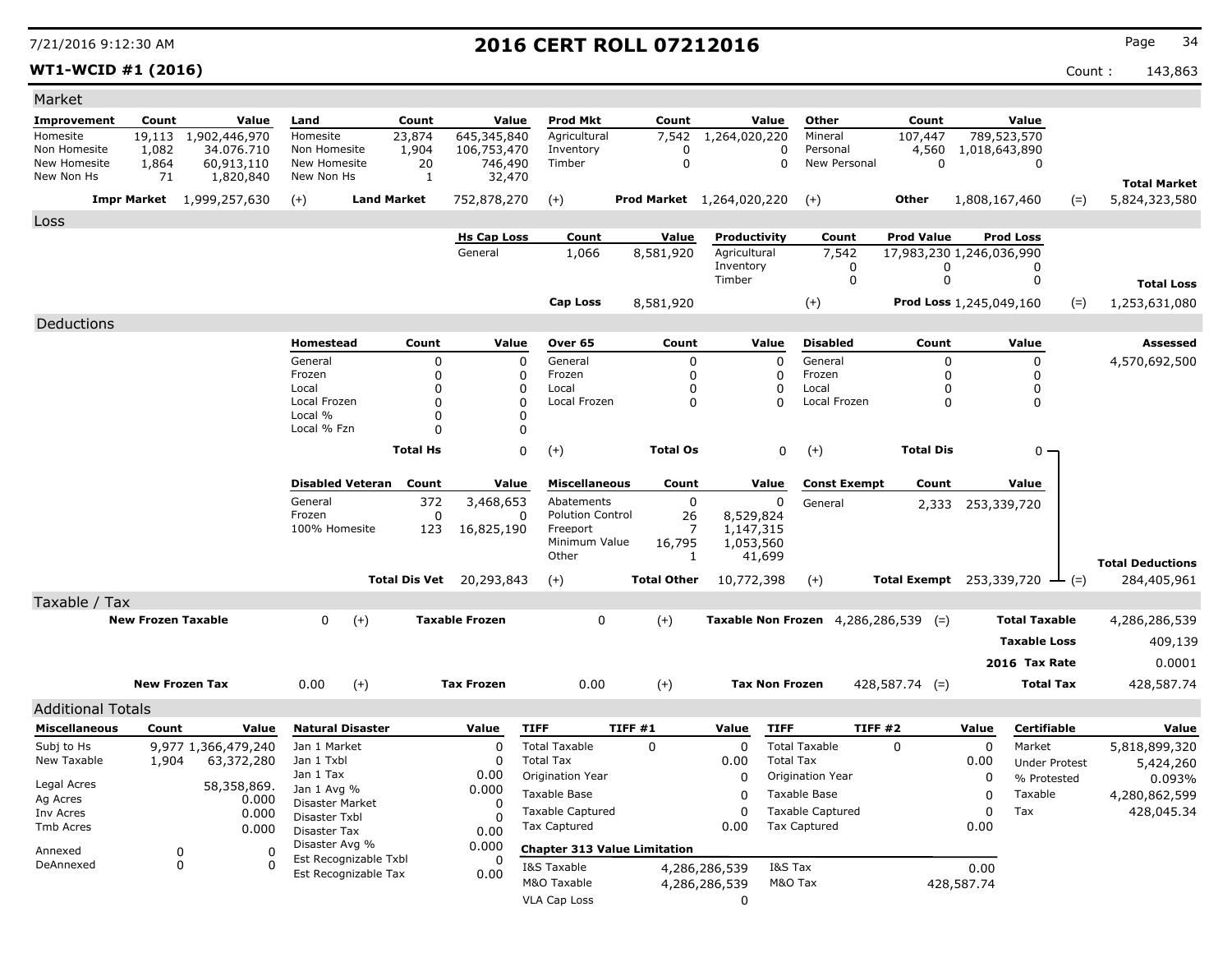### **WT2-WISE CO WATER SUPPLY (2016)** Count : 5,348

| Market                   |                           |                                    |                                                |                                        |                    |                           |                                     |                           |                         |                          |                  |                      |                         |
|--------------------------|---------------------------|------------------------------------|------------------------------------------------|----------------------------------------|--------------------|---------------------------|-------------------------------------|---------------------------|-------------------------|--------------------------|------------------|----------------------|-------------------------|
| Improvement              | Count                     | Value                              | Land                                           | Count                                  | Value              | <b>Prod Mkt</b>           | Count                               | Value                     | Other                   | Count                    | Value            |                      |                         |
| Homesite                 | 2,436                     | 434,282,958                        | Homesite                                       | 2,825                                  | 152,373,138        | Agricultural              | 103                                 | 23,026,640                | Mineral                 | 1,591                    | 11,309,820       |                      |                         |
| Non Homesite             | 11                        | 351,730                            | Non Homesite                                   | 33                                     | 4,739,330          | Inventory                 | 0                                   |                           | 0<br>Personal           | 756                      | 129,528,400      |                      |                         |
| New Homesite             | 126<br>0                  | 9,891,710<br>0                     | New Homesite                                   | 2<br>0                                 | 15,380<br>0        | Timber                    | 0                                   |                           | 0<br>New Personal       | $\mathbf 0$              |                  | 0                    |                         |
| New Non Hs               |                           |                                    | New Non Hs                                     |                                        |                    |                           |                                     |                           |                         |                          |                  |                      | <b>Total Market</b>     |
|                          | <b>Impr Market</b>        | 444,526,398                        | $(+)$                                          | <b>Land Market</b>                     | 157,127,848        | $(+)$                     | <b>Prod Market</b>                  | 23,026,640                | $(+)$                   | Other                    | 140,838,220      | $(=)$                | 765,519,106             |
| Loss                     |                           |                                    |                                                |                                        |                    |                           |                                     |                           |                         |                          |                  |                      |                         |
|                          |                           |                                    |                                                |                                        | <b>Hs Cap Loss</b> | Count                     | <b>Value</b>                        | Productivity              | Count                   | <b>Prod Value</b>        | <b>Prod Loss</b> |                      |                         |
|                          |                           |                                    |                                                |                                        | General            | 249                       | 1,579,670                           | Agricultural              | 103                     | 101,710                  | 22,924,930       |                      |                         |
|                          |                           |                                    |                                                |                                        |                    |                           |                                     | Inventory<br>Timber       | 0<br>0                  | 0<br>0                   |                  | 0<br>0               |                         |
|                          |                           |                                    |                                                |                                        |                    |                           |                                     |                           |                         |                          |                  |                      | <b>Total Loss</b>       |
|                          |                           |                                    |                                                |                                        |                    | <b>Cap Loss</b>           | 1,579,670                           |                           | $(+)$                   | <b>Prod Loss</b>         | 22,924,930       | $(=)$                | 24,504,600              |
| Deductions               |                           |                                    |                                                |                                        |                    |                           |                                     |                           |                         |                          |                  |                      |                         |
|                          |                           |                                    | Homestead                                      | Count                                  | Value              | Over 65                   | Count                               | Value                     | <b>Disabled</b>         | Count                    | Value            |                      | Assessed                |
|                          |                           |                                    | General                                        | 0                                      | $\pmb{0}$          | General                   | $\mathbf 0$                         | $\Omega$                  | General                 | 0                        |                  | 0                    | 741,014,506             |
|                          |                           |                                    | Frozen                                         | $\mathbf{0}$                           | 0                  | Frozen                    | 0                                   | 0                         | Frozen                  | 0                        |                  | 0                    |                         |
|                          |                           |                                    | Local<br>Local Frozen                          | $\mathbf 0$<br>$\Omega$                | 0<br>$\Omega$      | Local<br>Local Frozen     | 454<br>$\Omega$                     | 2,718,000<br>0            | Local<br>Local Frozen   | 0<br>0                   |                  | 0<br>0               |                         |
|                          |                           |                                    | Local %                                        | $\mathbf 0$                            | 0                  |                           |                                     |                           |                         |                          |                  |                      |                         |
|                          |                           |                                    | Local % Fzn                                    | $\Omega$                               | 0                  |                           |                                     |                           |                         |                          |                  |                      |                         |
|                          |                           |                                    |                                                | <b>Total Hs</b>                        | 0                  | $(+)$                     | <b>Total Os</b>                     | 2,718,000                 | $(+)$                   | <b>Total Dis</b>         |                  | $0 -$                |                         |
|                          |                           |                                    |                                                |                                        |                    |                           |                                     |                           |                         |                          |                  |                      |                         |
|                          |                           |                                    | <b>Disabled Veteran</b>                        | Count                                  | Value              | <b>Miscellaneous</b>      | Count                               | Value                     | <b>Const Exempt</b>     | Count                    | Value            |                      |                         |
|                          |                           |                                    | General                                        | 35                                     | 377,000            | Abatements                | 0                                   | 0                         | General                 | 225                      | 104,090,350      |                      |                         |
|                          |                           |                                    | Frozen                                         | 0                                      | 0                  | <b>Polution Control</b>   | $\mathbf{1}$                        | 559,130                   |                         |                          |                  |                      |                         |
|                          |                           |                                    | 100% Homesite                                  | 8                                      | 1,133,868          | Freeport<br>Minimum Value | -1<br>528                           | 20,341,660                |                         |                          |                  |                      |                         |
|                          |                           |                                    |                                                |                                        |                    | Other                     | 0                                   | 43,210<br>0               |                         |                          |                  |                      |                         |
|                          |                           |                                    |                                                |                                        |                    |                           |                                     |                           |                         |                          |                  |                      | <b>Total Deductions</b> |
|                          |                           |                                    |                                                | <b>Total Dis Vet</b>                   | 1,510,868          | $(+)$                     | <b>Total Other</b>                  | 20,944,000                | $(+)$                   | Total Exempt 104,090,350 |                  | $ (=)$               | 129,263,218             |
| Taxable / Tax            |                           |                                    |                                                |                                        |                    |                           |                                     |                           |                         |                          |                  |                      |                         |
|                          | <b>New Frozen Taxable</b> |                                    | $\mathbf{0}$<br>$(+)$<br><b>Taxable Frozen</b> |                                        |                    | 0                         | $(+)$                               | <b>Taxable Non Frozen</b> |                         | $611,751,288$ (=)        |                  | <b>Total Taxable</b> | 611,751,288             |
|                          |                           |                                    |                                                |                                        |                    |                           |                                     |                           |                         |                          |                  | <b>Taxable Loss</b>  | 347                     |
|                          |                           |                                    |                                                |                                        |                    |                           |                                     |                           |                         |                          |                  | 2016 Tax Rate        | 0.001275                |
| <b>New Frozen Tax</b>    |                           | $(+)$<br>0.00<br><b>Tax Frozen</b> |                                                | 0.00<br>$(+)$<br><b>Tax Non Frozen</b> |                    |                           | $779,982.45$ (=)                    | <b>Total Tax</b>          |                         | 779,982.45               |                  |                      |                         |
|                          |                           |                                    |                                                |                                        |                    |                           |                                     |                           |                         |                          |                  |                      |                         |
| <b>Additional Totals</b> |                           |                                    |                                                |                                        |                    |                           |                                     |                           |                         |                          |                  |                      |                         |
| <b>Miscellaneous</b>     | Count                     | Value                              | <b>Natural Disaster</b>                        |                                        | Value              | <b>TIFF</b>               | TIFF#1                              | <b>TIFF</b><br>Value      |                         | TIFF#2                   | Value            | <b>Certifiable</b>   | Value                   |
| Subj to Hs               | 1,125                     | 154,923,570                        | Jan 1 Market                                   |                                        | 0                  | <b>Total Taxable</b>      | $\Omega$                            | 0                         | <b>Total Taxable</b>    | $\Omega$                 | 0                | Market               | 765,519,106             |
| New Taxable              | 126                       | 8,352,370                          | Jan 1 Txbl                                     |                                        | 0                  | <b>Total Tax</b>          |                                     | 0.00                      | <b>Total Tax</b>        |                          | 0.00<br>0        | <b>Under Protest</b> | 0                       |
| Legal Acres              |                           | 324,836.984                        | Jan 1 Tax                                      |                                        | 0.00<br>0.000      | Origination Year          |                                     | $\Omega$                  | Origination Year        |                          |                  | % Protested          | $0\%$                   |
| Ag Acres                 |                           | 0.000                              | Jan 1 Avg %<br>Disaster Market                 |                                        | $\Omega$           | Taxable Base              |                                     | 0                         | Taxable Base            |                          | Taxable<br>0     |                      | 611,751,288             |
| Inv Acres                |                           | 0.000                              | Disaster Txbl                                  |                                        |                    | <b>Taxable Captured</b>   |                                     | 0                         | <b>Taxable Captured</b> |                          | 0<br>Tax         |                      | 779,982.45              |
| Tmb Acres                |                           | 0.000                              | Disaster Tax                                   |                                        | 0.00               | Tax Captured<br>0.00      |                                     |                           | <b>Tax Captured</b>     |                          | 0.00             |                      |                         |
| Annexed                  | 0                         | 0                                  | Disaster Avg %                                 |                                        | 0.000              |                           | <b>Chapter 313 Value Limitation</b> |                           |                         |                          |                  |                      |                         |
| DeAnnexed                | 0                         | $\Omega$                           | Est Recognizable Txbl<br>Est Recognizable Tax  |                                        | 0<br>0.00          | I&S Taxable               |                                     | 611,751,288               | I&S Tax                 |                          | 779,982.45       |                      |                         |
|                          |                           |                                    |                                                |                                        |                    | M&O Taxable               |                                     | 611,751,288               | M&O Tax                 |                          | 0.00             |                      |                         |
|                          |                           |                                    |                                                |                                        |                    | VLA Cap Loss              |                                     | 0                         |                         |                          |                  |                      |                         |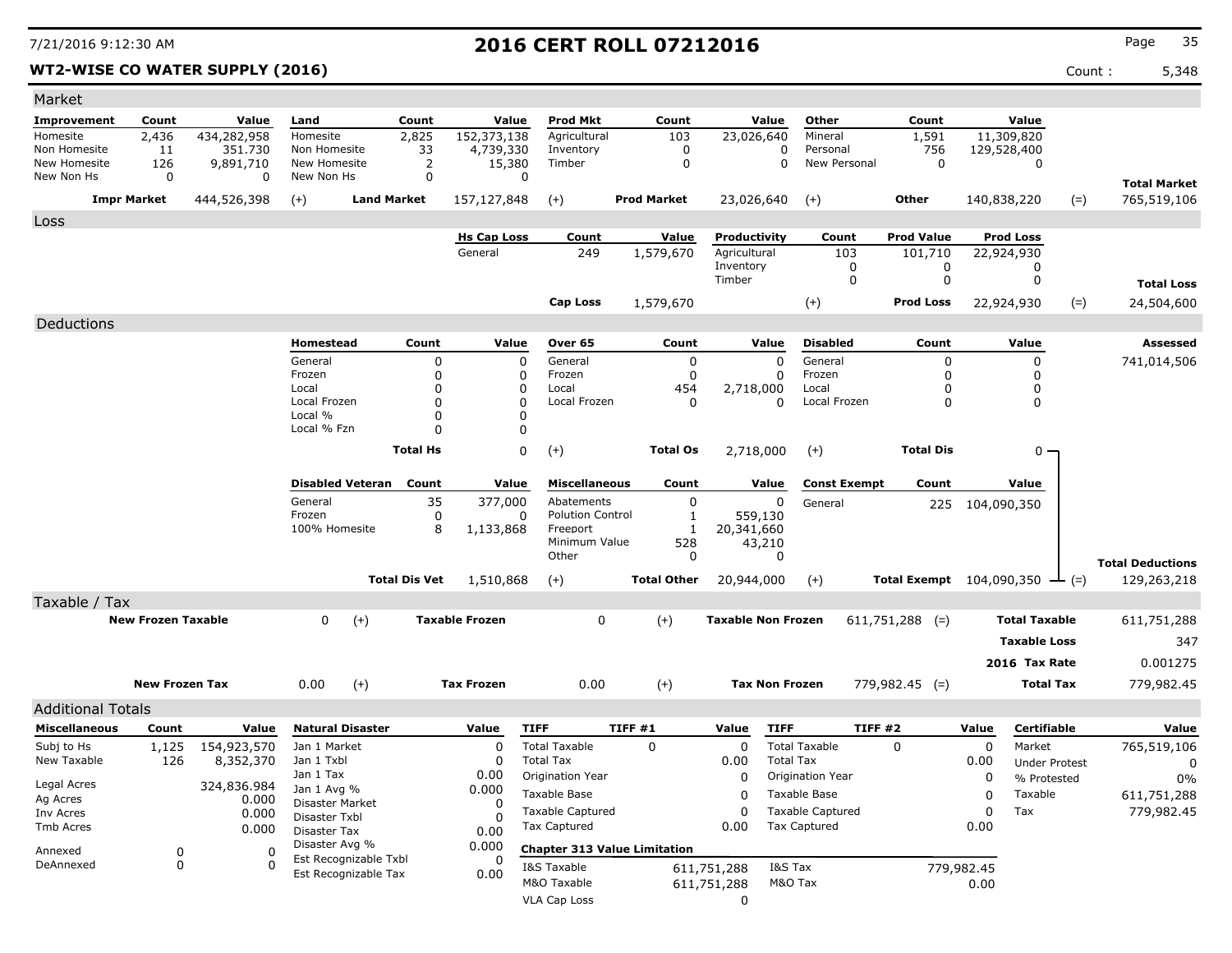### WT3-CLEAR CREEK WATER (2016) **Count :** 906

| Market                   |                           |                |                                     |                      |                    |                                     |                    |                           |                        |                         |                     |                     |                      |                                      |
|--------------------------|---------------------------|----------------|-------------------------------------|----------------------|--------------------|-------------------------------------|--------------------|---------------------------|------------------------|-------------------------|---------------------|---------------------|----------------------|--------------------------------------|
| Improvement              | Count                     | Value          | Land                                | Count                | Value              | <b>Prod Mkt</b>                     | Count              |                           | Value                  | Other                   | Count               |                     | Value                |                                      |
| Homesite                 | 42                        | 2,556,010      | Homesite                            | 37                   | 616,120            | Agricultural                        | 87                 | 19,001,400                |                        | Mineral                 | 684                 |                     | 10,867,300           |                                      |
| Non Homesite             | 3                         | 46.740         | Non Homesite                        | 7                    | 427,260            | Inventory                           | $\mathbf 0$        |                           | 0                      | Personal                | 107                 |                     | 43,683,700           |                                      |
| New Homesite             | 4                         | 46,780         | New Homesite                        | $\Omega$             | 0                  | Timber                              | $\mathbf 0$        |                           | $\Omega$               | New Personal            | 0                   |                     | 0                    |                                      |
| New Non Hs               | 0                         | 0              | New Non Hs                          | 0                    | 0                  |                                     |                    |                           |                        |                         |                     |                     |                      | <b>Total Market</b>                  |
|                          | <b>Impr Market</b>        | 2,649,530      | <b>Land Market</b><br>$(+)$         |                      | 1,043,380          | $(+)$                               | <b>Prod Market</b> | 19,001,400                |                        | $(+)$                   | Other               |                     | 54,551,000           | 77,245,310<br>$(=)$                  |
| Loss                     |                           |                |                                     |                      |                    |                                     |                    |                           |                        |                         |                     |                     |                      |                                      |
|                          |                           |                |                                     |                      | <b>Hs Cap Loss</b> | Count                               | Value              | Productivity              |                        | Count                   | <b>Prod Value</b>   |                     | <b>Prod Loss</b>     |                                      |
|                          |                           |                |                                     |                      | General            | 2                                   | 21,260             | Agricultural              |                        | 87                      | 369,840             |                     | 18,631,560           |                                      |
|                          |                           |                |                                     |                      |                    |                                     |                    | Inventory<br>Timber       |                        | 0<br>0                  | 0<br>$\mathbf 0$    |                     | 0<br>0               |                                      |
|                          |                           |                |                                     |                      |                    |                                     |                    |                           |                        |                         |                     |                     |                      | <b>Total Loss</b>                    |
|                          |                           |                |                                     |                      |                    | <b>Cap Loss</b>                     | 21,260             |                           |                        | $(+)$                   | <b>Prod Loss</b>    |                     | 18,631,560           | $(=)$<br>18,652,820                  |
| Deductions               |                           |                |                                     |                      |                    |                                     |                    |                           |                        |                         |                     |                     |                      |                                      |
|                          |                           |                | Homestead                           | Count                | Value              | Over 65                             | Count              |                           | Value                  | <b>Disabled</b>         | Count               |                     | Value                | Assessed                             |
|                          |                           |                | General                             | $\mathbf 0$          | $\mathbf 0$        | General                             |                    | $\mathbf 0$               | $\mathbf 0$            | General                 | 0                   |                     | 0                    | 58,592,490                           |
|                          |                           |                | Frozen                              | $\mathbf 0$          | 0                  | Frozen                              |                    | $\Omega$                  | 0                      | Frozen                  | 0                   |                     | 0                    |                                      |
|                          |                           |                | Local<br>Local Frozen               | 0<br>$\mathbf 0$     | 0<br>0             | Local<br>Local Frozen               |                    | 0<br>$\Omega$             | 0<br>$\Omega$          | Local<br>Local Frozen   | 0<br>0              |                     | 0<br>0               |                                      |
|                          |                           |                | Local %                             | $\mathbf 0$          | $\Omega$           |                                     |                    |                           |                        |                         |                     |                     |                      |                                      |
|                          |                           |                | Local % Fzn                         | $\Omega$             | 0                  |                                     |                    |                           |                        |                         |                     |                     |                      |                                      |
|                          |                           |                |                                     | <b>Total Hs</b>      | 0                  | $(+)$                               | <b>Total Os</b>    |                           | 0                      | $(+)$                   | <b>Total Dis</b>    |                     | 0 -                  |                                      |
|                          |                           |                |                                     |                      |                    |                                     |                    |                           |                        |                         |                     |                     |                      |                                      |
|                          |                           |                | <b>Disabled Veteran</b>             | Count                | Value              | <b>Miscellaneous</b>                | Count              |                           | Value                  | <b>Const Exempt</b>     | Count               |                     | Value                |                                      |
|                          |                           |                | General                             | 1                    | 1,460              | Abatements                          |                    | 0                         | 0                      | General                 | 3                   |                     | 59,720               |                                      |
|                          |                           |                | Frozen                              | 0                    | 0                  | <b>Polution Control</b>             |                    | 5<br>1,226,760            |                        |                         |                     |                     |                      |                                      |
|                          |                           |                | 100% Homesite                       | 1                    | 186,810            | Freeport<br>Minimum Value           | 112                | 0                         | <sup>0</sup><br>13,630 |                         |                     |                     |                      |                                      |
|                          |                           |                |                                     |                      |                    | Other                               |                    | 0                         | 0                      |                         |                     |                     |                      |                                      |
|                          |                           |                |                                     | <b>Total Dis Vet</b> | 188,270            |                                     | <b>Total Other</b> |                           |                        |                         | <b>Total Exempt</b> |                     | 59,720               | <b>Total Deductions</b><br>1,488,380 |
|                          |                           |                |                                     |                      | $(+)$              |                                     | 1,240,390          |                           | $(+)$                  |                         |                     | $-(-)$              |                      |                                      |
| Taxable / Tax            |                           |                |                                     |                      |                    |                                     |                    |                           |                        |                         |                     |                     |                      |                                      |
|                          | <b>New Frozen Taxable</b> |                | 0<br>$(+)$<br><b>Taxable Frozen</b> |                      |                    | 0                                   | $(+)$              | <b>Taxable Non Frozen</b> |                        |                         | $57,104,110$ (=)    |                     | <b>Total Taxable</b> | 57,104,110                           |
|                          |                           |                |                                     |                      |                    |                                     |                    |                           |                        |                         |                     | <b>Taxable Loss</b> | $-40$                |                                      |
|                          |                           |                |                                     |                      |                    |                                     |                    |                           | 2016 Tax Rate          |                         | 0.0004              |                     |                      |                                      |
| <b>New Frozen Tax</b>    |                           | 0.00<br>$(+)$  |                                     | <b>Tax Frozen</b>    | 0.00               | $(+)$                               |                    | <b>Tax Non Frozen</b>     |                        | $22,841.66$ (=)         |                     | <b>Total Tax</b>    | 22,841.66            |                                      |
| <b>Additional Totals</b> |                           |                |                                     |                      |                    |                                     |                    |                           |                        |                         |                     |                     |                      |                                      |
| <b>Miscellaneous</b>     | Count                     | Value          | <b>Natural Disaster</b>             |                      | Value              | <b>TIFF</b>                         | TIFF #1            | Value                     | <b>TIFF</b>            |                         | TIFF#2              | Value               | Certifiable          | Value                                |
| Subj to Hs               | 21                        | 2,170,470      | Jan 1 Market                        |                      | $\mathbf 0$        | <b>Total Taxable</b>                | 0                  | $\mathbf 0$               |                        | <b>Total Taxable</b>    | 0                   | 0                   | Market               | 77,245,310                           |
| New Taxable              | 4                         | 46,780         | Jan 1 Txbl                          |                      | 0                  | <b>Total Tax</b>                    |                    | 0.00                      | <b>Total Tax</b>       |                         |                     | 0.00                | <b>Under Protest</b> | 0                                    |
|                          |                           |                | Jan 1 Tax                           |                      | 0.00               | Origination Year                    |                    | 0                         |                        | Origination Year        |                     | 0                   | % Protested          | 0%                                   |
| Legal Acres              |                           | 224,750.233    | Jan 1 Avg %                         |                      | 0.000              | Taxable Base                        |                    | 0                         |                        | Taxable Base            |                     | 0                   | Taxable              | 57,104,110                           |
| Ag Acres<br>Inv Acres    |                           | 0.000<br>0.000 | Disaster Market                     |                      | 0                  | <b>Taxable Captured</b>             |                    | 0                         |                        | <b>Taxable Captured</b> |                     | 0                   | Tax                  | 22,841.66                            |
| Tmb Acres                |                           | 0.000          | Disaster Txbl                       |                      | 0                  | <b>Tax Captured</b>                 |                    | 0.00                      |                        | <b>Tax Captured</b>     |                     | 0.00                |                      |                                      |
|                          |                           |                | Disaster Tax<br>Disaster Avg %      |                      | 0.00<br>0.000      | <b>Chapter 313 Value Limitation</b> |                    |                           |                        |                         |                     |                     |                      |                                      |
| Annexed<br>DeAnnexed     | 0<br>0                    | 0<br>0         | Est Recognizable Txbl               |                      | 0                  |                                     |                    |                           |                        |                         |                     |                     |                      |                                      |
|                          |                           |                | Est Recognizable Tax                |                      | 0.00               | I&S Taxable<br>M&O Taxable          |                    | 57,104,110                | I&S Tax                | M&O Tax                 |                     | 0.00                |                      |                                      |
|                          |                           |                |                                     |                      |                    |                                     |                    | 57,104,110<br>$\mathbf 0$ |                        |                         |                     | 22,841.66           |                      |                                      |
|                          |                           |                |                                     |                      |                    | VLA Cap Loss                        |                    |                           |                        |                         |                     |                     |                      |                                      |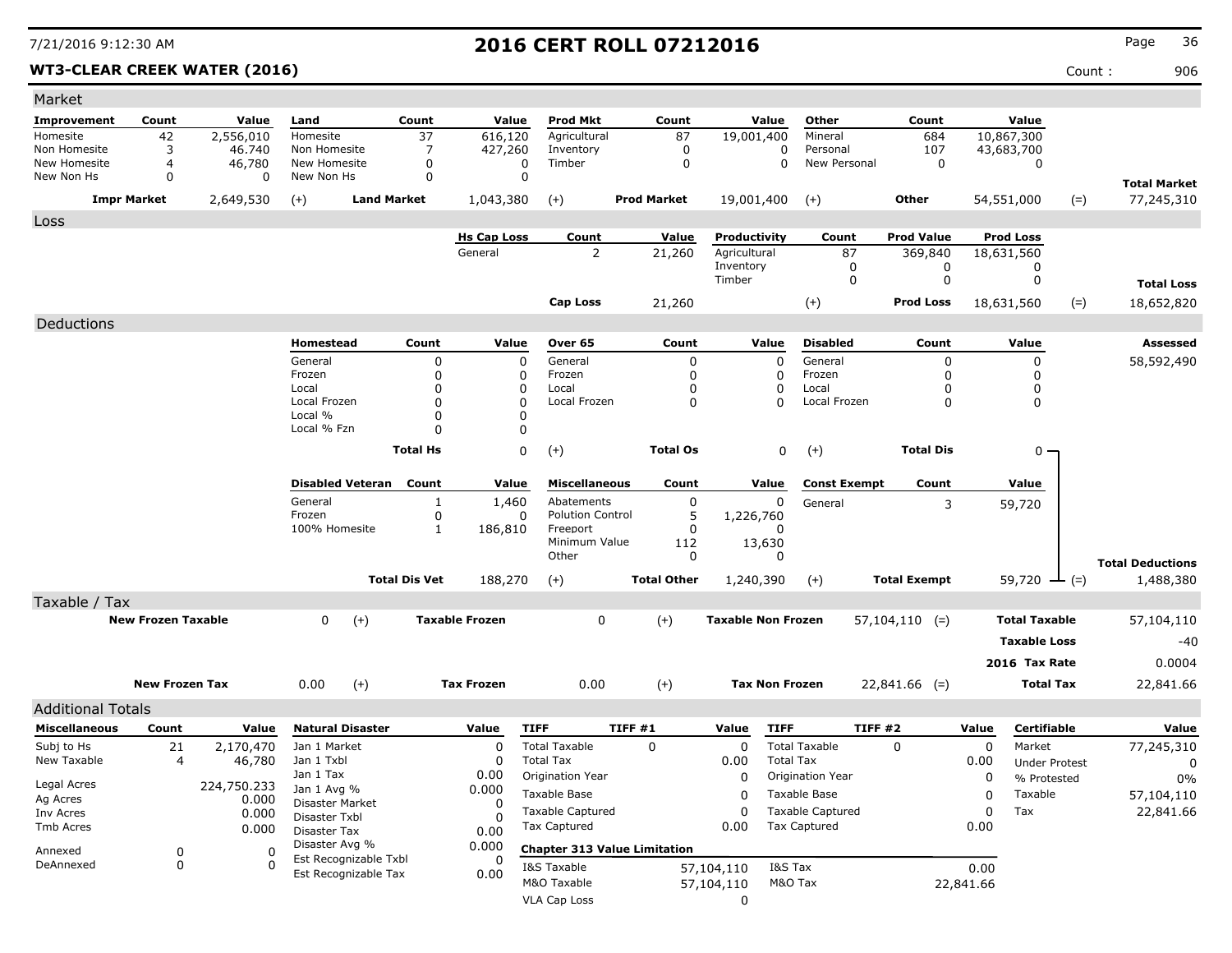### **WT4-NORTH FT WORTH WCID 1 (2016)** Count : 510

| Count<br>Value<br>Prod Mkt<br>Count<br>Value<br>Other<br>Count<br>Value<br>Improvement<br>Count<br>Value<br>Land<br>170<br>896,540<br>166<br>21,430,830<br>5,186,780<br>Agricultural<br>1,403,230<br>330<br>Homesite<br>Homesite<br>Mineral<br>4<br>54,820<br>Non Homesite<br>0<br>Non Homesite<br>0<br>0<br>Inventory<br>0<br>0<br>Personal<br>6<br>0<br>New Homesite<br>8<br>New Homesite<br>0<br>$\mathbf 0$<br>Timber<br>0<br>$\mathbf 0$<br>New Personal<br>0<br>14,420<br>0<br>New Non Hs<br>0<br>New Non Hs<br>0<br>0<br>0<br><b>Total Market</b><br><b>Land Market</b><br><b>Impr Market</b><br>21,445,250<br>5,186,780<br>$(+)$<br><b>Prod Market</b><br>1,403,230<br>Other<br>951,360<br>$(=)$<br>28,986,620<br>$(+)$<br>$(+)$<br>Loss<br><b>Prod Value</b><br><b>Prod Loss</b><br><b>Hs Cap Loss</b><br>Value<br>Productivity<br>Count<br>Count<br>General<br>Agricultural<br>33<br>281,710<br>5,030<br>4<br>1,398,200<br>Inventory<br>0<br>0<br>0<br>Timber<br>0<br>0<br>0<br><b>Total Loss</b><br>Cap Loss<br>$(+)$<br><b>Prod Loss</b><br>$(=)$<br>281,710<br>1,398,200<br>1,679,910<br>Deductions<br><b>Disabled</b><br>Homestead<br>Count<br>Value<br>Over 65<br>Count<br>Value<br>Count<br>Value<br>Assessed<br>General<br>General<br>General<br>0<br>0<br>0<br>27,306,710<br>0<br>0<br>$\Omega$<br>Frozen<br>0<br>0<br>Frozen<br>Frozen<br>0<br>0<br>0<br><sup>0</sup><br>Local<br>$\mathbf 0$<br>0<br>Local<br>0<br>$\Omega$<br>Local<br>0<br>$\mathbf 0$<br>Local Frozen<br>$\mathbf 0$<br>Local Frozen<br>0<br>Local Frozen<br>0<br>0<br>n<br>Local %<br>$\mathbf 0$<br>0<br>Local % Fzn<br>0<br>$\Omega$<br>0<br>$(+)$<br><b>Total Hs</b><br><b>Total Os</b><br>0<br>$^{(+)}$<br><b>Total Dis</b><br>$0 -$<br><b>Disabled Veteran</b><br>Count<br>Value<br><b>Miscellaneous</b><br>Count<br>Value<br><b>Const Exempt</b><br>Count<br>Value<br>General<br>3<br>32,000<br>Abatements<br>0<br>0<br>General<br>1,703,410<br>$\mathbf{1}$<br>Frozen<br>0<br><b>Polution Control</b><br>0<br>0<br>0<br>3<br>100% Homesite<br>484,420<br>Freeport<br>0<br>0<br>Minimum Value |
|---------------------------------------------------------------------------------------------------------------------------------------------------------------------------------------------------------------------------------------------------------------------------------------------------------------------------------------------------------------------------------------------------------------------------------------------------------------------------------------------------------------------------------------------------------------------------------------------------------------------------------------------------------------------------------------------------------------------------------------------------------------------------------------------------------------------------------------------------------------------------------------------------------------------------------------------------------------------------------------------------------------------------------------------------------------------------------------------------------------------------------------------------------------------------------------------------------------------------------------------------------------------------------------------------------------------------------------------------------------------------------------------------------------------------------------------------------------------------------------------------------------------------------------------------------------------------------------------------------------------------------------------------------------------------------------------------------------------------------------------------------------------------------------------------------------------------------------------------------------------------------------------------------------------------------------------------------------------------------------------------------------------------------------------------------------------------------------------|
|                                                                                                                                                                                                                                                                                                                                                                                                                                                                                                                                                                                                                                                                                                                                                                                                                                                                                                                                                                                                                                                                                                                                                                                                                                                                                                                                                                                                                                                                                                                                                                                                                                                                                                                                                                                                                                                                                                                                                                                                                                                                                             |
|                                                                                                                                                                                                                                                                                                                                                                                                                                                                                                                                                                                                                                                                                                                                                                                                                                                                                                                                                                                                                                                                                                                                                                                                                                                                                                                                                                                                                                                                                                                                                                                                                                                                                                                                                                                                                                                                                                                                                                                                                                                                                             |
|                                                                                                                                                                                                                                                                                                                                                                                                                                                                                                                                                                                                                                                                                                                                                                                                                                                                                                                                                                                                                                                                                                                                                                                                                                                                                                                                                                                                                                                                                                                                                                                                                                                                                                                                                                                                                                                                                                                                                                                                                                                                                             |
|                                                                                                                                                                                                                                                                                                                                                                                                                                                                                                                                                                                                                                                                                                                                                                                                                                                                                                                                                                                                                                                                                                                                                                                                                                                                                                                                                                                                                                                                                                                                                                                                                                                                                                                                                                                                                                                                                                                                                                                                                                                                                             |
|                                                                                                                                                                                                                                                                                                                                                                                                                                                                                                                                                                                                                                                                                                                                                                                                                                                                                                                                                                                                                                                                                                                                                                                                                                                                                                                                                                                                                                                                                                                                                                                                                                                                                                                                                                                                                                                                                                                                                                                                                                                                                             |
|                                                                                                                                                                                                                                                                                                                                                                                                                                                                                                                                                                                                                                                                                                                                                                                                                                                                                                                                                                                                                                                                                                                                                                                                                                                                                                                                                                                                                                                                                                                                                                                                                                                                                                                                                                                                                                                                                                                                                                                                                                                                                             |
|                                                                                                                                                                                                                                                                                                                                                                                                                                                                                                                                                                                                                                                                                                                                                                                                                                                                                                                                                                                                                                                                                                                                                                                                                                                                                                                                                                                                                                                                                                                                                                                                                                                                                                                                                                                                                                                                                                                                                                                                                                                                                             |
|                                                                                                                                                                                                                                                                                                                                                                                                                                                                                                                                                                                                                                                                                                                                                                                                                                                                                                                                                                                                                                                                                                                                                                                                                                                                                                                                                                                                                                                                                                                                                                                                                                                                                                                                                                                                                                                                                                                                                                                                                                                                                             |
|                                                                                                                                                                                                                                                                                                                                                                                                                                                                                                                                                                                                                                                                                                                                                                                                                                                                                                                                                                                                                                                                                                                                                                                                                                                                                                                                                                                                                                                                                                                                                                                                                                                                                                                                                                                                                                                                                                                                                                                                                                                                                             |
|                                                                                                                                                                                                                                                                                                                                                                                                                                                                                                                                                                                                                                                                                                                                                                                                                                                                                                                                                                                                                                                                                                                                                                                                                                                                                                                                                                                                                                                                                                                                                                                                                                                                                                                                                                                                                                                                                                                                                                                                                                                                                             |
|                                                                                                                                                                                                                                                                                                                                                                                                                                                                                                                                                                                                                                                                                                                                                                                                                                                                                                                                                                                                                                                                                                                                                                                                                                                                                                                                                                                                                                                                                                                                                                                                                                                                                                                                                                                                                                                                                                                                                                                                                                                                                             |
|                                                                                                                                                                                                                                                                                                                                                                                                                                                                                                                                                                                                                                                                                                                                                                                                                                                                                                                                                                                                                                                                                                                                                                                                                                                                                                                                                                                                                                                                                                                                                                                                                                                                                                                                                                                                                                                                                                                                                                                                                                                                                             |
|                                                                                                                                                                                                                                                                                                                                                                                                                                                                                                                                                                                                                                                                                                                                                                                                                                                                                                                                                                                                                                                                                                                                                                                                                                                                                                                                                                                                                                                                                                                                                                                                                                                                                                                                                                                                                                                                                                                                                                                                                                                                                             |
|                                                                                                                                                                                                                                                                                                                                                                                                                                                                                                                                                                                                                                                                                                                                                                                                                                                                                                                                                                                                                                                                                                                                                                                                                                                                                                                                                                                                                                                                                                                                                                                                                                                                                                                                                                                                                                                                                                                                                                                                                                                                                             |
|                                                                                                                                                                                                                                                                                                                                                                                                                                                                                                                                                                                                                                                                                                                                                                                                                                                                                                                                                                                                                                                                                                                                                                                                                                                                                                                                                                                                                                                                                                                                                                                                                                                                                                                                                                                                                                                                                                                                                                                                                                                                                             |
|                                                                                                                                                                                                                                                                                                                                                                                                                                                                                                                                                                                                                                                                                                                                                                                                                                                                                                                                                                                                                                                                                                                                                                                                                                                                                                                                                                                                                                                                                                                                                                                                                                                                                                                                                                                                                                                                                                                                                                                                                                                                                             |
|                                                                                                                                                                                                                                                                                                                                                                                                                                                                                                                                                                                                                                                                                                                                                                                                                                                                                                                                                                                                                                                                                                                                                                                                                                                                                                                                                                                                                                                                                                                                                                                                                                                                                                                                                                                                                                                                                                                                                                                                                                                                                             |
|                                                                                                                                                                                                                                                                                                                                                                                                                                                                                                                                                                                                                                                                                                                                                                                                                                                                                                                                                                                                                                                                                                                                                                                                                                                                                                                                                                                                                                                                                                                                                                                                                                                                                                                                                                                                                                                                                                                                                                                                                                                                                             |
|                                                                                                                                                                                                                                                                                                                                                                                                                                                                                                                                                                                                                                                                                                                                                                                                                                                                                                                                                                                                                                                                                                                                                                                                                                                                                                                                                                                                                                                                                                                                                                                                                                                                                                                                                                                                                                                                                                                                                                                                                                                                                             |
|                                                                                                                                                                                                                                                                                                                                                                                                                                                                                                                                                                                                                                                                                                                                                                                                                                                                                                                                                                                                                                                                                                                                                                                                                                                                                                                                                                                                                                                                                                                                                                                                                                                                                                                                                                                                                                                                                                                                                                                                                                                                                             |
|                                                                                                                                                                                                                                                                                                                                                                                                                                                                                                                                                                                                                                                                                                                                                                                                                                                                                                                                                                                                                                                                                                                                                                                                                                                                                                                                                                                                                                                                                                                                                                                                                                                                                                                                                                                                                                                                                                                                                                                                                                                                                             |
|                                                                                                                                                                                                                                                                                                                                                                                                                                                                                                                                                                                                                                                                                                                                                                                                                                                                                                                                                                                                                                                                                                                                                                                                                                                                                                                                                                                                                                                                                                                                                                                                                                                                                                                                                                                                                                                                                                                                                                                                                                                                                             |
|                                                                                                                                                                                                                                                                                                                                                                                                                                                                                                                                                                                                                                                                                                                                                                                                                                                                                                                                                                                                                                                                                                                                                                                                                                                                                                                                                                                                                                                                                                                                                                                                                                                                                                                                                                                                                                                                                                                                                                                                                                                                                             |
| 21<br>680                                                                                                                                                                                                                                                                                                                                                                                                                                                                                                                                                                                                                                                                                                                                                                                                                                                                                                                                                                                                                                                                                                                                                                                                                                                                                                                                                                                                                                                                                                                                                                                                                                                                                                                                                                                                                                                                                                                                                                                                                                                                                   |
| Other<br>0<br>0<br><b>Total Deductions</b>                                                                                                                                                                                                                                                                                                                                                                                                                                                                                                                                                                                                                                                                                                                                                                                                                                                                                                                                                                                                                                                                                                                                                                                                                                                                                                                                                                                                                                                                                                                                                                                                                                                                                                                                                                                                                                                                                                                                                                                                                                                  |
| <b>Total Dis Vet</b><br><b>Total Other</b><br>680<br><b>Total Exempt</b><br>516,420<br>2,220,510<br>$(+)$<br>$(+)$<br>1,703,410<br>$-(-)$                                                                                                                                                                                                                                                                                                                                                                                                                                                                                                                                                                                                                                                                                                                                                                                                                                                                                                                                                                                                                                                                                                                                                                                                                                                                                                                                                                                                                                                                                                                                                                                                                                                                                                                                                                                                                                                                                                                                                   |
| Taxable / Tax                                                                                                                                                                                                                                                                                                                                                                                                                                                                                                                                                                                                                                                                                                                                                                                                                                                                                                                                                                                                                                                                                                                                                                                                                                                                                                                                                                                                                                                                                                                                                                                                                                                                                                                                                                                                                                                                                                                                                                                                                                                                               |
| <b>New Frozen Taxable</b><br>$(+)$<br><b>Taxable Frozen</b><br>0<br>$(+)$<br><b>Taxable Non Frozen</b><br>0<br><b>Total Taxable</b><br>$25,086,200$ (=)<br>25,086,200                                                                                                                                                                                                                                                                                                                                                                                                                                                                                                                                                                                                                                                                                                                                                                                                                                                                                                                                                                                                                                                                                                                                                                                                                                                                                                                                                                                                                                                                                                                                                                                                                                                                                                                                                                                                                                                                                                                       |
| <b>Taxable Loss</b><br>0                                                                                                                                                                                                                                                                                                                                                                                                                                                                                                                                                                                                                                                                                                                                                                                                                                                                                                                                                                                                                                                                                                                                                                                                                                                                                                                                                                                                                                                                                                                                                                                                                                                                                                                                                                                                                                                                                                                                                                                                                                                                    |
| 2016 Tax Rate<br>0.006                                                                                                                                                                                                                                                                                                                                                                                                                                                                                                                                                                                                                                                                                                                                                                                                                                                                                                                                                                                                                                                                                                                                                                                                                                                                                                                                                                                                                                                                                                                                                                                                                                                                                                                                                                                                                                                                                                                                                                                                                                                                      |
| $(+)$<br><b>New Frozen Tax</b><br>0.00<br><b>Tax Frozen</b><br>0.00<br>$^{(+)}$<br><b>Tax Non Frozen</b><br>$150,517.20$ (=)<br><b>Total Tax</b><br>150,517.20                                                                                                                                                                                                                                                                                                                                                                                                                                                                                                                                                                                                                                                                                                                                                                                                                                                                                                                                                                                                                                                                                                                                                                                                                                                                                                                                                                                                                                                                                                                                                                                                                                                                                                                                                                                                                                                                                                                              |
| <b>Additional Totals</b>                                                                                                                                                                                                                                                                                                                                                                                                                                                                                                                                                                                                                                                                                                                                                                                                                                                                                                                                                                                                                                                                                                                                                                                                                                                                                                                                                                                                                                                                                                                                                                                                                                                                                                                                                                                                                                                                                                                                                                                                                                                                    |
| <b>Natural Disaster</b><br><b>TIFF #1</b><br><b>TIFF</b><br><b>TIFF #2</b><br>Certifiable<br><b>Miscellaneous</b><br>Count<br>Value<br><b>TIFF</b><br>Value<br>Value<br>Value<br>Value                                                                                                                                                                                                                                                                                                                                                                                                                                                                                                                                                                                                                                                                                                                                                                                                                                                                                                                                                                                                                                                                                                                                                                                                                                                                                                                                                                                                                                                                                                                                                                                                                                                                                                                                                                                                                                                                                                      |
| <b>Total Taxable</b><br>$\mathbf 0$<br><b>Total Taxable</b><br>28,986,620<br>Subj to Hs<br>98<br>14,584,800<br>Jan 1 Market<br>0<br>0<br>0<br>0<br>Market                                                                                                                                                                                                                                                                                                                                                                                                                                                                                                                                                                                                                                                                                                                                                                                                                                                                                                                                                                                                                                                                                                                                                                                                                                                                                                                                                                                                                                                                                                                                                                                                                                                                                                                                                                                                                                                                                                                                   |
| New Taxable<br>8<br>Jan 1 Txbl<br>0<br><b>Total Tax</b><br>0.00<br><b>Total Tax</b><br>14,420<br>0.00<br><b>Under Protest</b><br>0                                                                                                                                                                                                                                                                                                                                                                                                                                                                                                                                                                                                                                                                                                                                                                                                                                                                                                                                                                                                                                                                                                                                                                                                                                                                                                                                                                                                                                                                                                                                                                                                                                                                                                                                                                                                                                                                                                                                                          |
| Jan 1 Tax<br>0.00<br>Origination Year<br>$\mathbf 0$<br>Origination Year<br>0<br>% Protested<br>0%                                                                                                                                                                                                                                                                                                                                                                                                                                                                                                                                                                                                                                                                                                                                                                                                                                                                                                                                                                                                                                                                                                                                                                                                                                                                                                                                                                                                                                                                                                                                                                                                                                                                                                                                                                                                                                                                                                                                                                                          |
| Legal Acres<br>58,941.486<br>0.000<br>Jan 1 Avg %<br>Taxable Base<br>Taxable Base<br>Taxable<br>25,086,200<br>0<br>0<br>Ag Acres                                                                                                                                                                                                                                                                                                                                                                                                                                                                                                                                                                                                                                                                                                                                                                                                                                                                                                                                                                                                                                                                                                                                                                                                                                                                                                                                                                                                                                                                                                                                                                                                                                                                                                                                                                                                                                                                                                                                                            |
| 0.000<br>Disaster Market<br>0<br><b>Taxable Captured</b><br>$\Omega$<br><b>Taxable Captured</b><br>$\mathbf 0$<br>150,517.20<br>Tax<br>Inv Acres<br>0.000                                                                                                                                                                                                                                                                                                                                                                                                                                                                                                                                                                                                                                                                                                                                                                                                                                                                                                                                                                                                                                                                                                                                                                                                                                                                                                                                                                                                                                                                                                                                                                                                                                                                                                                                                                                                                                                                                                                                   |
| Disaster Txbl<br>0<br><b>Tax Captured</b><br><b>Tax Captured</b><br>0.00<br>0.00<br>Tmb Acres<br>0.000<br>Disaster Tax<br>0.00                                                                                                                                                                                                                                                                                                                                                                                                                                                                                                                                                                                                                                                                                                                                                                                                                                                                                                                                                                                                                                                                                                                                                                                                                                                                                                                                                                                                                                                                                                                                                                                                                                                                                                                                                                                                                                                                                                                                                              |
| Disaster Avg %<br>0.000<br><b>Chapter 313 Value Limitation</b>                                                                                                                                                                                                                                                                                                                                                                                                                                                                                                                                                                                                                                                                                                                                                                                                                                                                                                                                                                                                                                                                                                                                                                                                                                                                                                                                                                                                                                                                                                                                                                                                                                                                                                                                                                                                                                                                                                                                                                                                                              |
| Annexed<br>0<br>0<br>Est Recognizable Txbl<br>0<br>0<br>DeAnnexed<br>$\Omega$<br>I&S Tax<br>I&S Taxable<br>0.00<br>25,086,200                                                                                                                                                                                                                                                                                                                                                                                                                                                                                                                                                                                                                                                                                                                                                                                                                                                                                                                                                                                                                                                                                                                                                                                                                                                                                                                                                                                                                                                                                                                                                                                                                                                                                                                                                                                                                                                                                                                                                               |
| Est Recognizable Tax<br>0.00<br>M&O Taxable<br>M&O Tax<br>25,086,200<br>150,517.20                                                                                                                                                                                                                                                                                                                                                                                                                                                                                                                                                                                                                                                                                                                                                                                                                                                                                                                                                                                                                                                                                                                                                                                                                                                                                                                                                                                                                                                                                                                                                                                                                                                                                                                                                                                                                                                                                                                                                                                                          |
|                                                                                                                                                                                                                                                                                                                                                                                                                                                                                                                                                                                                                                                                                                                                                                                                                                                                                                                                                                                                                                                                                                                                                                                                                                                                                                                                                                                                                                                                                                                                                                                                                                                                                                                                                                                                                                                                                                                                                                                                                                                                                             |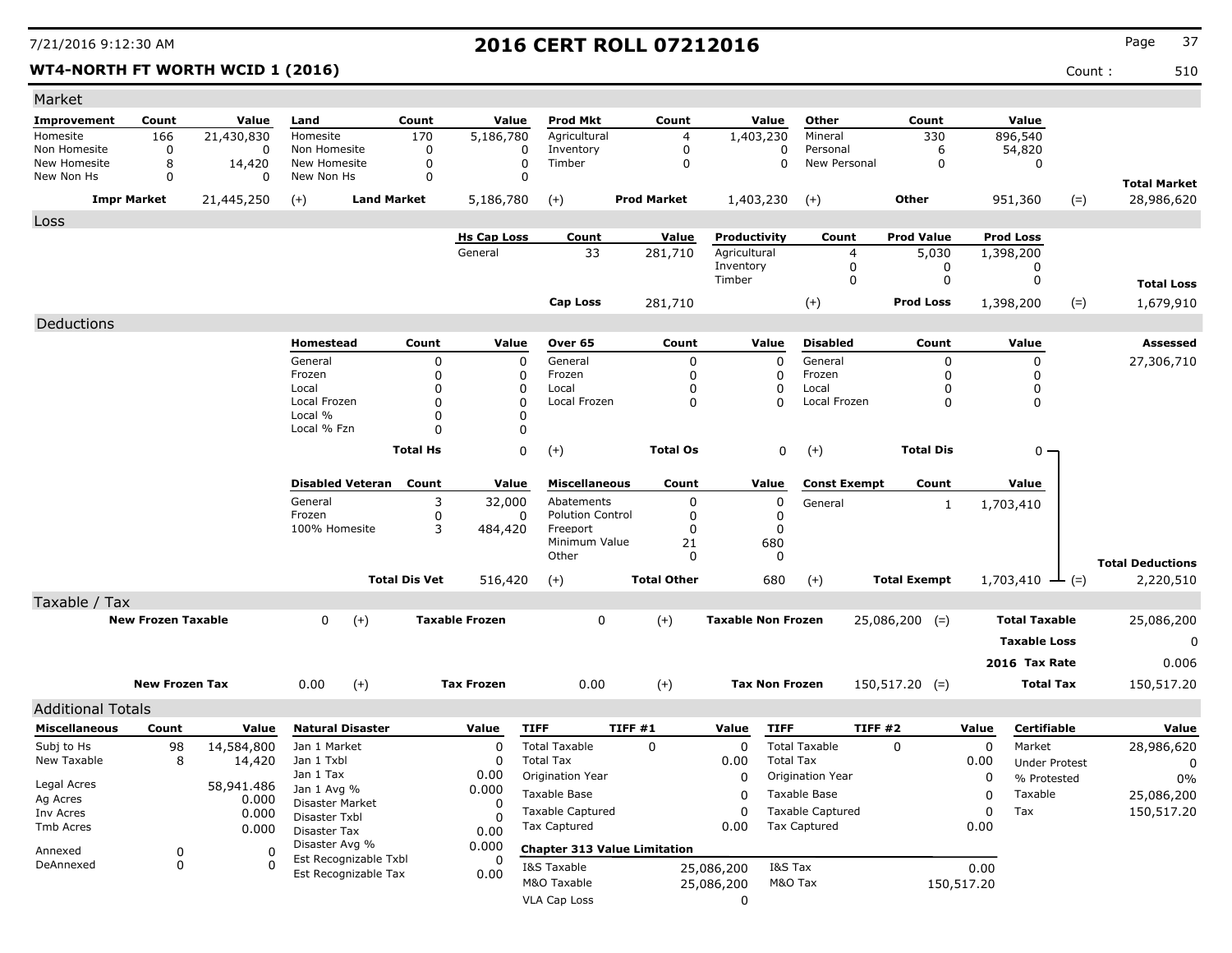### WT5-ALPHA RANCH WCID (2016) **Count :** 447

| Market                       |                       |               |                                               |                      |                       |                                     |                    |                           |                                    |                            |             |                      |       |                                  |
|------------------------------|-----------------------|---------------|-----------------------------------------------|----------------------|-----------------------|-------------------------------------|--------------------|---------------------------|------------------------------------|----------------------------|-------------|----------------------|-------|----------------------------------|
| Improvement                  | Count                 | Value         | Land                                          | Count                | Value                 | <b>Prod Mkt</b>                     | Count              | Value                     | Other                              | Count                      |             | Value                |       |                                  |
| Homesite                     | 1                     | 6,400         | Homesite                                      | $\Omega$             | 0                     | Agricultural                        | 5                  | 4,462,980                 | Mineral                            | 442                        |             | 4,285,860            |       |                                  |
| Non Homesite<br>New Homesite | 0<br>0                | 0<br>$\Omega$ | Non Homesite<br>New Homesite                  | 0<br>0               | 0<br>0                | Inventory<br>Timber                 | 0<br>$\mathbf 0$   |                           | 0<br>Personal<br>0<br>New Personal | $\mathbf 0$<br>$\mathbf 0$ |             | 0<br>$\mathbf 0$     |       |                                  |
| New Non Hs                   | $\mathbf 0$           | $\mathbf 0$   | New Non Hs                                    | 0                    | $\Omega$              |                                     |                    |                           |                                    |                            |             |                      |       |                                  |
|                              | <b>Impr Market</b>    | 6,400         | $(+)$<br><b>Land Market</b>                   |                      | 0                     | $(+)$                               | <b>Prod Market</b> | 4,462,980                 | $(+)$                              | Other                      |             | 4,285,860            | $(=)$ | <b>Total Market</b><br>8,755,240 |
| Loss                         |                       |               |                                               |                      |                       |                                     |                    |                           |                                    |                            |             |                      |       |                                  |
|                              |                       |               |                                               |                      | <b>Hs Cap Loss</b>    | Count                               | <b>Value</b>       | Productivity              | Count                              | <b>Prod Value</b>          |             | <b>Prod Loss</b>     |       |                                  |
|                              |                       |               |                                               |                      | General               | 0                                   | 0                  | Agricultural              | 5                                  | 44,330                     |             | 4,418,650            |       |                                  |
|                              |                       |               |                                               |                      |                       |                                     |                    | Inventory                 | 0                                  | 0                          |             | 0                    |       |                                  |
|                              |                       |               |                                               |                      |                       |                                     |                    | Timber                    | 0                                  | 0                          |             | $\mathbf 0$          |       | <b>Total Loss</b>                |
|                              |                       |               |                                               |                      |                       | <b>Cap Loss</b>                     | 0                  |                           | $(+)$                              | <b>Prod Loss</b>           |             | 4,418,650            | $(=)$ | 4,418,650                        |
| Deductions                   |                       |               |                                               |                      |                       |                                     |                    |                           |                                    |                            |             |                      |       |                                  |
|                              |                       |               | Homestead                                     | Count                | Value                 | Over 65                             | Count              | Value                     | <b>Disabled</b>                    | Count                      |             | Value                |       | Assessed                         |
|                              |                       |               | General                                       | 0                    | $\mathbf 0$           | General                             | 0                  | $\mathbf 0$               | General                            | 0                          |             | 0                    |       | 4,336,590                        |
|                              |                       |               | Frozen                                        | 0                    | 0                     | Frozen                              | 0                  | 0                         | Frozen                             | $\Omega$                   |             | 0                    |       |                                  |
|                              |                       |               | Local<br>Local Frozen                         | 0<br>0               | 0<br>$\Omega$         | Local<br>Local Frozen               | 0<br>0             | 0<br>0                    | Local<br>Local Frozen              | <sup>0</sup><br>0          |             | 0<br>0               |       |                                  |
|                              |                       |               | Local %                                       | 0                    | 0                     |                                     |                    |                           |                                    |                            |             |                      |       |                                  |
|                              |                       |               | Local % Fzn                                   | $\Omega$             | 0                     |                                     |                    |                           |                                    |                            |             |                      |       |                                  |
|                              |                       |               |                                               | <b>Total Hs</b>      | 0                     | $(+)$                               | <b>Total Os</b>    |                           | 0<br>$(+)$                         | <b>Total Dis</b>           |             | $0 -$                |       |                                  |
|                              |                       |               |                                               |                      |                       |                                     |                    |                           |                                    |                            |             |                      |       |                                  |
|                              |                       |               | <b>Disabled Veteran</b>                       | Count                | Value                 | <b>Miscellaneous</b>                | Count              | Value                     | <b>Const Exempt</b>                | Count                      |             | Value                |       |                                  |
|                              |                       |               | General                                       | 0                    | 0                     | Abatements                          | 0                  | $\mathbf 0$               | General                            | 4                          |             | 70                   |       |                                  |
|                              |                       |               | Frozen                                        | 0                    | 0                     | <b>Polution Control</b>             | 0                  | 0                         |                                    |                            |             |                      |       |                                  |
|                              |                       |               | 100% Homesite                                 | 0                    | $\Omega$              | Freeport<br>Minimum Value           | 0<br>78            | 0<br>2,690                |                                    |                            |             |                      |       |                                  |
|                              |                       |               |                                               |                      |                       | Other                               | 0                  | 0                         |                                    |                            |             |                      |       |                                  |
|                              |                       |               |                                               | <b>Total Dis Vet</b> | 0                     | $(+)$                               | <b>Total Other</b> | 2,690                     | $(+)$                              | <b>Total Exempt</b>        |             | $70 \leftarrow (=)$  |       | <b>Total Deductions</b><br>2,760 |
| Taxable / Tax                |                       |               |                                               |                      |                       |                                     |                    |                           |                                    |                            |             |                      |       |                                  |
|                              |                       |               | $\mathbf{0}$<br>$(+)$                         |                      | <b>Taxable Frozen</b> | 0                                   | $(+)$              | <b>Taxable Non Frozen</b> |                                    | $4,333,830$ (=)            |             | <b>Total Taxable</b> |       | 4,333,830                        |
| <b>New Frozen Taxable</b>    |                       |               |                                               |                      |                       |                                     |                    |                           |                                    |                            |             |                      |       |                                  |
|                              |                       |               |                                               |                      |                       |                                     |                    |                           |                                    |                            |             | <b>Taxable Loss</b>  |       | 0                                |
|                              |                       |               |                                               |                      |                       |                                     |                    |                           |                                    |                            |             | 2016 Tax Rate        |       | 0.00                             |
|                              | <b>New Frozen Tax</b> |               | $(+)$<br>0.00                                 |                      | <b>Tax Frozen</b>     | 0.00                                | $(+)$              | <b>Tax Non Frozen</b>     |                                    | $0.00 (=)$                 |             | <b>Total Tax</b>     |       | 0.00                             |
| <b>Additional Totals</b>     |                       |               |                                               |                      |                       |                                     |                    |                           |                                    |                            |             |                      |       |                                  |
| <b>Miscellaneous</b>         | Count                 | Value         | <b>Natural Disaster</b>                       |                      | Value                 | <b>TIFF</b>                         | TIFF#1             | <b>TIFF</b><br>Value      |                                    | TIFF#2                     | Value       | Certifiable          |       | Value                            |
| Subj to Hs                   | 0                     | 0             | Jan 1 Market                                  |                      | 0                     | <b>Total Taxable</b>                | $\mathbf 0$        | 0                         | <b>Total Taxable</b>               | $\Omega$                   | $\mathbf 0$ | Market               |       | 8,755,240                        |
| New Taxable                  | $\mathbf 0$           | 0             | Jan 1 Txbl                                    |                      | $\Omega$              | <b>Total Tax</b>                    |                    | 0.00                      | <b>Total Tax</b>                   |                            | 0.00        | <b>Under Protest</b> |       | 0                                |
| Legal Acres                  |                       | 162,577.014   | Jan 1 Tax                                     |                      | 0.00                  | Origination Year                    |                    | 0                         | Origination Year                   |                            | 0           | % Protested          |       | $0\%$                            |
| Ag Acres                     |                       | 0.000         | Jan 1 Avg %<br>Disaster Market                |                      | 0.000<br>0            | Taxable Base                        |                    | 0                         | Taxable Base                       |                            | 0           | Taxable              |       | 4,333,830                        |
| Inv Acres                    |                       | 0.000         | Disaster Txbl                                 |                      |                       | Taxable Captured                    |                    | $\Omega$                  | Taxable Captured                   |                            | 0           | Tax                  |       | 0.00                             |
| Tmb Acres                    |                       | 0.000         | Disaster Tax                                  |                      | 0.00                  | <b>Tax Captured</b>                 |                    | 0.00                      | <b>Tax Captured</b>                |                            | 0.00        |                      |       |                                  |
| Annexed                      | $\boldsymbol{0}$      | 0             | Disaster Avg %                                |                      | 0.000                 | <b>Chapter 313 Value Limitation</b> |                    |                           |                                    |                            |             |                      |       |                                  |
| DeAnnexed                    | 0                     | 0             | Est Recognizable Txbl<br>Est Recognizable Tax |                      | 0                     | I&S Taxable                         |                    | 0                         | I&S Tax                            |                            | 0.00        |                      |       |                                  |
|                              |                       |               |                                               |                      | 0.00                  | M&O Taxable                         |                    | 0                         | M&O Tax                            |                            | 0.00        |                      |       |                                  |
|                              |                       |               |                                               |                      |                       | VLA Cap Loss                        |                    | 0                         |                                    |                            |             |                      |       |                                  |